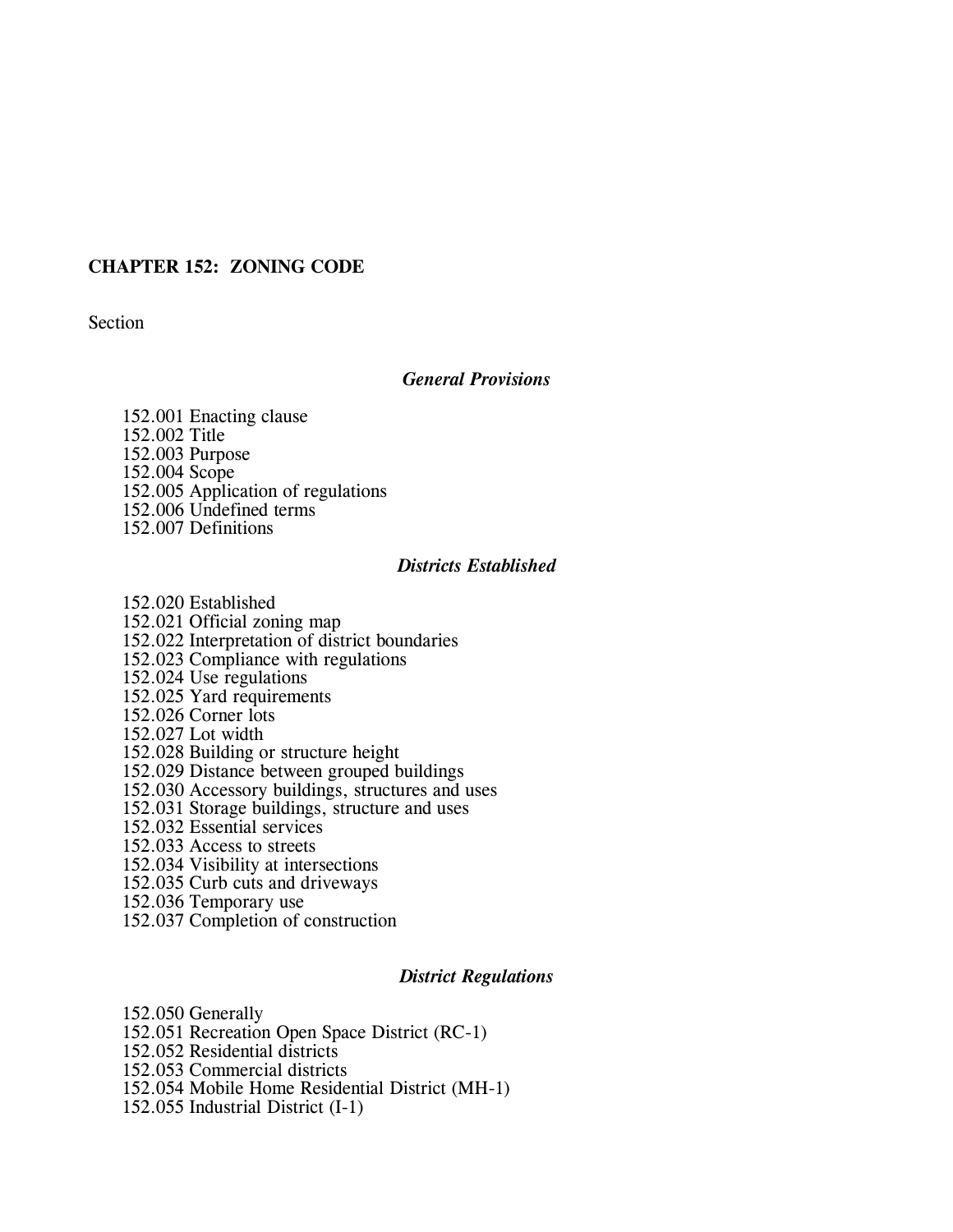152.056 Compliance with regulations

# *Supplementary District Regulations*

152.070 Home occupations

152.071 Storage of materials

152.072 Standards for single-family dwellings

152.073 Appearance standards

152.074 Illegal dwellings

152.075 Accessory structures for physical disabilities (handicapped)

152.076 Requirements for group foster care homes

152.077 Group day-care home and child care centers

152.078 Natural feature setback

152.079 Recreation area within residential developments

152.080 Sale of vehicles

152.081 Temporary structures

152.082 Car ports

152.083 Fences

152.084 Property maintenance

152.085 Occupancy standards

152.086 Bed and breakfast operations

152.087 Landscaping requirements

152.088 Seasonal outdoor displays and sales

152.089 Commercial design standards

152.090 Site lighting

152.091 Car wash standards

152.092 Wireless communication facilities regulation

152.093 Adult motion picture/performance theaters, adult bookstores/video stores, sexually explicit nude entertainment

152.094 Medical marihuana - home occupations

## *Signs*

152.110 Purpose

152.111 Definitions

152.112 General sign regulations

152.113 Permitted in all districts

152.114 Prohibited signs

152.115 Permitted in all residential districts

152.116 Permitted in commercial and industrial districts

152.117 Outdoor advertising sign (billboard advertising)

152.118 Temporary signs

152.119 Exempted signs

152.120 Nonconforming signs

152.121 Permits and fees

152.122 Required procedures, standards and findings by Zoning Board of Appeals

# *Parking and Loading*

152.140 General requirements for off-street parking

152.141 Plans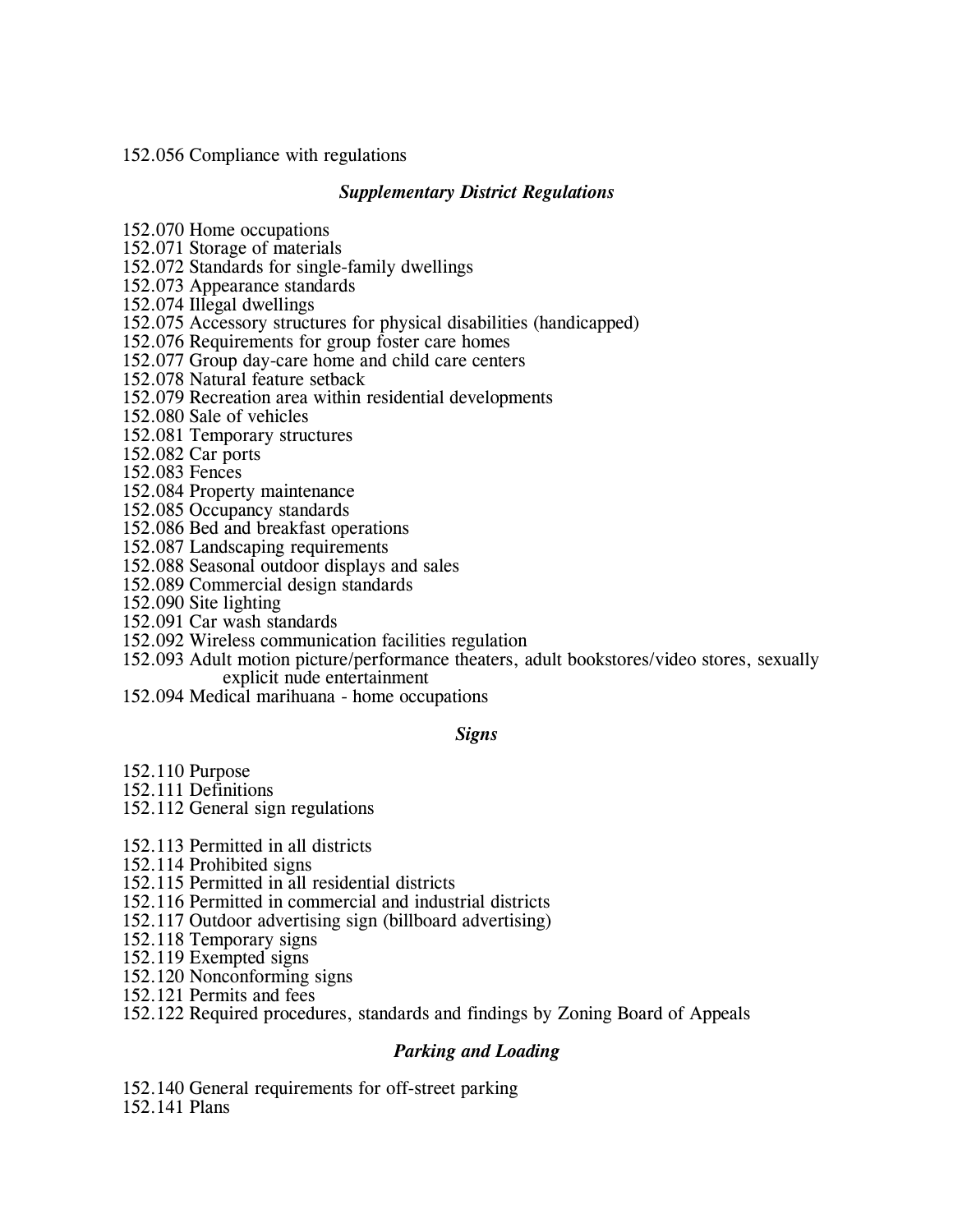- 152.142 Location of off-street parking
- 152.143 Residential districts
- 152.144 Off-street parking area design
- 152.145 Collective parking
- 152.146 Determining requirements
- 152.147 Schedule of required parking spaces
- 152.148 Exception
- 152.149 Storage and repair

## *Special Uses*

- 152.160 General provisions
- 152.161 Authority to grant permits
- 152.162 Application and fee
- 152.163 Data, exhibits, and information required in application
- 152.164 Public hearing
- 152.165 Planning Commission action on special use permit
- 152.166 Standards for review
- 152.167 Conditions of approval
- 152.168 Action required
- 152.169 Effect of approval
- 152.170 Site plan approval
- 152.171 Maintenance
- 152.172 Expansions and changes in use
- 152.173 Voiding of special use permit
- 152.174 Discontinuance

# *Site Plan Review*

- 152.190 General provisions
- 152.191 Buildings, structures, and uses requiring site plan review
- 152.192 Preliminary site plan
- 152.193 Final site plan
- 152.194 Combining preliminary and final site plan
- 152.195 Amendment of approved site plan
- 152.196 Modification of plan during construction
- 152.197 Phasing of development
- 152.198 Administrative amendments to approved site plans
- 152.199 Inspection
- 152.200 Performance guarantees
- 152.201 As-built drawings
- 152.202 Fees

## *Nonconformities*

- 152.215 General provisions
- 152.216 Nonconforming uses of land
- 152.217 Nonconforming structures
- 152.218 Nonconforming uses of structures
- 152.219 Nonconformities and site plan review
- 152.220 Change of tenancy or ownership
- 152.221 Nonconforming lots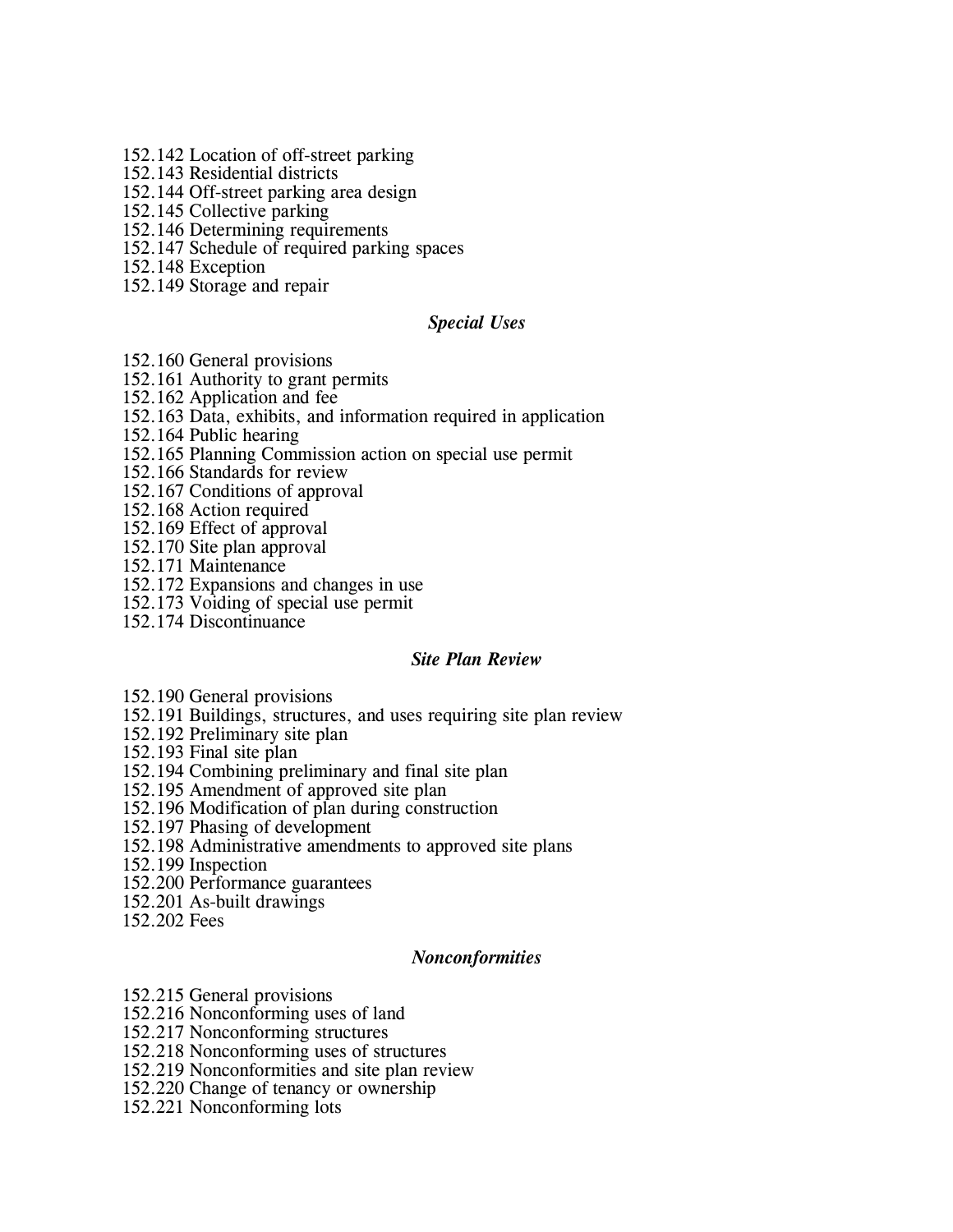- 152.222 Expansion and substitution
- 152.223 Unsafe structures
- 152.224 Performance standards

152.225 Plans

152.226 Enforcement

152.227 Storage of materials

# *Administration*

- 152.240 Office of Planning and Zoning Administrator
- 152.241 Duties of Planning and Zoning Administrator
- 152.242 Zoning compliance permit
- 152.243 Certificate of occupancy
- 152.244 Pending applications for building permits
- 152.245 Records

152.246 Fees

152.247 Compliance with plans and applications

## *Zoning Board of Appeals*

- 152.260 Established
- 152.261 Membership
- 152.262 Appointment of members
- 152.263 Alternate member
- 152.264 General regulations
- 152.265 Authority
- 152.266 Administrative review
- 152.267 Variances
- 152.268 Expansion and substitution of nonconformities
- 152.269 Site plan review
- 152.270 Special uses and PUDs
- 152.271 Automatic stay of decision; time for appeal to court; provision for security

## *Amendments*

- 152.285 Initiating amendments
- 152.286 Fees
- 152.287 Amendment procedure
- 152.288 Public hearing
- 152.289 Information required
- 152.290 Findings required for a zoning map amendment
- 152.291 Findings required for a text amendment
- 152.292 Publication
- 152.293 Conformance to court decree
- 152.294 Rehearing on amendments

## *Legal Provisions*

- 152.310 Conflict with other laws
- 152.311 Validity and severability
- 152.312 Period of effectiveness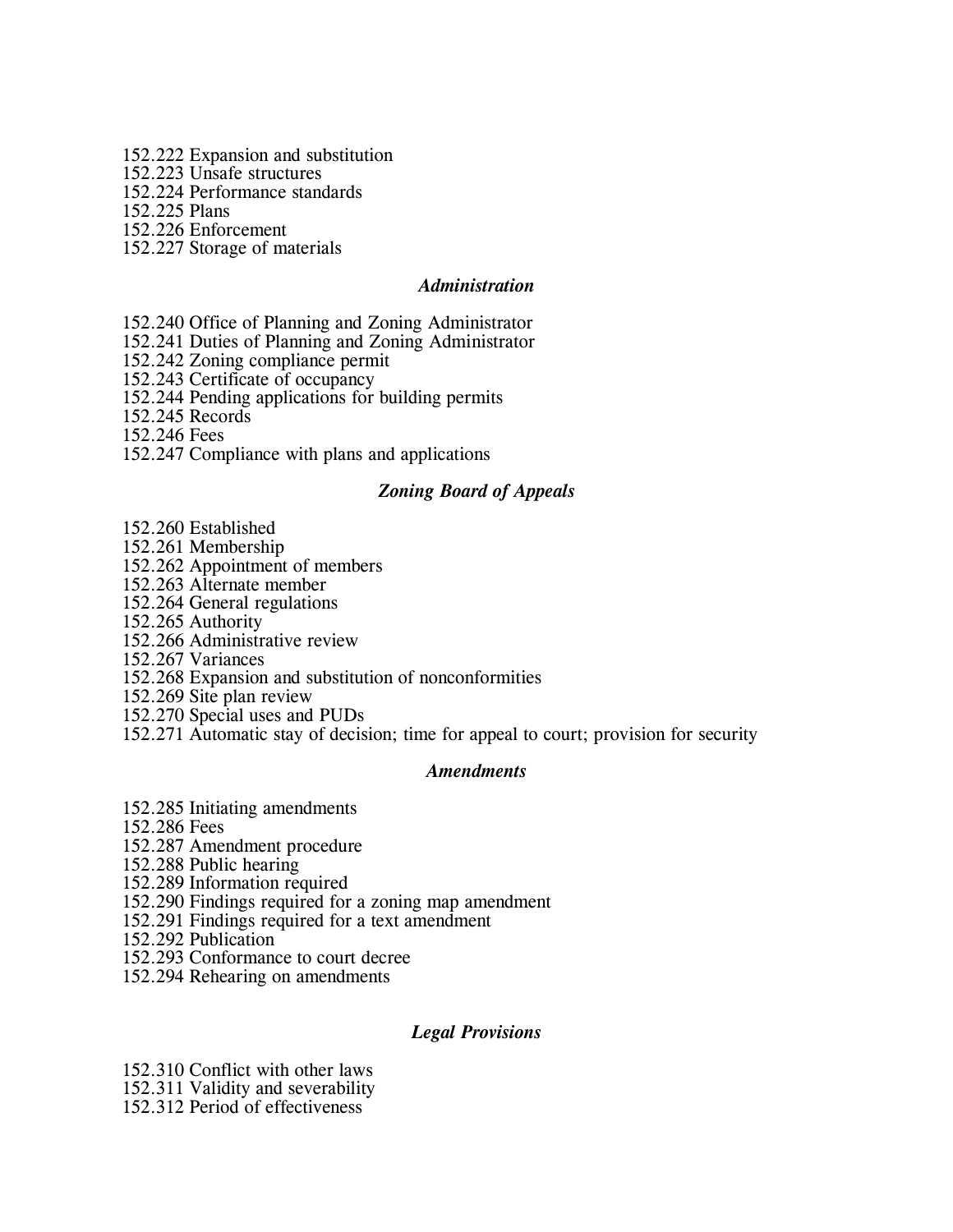152.313 Effective date

### *Violations, Enforcement and Sanctions*

152.325 Violations 152.326 Stop-work order 152.327 Appearance tickets, service

152.999 Penalty Appendix A:Area, height and bulk regulations Appendix B: Roof diagrams Appendix C: Public hearing notice requirements

## *GENERAL PROVISIONS*

### **§ 152.001 ENACTING CLAUSE.**

An ordinance adopted under authority of, and in accordance with the provisions of P.A. 110 of 2006, the Michigan Zoning Enabling Act, as amended, to establish comprehensive zoning regulations for the Village of Parma, Jackson County, Michigan, and to provide for the administration, enforcement, and amendment thereof, and the repeal of all ordinances in conflict herewith. (Ord. passed - -)

## **§ 152.002 TITLE.**

This chapter shall be known and may be cited as "The Zoning Ordinance of the Village of Parma." The zoning map referred to herein is entitled "Zoning Map, Village of Parma." (Ord. passed - -)

#### **§ 152.003 PURPOSE.**

This chapter has been established for the purpose of:

(A) Promoting and protecting the public health, safety, and general welfare;

(B) Protecting the character and stability of the agricultural, recreational, residential, commercial, and industrial areas, and promoting the orderly and beneficial development of the areas;

(C) Preventing the overcrowding of land and undue concentration of population by regulating the intensity of use of land and the area of open spaces surrounding buildings and structures necessary to provide adequate light, air, and privacy to protect the public health;

(D) Lessening and avoiding congestion on public highways and streets;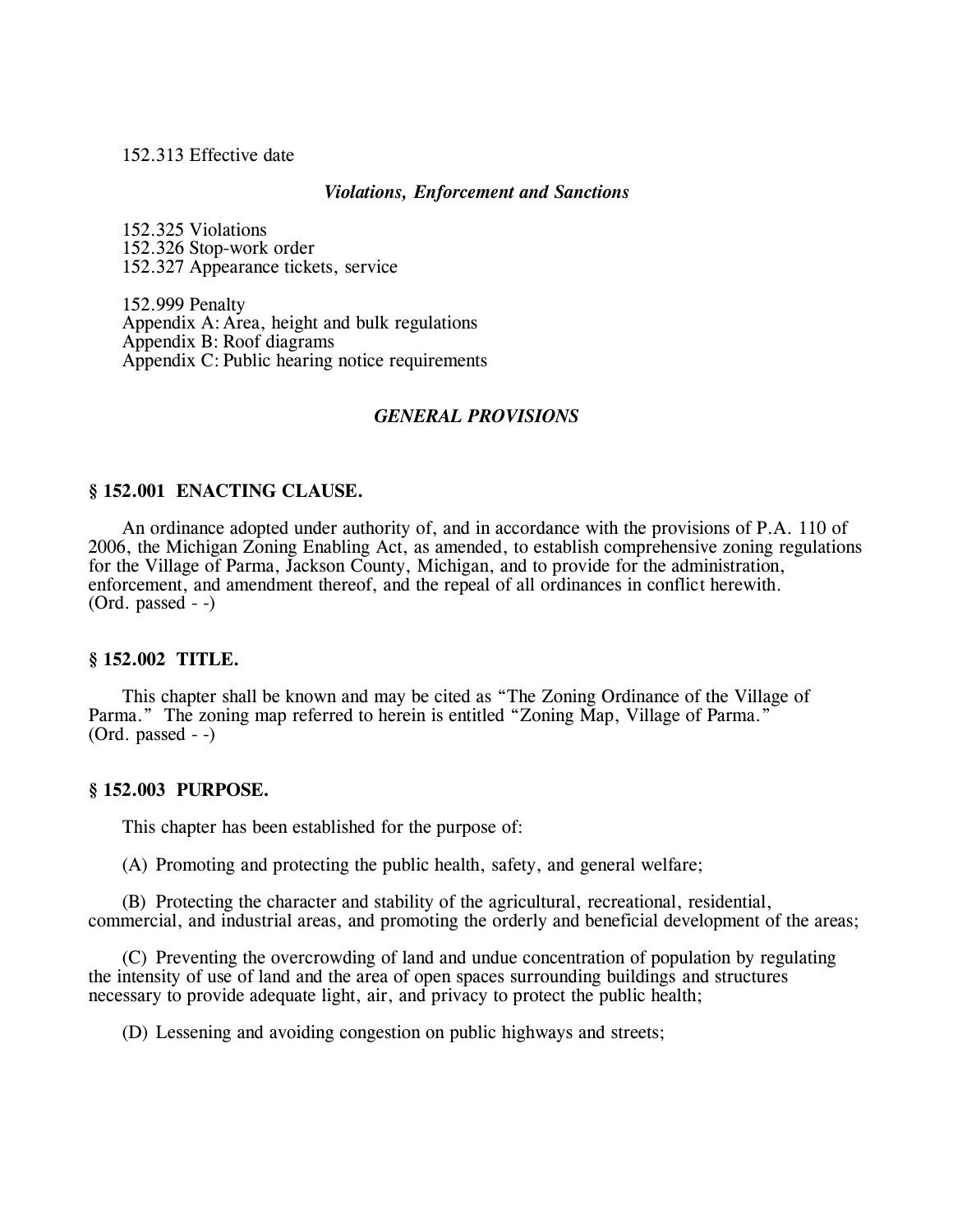(E) Providing for the needs of residence, recreation, commerce, and industry in future growth to conform with the most advantageous uses of land, resources, and properties, with reasonable consideration of, among other things, the general and appropriate trend and character of the land, building, and population development as studied and recommended by the Village Planning Commission and approved by the Village Council;

(F) Encouraging the most appropriate use of lands in accordance with their character and adaptability, and prohibiting uses which are incompatible with the character of development permitted within a specified zoning district;

(G) Conserving the taxable value of land and structures;

(H) Conserving the expenditure of funds for public improvements and services;

(I) Protecting against fire, explosion, noxious fumes and odors, heat, dust, smoke, glare, noise, vibration, radioactivity, and other nuisances and hazards in the interest of the people;

(J) Providing for the completion, restoration, reconstruction, extension, or substitution of nonconforming uses. (Ord. passed - -)

## **§ 152.004 SCOPE.**

(A) Every building and structure erected; every use of any lot, building, or structure established; every structural alteration or relocation of an existing building or structure; and every enlargement of or addition to an existing use, building, or structure occurring after the effective date of this chapter shall be subject to all regulations of this chapter which are applicable in the zoning district in which the building, structure, or lot is located.

(B) To avoid undue hardship, nothing in this chapter shall be deemed to require a change in the plans, construction, or designated use of any building or structure on which actual construction was lawfully begun prior to the effective date of adoption or amendment of this chapter, provided that construction shall be completed within 365 days of the effective date and be subject thereafter to the provisions of Appendix A.

(C) The adoption of this chapter shall not limit the construction of any building or structure for which a zoning permit had been obtained prior to the effective date or adoption or amendment of this chapter even though the building or structure does not conform to the provisions of this chapter, provided that the work shall commence and be carried on within 30 days of obtaining the permit and be subject thereafter to the provisions of Appendix A. (Ord. passed - -)

## **§ 152.005 APPLICATION OF REGULATIONS.**

The regulations established by this chapter within each zoning district shall be the minimum regulations for promoting and protecting the public health, safety, and general welfare. The establishment of higher or more restrictive standards or requirements for the authorization of any special use permit, where the higher or more restrictive standards or requirements are found necessary by the Planning Commission to attain the purposes of this chapter, shall be permitted in accordance with the provisions of this chapter in §§ 152.160 through 152.174.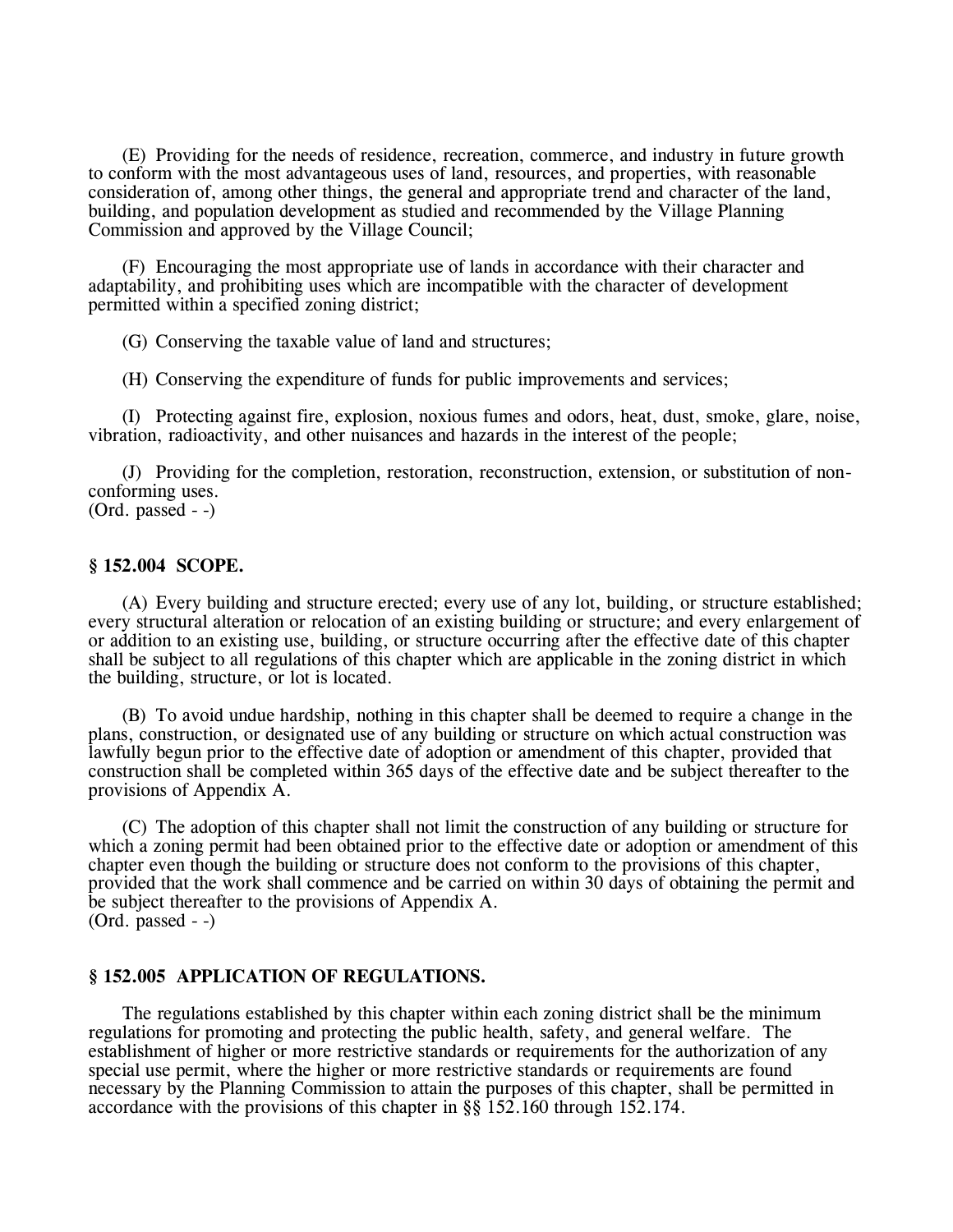(Ord. passed - -)

## **§ 152.006 UNDEFINED TERMS.**

Any term not defined herein shall have the meaning of common or standard use. (Ord. passed - -)

## **§ 152.007 DEFINITIONS.**

(A) *Generally.* This section of the chapter exists to define terms that may be referred to in other sections of this chapter. A definition shall not be interpreted as an ordinance.

(B) *Interpretation.* For the purpose of this chapter, certain terms or words shall be interpreted as follows:

(1) The word "person" includes a firm, association, organization, partnership, trust, corporation, company, or individual.

(2) The present tense includes the future tense, the singular number includes the plural and the plural number includes the singular.

(3) The word "shall" is mandatory, the word "may" is permissive. The words "used" or "occupied" shall refer also to the words "intended", "designed", or "arranged."

(4) Words in the masculine gender include the feminine and neuter.

(5) The word "lot" includes the words "plot" or "parcel."

(6) Any word or term not defined herein shall have the meaning of common or standard use that is reasonable for the context in which used herein.

(C) *Definitions.*

*ACCESSORY STRUCTURE, BUILDING* or *USE.* A detached structure, building, or use on the same lot with, with the area of the structure, building, or use greater than 200 square feet and of a nature customarily incidental and subordinate to the principal structure, building, or use. See also the definition of *STORAGE BUILDING* in this division.

*ALLEY.* A public or private right-of-way not more than 33 feet wide which is not designed for general travel and affords only a secondary means of access to abutting property.

*ALTERATION.* Any structural change in the supporting or load bearing member of a building, such as bearing walls, columns, beams, girders, or floor joists; any addition that will attach to the structure.

*APARTMENT.* A dwelling unit in a two-family or multiple-family building arranged, designed, or occupied as a residence by a single family, individual, or group of individuals.

*AUTOMOBILE SERVICE STATION.* Structures and premises used or designed to be used for the retail sale of fuels, lubricants, or grease, and other operating commodities for motor vehicles,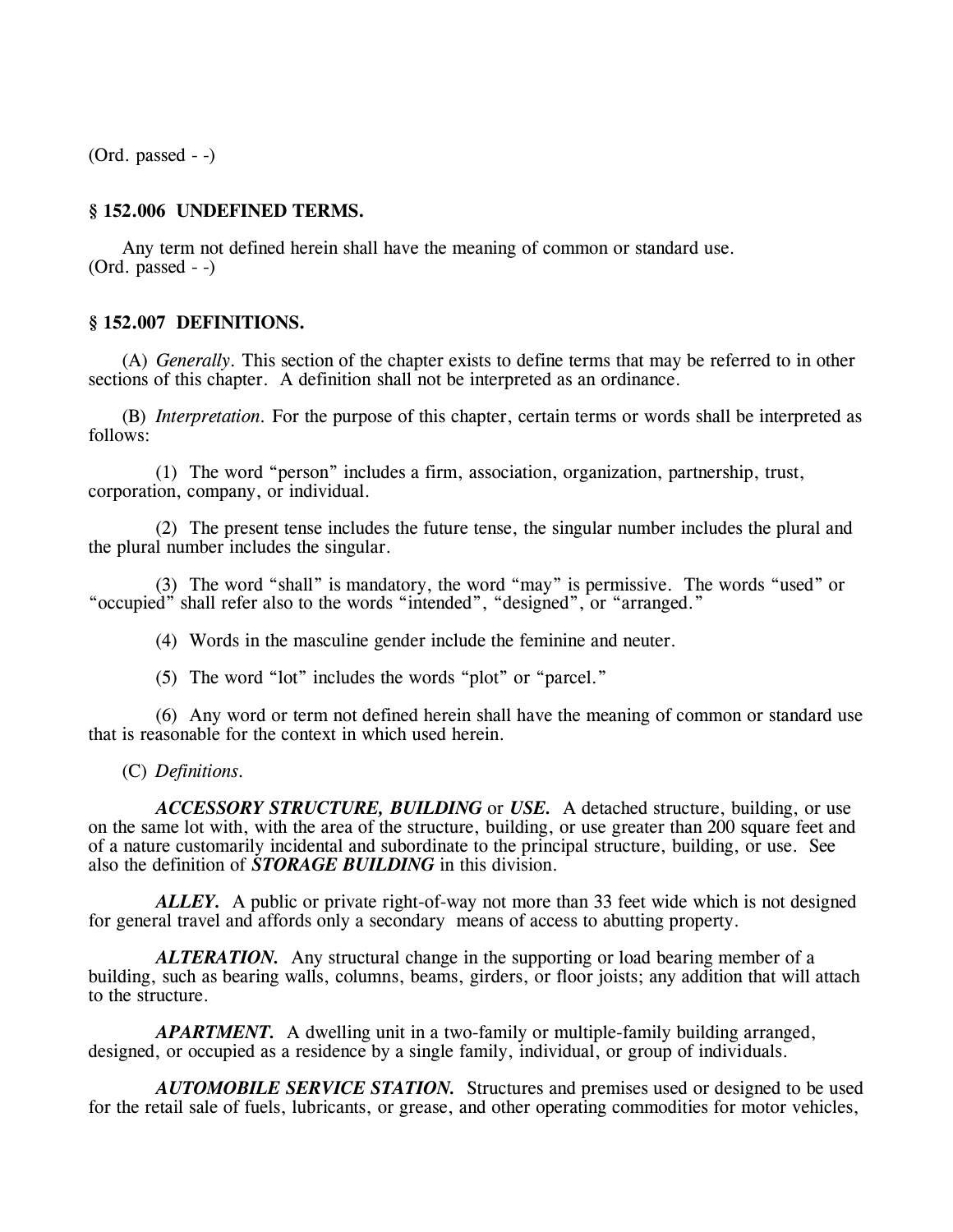including the customary space and facilities for the installation of such commodities; and including space for temporary minor repair, or servicing such as polishing, washing, cleaning, greasing, but not including bumping, painting, or refinishing thereof.

**BASEMENT.** A story of a building having more than one-half of its height below grade.

*BED AND BREAKFAST ESTABLISHMENT.* A single-family residential structure that provides sleeping rooms and limited breakfast meals on a short term basis to its transient guests in return for payment. The bed and breakfast use shall be subordinate to the principal use of the building as a single-family dwelling. See §§ 152.070 through 152.094.

*BILLBOARD (OUTDOOR ADVERTISING SIGNS).* See § 152.117 of this chapter.

*BOARDING HOUSE* or *ROOMING HOUSE.* A dwelling where meals and/or lodging are provided to persons by prearrangement for definite periods of time in exchange for compensation.

*BODY OF WATER.* Any water-way or any body of water having well defined banks, including rivers, streams, creeks, and brooks, whether continuing or intermittently flowing, and lakes and ponds. The boundary of a body of water shall be determined by a reference to the ordinary high water mark of the body of water established by reference to the United States Geodesic Datum, Jackson County Drain Commissioner's Records, natural vegetation, and any other historical reference.

*BUILDING.* An enclosed structure having a roof supported by columns, walls, or other devices and all other permanently attached structures used for the housing, shelter, or enclosure of persons, animals, or chattels.

**BUILDING HEIGHT.** The vertical distance measured from grade to the highest point of the roof for flat roofs, to the deck line of mansard roofs, and to the average height between eaves and ridges for gable, hip, or gambrel roofs. See Appendix B.

*BUILDING, PRINCIPAL.* A building which houses the main use or uses of the lot on which the building is located.

**BUILDING SETBACK LINE.** A line parallel to or concentric with property line delineating the minimum allowable distance between the street right-of-way and the front of any building.

*CEMETERY.* Land used or intended to be used for burial of the human dead and dedicated for such purposes. *CEMETERIES* include accessory columbaria and mausoleums, but exclude crematories.

*CENTRAL SANITARY SEWAGE SYSTEM.* A sanitary sewage system furnished from a central location or plant, but not including septic tanks, by any person, firm, corporation, municipal department, or board duly authorized to furnish such a system, in accordance with federal, state, or local regulations.

*CENTRAL WATER SYSTEM.* A water supply system furnished from a central location or plant by any person, firm, corporation, municipal department, or board duly authorized to furnish such a system, in accordance with federal, state, or local regulations.

*CLINIC.* An establishment where human patients are examined and treated by one or more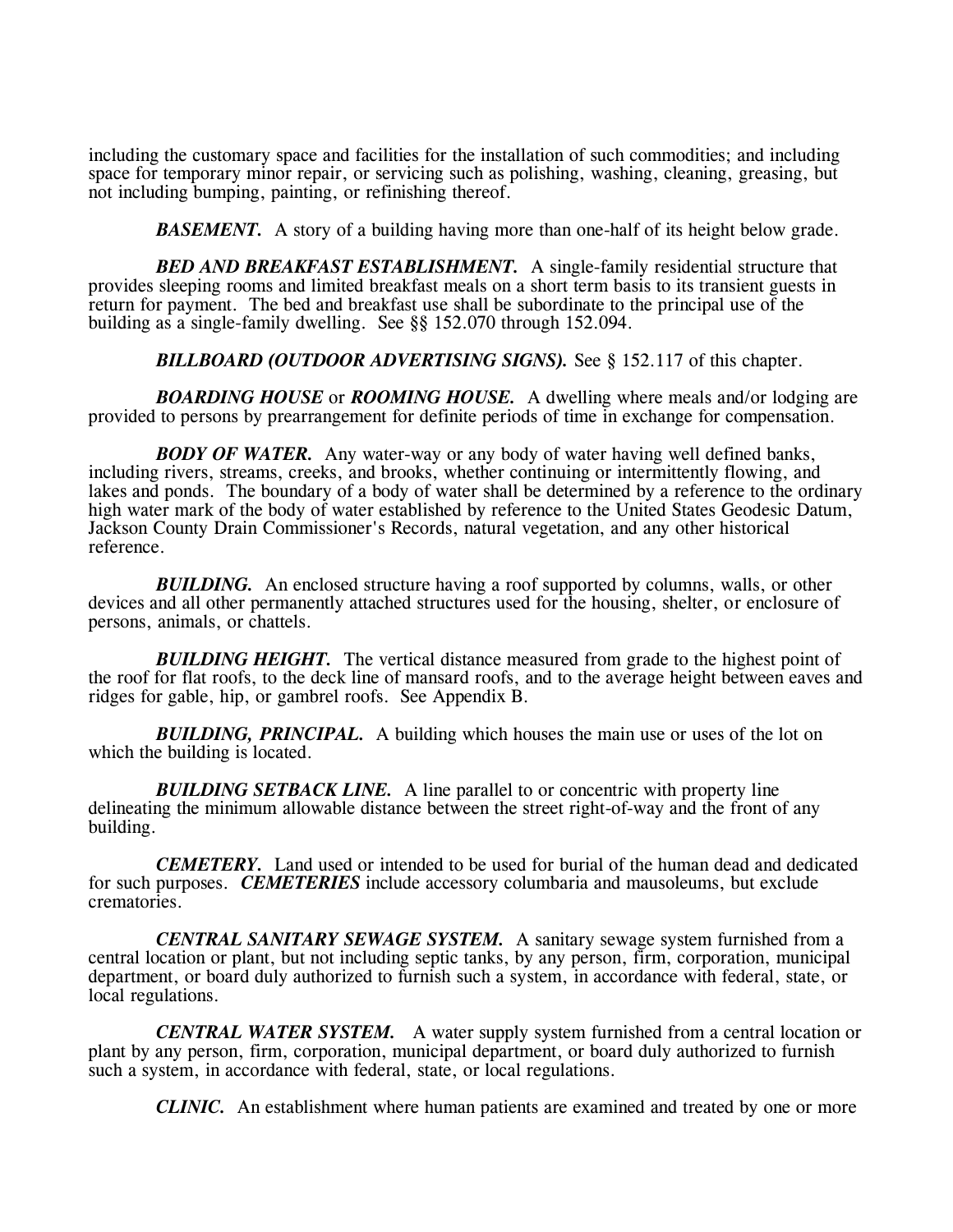physicians, dentists, or similar licensed professions. A *CLINIC* shall not include overnight room or boarding facilities.

*COMMERCIAL TRAILER.* A trailer or vehicle without motive power designed to be drawn by a motor vehicle or commercial vehicle, and constructed or used for transportation of goods, materials or merchandise.

*COMMERCIAL VEHICLE.* Any motor vehicle which is used for the transportation of passengers for hire or which is constructed or used for the transportation of goods, materials or merchandise, or which is designed or used for towing other trailers or vehicles.

*DAY-CARE FACILITY.* A facility for the care of children under 18 years of age, as licensed and regulated by the state under Public Act 116 of 1973 and the associated rules of the State Department of Human Services. The following definitions shall also apply in the application of this chapter.

(a) *FAMILY DAY-CARE HOME.* A private home in which one but not more than six minor children are received for care and supervision for periods less than 24 hours a day unattended by a parent or legal guardian, excepting children related to an adult member of the family. It includes a home that gives care to an unrelated child for more than four weeks in a calendar year.

(b) *GROUP DAY-CARE HOME.* A private residence in which seven but not more than 12 children are received for care and supervision for periods less than 24 hours a day unattended by a parent or legal guardian, excepting children related to an adult member of the family. It includes a home that gives care to an unrelated child for more than four weeks in a calendar year.

(c) *DAY-CARE CENTER.* A facility, other than a private residence, in which one or more children or are received for care and supervision for periods less than 24 hours, and where the parents or guardians are not immediately available to the child.

*DISTRICT.* A portion of the village within which certain uniform regulations and requirements apply under the provisions of this chapter.

*DRIVE-IN ESTABLISHMENT.* A business establishment so developed that its retail or service character is primarily dependent on providing a driveway approach or parking spaces for motor vehicles so as to serve patrons while in the motor vehicles as well as limited seating within the building.

*DWELLING, MULTIPLE-FAMILY.* A building, not including a modular home or mobile home designed for or occupied by three or more families living independently of each other with separate housekeeping and cooking facilities for each.

*DWELLING, SINGLE-FAMILY.* A detached building, including a manufactured home, pre-manufactured home, mobile home, or conventionally constructed home, designed for and occupied by one family only.

*DWELLING, TWO-FAMILY.* A detached building, not including a modular home or mobile home, with two dwelling units designed for or occupied by two families living independently of each other with separate housekeeping and cooking facilities for each.

*DWELLING UNIT.* One room or rooms connected together, constituting a separate,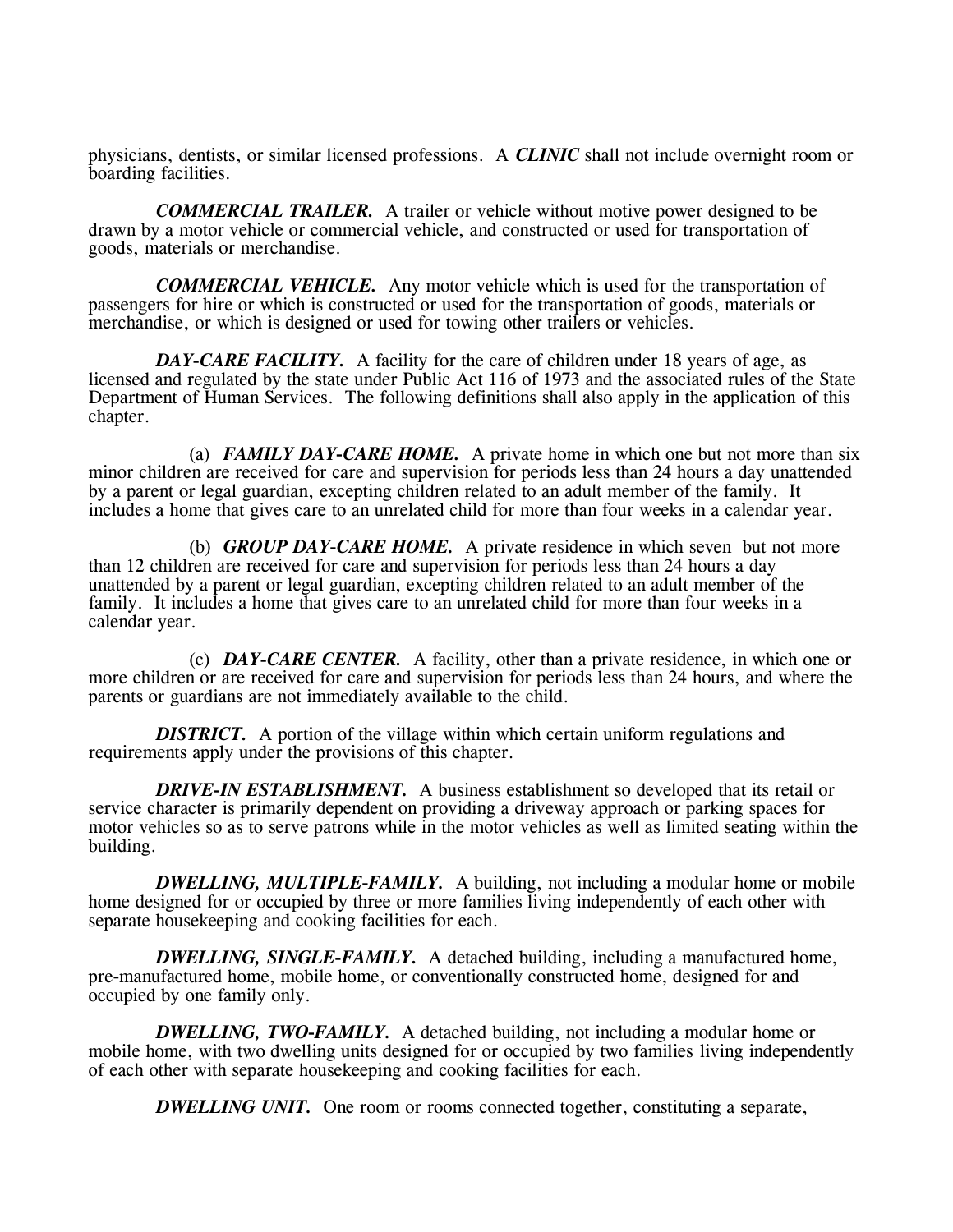independent housekeeping unit for owner occupancy or rental or lease, and physically separated from any other rooms or dwelling units which might be located within the same structure. A *DWELLING UNIT* shall contain independent kitchen, bathroom, sleeping, and living facilities, and shall be designed for an occupied by one family only.

*EASEMENT.* Any private or dedicated public way other than a street or alley which provides a secondary means of access to a property and having a width of not less than 20 feet.

*ESSENTIAL SERVICES.* The erection, construction, alteration, or maintenance by public utilities or municipal departments, commissions, or boards, of underground, surface, or overhead gas, electric, steam, or water transmission or distribution systems, collection, communication, supply or disposal systems, dams, wires, culverts, bridges, including poles, wires, mains, drains, sewers, towers, pipes, conduits, cables, fire alarm boxes, police call boxes, traffic signals or signs, fire hydrants, and other similar equipment and accessories in connection therewith, for the general public health, safety, convenience, or welfare. Buildings, cellular or radio towers, or maintenance depots shall not be deemed essential services for the purpose of this chapter.

### *FAMILY.*

(a) An individual or group of two or more persons related by blood, marriage adoption, together with foster children and domestic employees with not more than one additional unrelated person living together as a single housekeeping unit.

(b) Not more than two persons living together as a single housekeeping unit who are not related by blood, marriage or adoption.

*FENCE.* Any constructed or planted barrier or structure of any material, or combination of materials, or gate or berm erected as a dividing marker, barrier, or enclosure on any parcel or lot within the village limits.

*HOME OCCUPATION*. An occupation, profession, activity, or use that is clearly customary, incidental, and secondary to the use of a dwelling unit for residential purposes. The use of a dwelling for a home occupation shall not alter the exterior of the property or affect the residential character of the neighborhood.

*HOTEL/MOTEL.* A building containing guest rooms in which lodging is provided, with or without meals, in exchange for compensation, which is open to transient or permanent guests, or both, with no provision is made for cooking in any guest room.

*JUNK YARD.* A structure or parcel of land where junk, waste, discard, salvage, or similar materials such as old iron or other metal, wood, lumber, glass, paper, rags, cloth, leather, rubber, bagging, cording, barrels, containers, etc. are bought, sold, exchanged, stored, baled, packed, disassembled, or handled, including auto wrecking yards, inoperative machines, used lumber yards, house wrecking, and structural steel materials and equipment. A *JUNK YARD* shall also include establishments offering the sale, purchase, or storage of salvaged machinery; the processing of used, discarded, or salvaged machinery; and the processing of used, discarded, or salvaged materials, for any 30 consecutive days.

*KENNEL (COMMERCIAL).* Any lot or premises on which three or more dogs, four months old or more, are confined either permanently or temporarily. Household pets do not constitute a commercial kennel.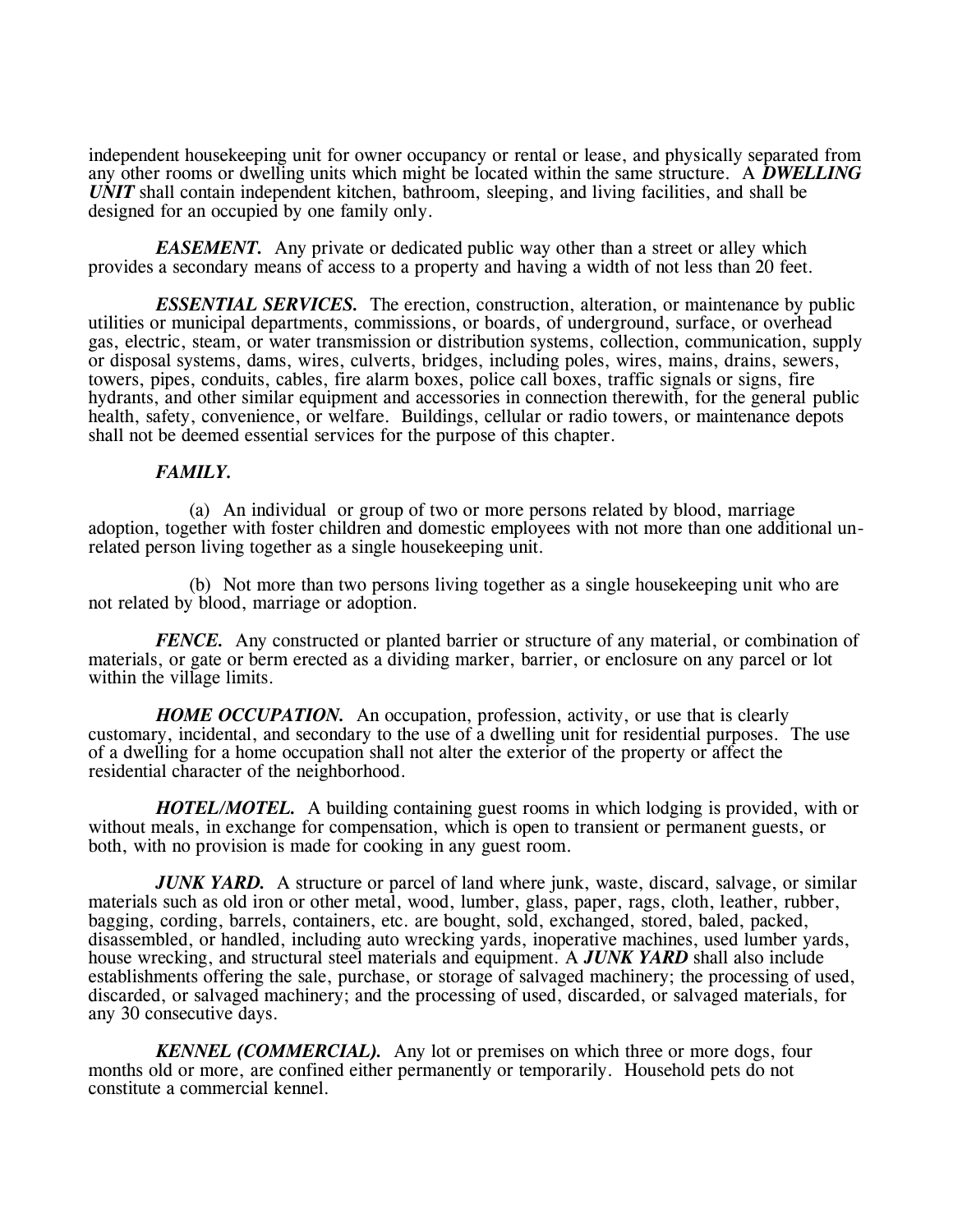*LOT.* A parcel of land of at least sufficient size to meet minimum zoning requirements for use, coverage, and area; and to provide such yards and other open spaces as herein required. The lot may consist of a single lot of record; a portion of a lot of record; a combination of contiguous lots of record, or contiguous portions of lots of record; or a recorded parcel of land described by metes and bounds.

*LOT AREA.* The area within the lot lines, but excluding that portion in a road or street right-of-way. A *LOT AREA* shall not include any land in a stream, wetland or covered by a body of water.

*LOT, CORNER (CORNER LOT).* A parcel of land at the junction of, and fronting or abutting on, two or more intersecting streets.

**LOT COVERAGE.** The ground floor area of all buildings on the lot, divided by the lot area (mathematical equation).

*LOT DEPTH.* The average distance between the front and rear line of a lot measured in the general direction of its side lot lines.

*LOT LINE, FRONT.* That part of the lot which coincides with the street right-of-way line.

*LOT OF RECORD.* A lot which is part of a subdivision and is shown on a map which has been recorded in the Office of the Register of Deeds of Jackson County, or a lot described by metes and bounds, the deed to which has been recorded in the office.

*LOT, THROUGH (DOUBLE FRONTAGE).* An interior lot having frontage on two parallel or approximately parallel streets.

*LOT WIDTH.* The width of the lot measured at the required front yard setback line.

*MANUFACTURED HOME.* An off-site constructed single-family dwelling that is transportable in one or more sections which is built and remains on a permanent chassis, but installed on a permanent foundation.

*MOBILE HOME.* A detached, portable, single-family dwelling, prefabricated on its own chassis as one self-contained unit and intended for long-term occupancy. The unit contains sleeping accommodations, flush toilet, tub or shower, eating and living quarters. It is designed to be transported on its own wheels or flatbed arriving at the site where it is to be occupied as a complete dwelling connected to utilities. Definition of a *MOBILE HOME* does not include a recreational vehicle.

*MOBILE HOME PARK.* A parcel or tract of land under the control of a person upon which three or more mobile homes are located on a continual non-recreational basis, prepared and approved according to the procedures in this chapter and state law to accommodate mobile homes on rented or leased lots.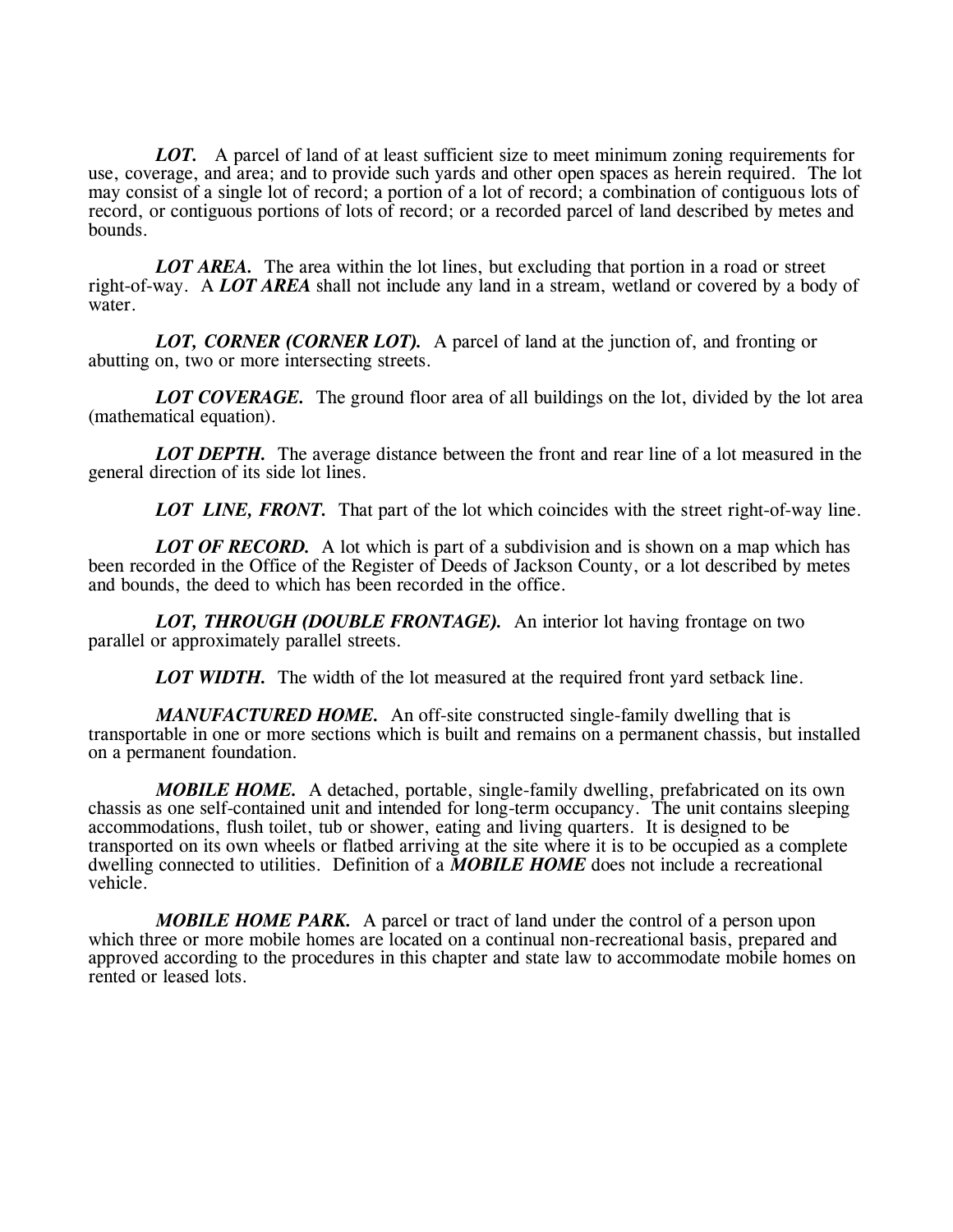*MODULAR HOME.* A dwelling unit consisting of two or more sections built to a nationally recognized and accepted construction standard published by the Building Officials Conference of America (BOCA) or the International Conference of Building Officials (ICBO) or its successor consisting of components substantially built and assembled in a manufacturing plant and transported to the building site for final assembly on a permanent foundation. The dwelling unit shall be inspected and certified at the factory that it meets the building construction standard. A *MODULAR HOME* shall not have its own running gear and on-site service connections and foundation shall be in accordance with the requirements of the state of Michigan Building Code.

*MOTEL.* See the definition of *HOTEL* in this division.

*OFF-STREET PARKING.* A facility providing vehicular parking spaces with adequate drives and aisles for maneuvering so as to provide access for entrance and exit for the parking of automobiles.

*PARKING LOT.* An off-street open area, the principal use of which is for the parking of automobiles, whether for compensation or not, or as an accommodation to clients, customers, visitors, or employees.

*RECREATIONAL VEHICLE.* A vehicle designed and intended for temporary occupancy during leisure time/recreational activities, either self-propelled or designed to be carried on the chassis of another vehicle or pulled by a vehicle. The unit shall not exceed eight feet in width and shall not be designed or intended for full time residential occupancy. The term *RECREATIONAL VEHICLE* shall include among others the commonly named vehicles as travel trailer, camper, pickup camper, tent camper, and motor home.

*ROADSIDE STAND.* A structure temporarily operated for the purpose of selling only produce. A *ROADSIDE STAND* shall not be deemed a commercial activity.

**SIGN.** Any device designed to inform or attract the attention of persons not on the premises on which the sign is located; except, however, the following, which shall not be included in this definition:

(a) Signs not exceeding one square foot in area and bearing only property numbers, post box numbers, names of occupants of premises, or other identification of premises not having commercial connotations.

(b) Flags and insignias of any government, except when displayed in connection with commercial promotion.

(c) Legal notices identification, information, or directional signs erected or required by governmental bodies.

(d) Integral decorative or architectural features of buildings, except letters, trademarks, moving parts, or moving lights.

(e) Signs not exceeding three square feet in area directing and guiding traffic and parking to private property, but bearing no advertising matter.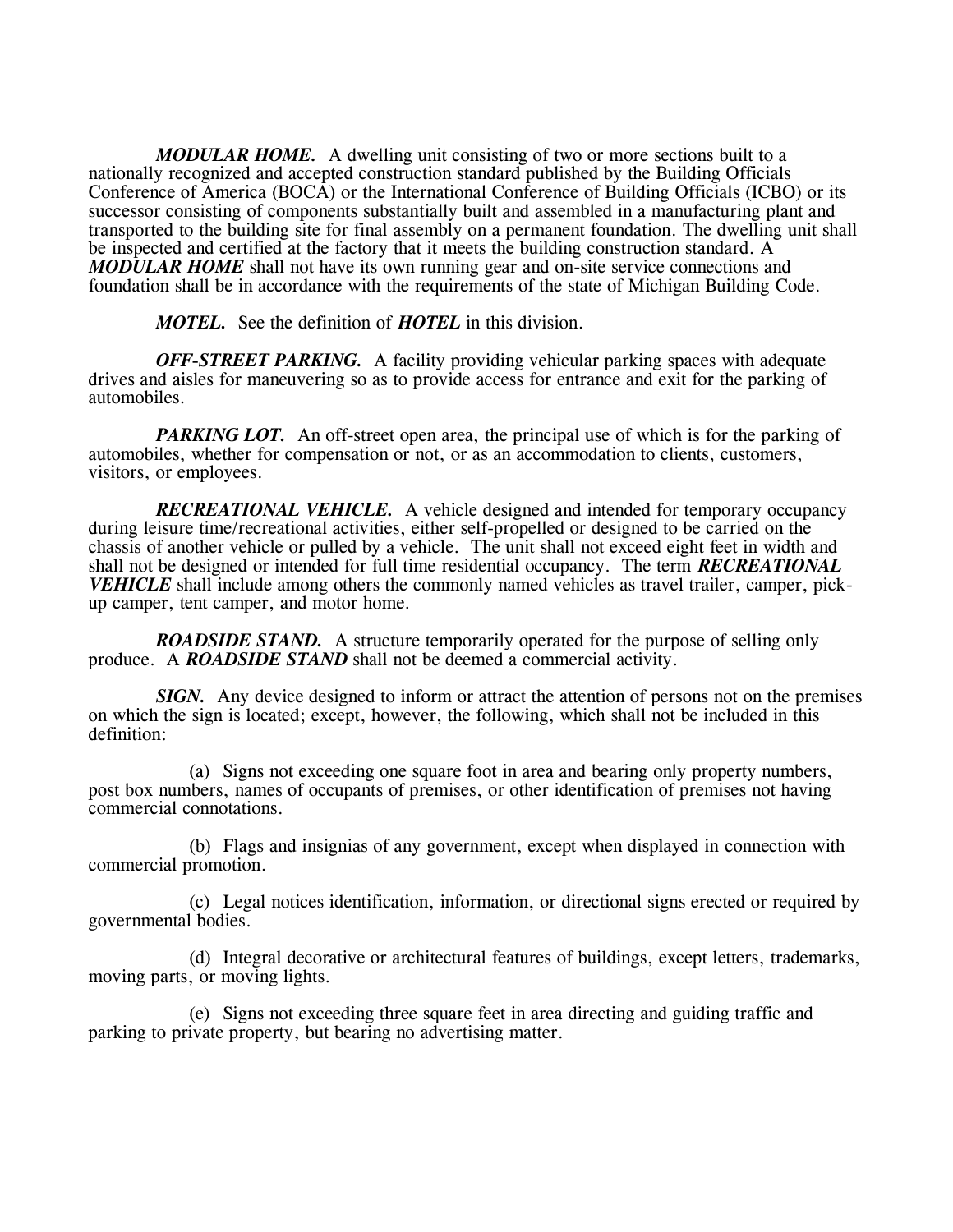(f) Signs attached to a building or an integral part of a building, which identify that building or occupant.

(g) Temporary political campaign signs.

*SIGN AREA.* The area of a sign consisting of the entire surface of any regular geometric form or combinations of regular geometric forms, comprising all of the display area of the sign and including all of the elements of the matter displayed. Frames and structural members not bearing advertising matter shall not be included in computation of the area.

*SIGN, ON-SITE.* A sign advertising a product for sale or a service to be rendered on the immediate premises where the sign is located.

*SITE PLAN.* A plan, prepared to scale, showing accurately and with complete dimensioning, the boundaries of a site and the location of all building, structures, uses and principal site development features proposed for a specific parcel of land.

**SITE PLAN REVIEW.** A review by the Planning Commission of certain buildings and structures that can be expected to have a significant impact on natural resources, traffic patterns, and on adjacent land usage.

*SPECIAL USE.* A use that would be detrimental to other uses permitted in the same zoning district unless carefully controlled as to number, area, size, exterior design and location or relation to adjacent properties and to the neighborhood. *SPECIAL USE* requests require a Planning Commission hearing to determine viability within the village.

*STORAGE BUILDING.* A detached structure, building, or use on the same lot with, with the area of the structure, building, or use equal to or less than 200 square feet and of a nature customarily incidental and subordinate to the principal structure, building, or use. See also the definition of *ACCESSORY STRUCTURE*.

*STORY.* That portion of a building included between the surface of any floor and the surface of any floor above it, or of there is no floor above it, then the space between the floor and the ceiling above it.

*STREET.* A public or private thoroughfare which affords the principle means of access to abutting property and having right-of-way not less than 66 feet in width.

*STRUCTURE (PERMANENT).* Anything constructed, erected, or placed with a fixed location on the surface of the ground, or attached to something having a fixed location on the ground. Among other things, this definition shall include buildings, mobile homes, walls, billboards, signs and towers.

*STRUCTURE (TEMPORARY).* A structure without any foundation or footing, often with open walls, such as party tents or screen tents erected for the purpose of providing temporary shelter for a limited, pre-determined amount of time, and removed at the end of the pre-determined time.

*VARIANCE.* A relaxation of regulations of the zoning ordinance with respect to a specific lot, where the variance will not be contrary to the public interest and where, owing to the conditions peculiar to the property and not the result of actions of the applicant, a literal enforcement of the chapter would result in unnecessary hardship or practical difficulty.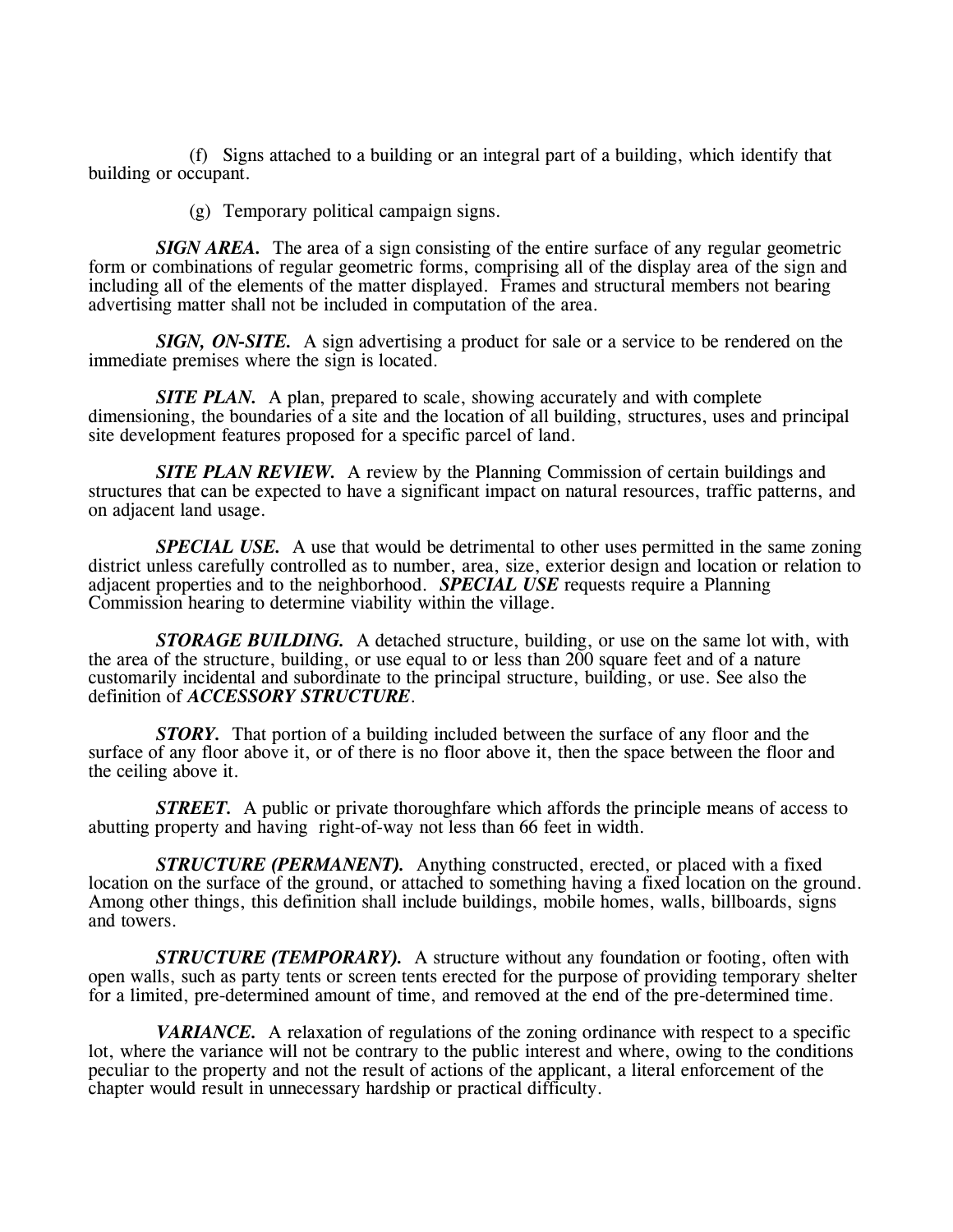*YARD, FRONT.* An open, unoccupied space extending the full width of the lot between the front lot line and the principal building on the lot.

*YARD, REAR.* An open, unoccupied space extending the full width of the lot between the rear line of the lot and the principal building on the lot.

*YARD, SIDE.* An open, unoccupied space on the same lot with the principal building, between the side line of the principal building and the adjacent side line of the lot and extending from the rear line of the front yard to the front line of the rear yard. If no front yard is required, the front boundary of the side yard shall be the front lot line of the lot. (Ord. passed - -)

### *DISTRICTS ESTABLISHED*

### **§ 152.020 ESTABLISHED.**

The village is hereby divided into the following zoning districts:

(A) RC-1: Recreation Open Space District;

(B) RS-1: Suburban Residential District;

(C) RM-1: Multiple-Family Residential District;

(D) MH-1: Mobile Home Residential District;

(E) C-1: Local Commercial District;

(F) C-5: Central Business District;

(G) I-1: Light Industrial District.  $(Ord. passed - )$ 

### **§ 152.021 OFFICIAL ZONING MAP.**

(A) The zoning districts as provided in § 152.020 , above, are bounded and defined on a map entitled "Official Zoning Map, Village of Parma, Jackson County, Michigan, dated August 28, 1980 (Effective)" which map, with all explanatory matter thereon, is hereby adopted as a part of this chapter. (July 28,1980).

(B) Identification of official zoning map: The official Zoning Map shall be identified by the signature of the Village President, attested by the Clerk. The official zoning map shall be located in the office of the Clerk and available for examination. (Ord. passed - -)

## **§ 152.022 INTERPRETATION OF DISTRICT BOUNDARIES.**

(A) Except where specifically designated on the official zoning map, the zoning district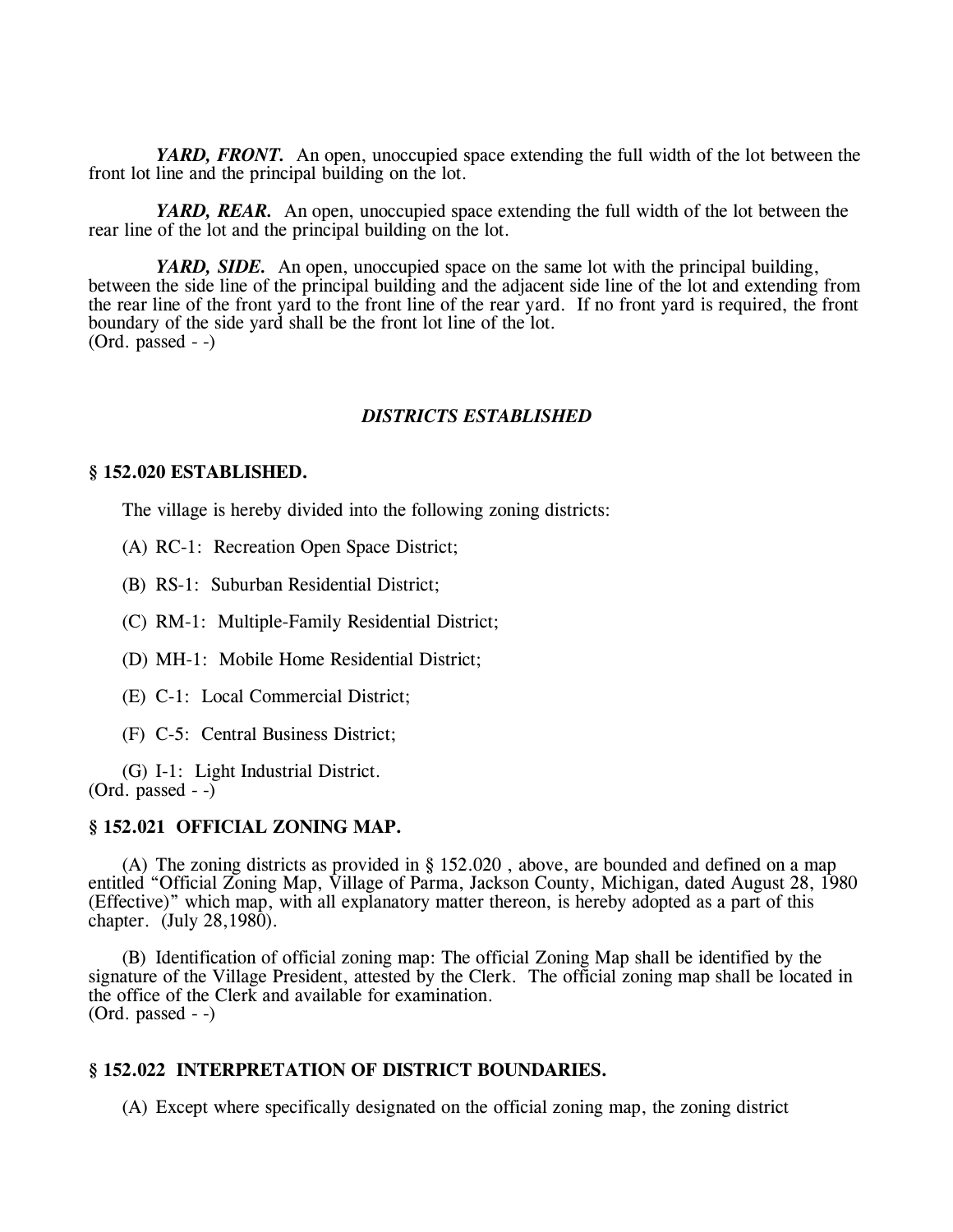boundary lines are extended to follow lot lines, the center lines of streets or alleys, the center lines of creeks, streams, or rivers, the center lines of streets or alleys projected, center lines of railroad rights-of-way lines, section lines, one-quarter-section lines, one-eighth-section lines, or a corporate limit line, all as they existed at the time of the enactment of this chapter, as subsequently modified and designated as the boundary line. Where a district boundary does not coincide with any of the above lines, the district boundary lines shall be dimensioned on the official zoning map.

(B) When the location of a district boundary is uncertain, the Board of Appeals shall interpret the exact location of the district boundary. (Ord. passed - -)

### **§ 152.023 COMPLIANCE WITH REGULATIONS.**

(A) Every building and structure erected; every lot created; every use of any lot, building, or structure established; every structural alteration or relocation of an existing building or structure occurring; and every enlargement of or addition to an existing use, building or structure occurring after the effective date of this chapter shall be subject to all regulations of this chapter which are applicable in the zoning district in which the building, structure, or lot is located.

(B) No yard or lot existing at the time of adoption of this chapter shall be reduced in dimension or area below the minimum requirements set forth for the district in which the yard or lot is located. Yards or lots created after the effective date of this chapter shall meet the minimum requirements established by this chapter.

(C) No part of a yard or other open space required for or in connection with any structure for the purpose of complying with this chapter shall be included as part of a yard or open space similarly required for any other structure.

(D) Areas used to satisfy required density, open space, yards and similar requirements shall be provided on the subject lot. In all zoning districts any area of a lake, pond or stream, or wetland shall not be used in computing the required minimum lot area.

(E) Setback requirements from streets shall be measured from the right-of-way line of a public street or alley or the easement line of a private road. (Ord. passed - -)

#### **§ 152.024 USE REGULATIONS.**

(A) No structure shall be constructed, erected, placed, or maintained, and no use shall be commenced or continued within the village, except as specifically or by necessary implication authorized by this chapter. Uses for enterprises or purposes that are contrary to federal, state, or local laws or ordinances are prohibited.

(B) A special use shall be permitted only if listed as a special use, either specifically or by necessary implication, in the zoning district in which the use is to be located, and only after a special use permit has been approved by the Planning Commission and the Village Council as provided herein. Continuation of a special use existing prior to the date of adoption or amendment of this chapter, expansion of a special use, or change of one special use to another special use shall be that permitted only in the procedures, requirements, and standards for such uses contained herein.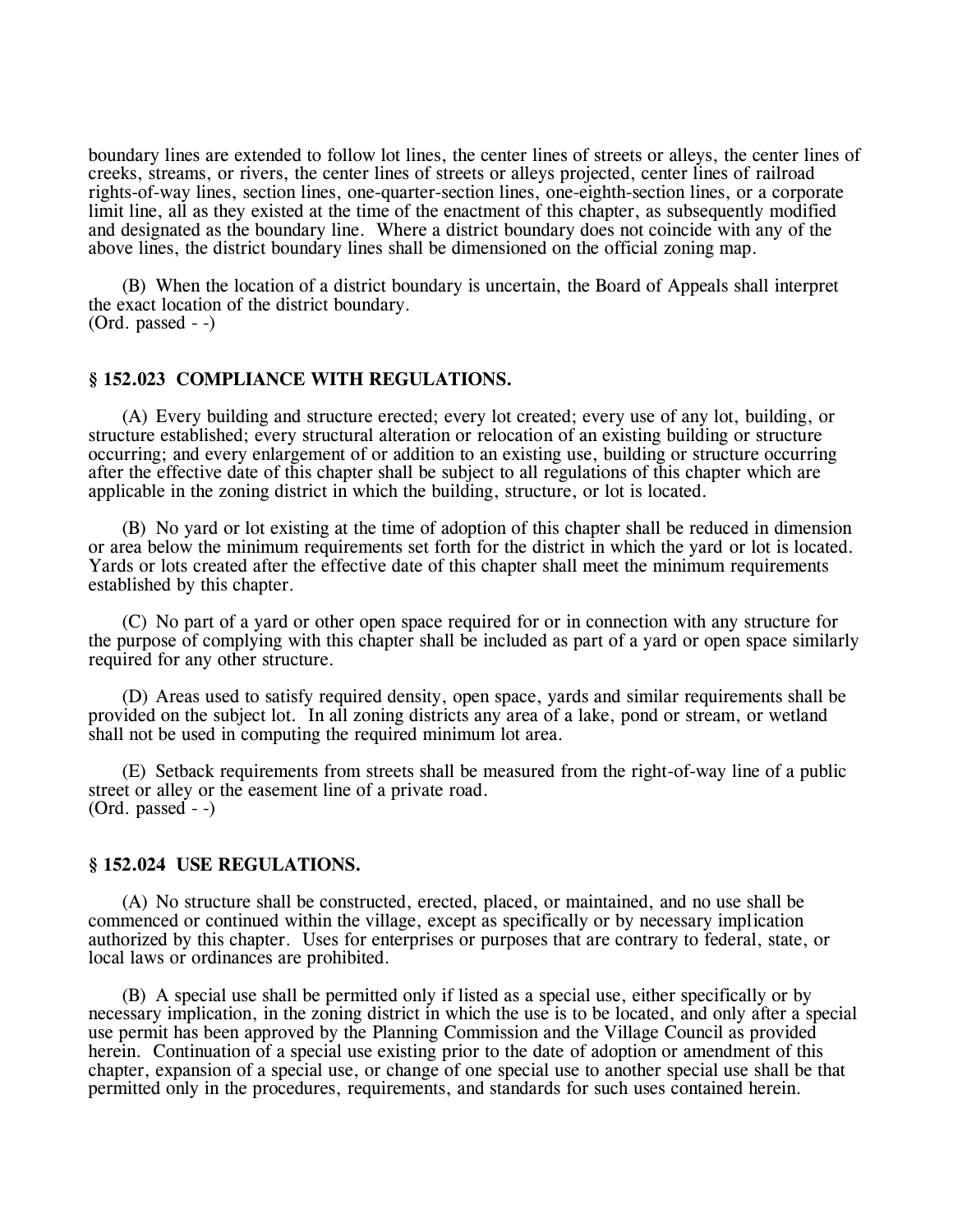(C) Where a lot is devoted to a principle use, either permitted by right or as a special use, customary accessory uses and structures and uses are authorized except as prohibited specifically or by necessary implication.  $(Ord. passed - )$ 

### **§ 152.025 YARD REQUIREMENTS.**

(A) All front, side, and rear yards shall be the minimum perpendicular distance measured from the principal structure, excluding all projections not exceeding three feet in length from the structural wall.

(B) Where a lot or parcel adjoin a lot or parcel in a more restrictive zone, any adjoining front, side or rear yard of the lot shall have a minimum width equal to the required yard in the more restrictive zone. (Ord. passed - -)

#### **§ 152.026 CORNER LOTS.**

A corner lot shall maintain front yard requirements for each street frontage. (Ord. passed - -)

#### **§ 152.027 LOT WIDTH.**

Width of a lot shall be considered to be the distance between straight lines connecting front and rear lot lines at each side of the lot, measured across the rear of the required front yard; provided however, that width between side lot lines at their foremost points (where they intersect with the street line) shall not be less than 80 percent of the required lot width, except in the case of lots on the turning circle of culs-de-sac, where 80% requirements shall not apply. (Ord. passed - -)

### **§ 152.028 BUILDING OR STRUCTURE HEIGHT.**

No building or structure shall exceed a height of 40 feet except the detached accessory structures in any residential district, for which the maximum height shall be permitted in § 152.030 (accessory structures), below, and Appendix A. The limitations affecting the height of structures shall not apply to the following appurtenant appendages and structures provided they comply with all other provisions of this chapter or any other applicable ordinances: parapet walls, chimneys, smokestacks, church spires, flag poles, radio and television towers and water tanks. (Ord. passed - -)

## **§ 152.029 DISTANCE BETWEEN GROUPED BUILDINGS.**

In addition to the required setback lines provided elsewhere in this chapter, for group dwellings (including semi-detached and multiple dwellings) the following minimum distance shall be required between each building:

(A) Where buildings are front-to-front or front-to-rear, three times the height of the taller building, but not less than 70 feet.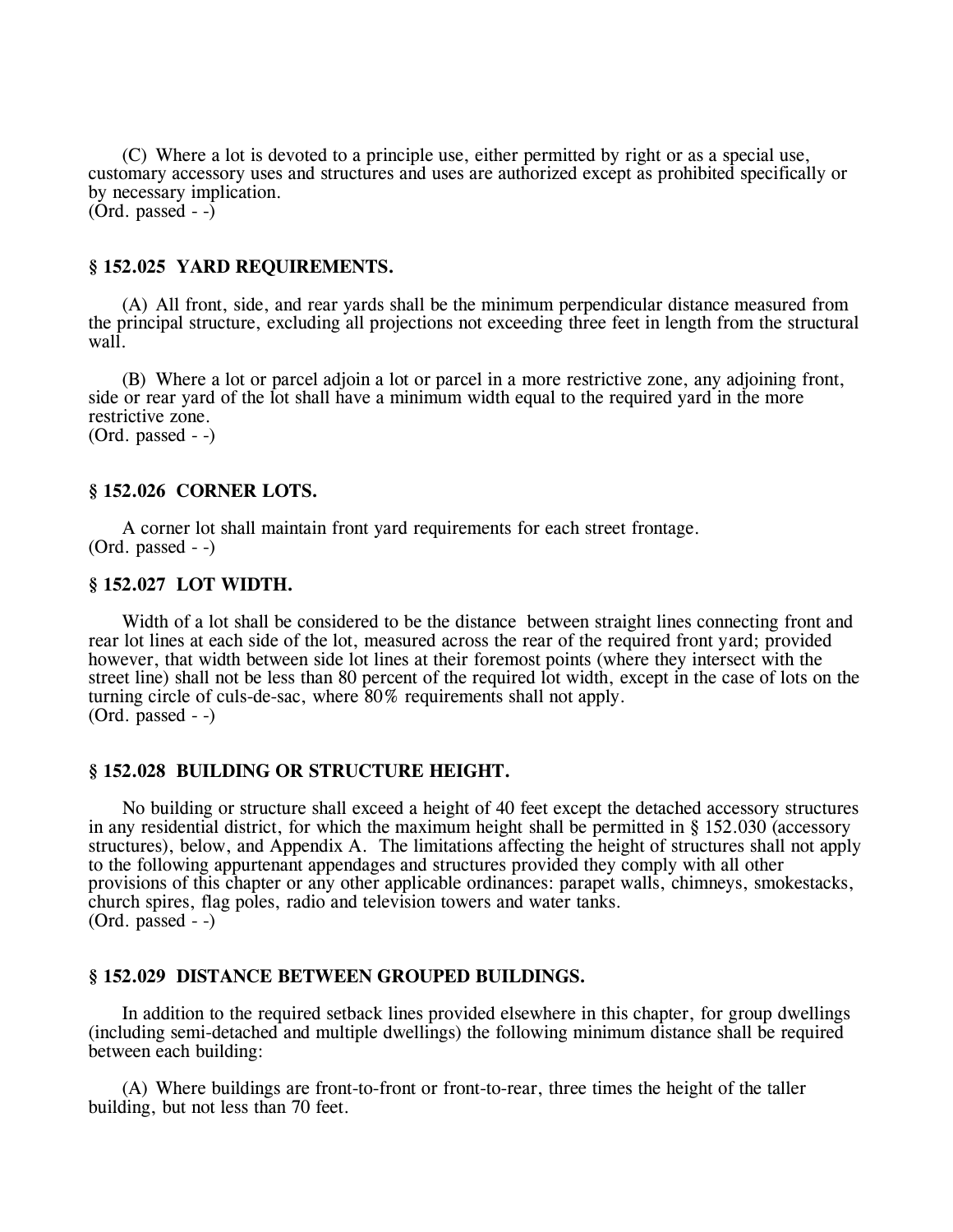(B) Where buildings are side to side, one times the height of the taller building but not less than 20 feet.

(C) Where buildings are front to side, rear to side, or rear to rear, two times the height of the taller building but not less than 45 feet.  $(Ord. passed - )$ 

### **§ 152.030 ACCESSORY BUILDINGS, STRUCTURES AND USES.**

(A) *Relation to a principle building.* No accessory structure may be placed on a lot that does not have a principal structure or a valid and current building permit for construction of a principal structure. Accessory buildings, structures and uses are permitted only on the same lot with a principal building, structure or use which is permitted in the particular zoning district and has received a certificate of occupancy. An accessory building or structure or use shall not be occupied or utilized unless the principal structure to which it is accessory is occupied or utilized.

(B) *Permit required.* An accessory building shall require a zoning compliance permit and shall require a building permit, if required by the state construction code.

(C) *Restrictions in front yard.* An accessory building shall not be erected in any front yard.

(D) *Separation.* A detached accessory building or structure shall not be located closer than ten feet to any other building or structure.

(E) *Required setbacks, attached.* An accessory building or structure that is structurally attached to a principal building or structure shall be subject to all the regulations that apply to the principal building or structure of the district in which it is located.

(F) *Required setbacks, detached.* All detached accessory structures in any residential district shall be subject to the same dimensional requirements affecting the principal structure except, however, the accessory structure may be placed not less than five feet from any rear lot line or the rear yard portion of any side lot line.

(G) *Maximum height.* The maximum building height of a detached accessory building in a residential zoning district shall be 25 feet.

(H) *Maximum size.* The combined total floor area of all accessory buildings in any residential district shall be a maximum of 900 square feet in area for lots less than two acres and 1,200 square feet in area for lots equal to or greater than two acres.

(I) *Restrictions on use.* Accessory buildings shall not be occupied for dwelling purposes or be used for any business profession, trade or occupation except for agricultural uses or home occupations. Accessory buildings used for home occupations shall not create an increase in commercial traffic in zoning district.

(J) *Appearance standards.* Accessory structures shall be subject to the appearance standards set forth in § 152.073, below.

(K) *Non-residential.* All accessory structures in non-residential districts shall be subject to the same standards and requirements that are required for all principal structures within the districts.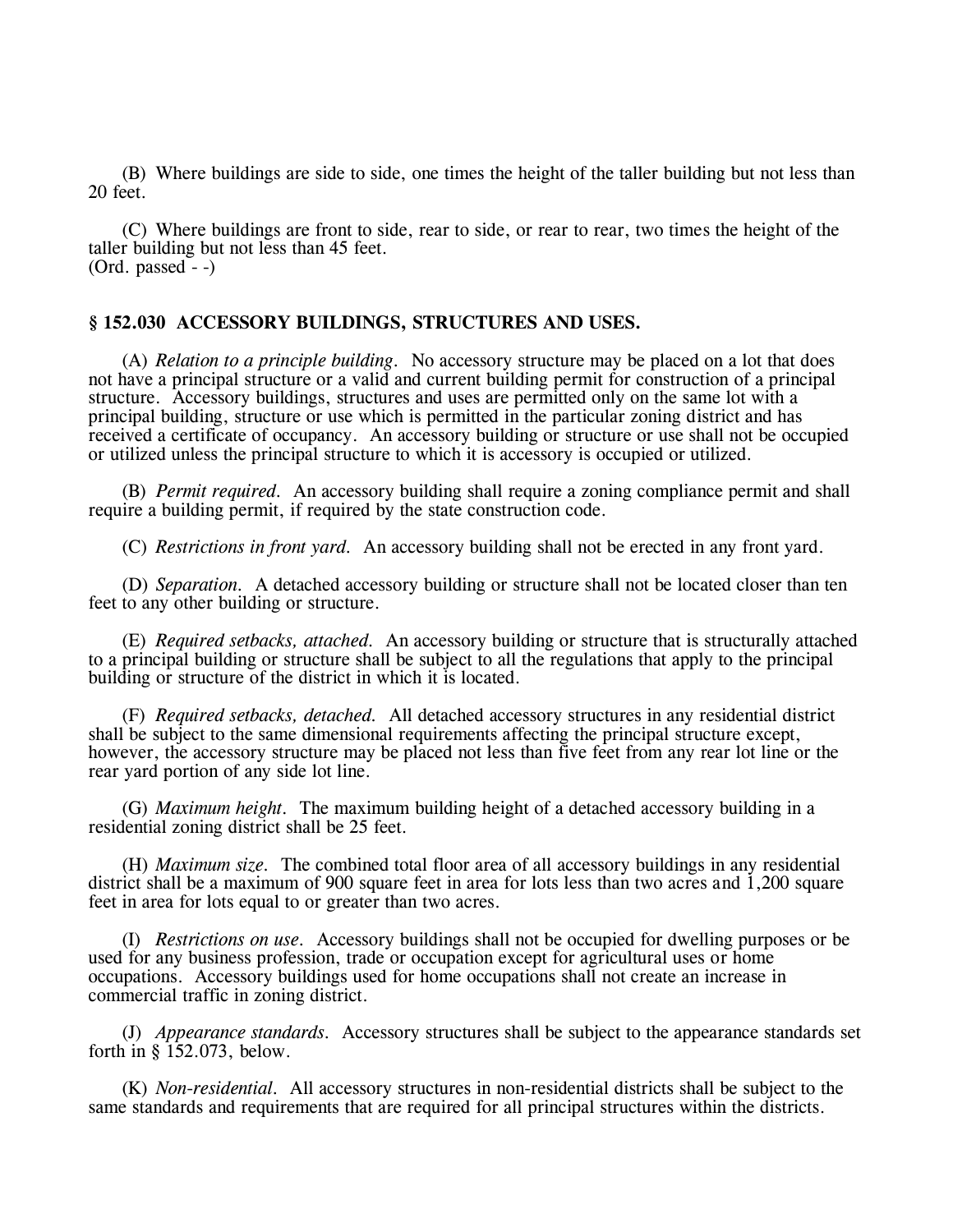Trash enclosures abutting non-residential districts shall comply with the requirements in division (F) above. (Ord. passed - -)

## **§ 152.031 STORAGE BUILDING, STRUCTURE AND USES.**

(A) *Relation to a principle building.* No storage building may be placed on a lot that does not have a principal structure or a valid and current building permit for construction of a principal structure. Storage buildings are permitted only on the same lot with a principal building, structure or use which is permitted in the particular zoning district and has received a certificate of occupancy. A storage building shall not be occupied or utilized unless the principal structure to which it is accessory is occupied or utilized.

(B) *Permit required.* A storage building shall require a zoning compliance permit from the village.

(C) *Restrictions in front yard.* A storage building shall not be erected in any front yard.

(D) *Separation.* A storage building shall not be located closer than ten feet to any other building or structure. A storage building shall not be attached to a principal structure.

(E) *Required setbacks.* All storage buildings in any residential district shall be subject to the same dimensional requirements affecting the principal structure except, however, the storage building may be placed not less than five feet from any rear lot line or the rear yard portion of any side lot line.

(F) *Maximum height.* The maximum building height of a storage building in a residential zoning district shall be ten feet.

(G) *Appearance standards.* Storage buildings shall be subject to the appearance standards set forth in § 152.073, below. (Ord. passed - -)

#### **§ 152.032 ESSENTIAL SERVICES.**

(A) Nothing in this chapter shall prohibit the provision of essential services, provided the installation of the services does not violate any other applicable provision of this chapter.

(B) Nothing in this section shall be construed to permit the erection, construction, or enlargement of any building, tower, or maintenance depot for provision of an essential service except as otherwise permitted in this chapter.  $(Ord. passed - )$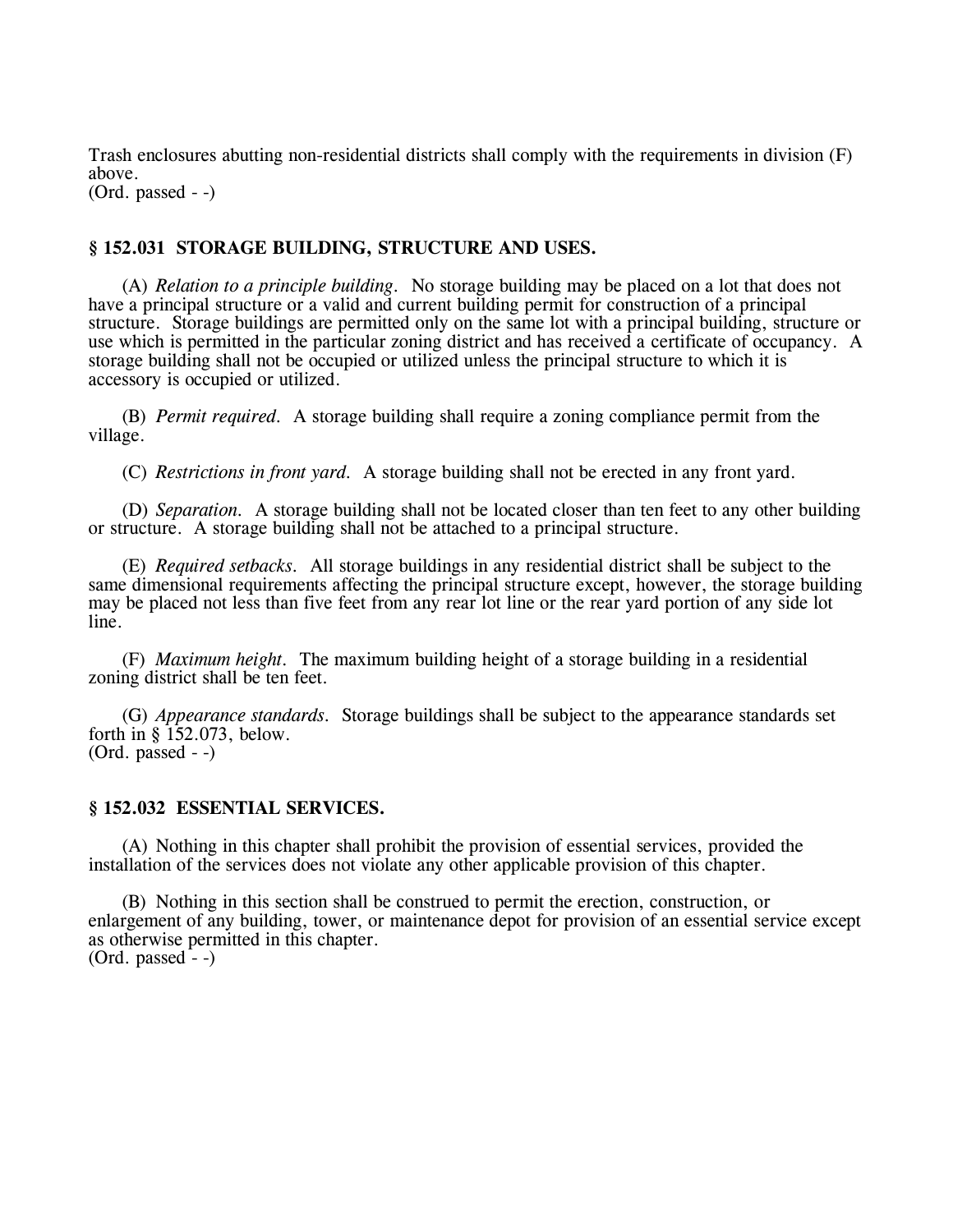### **§ 152.033 ACCESS TO STREETS.**

In any district, every lot created after the effective date of this charter; and every use, building, or structure established after the effective date of this chapter shall be on a lot that adjoins either a public street or a private street that meets the requirements of the street ordinance of the village.  $(Ord. passed - )$ 

### **§ 152.034 VISIBILITY AT INTERSECTIONS.**

On any corner lot in any zoning district requiring front and side yards, no fence, wall, hedge, screen, sign, structure, vegetation, or planting shall be allowed to impede vision between a height of three feet and eight feet above the centerline grades within the triangular area formed by the intersecting street right-of-way lines and a straight line joining the two street lines at points which are 30 feet distant from the point of intersection, measured along the street right-of-way line. See diagram below:



#### )

### **§ 152.035 CURB CUTS AND DRIVEWAYS.**

Curb cuts and driveways may be located only upon approval by the Planning Commission and Zoning Administrator in consultation with the D.P.W. Supervisor and other authorities as required by law; provided however, the approval shall not be given where the curb cuts and driveways shall unnecessarily increase traffic hazards. The driveway for a single- or two-family dwelling shall not occupy more than 35% of the total front yard area of a lot. The remaining 65% of the front yard area shall consist of living ground cover. (Ord. passed - -)

## **§ 152.036 TEMPORARY USE.**

Circuses, carnivals, or other transient enterprises may be permitted in any district, upon approval by the Village Council based upon the finding that the location of such an activity will not adversely affect public health, safety, morals, and the general welfare.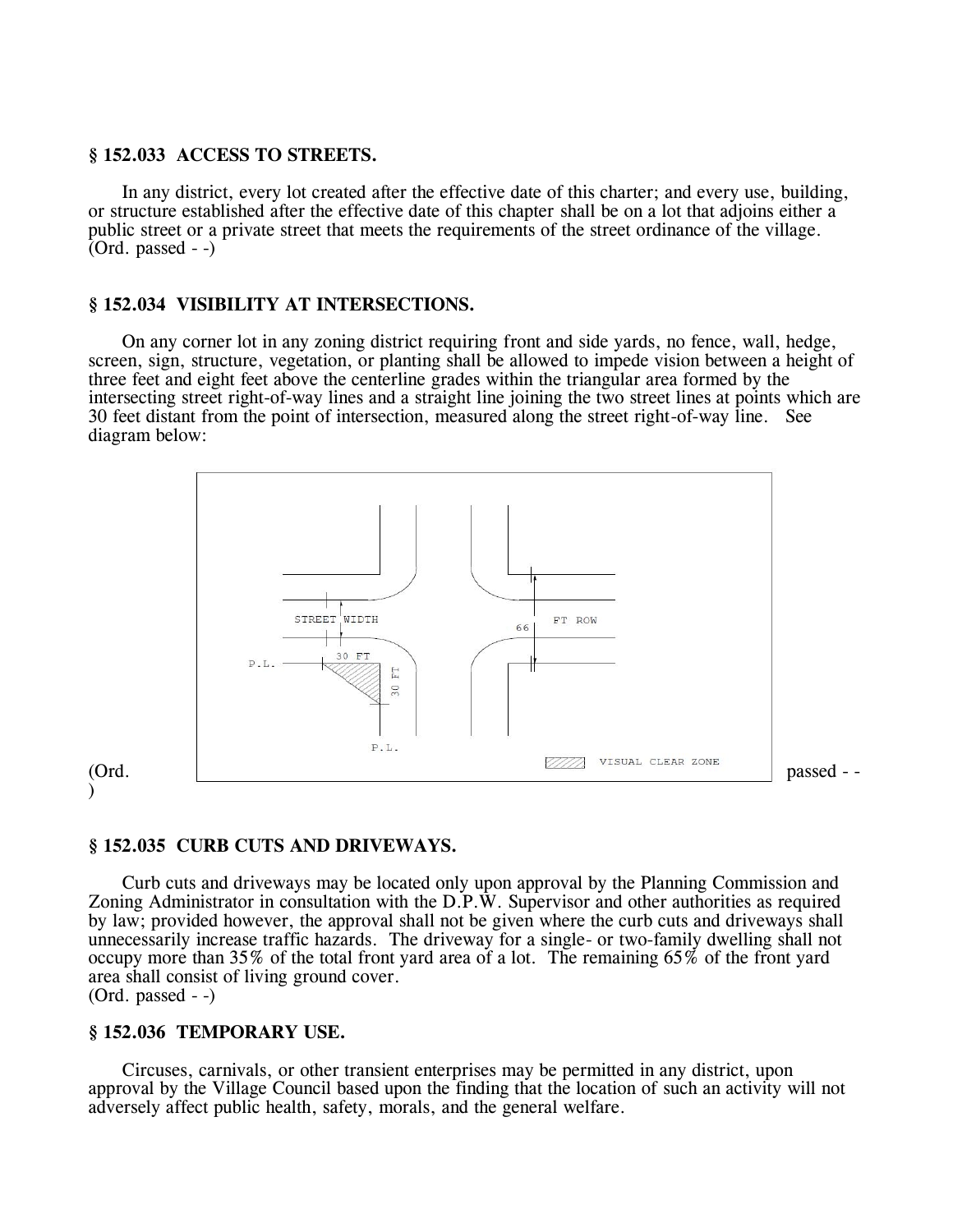(Ord. passed - -)

### **§ 152.037 COMPLETION OF CONSTRUCTION.**

(A) To avoid undue hardship, nothing in this chapter shall be deemed to require a change in the plans, construction, or designated use of any building or structure on which actual construction was lawfully begun prior to the effective date of adoption or amendment of this chapter, provided that construction shall be completed within 365 days of the effective date and be subject thereafter to the provisions of §§ 152.215 through 152.227, nonconformities, below.

(B) Adoption of this chapter shall not limit the construction of any building or structure for which a zoning permit had been obtained prior to the effective date of adoption or amendment of this chapter even though the building or structure does not conform to the provisions of this chapter; provided that work shall commence and be carried on within 30 days of obtaining the permit and be subject thereafter to the provisions of §§ 152.215 through 152.227. (Ord. passed - -)

### *DISTRICT REGULATIONS*

### **§ 152.050 GENERALLY.**

The intent, permitted uses, special uses, height, area, density, and sign regulations of each district are set forth in this subchapter. (Ord. passed - -)

### **§ 152.051 RECREATION OPEN SPACE DISTRICT (RC-1).**

The intent of this District is to set aside those lands which, because of their physical characteristics, would be suitable for recreation and open space use.

(A) *Permitted uses.*

(1) Public or private forest preserve, game refuge, golf course and club, park, campground, playground, or other recreational purposes.

(2) Public and private conservation area and structure for the development, protection and conservation of open space, wetlands, water, soil, forest, and wildlife resources.

(3) A lot may be used to the raising or growing of plants, trees, shrubs, and nursery stock.

(4) A lot may be used for the growing, stripping, and removal therefrom of sod provided that the lot or portion thereof shall be reseeded after stripping as to reduce the actual or potential erosion of soil by water or wind.

(5) Essential services and structures of non-industrial character, but not including maintenance depots or warehouses.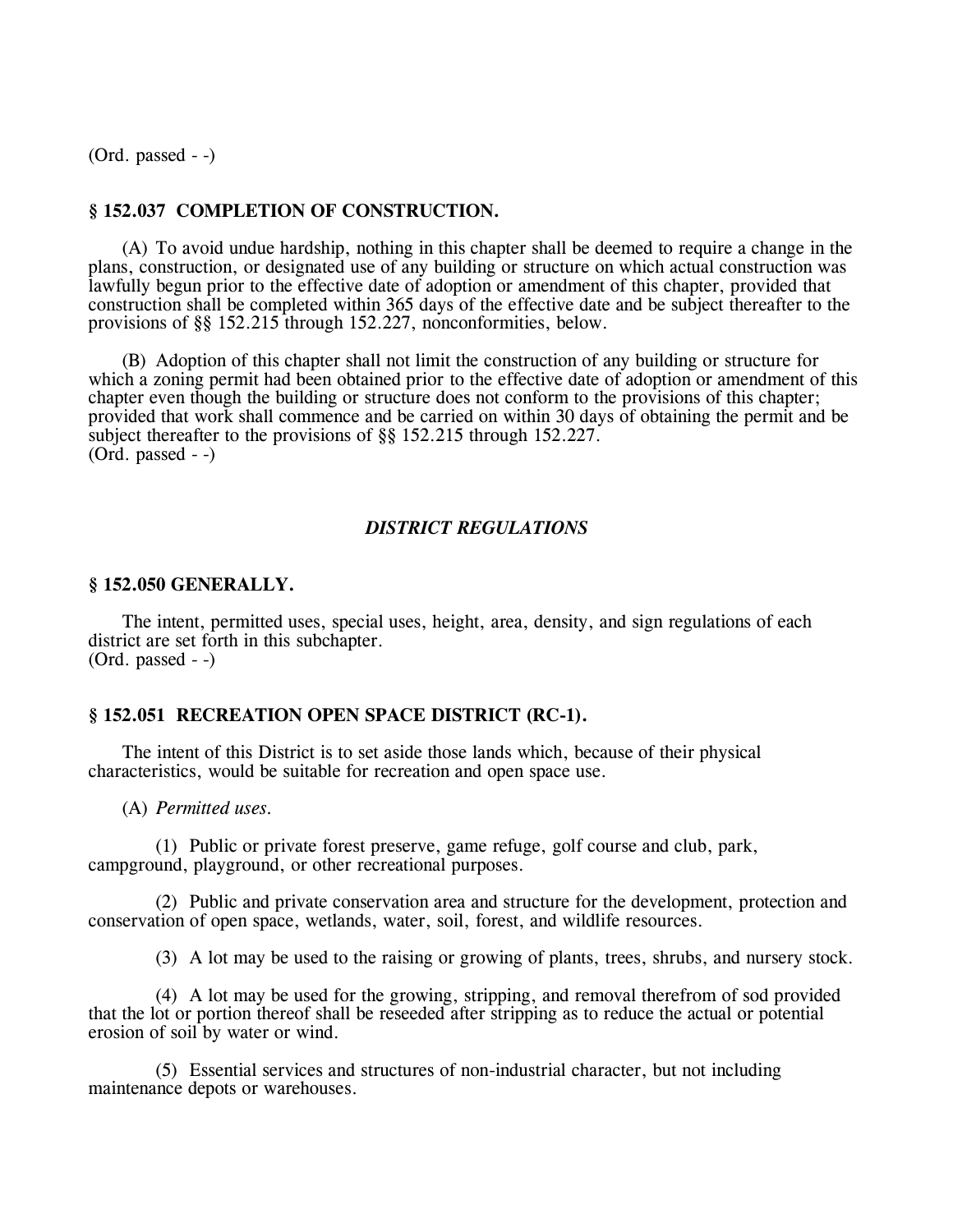(B) *Special uses.*

- (1) Single-family dwellings.
- (2) Commercially operated trails for use by ATVs or similar vehicles.
- (3) Amusement parks.

(4) Campgrounds.

(Ord. passed - -)

## **§ 152.052 RESIDENTIAL DISTRICTS.**

(A) *Purpose.* The Single-Family Residential District, and Multiple-Family Residential Districts are designated principally for residential use and are limited to dwellings and uses normally associated with residential neighborhoods in order to encourage a suitable and healthy environment for family life. The residential districts are designated to regulate the location of residential uses and dwellings according to a well-considered plan which reflects the different types of residential uses and dwellings, the different densities of population and the intensity of land use desired; potential nuisances and hazards which may cause unhealthy conditions; and the relationship of residential uses and dwellings to other areas devoted to agricultural, commercial, or industrial use and to streets. The purpose of each residential district is further stated below.

(B) *Single-Family Residential District (RS-1).* This District is designed to provide residential areas principally for moderate densities where necessary urban services and facilities, including central sewerage and water supply systems can be feasibly provided.

## (1) *Permitted uses.*

(a) Single-family detached dwellings.

152.122.

(b) On-site signs, only in accordance with the regulations in §§ 152.110 through

(c) Essential public services.

(d) Accessory buildings, structures, and uses, in accordance with § 152.030.

(e) Adult foster care family home (six or fewer adults being fostered 24 hours per day), foster family home (four or fewer foster-children 24 hours per day), foster family group home (five to six foster-children 24 hours per day), licensed by the Michigan Department of Human Services or its successor.

(f) Home occupations in accordance with the regulations in § 152.070.

(g) Sale of agricultural products, raised or grown on the lot, including roadside stands for the sales.

(h) Public and private open space.

(2) *Special uses.*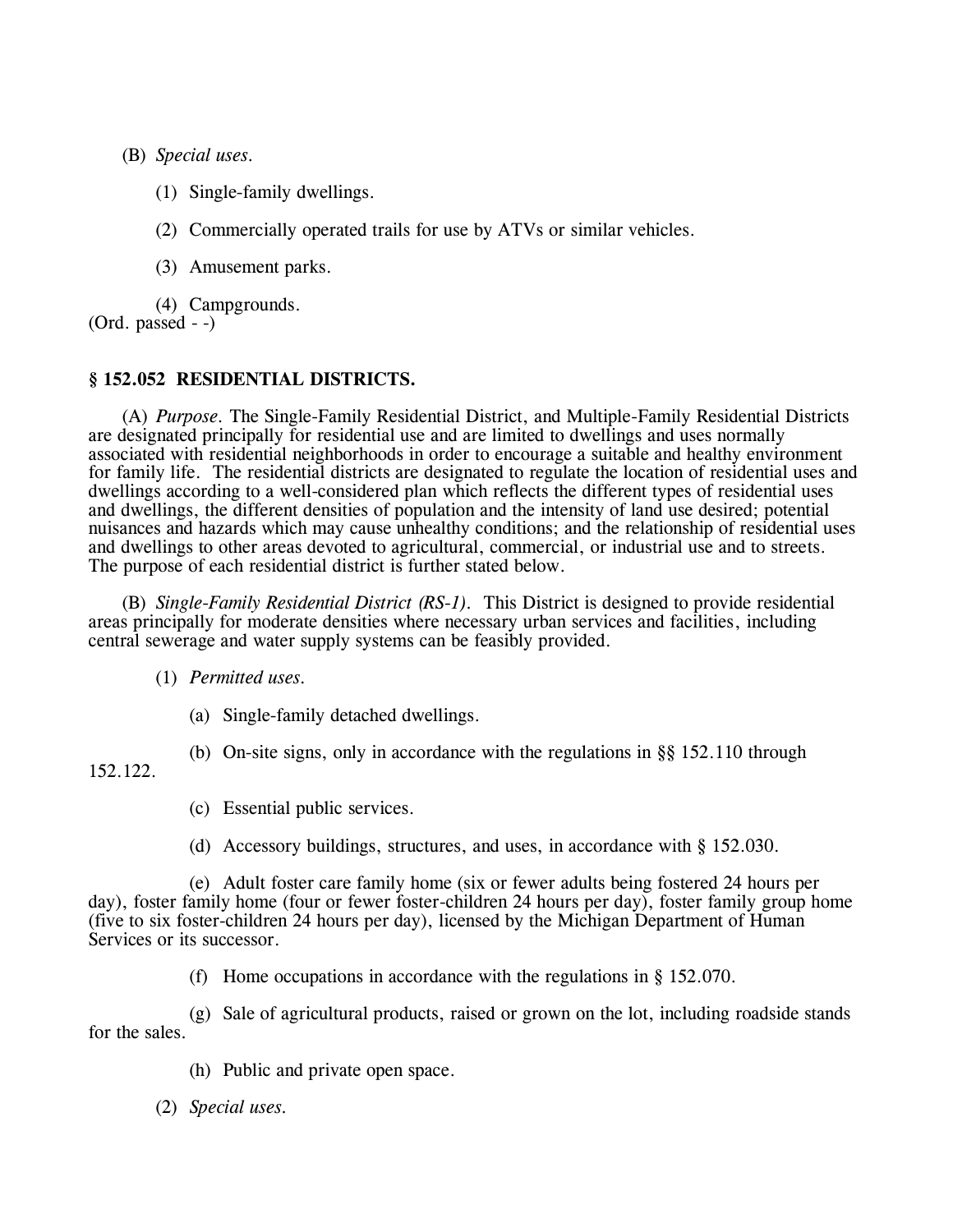(a) Country clubs, recreation centers, public swimming pools, parks, playgrounds, and playfields.

- (b) Churches and other buildings for religious worship.
- (c) Public and private elementary and secondary non-profit schools.
- (d) Essential service structures of a non-industrial character.
- (e) Government or community-owned buildings.
- (f) Golf courses, but not including golf driving ranges and miniature golf courses.
- (g) Bed and breakfast operations in accordance with § 152.086, below.

(h) Group day-care homes (seven to 12 children less than 24 hours per day), subject to the conditions in § 152.077, below.

- (i) Child care centers, subject to the conditions in § 152.077, below.
- (3) *Area, yard, height and bulk regulations.* See Appendix A.

(C) *Multiple-Family Residential District (RM-1)*: This District is designated to permit a high density of population and a high intensity of land use in those areas which are served by a central sanitary sewerage system, and which abut or are adjacent to such other uses or amenities which support, complement, or serve such a density and intensity.

- (1) *Permitted uses.*
	- (a) Multiple-family dwellings.
	- (b) Two-family dwellings.
	- (c) On-site signs in accordance with regulations in §§ 152.110 through 152.122,

below.

- (d) Essential services.
- (e) Accessory uses or structures in accordance with regulations in § 152.030.

(f) Adult foster care family home (six or fewer adults being fostered), foster family home (four or fewer foster-children 24 hours per day), foster family group home (five to six fosterchildren 24 hours per day), licensed by the Michigan Department of Human Services or its successor.

- (2) *Special uses.*
	- (a) Single-family detached and attached dwellings.
	- (b) Public swimming pools, parks, playgrounds, and playfields.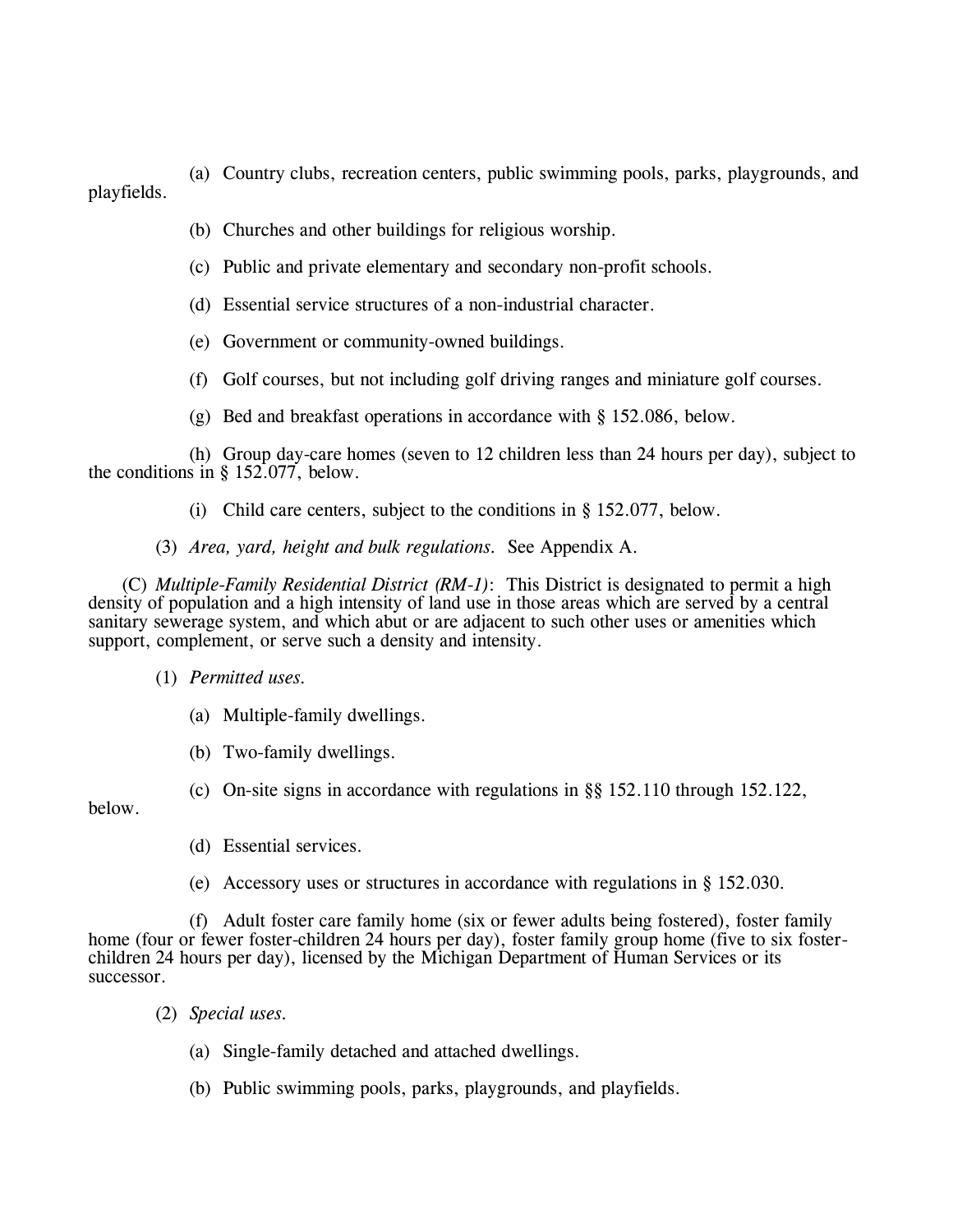- (c) Churches and other buildings for religious worship.
- (d) Public and private elementary and secondary non-profit schools.
- (e) Essential service structures of a non-industrial character.
- (f) Boarding and rooming houses.
- (g) Government or community-owned buildings.
- (h) Funeral homes and mortuary establishments, not including crematoriums.

(i) Adult foster care small group home (12 or fewer adults being fostered), adult foster care large group home (13 to 20 adults being fostered). There shall be provided 16,000 square feet of lot area for the first eight residents, and 1,450 square feet of lot area for each additional resident, subject to the regulations in § 152.076, below.

(j) Group day-care home (seven to 12 children less than 24 hours per day), subject to the conditions in §152.077, below.

- (k) Child care centers, subject to the conditions in §152.077, below.
- (l) Bed and breakfast operations in accordance with § 152.086, below.

(3) *Area, yard, height, and bulk regulations.* See Appendix A. (Ord. passed - -)

### **§ 152.053 COMMERCIAL DISTRICTS.**

(A) *Neighborhood Commercial District.* The Neighborhood Commercial District is designated to permit compatible commercial enterprises at appropriate locations to encourage efficient traffic movement, parking, and utility service; advance public safety; and protect surrounding property. The Commercial District is designed to regulate the location of these business uses according to a well-considered plan which determined the types of the uses and the intensity of land, street and highway use in each such district; potential nuisances and hazards which may cause unsafe conditions; and the relationship of commercial uses to each other and to other areas devoted to agriculture, residential, or industrial use and to streets and highways. The purpose of each commercial district is further stated below.

(B) *Local Commercial District (C-1).* This District is designed to encourage planned and integrated groupings of stores that will retail convenience goods and provide personal services to meet regular and recurring needs of neighborhood residents. To these ends, certain uses, which would function more effectively in other districts and would interfere with the operation of these business activities and the purpose of this District, have been excluded.

(1) *Permitted uses.*

(a) Personal services, including barber shops and beauty salons; medical and dental offices or clinics; dry cleaners and self-service laundromats; and sale and repair shops for watches, shoes, radios, and televisions.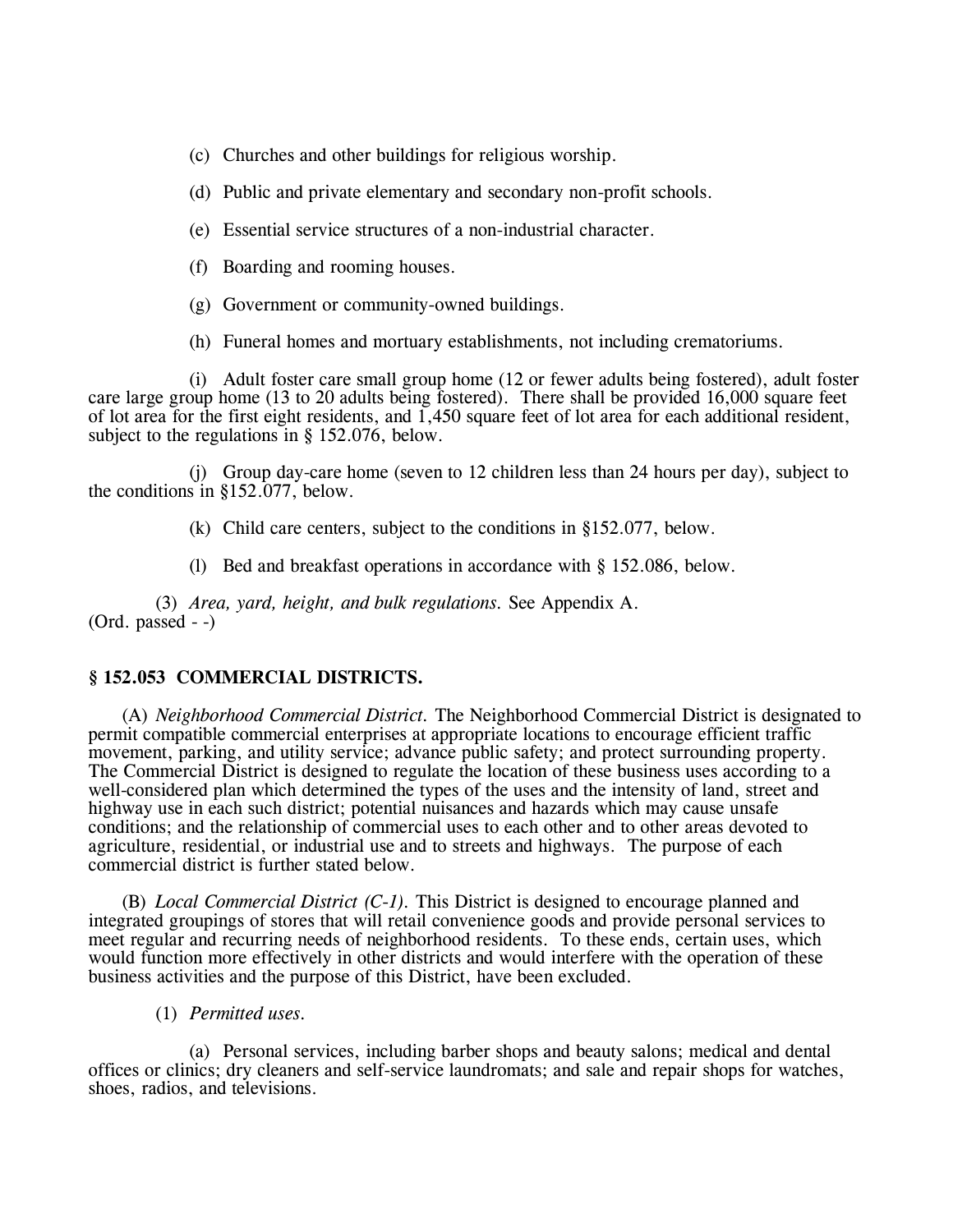(b) Business services including banks, loan offices, real estate offices, and insurance

offices.

(c) Offices of an executive, administrative, or professional nature.

- (d) Retail sale of food, drugs, hardware, notions, books, and similar convenience
- goods.
- (e) Business schools; including dance schools, music schools, and art schools.

(f) On-site signs, only in accordance with the regulations in §§ 152.110 through 152.122, below.

- (g) Essential services and structures of a non-industrial character.
- (h) Accessory uses and structures.
- (i) Outdoor sales and display pursuant to § 152.088, below.
- (2) *Special uses.*
	- (a) Planned-commercial unit developments..
	- (b) Churches and other buildings for religious worship.
	- (c) Government or community owned buildings, but not including schools.
	- (d) Eating and drinking establishments, but not including drive-in types.
	- (e) Automobile service stations.
	- (f) Hotels and motels.
	- (g) Small animal clinics.
	- (h) Sale of new and used motor vehicles.
	- (i) Child care centers.

(j) ATM's (automatic teller machines) and 24-hour ready tellers which are separate from a financial institution.

(3) *Area, yard, height, and bulk regulations.* See Appendix A.

## (C) *Neighborhood Commercial, Mixed Use District (CX1).*

(1) *Intent.* This District is intended to be used in that area of the village which has been designated as the Central Business District in the village's adopted comprehensive plan where municipal parking facilities are available within reasonable walking distances. The CX1 Neighborhood Commercial, Mixed Use District is intended to provide for a traditional mixture of small office buildings, specialty retail stores, entertainment, public spaces and related activities that are mutually supporting and serve the needs of the village and surrounding areas. The District

m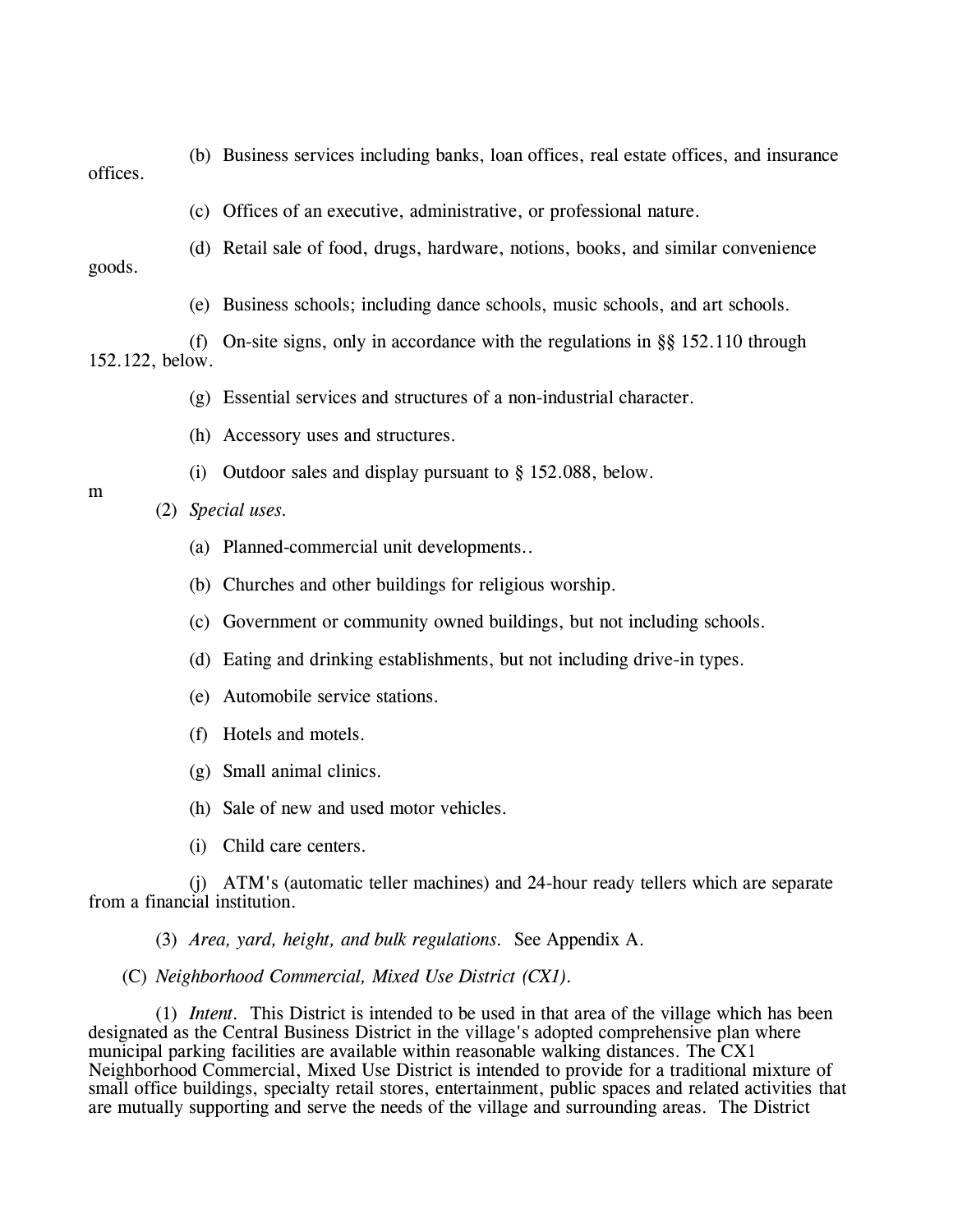regulations are designed to encourage a lively social environment and economically viable downtown with a wide variety of uses, including residences in upper floors, in a pedestrian oriented setting, with common parking.

(2) *Definitions.* For the purpose of this section, the following definitions shall apply unless the context clearly indicates or requires a different meaning.

*FLOOR AREA RATIO.* The ratio of a building's gross floor area to the area of the lot on which the building is located.

*GROSS FLOOR AREA.* The sum of the gross horizontal areas of all floors of a building measured from the exterior faces of the exterior walls or from the centerline of walls separating two buildings. *GROSS FLOOR AREA* does not include basements when at least one-half the floor-to-ceiling height is below grade, accessory parking (i.e., parking that is available on or offsite that is not part of the use's minimum parking standard), attic space having a floor-to-ceiling height less than seven feet, exterior balconies, uncovered steps, or inner courts.

*MIXED USE BUILDING.* A building that contains at least one floor devoted to allowed nonresidential uses and at least one devoted to allowed residential uses.

- (3) *Permitted uses, residential.*
	- (a) Artist live/work space located above the ground floor.
	- (b) Dwelling units located above the ground floor
- (4) *Permitted uses, civic and commercial.*
	- (a) Any use permitted in the Local Commercial District (C-1).
	- (b) Business schools; including dance schools, music schools, and art schools.
	- (c) Colleges and universities.
	- (d) Indoor retail sales establishments.

(e) Establishments serving food and/or alcoholic beverages, but not including drive-in types or drive-up windows.

- (f) Clubs and lodges.
- (g) Photography studios.

(h) Banquet, dance, lodge, and union halls private clubs, and other similar places of assembly.

(i) On-site signs in accordance with the regulations in §§ 152.110 through 152.122, below.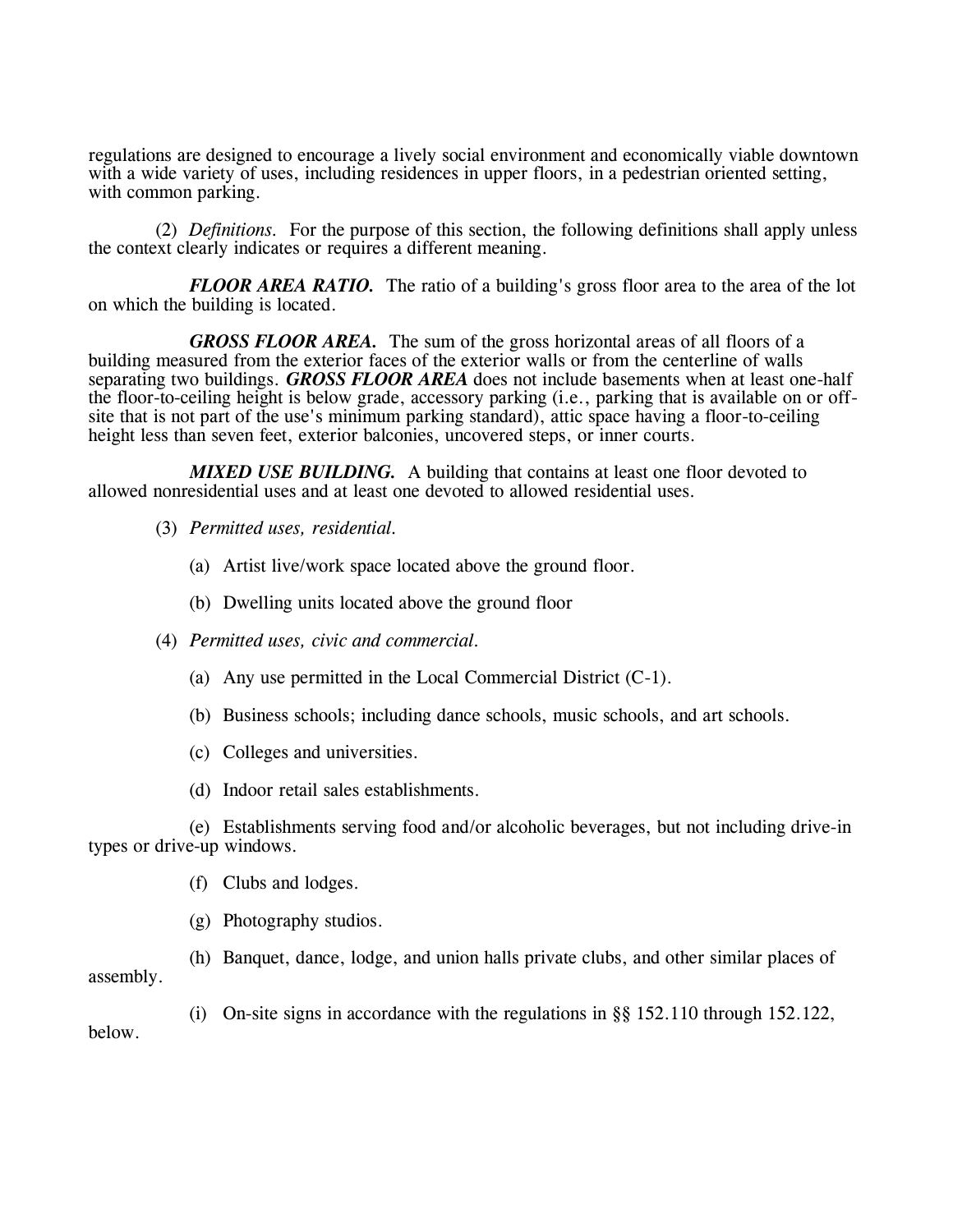(j) Accessory uses or structures, including seasonal outdoor displays and sales subject to § 152.088, below.

(k) Essential services and structures of a nonindustrial character.

(5) *Special uses.*

(a) Retail sales in which both a workshop and a retail outlet or showroom are required such as plumbing, electrician, interior decorating, dressmaking, tailoring, upholstering, home appliance and similar establishments of similar character subject to the provision that not more than 50% of the total useable floor area of the establishment shall be used for servicing, repairing, or processing activities.

(b) Hotels.

(c) Drive-up windows for financial institutions when the use does not create any traffic or safety problems. ATM's (automatic teller machines) and 24-hour ready tellers which are separate from a financial institution are permitted.

- (d) Churches and other buildings for religious worship.
- (e) Automobile service stations, subject to the following:

1. The curb cuts for ingress and egress may not be permitted at the location that will tend to create traffic hazards in the streets immediately adjacent thereto. The curb cuts shall be no less than 25 feet from a street intersection (measured from the right-of-way).

2. There shall be provided, on those sides abutting a residential district, a completely obscuring wall.

(f) Showroom and sales of new automobiles and the display and sale of used cars when in conjunction with a showroom and sales of new units thereof; and repair of same when in conjunction with a showroom and sales of new units thereof.

(g) Funeral homes and mortuary establishments not including crematoriums.

- (h) Theaters.
- (i) Printing establishments.
- (j) Child care centers, subject to the conditions of § 152.077, below.
- (k) Parks.

(6) *Commercial establishment size limits.* The gross floor area of commercial establishments in the CX1 District shall not exceed 15,000 square feet.

(7) *Indoor/outdoor operations.* All permitted uses in the CX1 District must be conducted within completely enclosed buildings unless otherwise expressly authorized. This requirement does not apply to off-street parking or loading areas, automated teller machines, or outdoor seating areas.

(8) *Floor to floor heights and floor area of ground floor space.*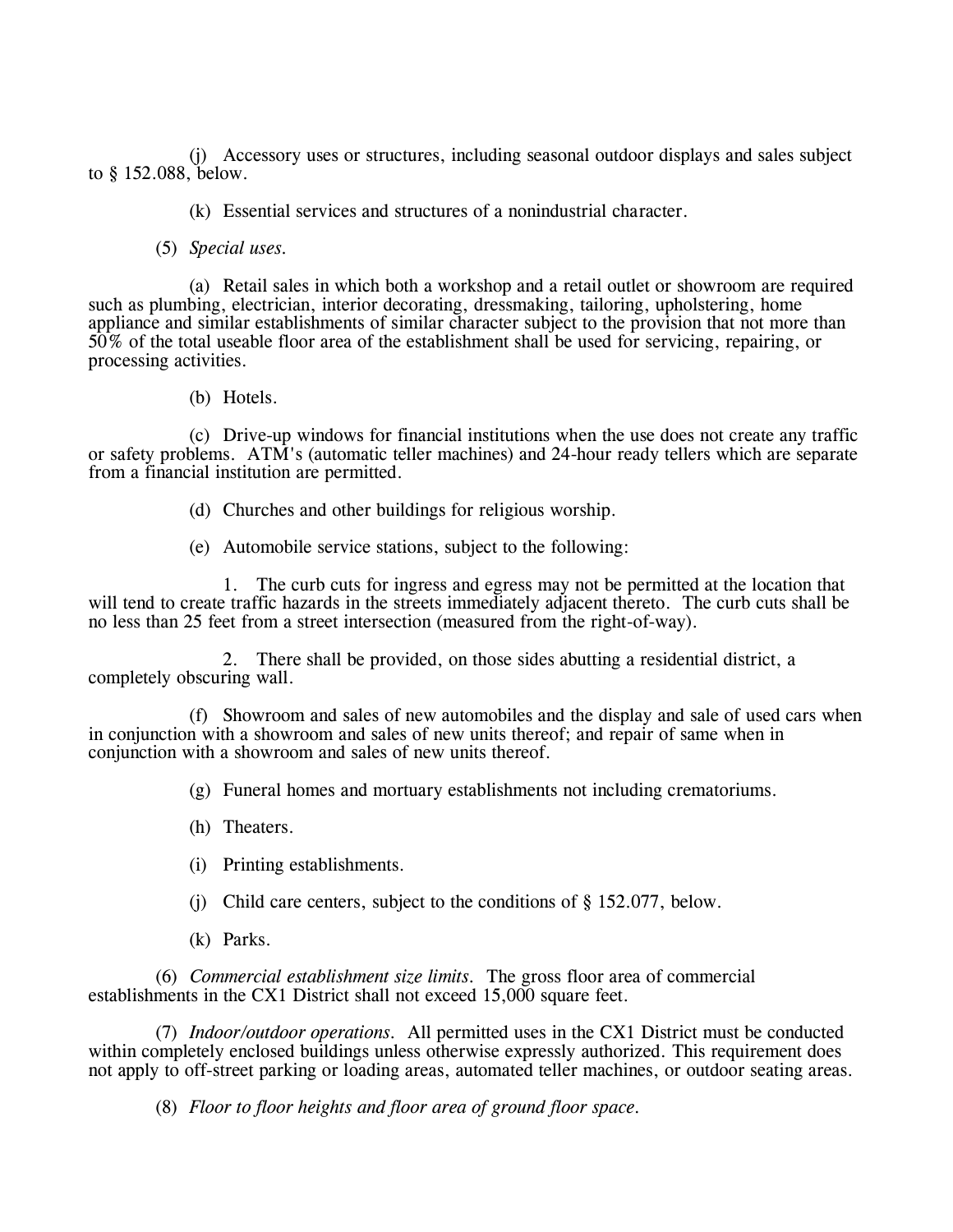(a) All commercial floor space provided on the ground floor of a mixed-use building must have a minimum floor-to-ceiling height of 11 feet.

(b) All commercial floor space provided on the ground floor of a mixed-use building must contain the following minimum floor area:

1. At least 800 square feet or 25% of the lot area (whichever is greater) on lots with street frontage of less than 50 feet; or

2. At least 20% of the lot area on lots with 50 feet of street frontage or more.

(9) *Transparency.*

(a) A minimum of 75% of the street-facing building façade between two feet and eight feet in height must be comprised of clear windows that allow views of indoor space or product display areas.

(b) The bottom of any window or product display window used to satisfy the transparency standard of division  $(C)(9)(a)$  above may not be more than four feet above the adjacent sidewalk.

(c) Product display windows used to satisfy these requirements must have a minimum height of four feet and be internally lighted.

## (10) *Doors and entrances.*

(a) Buildings must have a primary entrance door facing a public sidewalk. Entrances at building corners may be used to satisfy this requirement.

(b) Building entrances may include doors to individual shops or businesses, lobby entrances, entrances to pedestrian-oriented plazas, or courtyard entrances to a cluster of shops or businesses.

## (11) *Regulations and standards.*

(a) No residential dwelling units are permitted on the ground floor of any building located in the CX1 District.

(b) No minimum lot size or front, side, or rear yards are required in this District provided the premises are in compliance with §§ 152.140 through 152.149, off-street loading and unloading requirements, below.

(c) Uses in this District shall be exempt from the provisions §§ 152.140 through 152.149, off-street parking requirements, below if the use is located within 500 feet of municipal parking facilities. The distance shall be measured in a straight line from the center of a municipal parking lot to the nearest building line of the use.  $\overline{(Ord. passed -)}$ 

# **§ 152.054 MOBILE HOME RESIDENTIAL DISTRICT (MH-1).**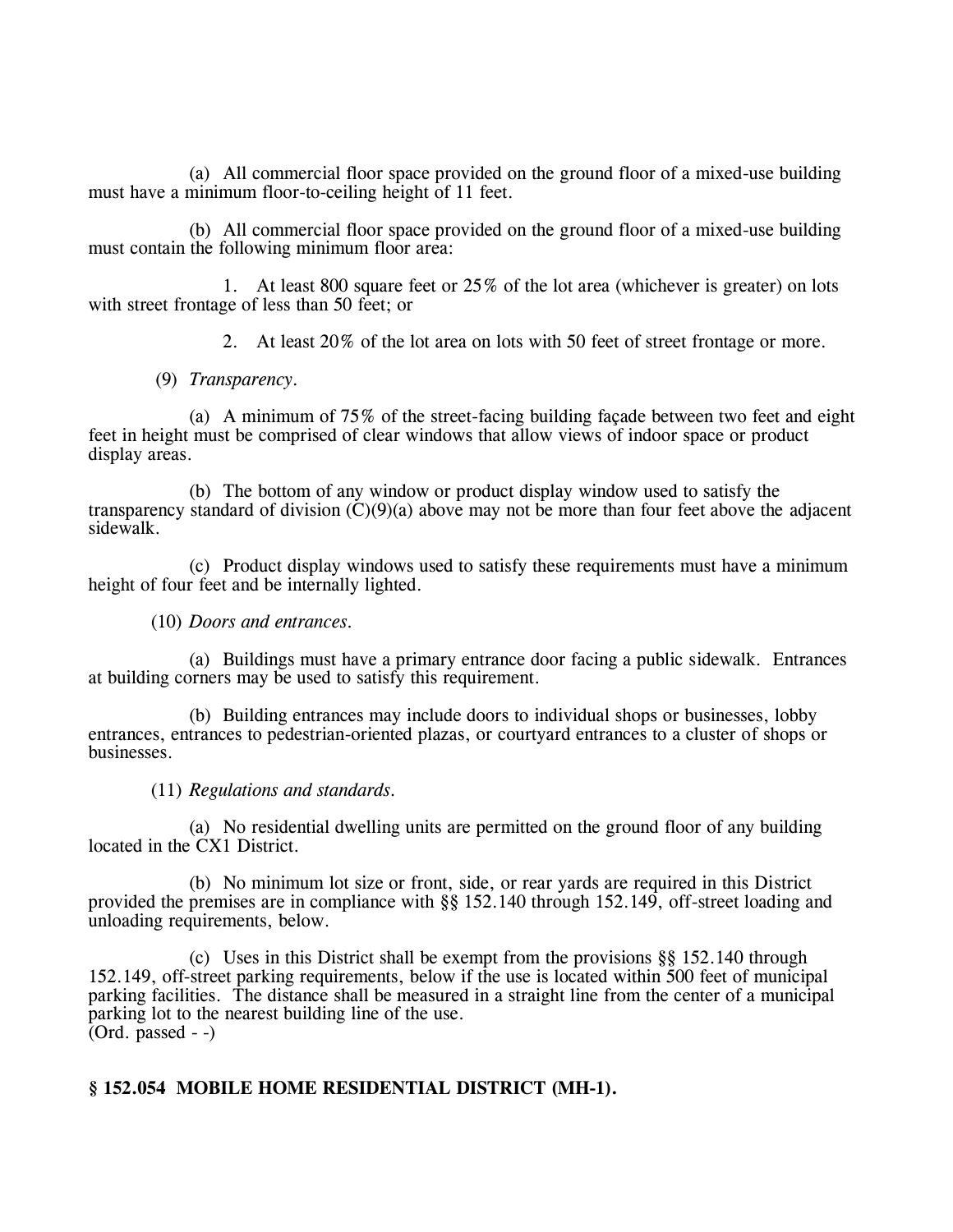(A) *Purpose.* The purpose of this District is to provide for the development of mobile home parks and to regulate mobile home parks with the character of residential neighborhoods. It is the intent of this chapter that mobile home parks be located in areas of the village that are served adequately by public facilities and services such as access streets, police and fire protection, and public water, sanitary sewer, and storm drainage facilities, and public recreation areas.

# (B) *Permitted uses.*

- (1) Mobile home dwelling units.
- (2) Lines and structures of essential services.

## (C) *Special uses.*

- (1) Churches and other buildings for religious worship.
- (2) Fire stations, police stations, government office buildings.
- (3) Public or private primary and secondary schools.
- (D) *Regulations and standards.*

(1) *Lot Area.* The minimum area of the lot that comprises the mobile home park shall be five acres. The average area of mobile home sites within the mobile home park may not be less than 5,500 square feet per site. This 5,500 square feet for any one site may be reduced by no more than 20%, provided that the site area shall be at least 4,400 square feet. For each square foot of land area gained through the reduction of a site below 5,500 square feet, at least an equal area of land shall be designated as open space. In no case, however, shall the open space and distance requirements be less than those required under R 1125.1946, Rule 9465, and R 125.1941 and R 125.1944, Rules 941 and 944 of the Michigan Administrative Code.

(2) *Height regulations.* Except as otherwise provided in § 152.028, below, no building or structure shall exceed a height of one story or 20 feet. The maximum height for accessory structures shall be 15 feet. The height of a storage building on a mobile home site may not exceed the lesser of 12 feet or the height of the mobile home.

## (3) *Planning and development regulations.*

(a) The business of selling new or used mobile homes as a commercial operation in connection with the operation of a mobile home park shall be prohibited. New or used mobile homes located on site within a mobile home park, to be used and occupied on that site, may be sold by a licensed dealer or broker. This section may not prohibit the sale of a used mobile home by the owner of the mobile home provided the park's regulations permit such a sale.

(b) The following minimum distances shall be provided and maintained from a mobile home unit and shall be measured from the face, side, or back of the mobile home unit. If the mobile home has an attached or add-on structure, the applicable distances shall be measured from the face, side, or back of the attached or add-on structure.

1. Twenty feet between any part of an attached or detached mobile home or attached structure of an adjacent mobile home used for living purposes.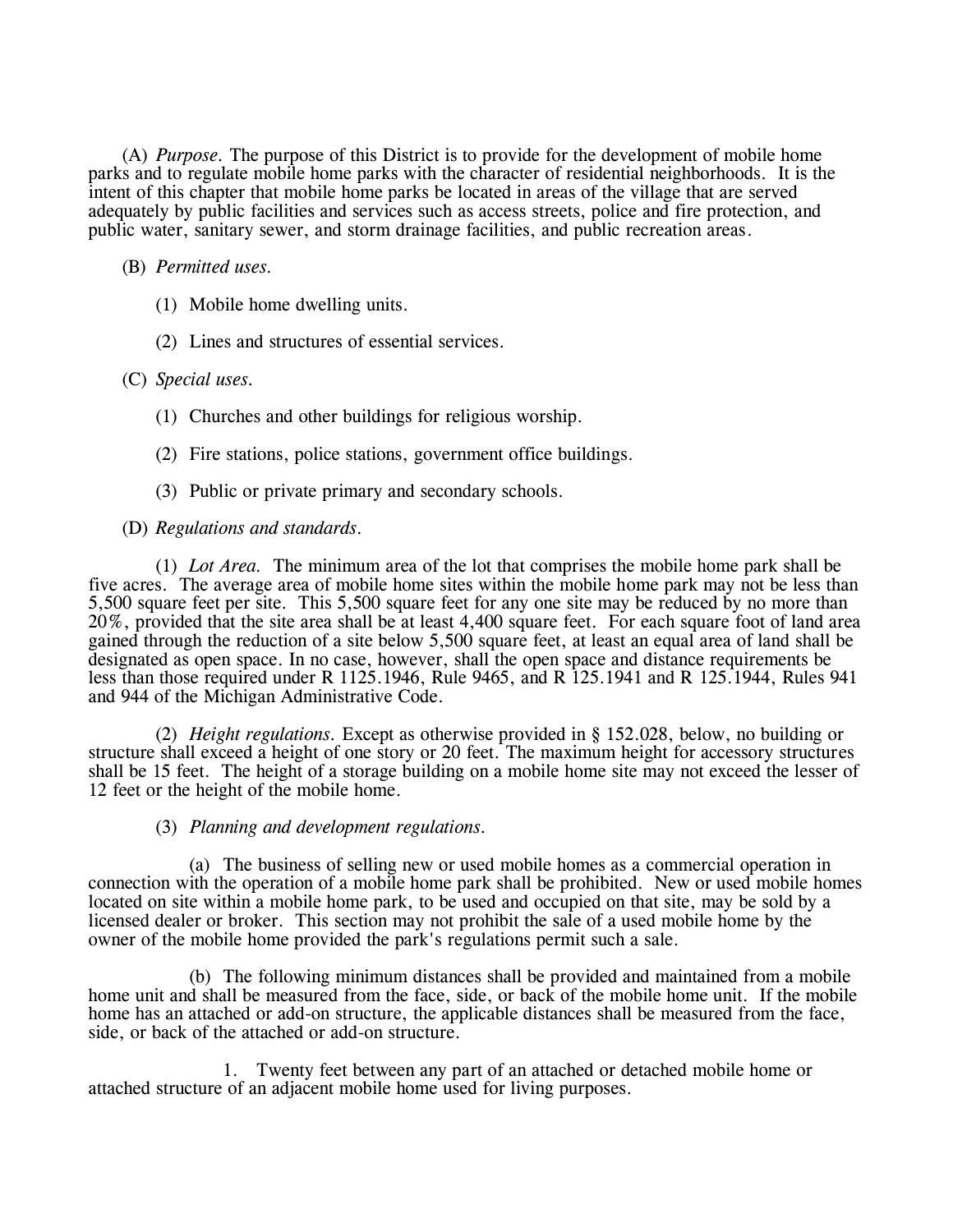2. Te feet from an on-site parking space of an adjacent mobile home site.

3. Ten feet from an attached or detached structure or accessory of an adjacent mobile home that is not used for living purposes.

4. Fifty feet from any permanent park-owned structures such as, community buildings, offices, maintenance and storage facilities and similar structures.

5. Ten feet from the edge of an internal street.

6. Twenty feet from the right of way of a street dedicated to the public within the mobile home park.

7. Seven and one-half feet from an off-site parking bay.

8. Seven feet from a common sidewalk.

# (4) *Parking requirements.*

(a) A minimum of two parking spaces shall be provided for each mobile home site.

(b) Additional parking facilities shall be provided for park maintenance vehicles at the park office for visitors, and for general visitor parking, at the ratio of one parking space for each three mobile home sites at the park office.

# (5) *Streets.*

(a) Vehicular access to a mobile home park shall be provided by at least one hard surfaced public street.

(b) Only streets within the mobile park shall provide access to individual mobile home sites in the park.

(c) Two-way streets shall have a minimum width of 21-feet where no parallel parking is permitted, 31 feet where parallel parking is permitted on one side of the street, and 41 feet where parallel parking is permitted on both sides of the street.

(d) The minimum width of a one-way street shall be 13 feet where no parallel parking is permitted, 23 feet where parallel parking permitted on one side of the street, and 33 feet where water and sanitary sewer parallel parking is permitted on both sides of the street.

(e) A dead-end street shall have an adequate turning area for emergency service vehicles (fire, ambulance, police).

(6) *Services.* Each mobile home unit and every building that has plumbing facilities within a mobile home park shall be connected to a village water line and sanitary sewer.

(7) *Site constructed buildings.* All buildings constructed on-site in a mobile home park shall be constructed in compliance with the Michigan State Construction Code. Any addition to a mobile home unit that is not certified as meeting the standards of the U.S. Department of Housing and Urban Development for mobile homes shall comply with the Michigan State Construction Code. Certificates and permits shall be required as provided in §§ 152.240 through 152.247, 152.325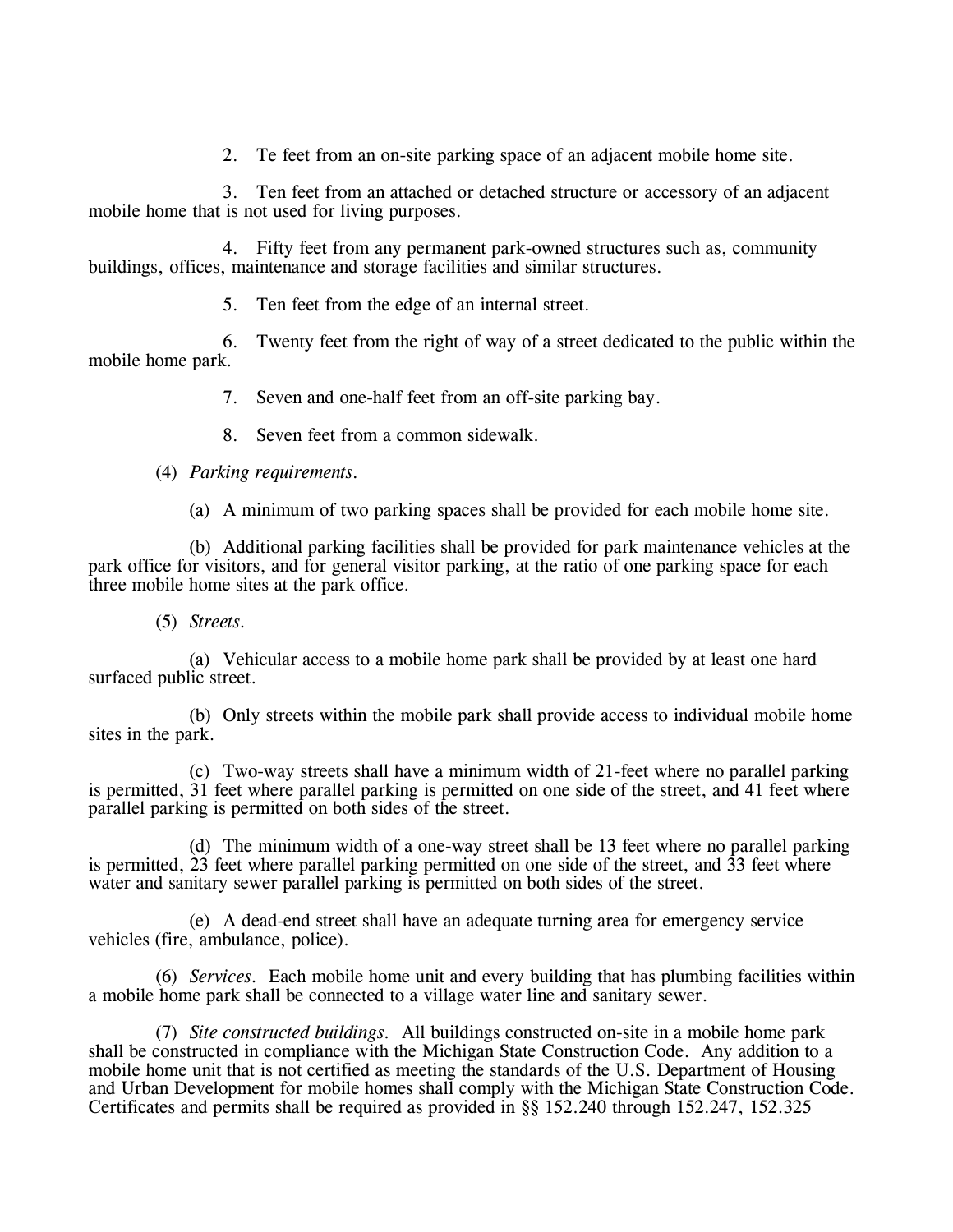through 327 and § 152.999, below. A final site plan shall be approved prior to construction of any principal structure, not including mobile home units, in accordance with § 152.072, below.

## (8) *Placement of a mobile home unit.*

(a) *Obstructions.* It shall be unlawful to park a mobile home so that any part of the unit will obstruct a street or pedestrian way.

(b) *Permits to be issued.* All required permits shall be issued before a mobile home may be placed on a site in a mobile home park. Required permits may include zoning compliance, building, electrical, mechanical and plumbing.

(c) *Site plan review.* Construction of a mobile home park shall require prior approval of a site plan by the Village Planning Commission. For purposes of this section only, a site plan shall contain the following information:

1. The site plan shall be of a scale not greater than one inch equals 20 feet, and of such accuracy that the Planning Commission can readily interpret the plan.

2. Scale, north arrow, name and date; date of revisions.

3. Name and address of property owner and applicant; interest of applicant in the property; name and address of developer.

4. Name and address of designer. A site plan shall be prepared by a community planner, architect, landscape architect, engineer, or land surveyor registered in the State of Michigan.

5. A vicinity map; legal description of the property; lot line dimensions and bearings; area. A metes and bounds description shall be based on a boundary survey prepared by a registered surveyor.

6. Existing topography, existing natural features such as trees, wooded areas, streams, and wetlands; natural features to be retained or removed; 100-year flood hazard area.

7. Existing buildings, structures, and other improvements, including driveways, or underground and above ground utilities; easements; pipelines; excavations; ditches; bridges; culverts; existing improvements to be retained or removed; deed restrictions, if any.

8. Name and address of owners of adjacent properties; existing use and zoning of adjacent properties; location and outline of buildings, driveways, parking lots, and other improvements on adjacent properties.

9. Names and rights of way of existing street on or adjacent to the property; surface type and width; spot elevations of street surfaces at intersections with proposed streets in the proposed mobile home park.

10. Zoning of the subject property; location of required yards; total property area and dwelling unit density.

11. Phase lines, development data by phase.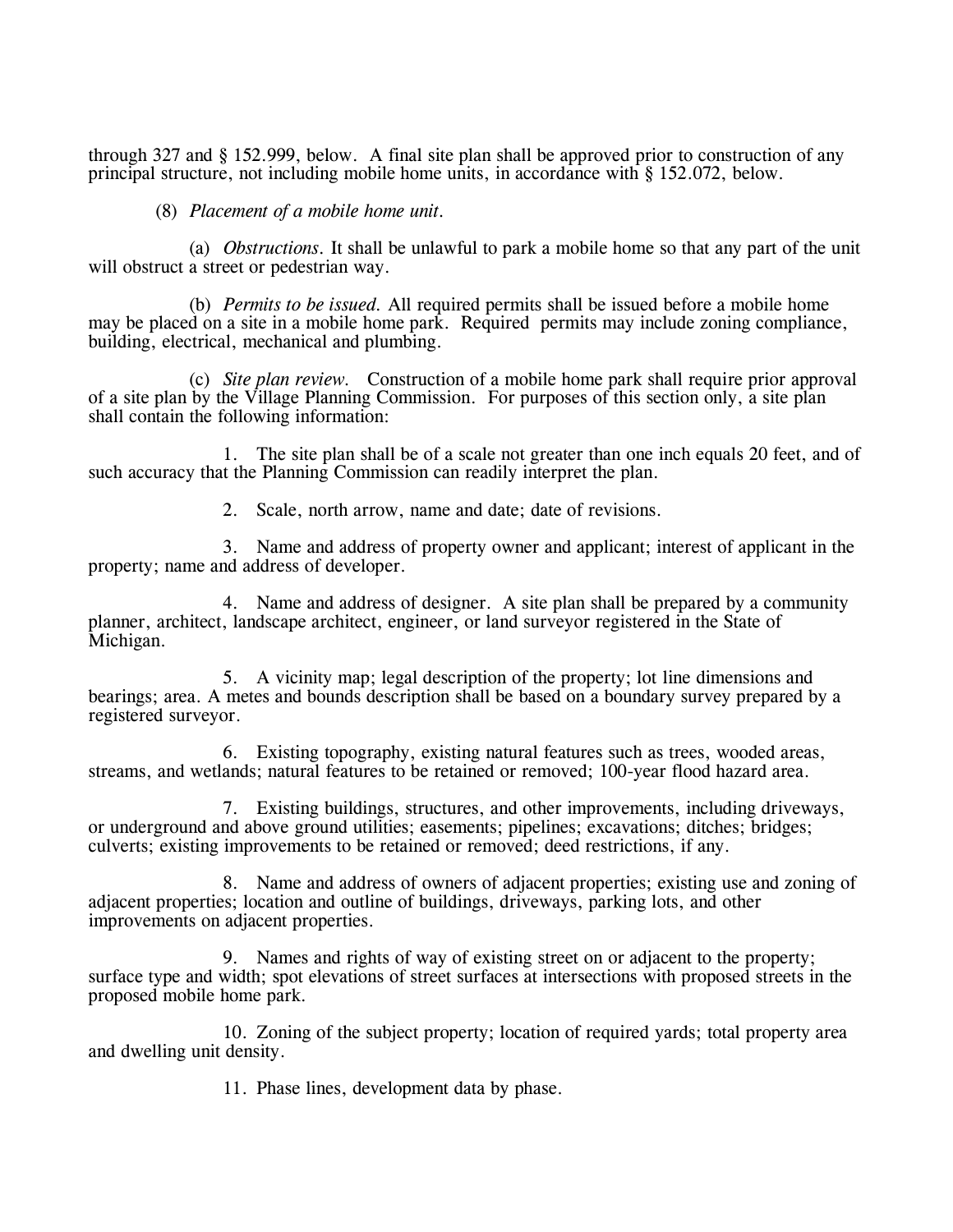12. Location and dimensions of proposed parking lots; number of spaces in each lot; dimensions of spaces and aisles; typical section of parking lot surfaces.

13. Location, width, and surface of proposed sidewalks and pedestrian paths.

14. Location, use, size, and proposed improvements of open space and recreation

areas.

15. Location and type of proposed screens and fences; height, typical elevations, and vertical sections, showing materials and dimensions.

16. Landscape plan showing type, location, and size of plant materials.

(d) *Mobile home replacing existing mobile home.* Any mobile home unit replacing an existing mobile home unit in the MH-1 District shall be not more than ten years old at the time of placement, and in good repair.

(e) *Occupancy.* A mobile home may not be occupied until a certificate of occupancy has been issued in accordance with §§ 152.240 through 152.247, 152.325 through 152.327, and 152.999, below. A certificate of occupancy may not be issued until all required approvals have been obtained from county and state agencies. (Ord. passed - -)

# **§ 152.055 INDUSTRIAL DISTRICT (I-1).**

(A) *Generally.* It is recognized by this chapter that the value to the public of designating certain area for certain types of industrial uses is represented in the employment opportunities afforded to citizens and the resultant economic benefits conferred upon the village. In order that this value may be maintained and this use encouraged, this chapter has established one zoning district designed to regulate the location of industrial uses according to a well-considered plan which reflect the types of the uses and the intensity of land, street, and highway use in each such district; potential nuisances and hazards which may cause unsafe and unhealthy conditions; and the relationship of industrial uses to each other and to other area devoted to agricultural, residential, or commercial use and to streets, highways, and other means of transportation. To these ends, certain uses which would function more effectively in other districts and would interfere with the operation of these industrial activities and the purpose of these districts have been excluded. The purpose of the Industrial District is further stated below.

(B) *Light Industrial (I-1).* This District is designed to provide suitable space for light industrial uses which operate in a safe, non-objectionable and efficient manner, and which are compatible in appearance with and require a minimum of buffering measures from adjoining non-industrial zoning district. These uses generate a minimum of noise, glare, odor, dust, vibration, air and water pollutants, fire, explosive and radioactive hazards, and other harmful or obnoxious matter.

## (1) *Permitted uses.*

- (a) Wholesale merchandising or storage warehouses.
- (b) Vehicle repair garages, but not including auto junk yards.
- (c) Trucking terminals.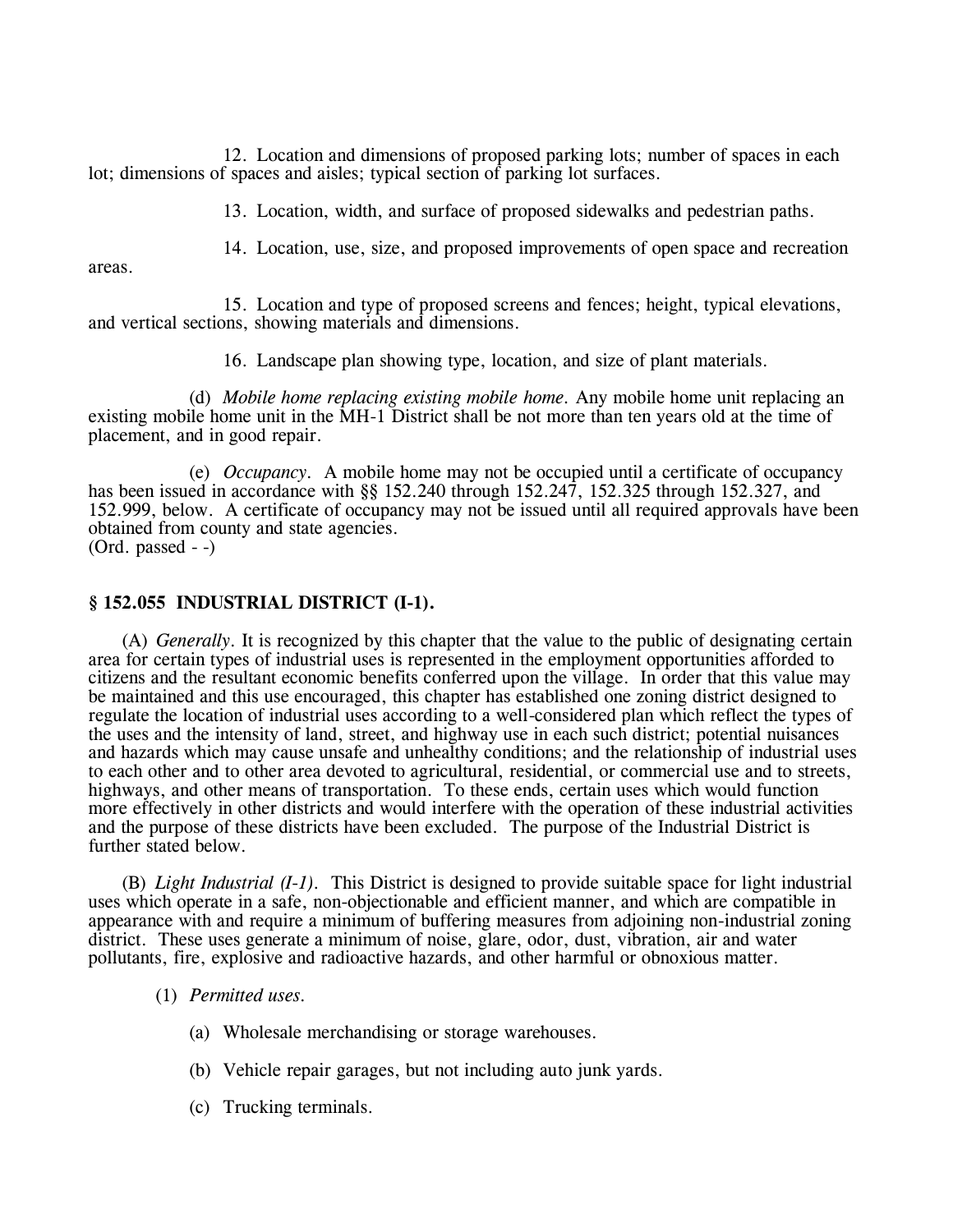(d) Farm machinery and equipment sales and repair.

(e) Contractor's yards.

(f) Industrial office buildings.

(g) General service and repair establishments including dyeing, cleaning, or laundry works and upholstery or appliance repair.

(h) Assembly and manufacture, from prefabricated parts, of household appliances, electronic products, machinery and hardware products, and similar products; or the processing or assembling of parts for production of finished equipment.

(i) Skilled trade services including plumbing, electric, heating, printing, and painting establishments.

(j) Research and testing laboratories.

(k) The manufacturing, compounding, process or treatment of the products as bakery goods, candy, cosmetic, dairy products, food products, perfumes, pharmaceutical toiletries, and frozen food lockers.

(l) Essential services and structures.

(m) On-site and off-site signs only in accordance with §§ 152.110 through 152.122,

below.

(2) *Special uses.*

(a) Restaurants and cafeteria facilities for employees.

(b) Open air displays for the sale of mobile products such as or similar to garden furniture; earthenware, hardware items, and nursery stock; rental of mobile products or equipment, such as household equipment, small tools, pneumatic-tired two and four wheeled utility trailers, pneumatic tired cement mixers, wheelbarrows, rollers and similar products or equipment. Uses shall not be permitted in the required front yard.

(c) Warehouses and material distribution centers and contractors' establishments provided all products, material, and equipment are stored within an enclosed building.

(d) Building supply, including lumber yards.

(e) Vehicle repair shop.

(f) Municipally-operated recreational facilities.

(g) Child care center.

(h) Wireless communication facilities.

(i) Retail sales of items that are the same as the items sold at wholesale on the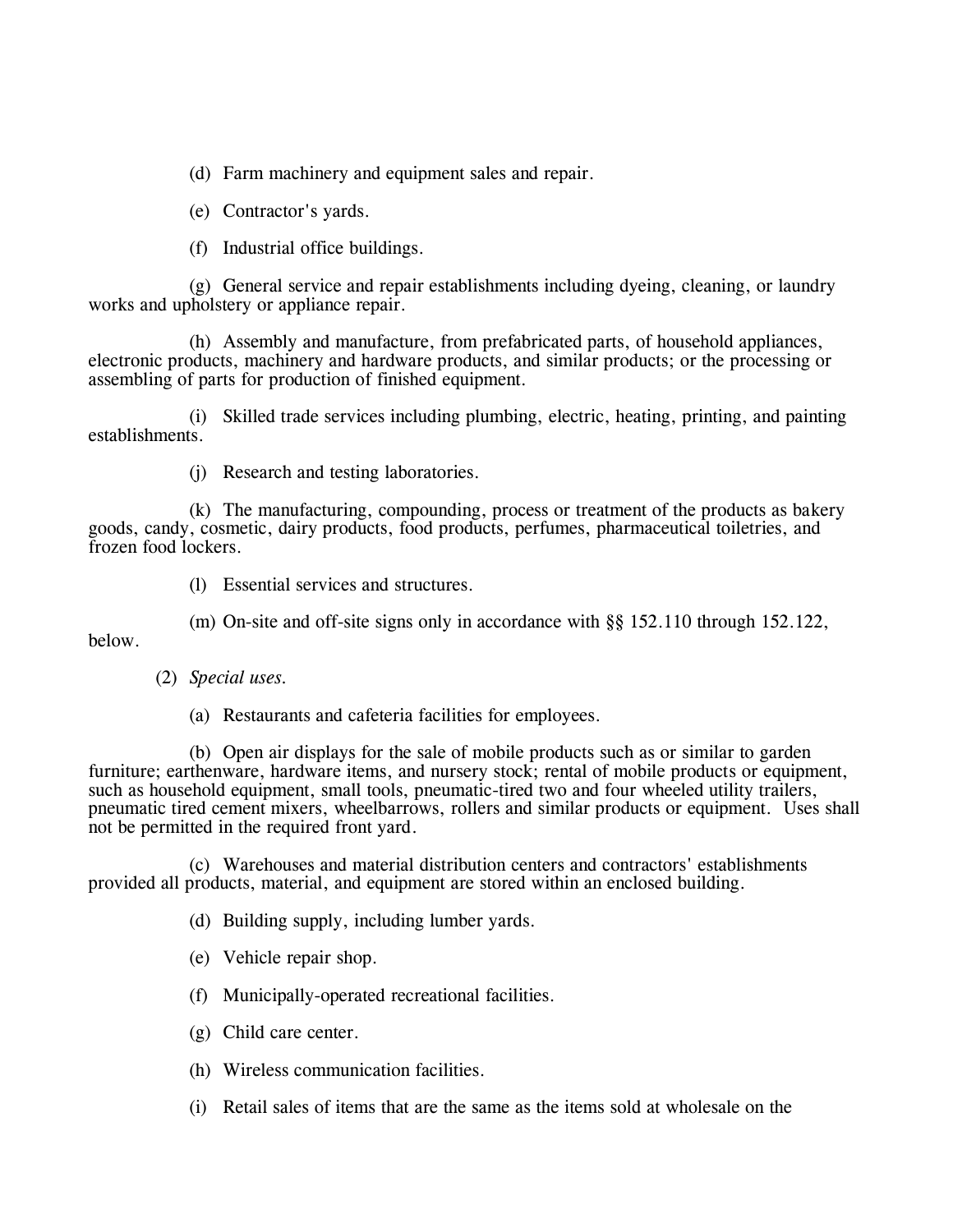premises, or are related by use or design to such wholesale items, provided that the total amount of retail sales shall not exceed 25% of the annual wholesale sales on the premises. Retail sales shall be strictly incidental to wholesale sales.

(3) *Area, yard, height, and bulk regulations.* See Appendix A. (Ord. passed - -)

## **§ 152.056 COMPLIANCE WITH REGULATIONS.**

(A) *Compliance.*

(1) No building or structure shall hereafter be erected or altered to exceed the height; to occupy a greater percentage of lot area; to have narrower or smaller rear yards, front yards, side yards, or other open spaces than prescribed for the district in which the building or structure is located.

(2) No yard or lot existing at the time of passage of this chapter shall be reduced in dimension or area below the minimum requirements set forth for the district in which the yard or lot is located. Yards or lots created after the effective date of this chapter shall meet at least the minimum requirements established by this chapter.

(3) No part of a yard or other open space required for or in connection with, any structure for the purpose of complying with this chapter, shall be included as part of a yard or open spaces similarly required for any other structure.

### (B) *Yard measurements.*

(1) Lots which abut on more than one street shall provide the required front yards along every street.

(2) All front, side, and rear yards shall be the minimum perpendicular distance measured from the principal structure, excluding all projections not exceeding three feet in length from the structure wall.

(C) *Lot width.* Width of a lot shall be considered to be the distance between straight lines connecting front and rear lot lines at each side of the lot, measured across the rear of the required front yard; provided however, that width between side lot lines at their foremost points (where they intersect with the street line) shall not be less that 80% of the required lot width, except in the case of lots on the turning circle of culs-de-sac, where the 80% requirements shall not apply.

(D) *Height exceptions.* Exceptions to the maximum height regulations for each district specified in this chapter may be permitted subject to the following provisions:

(1) *Height limitations.* The limitations affecting the height of structures shall not apply to the following appurtenant appendages and structures provided they comply with all other provisions of this chapter or any other applicable ordinances: parapet walls, chimneys, smokestacks, church spires, flagpoles, wireless communication towers, television receiving antenna towers, penthouses for mechanical equipment, and watertanks.

(2) *Increased height.* Building height in excess of the height above average ground level allowed in any district may be permitted provided all minimum front, side, and rear yard depths are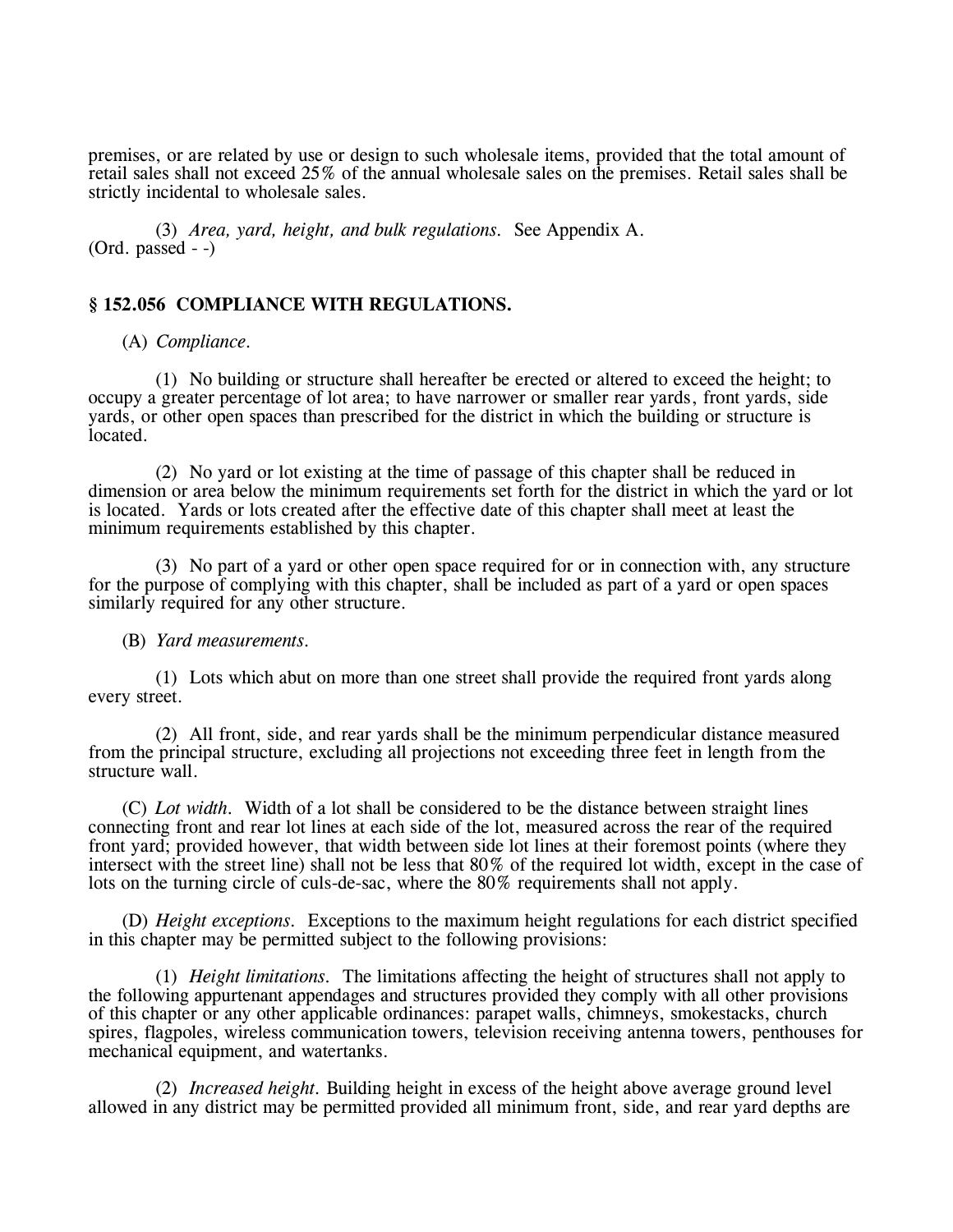increased one foot for each additional one foot of height and provided that adequate fire protection can be demonstrated.

#### (E) *Accessory structures and storage buildings.*

(1) No detached accessory structure or storage building shall be located closer than ten feet to any other building or structure.

(2) All detached accessory structures or storage building in any residential district shall be subject to the same dimensional requirements affecting the principle structure, except, however, the accessory structure or storage building may be placed not less than three feet from any rear lot line or the rear yard portion of any side lot line; and be subject to the regulations in Appendix A.

(3) All accessory structures in non-residential districts shall be subject to the same standards and requirements as are required for all principal structures within the districts.  $(Ord. passed - )$ 

#### *SUPPLEMENTARY DISTRICT REGULATIONS*

### **§ 152.070 HOME OCCUPATIONS.**

The purpose of this section is to establish regulations that permit certain occupations to be conducted in a single-family dwelling unit, but which also insure that the occupation, either by itself or in conjunction with other home occupations in the same neighborhood will not create a change in the

neighborhood character or create a nuisance for neighboring residents and properties. These regulations are intended to prevent home occupations from creating significant costs to the public and to assure equal protection for all persons concerned. It is the intent of this chapter to prohibit as home occupations all uses except those that conform to the standards in this section. Custom and tradition are intentionally excluded as criteria for approving a use as a home occupation. It is further the intent of this section that a home occupation shall be an accessory use that will be so located and conducted that the average neighbor, under normal circumstances, will not be aware of its existence. The standards for home occupation in this section are intended to insure compatibility with other uses permitted in the district in which it is located and with the residential character of the neighborhood.

(A) A home occupation shall be permitted only in a single-family dwelling unit or in a building accessory thereto.

(B) No person other than the members of the family residing in the dwelling to be used for the home occupation shall be employed or otherwise engaged in that occupation. The dwelling unit so used shall be the bona fide, permanent residence of any person employed in the home occupation. No subcontractor shall operate on the premises of a home occupation.

(C) The use of the dwelling unit for the home occupation shall be clearly incidental and subordinate to its use as a residence. The total floor area used by the home occupation shall not exceed 20% of the total floor area of the dwelling unit. In calculating this percentage, the floor area of the basement or of any attached or detached accessory building shall not be included in the floor area of the dwelling unit.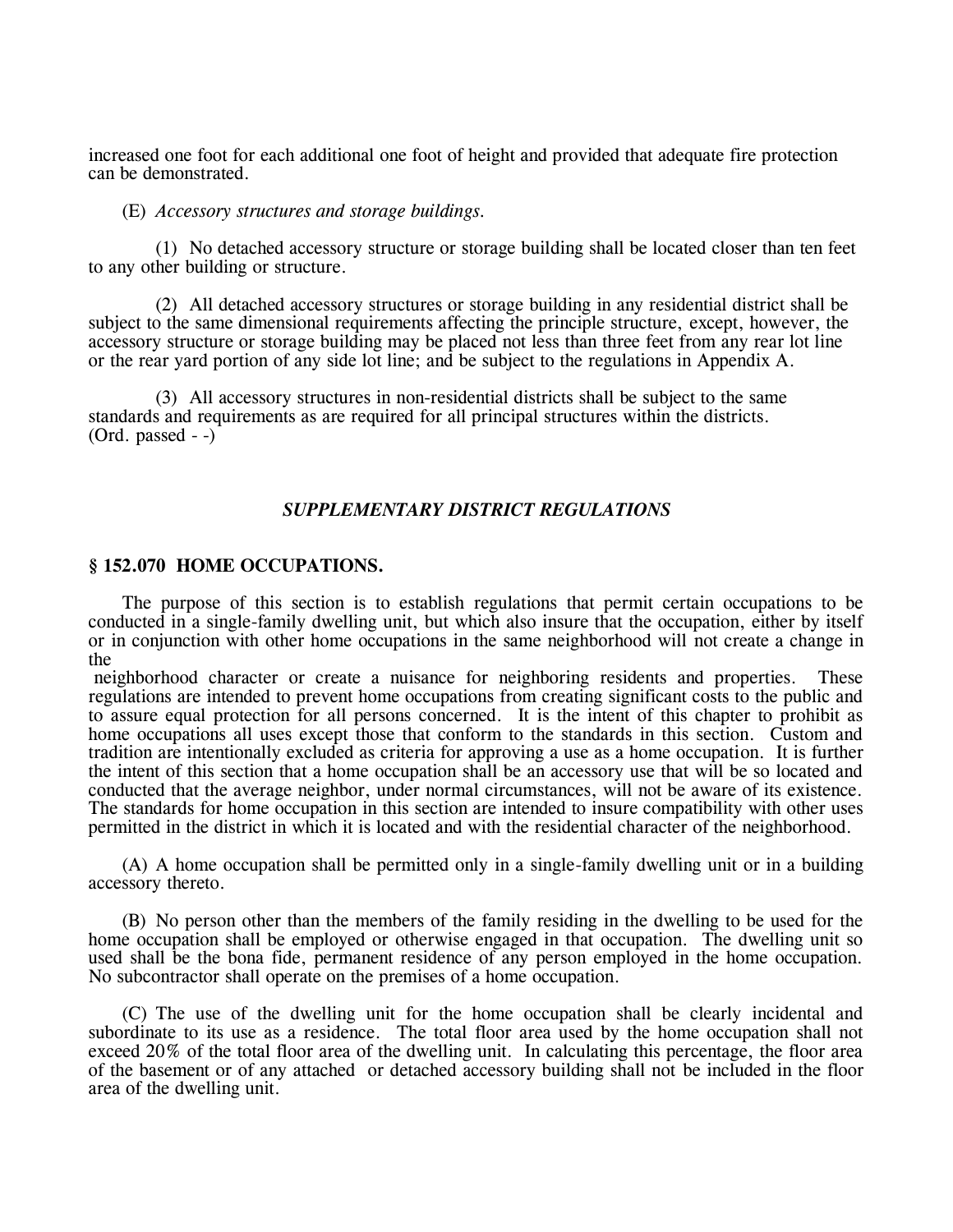(D) There shall be no change in the exterior appearance of the structure or premises to accommodate the home occupation, or other outdoor visible evidence of conduct of the home occupation, and there shall be no external or internal alterations not customary in residential areas. Signs as permitted in this section shall be exempt from this subsection.

(E) No article shall be sold or displayed anywhere on the premises except that which is prepared or produced by the home occupation.

(F) Parking for the home occupation shall not exceed one space. The space shall be provided on the premises. The parking space for a home occupation shall not be located in any required yard or on a public street.

(G) No exterior storage of materials or equipment associated with or resulting from a home occupation shall be permitted.

(H) No equipment or process shall be used in a home occupation which generates noise, vibration, glare, fumes, odor, electrical interferences or RF (radio frequency) interferences that are nuisances to persons off the premises. Any electrical equipment processes that create visual or audible interference with radio or television receivers or other RF signals off the premises or that cause fluctuations in line voltages off the premises shall be prohibited.

(I) Hazard of fire, explosion, radioactivity, or chemical contamination shall not exist at any time as a result of a home occupation. Annual certification of compliance with this provision by the state fire marshal may be required as a condition of approval of the special use permit.

(J) Not more than one sign, not exceeding two square feet in area and attached to the dwelling unit, shall be permitted for a home occupation.

(K) A home occupation shall not involve the use of commercial vehicles for delivery of materials to or from the premises. For the purposes of this section, a commercial vehicle shall be defined as one with more than two axles used for the delivery or transport of commercial goods.

(L) No home occupation shall cause an increase in the use of one or more utilities (water, sanitary sewer, storm sewer, electricity) so that the combined total use for dwelling and home occupation purposes exceeds the average use for residences in the neighborhood.  $(Ord. passed - )$ 

### **§ 152.071 STORAGE OF MATERIALS.**

The location or storage of abandoned, discarded, unused, unusable, or inoperative vehicles, inoperative, unused, or unusable recreational vehicles (including motor-homes and campers), appliances, furniture, equipment, or materials shall be regulated as follows:

(A) On any lot in any residential, commercial or mobile home district, the owner or tenant, but not for hire or for business, shall locate and store the materials within a completely enclosed building.

(B) On any lot in any industrial district, the owner or tenant, but not for hire or for business, shall locate and store the materials within a completely enclosed building or within an area surrounded by a solid, un-pierced fence or wall at least seven feet in height and not less in height than the materials located or stored therein, and not closer to the lot lines than the minimum yard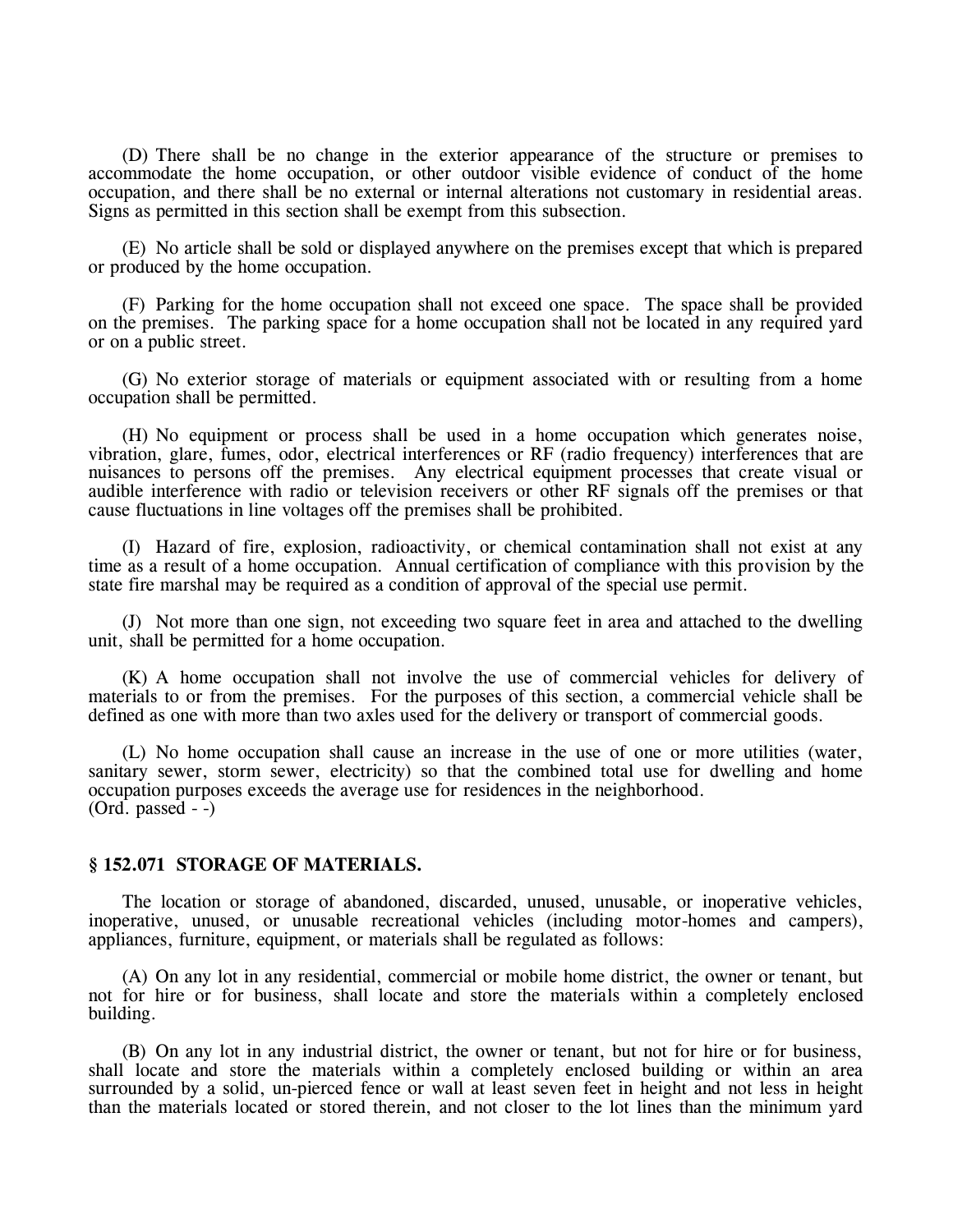requirements for buildings permitted in the districts.

(C) Nothing in this chapter shall permit the storage or parking of any vehicles or non-permanent structure within the required front yard of any lot within a residential district, except that the parking of operational passenger vehicles on a driveway located on private property shall not be prohibited.

(D) Nothing in this chapter shall permit the storage of materials in any vehicle, recreational vehicle (including motor-homes and campers) or non-permanent structure, except that materials used as part of a business or occupation may be stored in an operational, properly licensed vehicle used in conjunction with the occupation or business. (Ord. passed - -)

### **§ 152.072 STANDARDS FOR SINGLE-FAMILY DWELLINGS.**

A single-family dwelling, including mobile homes and manufactured homes, shall comply with the following standards:

(A) The dwelling shall meet all the necessary requirements as described in Appendix of this chapter. Where a dwelling is required by law to comply with any federal or state standards or regulations for construction, the federal or state standards shall apply, in addition to state and local building codes.

(B) The dwelling shall be firmly attached to a permanent foundation constructed on the site in accordance with the state building code. If the dwelling is a mobile home, it shall, in addition to the above foundation requirement, be installed in compliance with the rules and regulations of the Michigan Manufactured Housing Commission.

(C) If the dwelling is a mobile home, the dwelling shall be installed with the wheels and towing apparatus removed. The undercarriage and chassis shall not be exposed.

(D) The dwelling unit shall be connected to a water line and a sanitary sewer system of the village in accordance with village ordinances.

(E) The dwelling shall have either a roof overhang of not less than six inches, or alternatively, windowsill and roof drainage at collection points along the sides of the dwelling. It shall have not less than two exterior entrances to the living areas, which shall be at ground level or with permanently attached steps connected to the exterior door areas or to porches connected to door areas, where a difference in elevation requires the same.

(F) If the dwelling is a manufactured or modular home, the design and appearance shall be compatible with the character, design and appearance of one or more single-family dwellings, not in a mobile home park, within 2,000 feet of the subject dwelling where the area is developed with single-family dwellings to an extent of not less than 20% of the lots situated in the area; or where the area is not so developed, by the character, design, and appearance of one or more single-family dwellings, not located in mobile home parks, throughout the village.

(G) If the dwelling is a mobile home, any building addition thereto that is not certified as meeting the standards of the U.S. Department of Housing and Urban Development for mobile homes shall comply with the State of Michigan Building Code.

(H) If the dwelling is a mobile home, all construction and all plumbing, electrical apparatus, and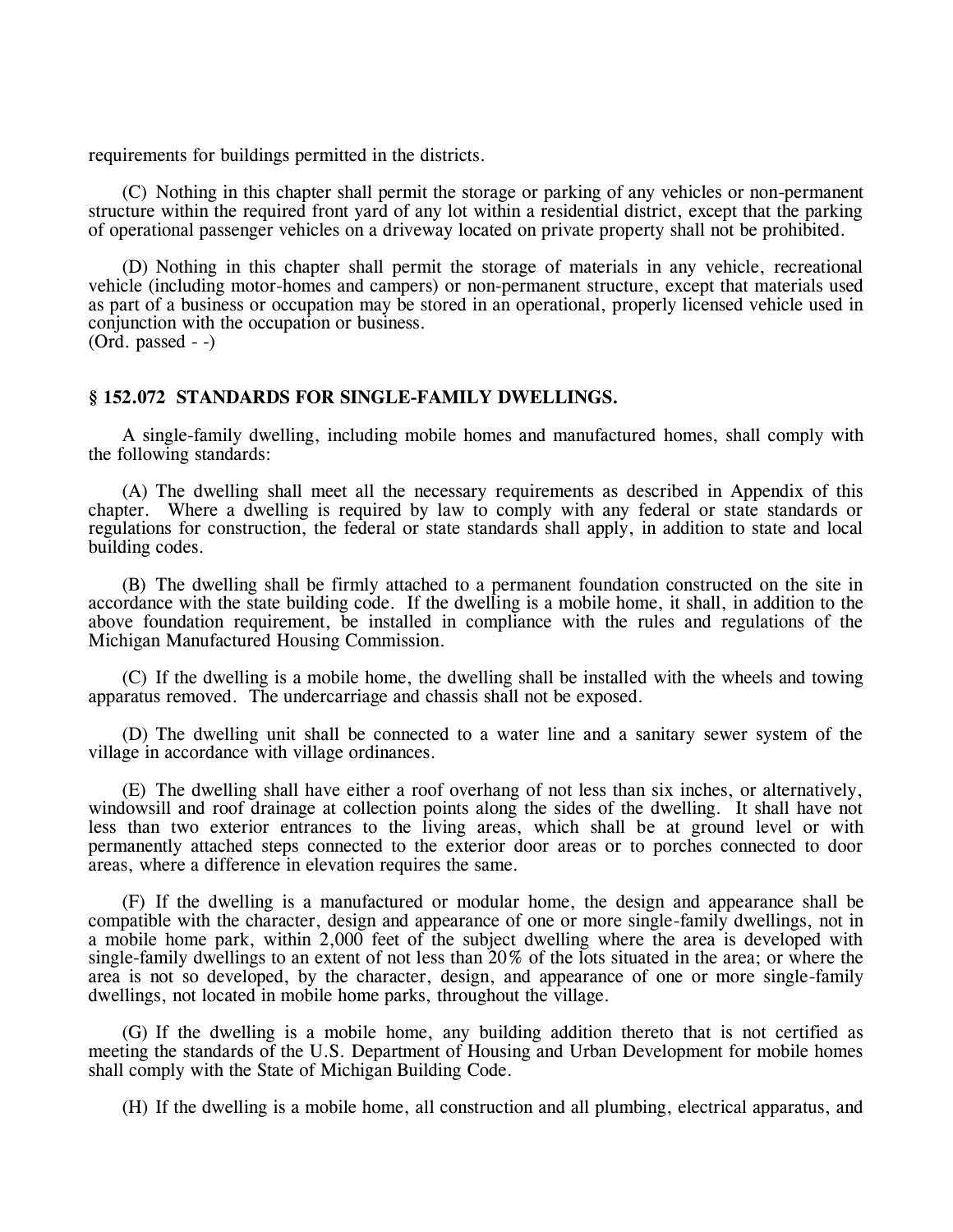insulation within and connected to the mobile home shall be of a type and quality conforming to the "Mobile Home Construction and Safety Standards" as promulgated by the U.S. Department of Housing and Urban Development, being 24 C.F.R. § 3280, as amended. All dwellings shall meet or exceed applicable roof snow load and strength requirements as established by the State of Michigan Building Code.

(I) A building permit shall be required for construction of a foundation, construction or placement of a dwelling on a lot, and any addition thereto. A building permit shall not be issued until a zoning compliance permit has been issued. The dwelling shall not be occupied until a certificate of occupancy has been issued.

(J) Not more than one dwelling shall be located on a lot, except in a planned unit development. A mobile home shall not be used as an accessory building in any residential district. A mobile home shall not be used for any purpose other than a principal residence in any residential district.

(K) A dwelling shall not be removed from a foundation until all required permits therefore have been issued.

(L) The building shall have a minimum of 720 square feet for each one story unit, and 576 square feet on the ground floor for a dwelling of more than one story.

(M) The building shall have a minimum 4/12 pitch roof.

(N) The dwelling shall contain no additions or rooms or other areas which are not constructed with similar materials and which are not similar in appearance and which do not have a similar quality of workmanship to the original structure, including a foundation and permanent attachments to the principal structure.

(O) The building shall comply with all pertinent building and fire codes. In the case of mobile homes, the standards for mobile home construction, the standards for mobile home construction contained in the United States Department of Housing and Urban Development (HUD) regulations entitled "Mobile Home Construction and Safety Standards", effective June 15, 1976, as amended, shall apply.

(P) The building shall be properly maintained against deterioration and/or damage from the elements or otherwise by prompt and appropriate repairs, surface coating, and other appropriate protective measures.

(Q) The foregoing standards shall not apply to a mobile home located in a licensed mobile home park except to the extent required by state and federal law or otherwise specifically required in the ordinance pertaining to the parks.  $(Ord. passed - )$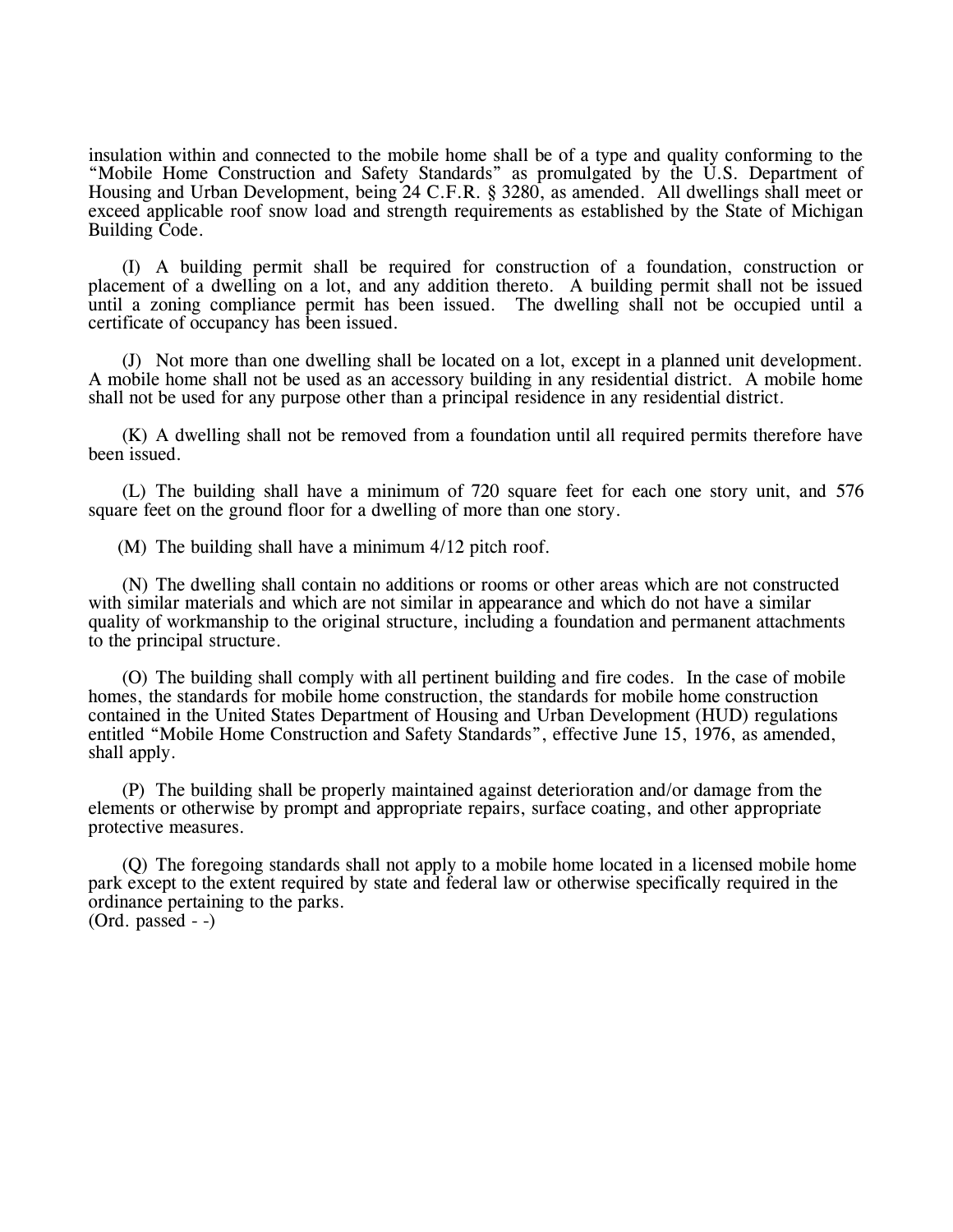## **§ 152.073 APPEARANCE STANDARDS.**

Appearance standards shall apply to all single-family detached dwellings including site built housing, industrialized (systems-built) housing, manufactured houses, and accessory structures within all residential zoning districts. Building permits shall be granted upon finding that the development shall meet or exceed the appearance standards as follows:

(A) The roof shall have a surface of wood shakes, asphalt composition shingles, fiberglass shingles, wood shingles, concrete, fiberglass tiles, metal tiles, slate, standing seam metal, or other materials approved by the Planning Commission and in compliance with the Michigan Building Code.

(B) The exterior siding materials shall consist of wood, masonry, concrete lap, stucco, masonite, metal lap, vinyl lap, vinyl shake, cultured brick or stone, or other materials of like appearance approved by the Planning Commission and in compliance with the Michigan Building Code.

(C) Permanent foundations shall meet the requirements of standard building code for the state of Michigan.

(D) For modular homes, a masonry curtain wall solid except for the required ventilation and access must be installed so that it encloses the area under the manufactured home to the ground level.

(E) Modular homes and mobile homes are required to remove all towing devices.

(F) Mobile homes in the MH-1 District that cannot remove towing devices shall be screened by plantings and the structure shall be skirted with approved skirting materials.  $(Ord. passed - )$ 

## **§ 152.074 ILLEGAL DWELLINGS.**

The use of any portion of the basement of a partially completed building, or any garage or accessory building for dwelling or sleeping purposes in any zoning district is prohibited.  $(Ord. passed - )$ 

## **§ 152.075 ACCESSORY STRUCTURES FOR PHYSICAL DISABILITIES (HANDICAPPED).**

Structures necessary to provide reasonable accessibility for persons with physical disabilities shall meet the following standards:

(A) Structures shall meet applicable state and federal regulations.

(B) Permanent structures shall meet all required setbacks for a principal building.

(C) A structure intended to be a temporary structure to provide access to a dwelling unit may be approved by the Zoning Administrator. The applicant shall provide documented evidence of the physical disability and agree in writing to the removal of the structure when the person in need of the structure no longer resides on the premises or is no longer physically disabled. Any structure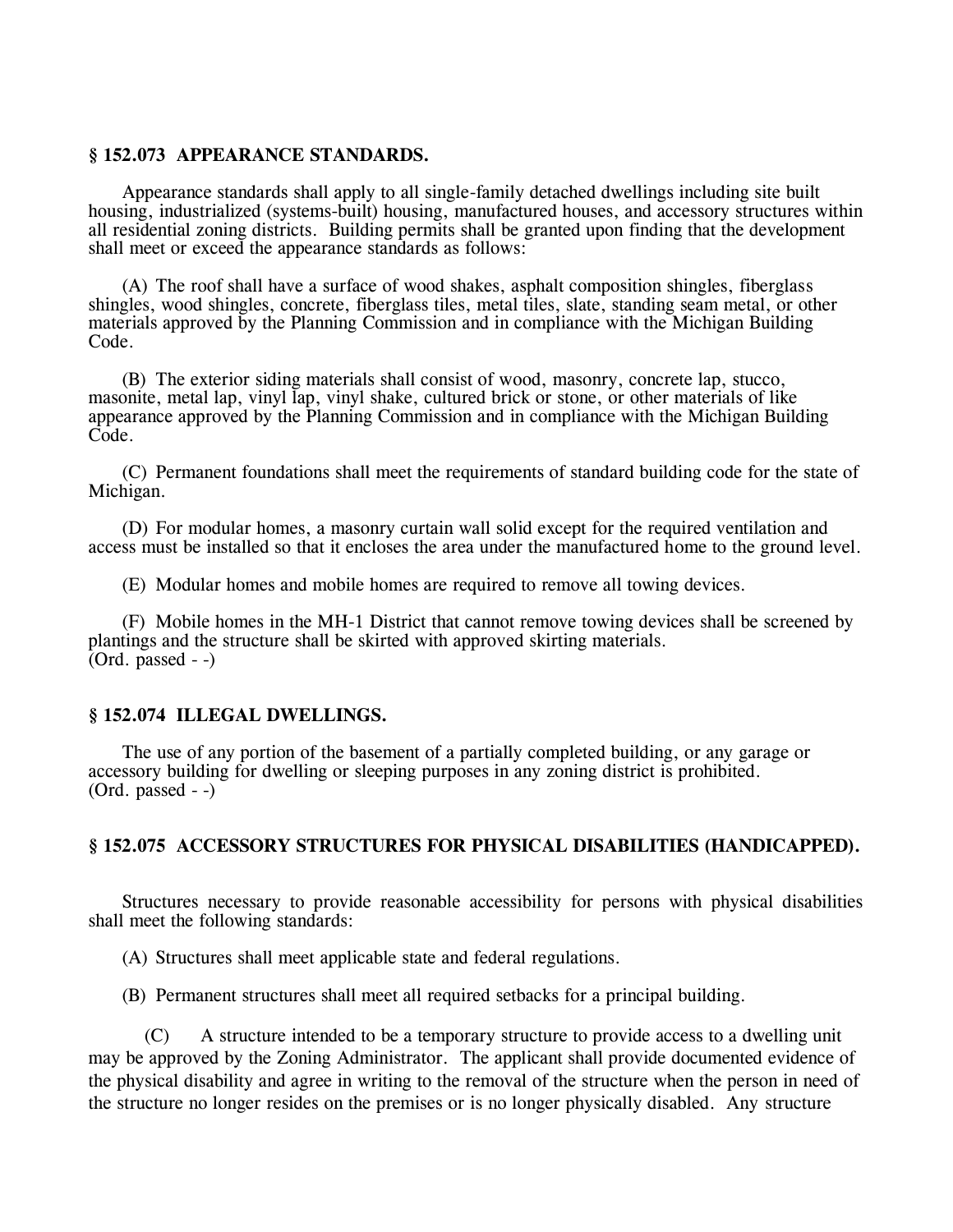shall be the minimum necessary to provide reasonable accessibility. A handicap ramp necessary under this provision shall be set back not less than five feet from the lot line or the street right of way line.

(D) A structure intended to provide access to a commercial business or structure must also meet the requirements set forth by the Americans with Disabilities Act (ADA) of 1990, as amended. (This Act can be viewed online at [www.ada.gov\).](http://www.ada.gov)./)

(E) Approval of a temporary structure shall be valid for not more than three years from the date of approval unless renewed pursuant to this section. (Ord. passed - -)

# **§ 152.076 REQUIREMENTS FOR GROUP FOSTER CARE HOMES.**

A group foster care home shall comply with the following development requirements:

(A) Public Act 287 of 1972, as amended.

(B) All applicable ordinances of the village.

(C) All regulations and requirements of the zoning district where located.

(D) Be adequately constructed, arranged and maintained to provide for the health, safety and welfare of all occupants.

(E) The atmosphere and routine shall be such that a resident may spend the majority of his or her non-sleeping hours outside his or her bedroom.

(F) A toilet, lavatory and bathing or showering facility shall be provided for each six persons.

(G) Provide distinct living and sleeping areas. All areas shall be well-lighted, heated and ventilated.

(H) Provide a living or dayroom area which affords privacy for use by a resident and his or her visitors.

(I) Living and sleeping areas for each resident shall be in contiguous wings, uses or buildings.

(J) No living room, dining room or other room which is not designed ordinarily for sleeping, shall be used for sleeping purposes.

(K) A room shall not be used as a bedroom where more than one-half of the room height is below grade level, except where the ceiling of the portion of the building is located five feet or more above grade for more than 25% of the perimeter measurement of the room.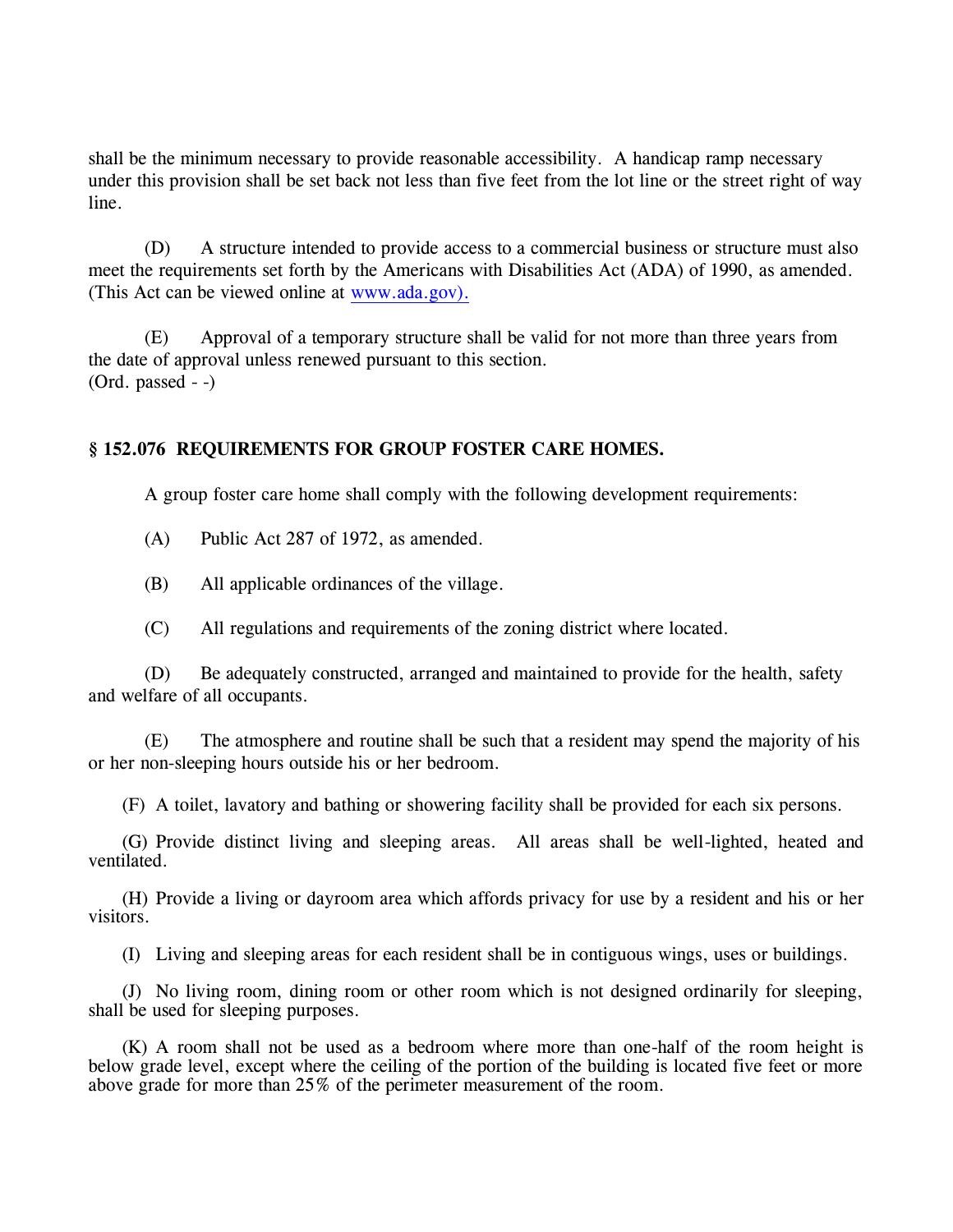(L) Bedrooms shall have at least one window with a minimum sash area of eight square feet.

(M) A single occupancy bedroom shall have at least 80 square feet of floor area.

(N) A multiple occupancy bedroom shall have at least 70 square feet of floor area per person with a maximum of four beds and four persons per bedroom.

(O) A group foster care home shall be inspected and approved for fire safety prior to the issuance of an occupancy permit and shall be inspected thereafter, at least, annually.

(P) The number of off-street parking spaces for a group foster care home shall be established by the Village Council when a special use permit is issued based upon the number and types of residents. All off-street parking areas shall conform to the provisions of §§ 152.140 through 152.149, below.

(Q) A group foster care home shall provided a minimum of two adult resident counselors permanently residing in the home who shall provide care and guidance to the residents.  $(Ord. passed - )$ 

### **§ 152.077 GROUP DAY-CARE HOME AND CHILD CARE CENTERS.**

(A) The group day-care home or childcare center shall be appropriately licensed by the Michigan Department of Social Services.

(B) A child care center shall not be located within 1,500 feet from another licensed group daycare home, adult foster care home, substance abuse treatment center and any facility that houses an inmate population.

(C) All outdoor play areas shall be enclosed by a fence not less than four feet nor more than six feet in height and capable of containing the children within the play area.

(D) Signs are permitted as regulated in §§ 152.110 through 152.122, below.

(E) Off-street parking shall be provided for employees.

(F) Parking for the drop-off and pick-up of children shall also be provided.

(G) The group day-care home or childcare center shall be inspected for compliance prior to the issuance of a certificate of occupancy.

(H) A group day-care home shall not require the modification of the exterior of the dwelling nor the location of playground equipment in the front yard.

(I) The Planning Commission may establish additional conditions if necessary. (Ord. passed - -)

## **§ 152.078 NATURAL FEATURE SETBACK.**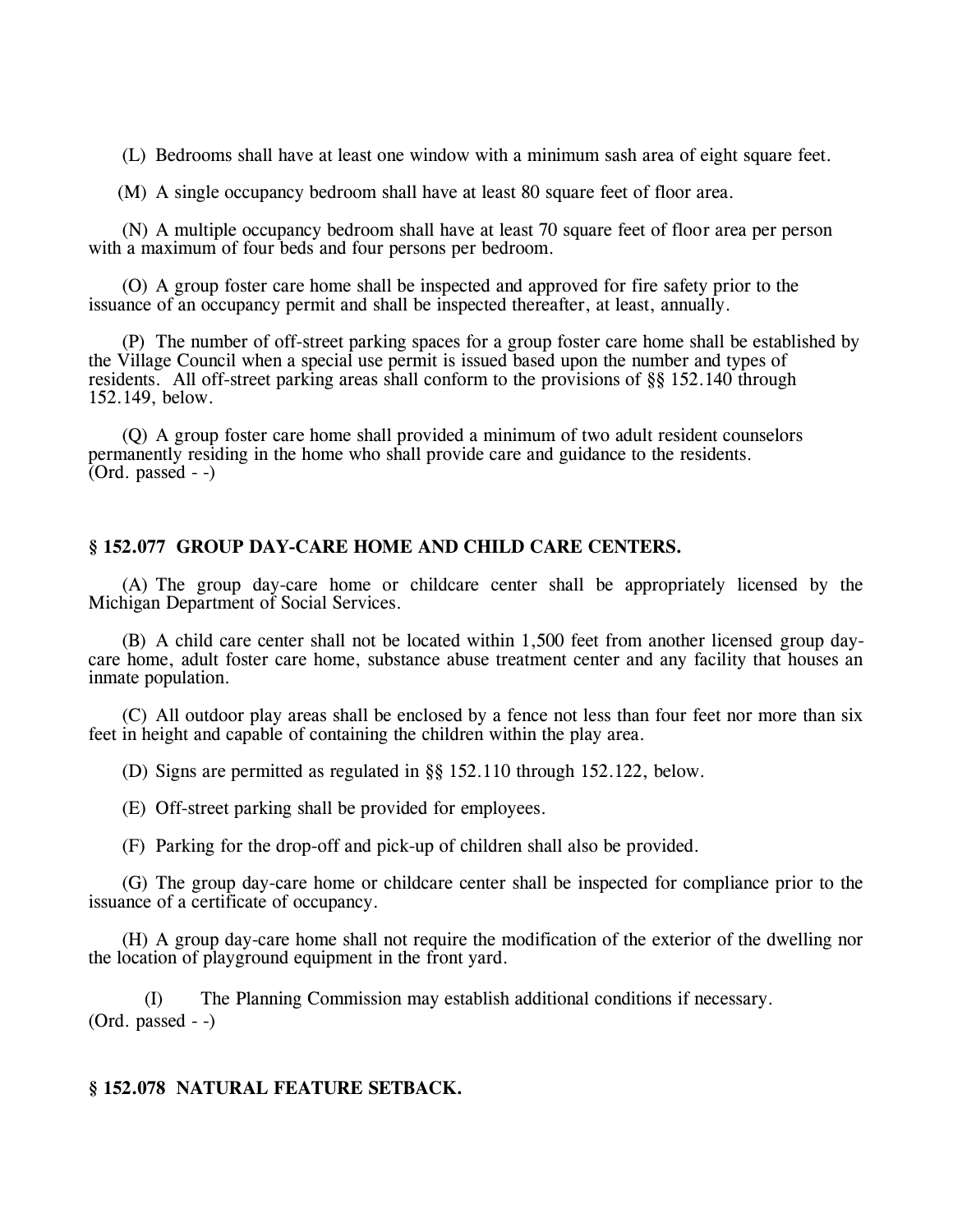A 25-foot natural feature setback shall be maintained from the mean high water line of a natural pond or stream, or from a boundary of wetland. (Ord. passed - -)

# **§ 152.079 RECREATION AREA WITHIN RESIDENTIAL DEVELOPMENTS.**

A residential development consisting of 20 or more lots or dwelling units, either as a single development or as a group of adjacent developments offered by a single proprietor, shall provide one or more recreation areas for use by the residents. The minimum total area required shall be computed at the rate of 1,500 square feet for each lot or dwelling unit in the development, whichever yields the larger land area. The recreation area shall be well drained, graded, seeded or sodded, and safe from hazard. The minimum required area shall not include the area in any wetlands or storm water detention basins.

(A) Each recreation area shall be provided in locations that are visible and accessible to all residents in the development.

(B) Connections with adjacent open space, public land or existing or planned pedestrian/bicycle paths may be required by the village.

(C) A required recreation area shall be set aside by the developer through an irrevocable conveyance acceptable to the village, such as recorded deed restrictions, covenants that run perpetually with the land, or conservation easements. The conveyance shall describe the uses permitted in the recreation area and require that the area be maintained by parties who have an ownership interest in it.

(D) A required recreation area shall remain open, subject only to uses approved by the village on the approved site plan or subdivision plat. Division of a recreation area or its use for other than recreation purposes, except easements for utilities, shall be prohibited. (Ord. passed - -)

## **§ 152.080 SALE OF VEHICLES.**

Cars, trucks, boats, ATVs, RVs, PWC and similar vehicles or conveyances may be sold only on a lot of a dealer licensed in the state of Michigan for such sales, or on a lot owned by the registered owner of the above items to be sold, provided the sale shall be made by the registered owner or by a member of the immediate family of the registered owner. (Ord. passed - -)

## **§ 152.081 TEMPORARY STRUCTURES.**

(A) Temporary structures (such as party tents) intended for providing shelter for a single event or gathering are permitted, provided they are not erected more than two days in advance of the event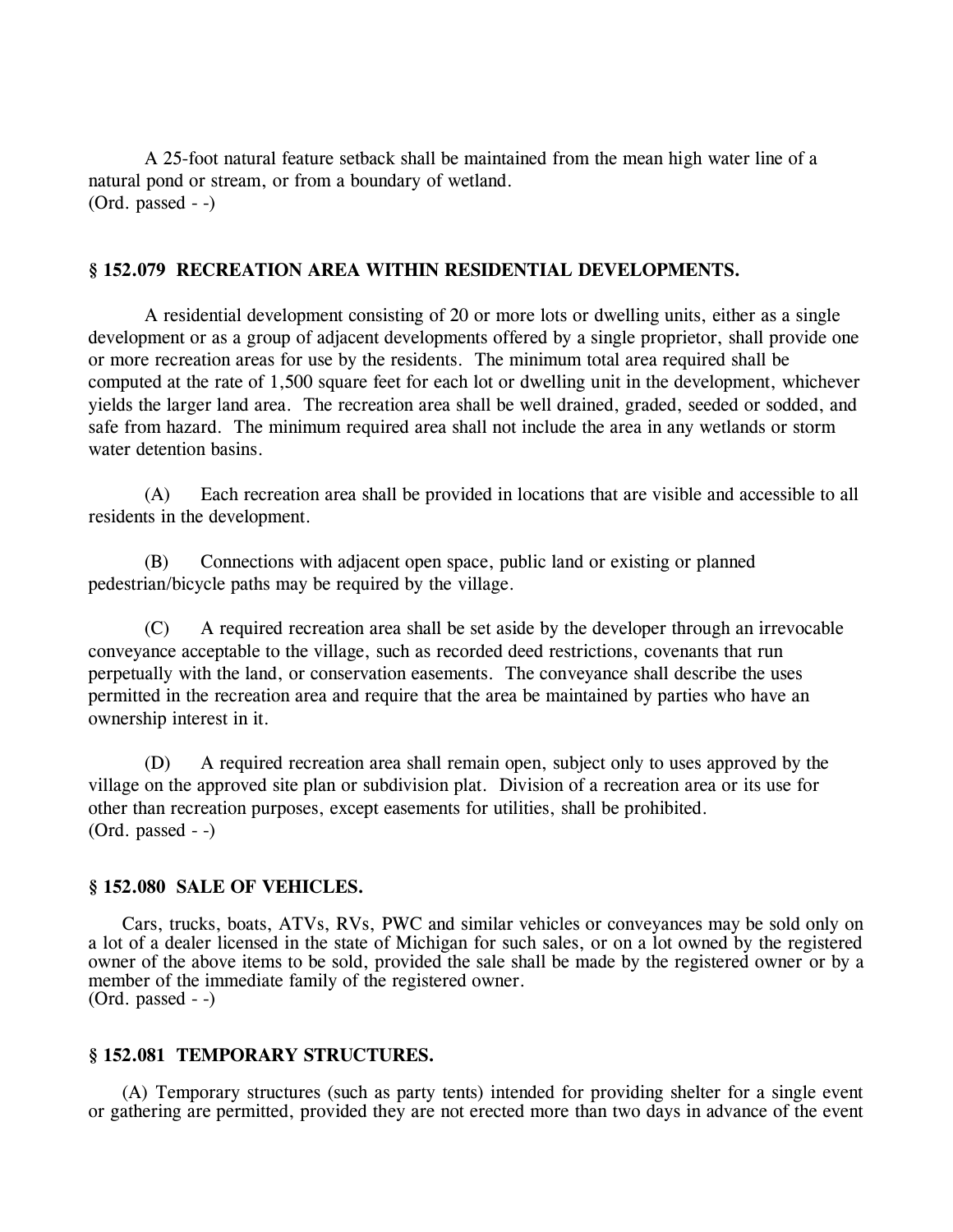or gathering, and removed within no more than two days of the conclusion of the event.

(B) Seasonal temporary structures (such as screen tents) intended to provide shade for residents, and not used for storage of any materials, are permitted, provided they are removed when the weather is no longer conducive to their regular use.

(C) No tent-like structures, garages, storage buildings, etc. shall be erected that are made of canvas, Tyvek-type material, or woven plastic tarp material, and supported by a frame and intended for storing materials of any kind.

(D) A temporary structure shall not be used as a dwelling. (Ord. passed - -)

#### **§ 152.082 CAR PORTS.**

A building permit is required to be obtained prior to the construction of a free standing metal carport. All residential carports regardless of size or permit requirements are required to be located per the village's zoning ordinance and constructed per the currently adopted building code.

(A) A free standing metal carport may be constructed within three feet of the side property lines. The rear yard setback shall be five feet if no alley and ten feet if there is an alley, unless a utility or drainage easement exists. Carports may not be constructed in drainage or utility easements (including overhangs).

(B) A distance of five feet must be maintained between any portion of the carport and the primary structure.

(C) (1) All carports must be compatible in design, appearance and materials with the primary structure. Tents and awnings shall not be considered carports.

(2) Design requirements:

(a) Size and depth of footings vary with the manufacturer.

(b) Carports shall be manufactured with materials consistent with the most recently adopted building code.

(c) A concrete slab is required under the carport.

(d) A hard surface driveway consisting of gravel, asphalt or concrete is required.

(e) If a new approach for the driveway leading to the carport is planned, the approach shall be concrete and shall meet the village's specifications for concrete work in the right of way. (Ord. passed - -)

#### **§ 152.083 FENCES.**

Fences in all districts are subject to the following conditions, exempting fences relating to wireless communication structures which are subject to the regulations set forth in § 152.092, below.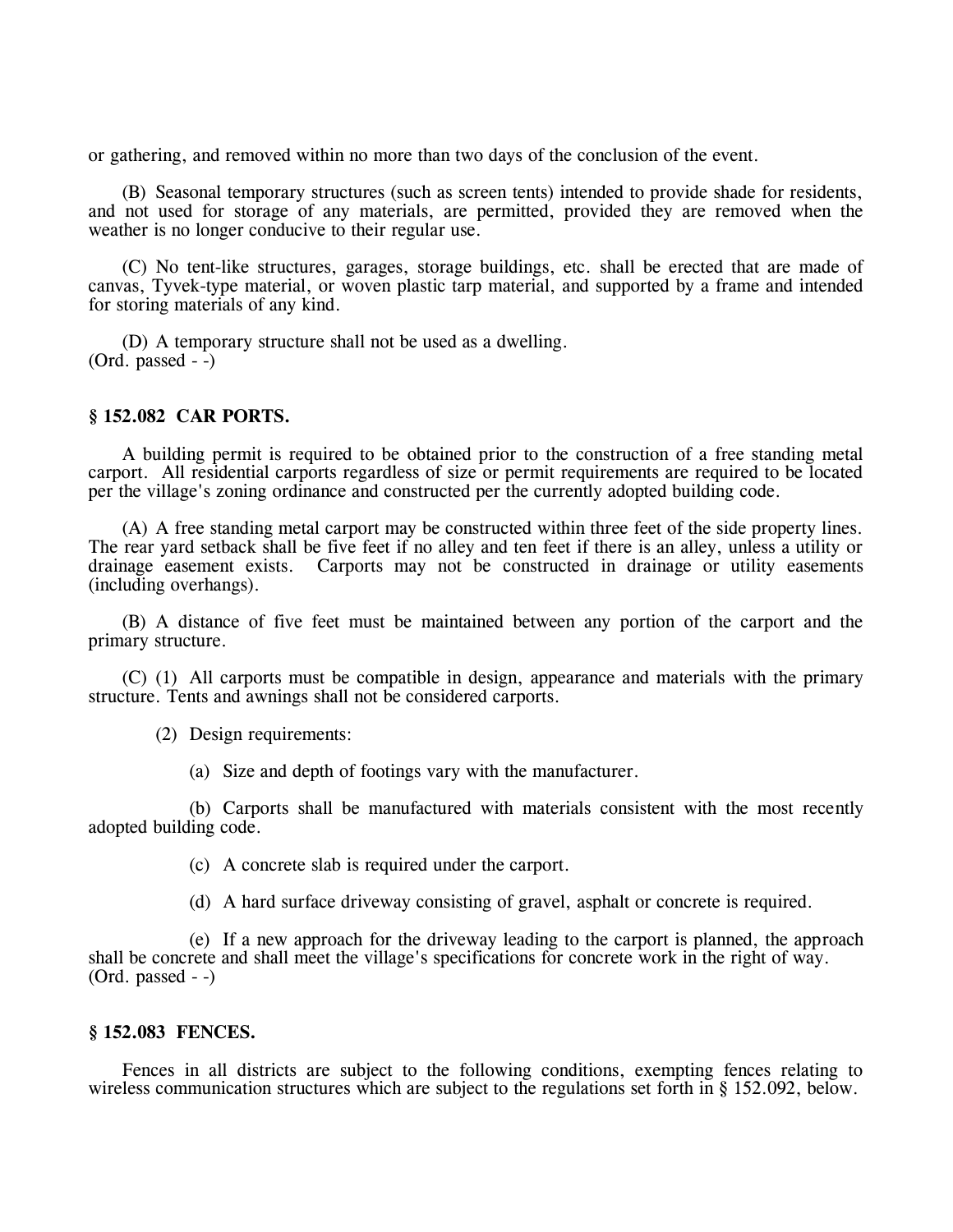(A) *Permit.* Any person desiring to build or causing to be built a fence upon property within the limits of the village shall first apply to the Zoning Administrator for a permit to do so. Application for the permit shall contain any and all information, including drawings, required and necessary for the determination of whether the erection of the fence would comply with the provisions of this chapter or the laws of the State of Michigan. In issuing a fence permit, the village shall not be responsible for the location of the fence with respect to property lines.

(B) *Standards.* It shall be unlawful for any person, firm or corporation to construct or cause to have constructed any fence upon any property within the limits of the village, except in accordance with the requirements herein provided.

(1) *Construction within property lines.* All fences shall be constructed within the property lines of a lot unless there is a written consent from the adjoining property owners. The village shall not be responsible for determination of the location of any fence to be erected on lot lines. Fences shall be constructed at least one foot from any public sidewalk or right of way line except at intersections subject to § 152.034, above, visibility at intersections.

(2) *Height and opacity requirements.* The following height and opacity requirements shall apply to fences constructed on property other than public land or institutional parks.

| <b>Location</b> | Min. Height | Max. Height | Max. Opacity |
|-----------------|-------------|-------------|--------------|
| Rear Yard       | 3 feet      | 6 feet      | 100%         |
| Side Yard       | 3 feet      | 6 feet      | 100%         |
| Front Yard*     | 3 feet      | 4 feet      | 50%          |

\*Front yard fences shall be constructed of materials designed for landscape effect such as split rail, picket or wrought iron. Front yard fences constructed of materials designed for other than landscape effect, including, but not limited to chain link, snow fences, and wire, shall not be permitted.

(3) *Visibility at intersections.* The requirements of § 152.034, above, visibility at intersections, shall apply to fences placed on corner lots. Each street frontage of a corner lot shall maintain front yard requirements as specified in Appendix A.

(4) *Gates.* Gates in fences shall not open over public property.

(5) *Enclosing parks, playgrounds, public areas.* Fences which enclose public or institutional parks, playgrounds or public landscaped areas, situated within an area development with recorded lots, shall not exceed eight feet in height and shall not obstruct vision to an extent greater than 25% of their total area. A greater height may be permitted by the Zoning Board of Appeals.

(6) *Height.* The height of a fence shall be measured from the average grade of the fence line.

(7) *Temporary fences.* Temporary fences such as construction fences or any other type of temporary fencing may be permitted, but shall not be in place for period greater than one year without special approval of the Zoning Board of Appeals.

(8) *Animal intrusion fences.* Fences designed to prevent animal intrusion into garden areas may be electrified provided that the fence charge does not exceed 5kv. Underground RF and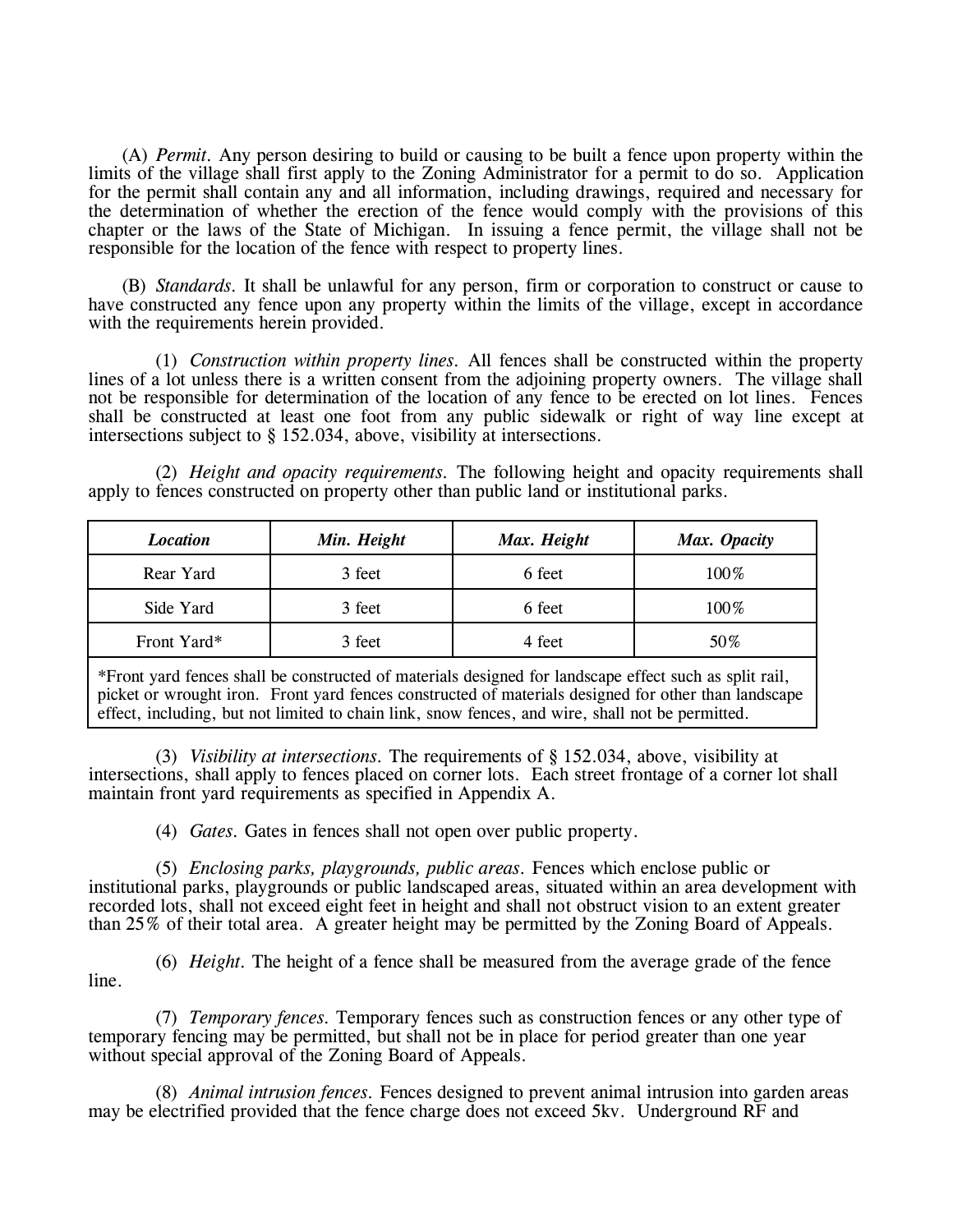wireless fences for the purpose of containing pets are permitted.

(9) *Sharp points, instruments on fences.* Razor edge fence, spikes, nails or any other sharp point or instrument of any kind on top or on the sides of any fence, shall be prohibited.

(10) *Barbed wire.* Barbed wire shall only be permitted in industrial and municipal use zoning districts, for wireless communication towers, or public or private utility installations which require security. Barbed wire shall be at least ten feet above grade.

(11) *Maintenance of fences.* Fences shall be maintained so as not to endanger life or property. Any fence which, through lack of repair, type or construction, or otherwise endangers life or property, is hereby deemed a nuisance. If an unsafe condition exists in regard to a fence, the Planning and Zoning Administrator or authorized representative shall serve written notice to the owner, agent, or person in control of the property upon which the fence is located. The notice shall describe unsafe conditions, shall describe repairs or modifications required to make the fence safe, or shall require an unsafe fence or any portion thereof to be removed. The notice shall provide a 30 day limit for the repairs, modifications, or removal.

(12) *Alteration.* Any person, firm or corporation being an owner, lessee, occupant or agent of the same, of any property containing a fence which violates provisions of this chapter, shall not alter, change, repair or rebuild the fence without first having obtained a permit.

(13) *Nonconforming fences.* Nonconforming fences are subject to the requirements of § 152.217, below. (Ord. passed - -)

## **§ 152.084 PROPERTY MAINTENANCE.**

To prevent the creation of public nuisances and to ensure the health, safety and welfare of the citizens of the village, the following regulations shall be established for the maintenance of property in the village:

(A) Non-functioning appliances shall be stored in an enclosed accessory or principal building. Any non-functioning appliances such as refrigerators, freezers, stoves, etc., shall have doors removed prior to storage.

(B) Any major auto repairs such as building motors, transmissions or heavy body work shall be done in an enclosed accessory building.

(C) Vehicles inoperable for more than 14 days shall be stored in an enclosed accessory building. If the building does not exist on the property, the vehicle cannot be stored on the property.

(D) Yard or garage sales at the same location shall last for not more than three consecutive days twice annually, unless otherwise authorized. There shall not be any continuous yard or garage sales in the village. Storing of yard sale items shall be in an enclosed accessory or principal building and shall not be on display in any yard except during the hours of the yard sale.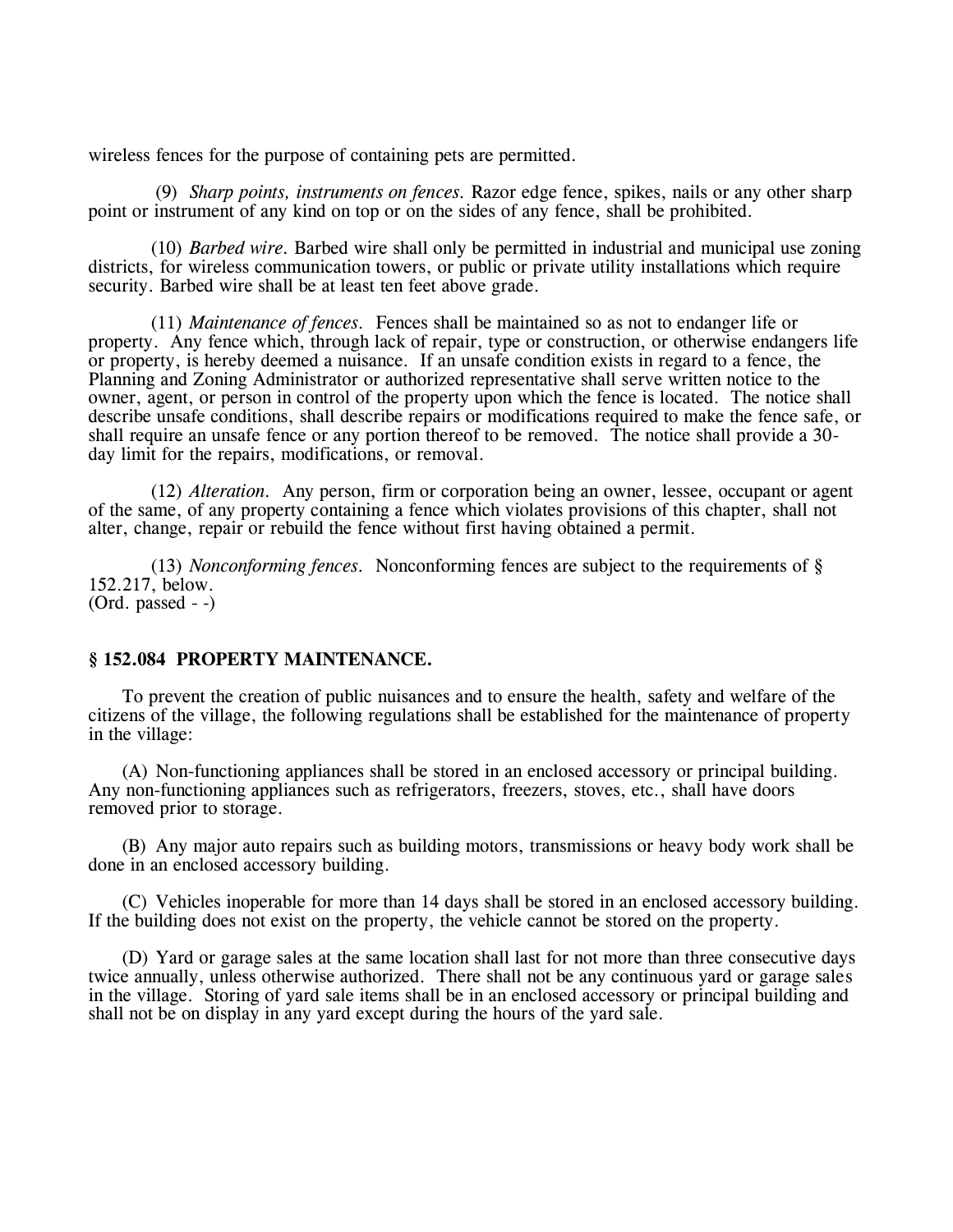(E) No abandoned mobile or manufactured homes, abandoned or non-abandoned motor-homes, campers or other recreational vehicles shall be used as a storage or accessory building. Abandoned mobile/manufactured homes, motor-homes, campers or other recreational vehicles shall be removed from property at owner's expense. Upon determination by the enforcement officer or designated official that the mobile/manufactured home or recreational vehicle is abandoned and is a health and/or safety hazard to surrounding property owners, the owner shall be notified to remove the mobile/manufactured home or recreational vehicle from the property within 30 days. Failure to remove the mobile/manufactured home or recreational vehicle shall be in violation of this section and chapter and be subject to the penalties set forth in §§ 152.325 through 152.327 and 152.999, below. (Ord. passed - -)

### **§ 152.085 OCCUPANCY STANDARDS.**

The number of people allowed to live in one single-family household shall not exceed public health standards as defined by the Jackson County Health Department. (Ord. passed - -)

#### **§ 152.086 BED AND BREAKFAST OPERATIONS.**

A bed and breakfast operation, where permitted as a special use, shall comply with the following regulations.

(A) A bed and breakfast operation shall be permitted only in a single-family detached dwelling unit that is the principal dwelling unit on the property. A dwelling unit containing a bed and breakfast operation shall be the principal residence of the operator, and the operator shall live in the principal dwelling unit during the time the bed and breakfast operation is active.

(B) A dwelling unit containing a bed and breakfast operation shall comply with State of Michigan regulations for bed and breakfast operations, and applicable fire safety regulations, and shall be regularly maintained so as to remain in compliance with all applicable codes and regulations. The applicant for a special use permit shall provide written evidence of inspection and compliance with applicable codes and regulations to the Village Planning Commission before a certificate of occupancy is granted.

(C) A dwelling to be used for a bed and breakfast operation shall have a minimum floor are of 1,600 square feet, excluding basement and garage floor areas. Each sleeping room shall have a minimum floor area of 150 square feet and shall not have more than two occupants. Not more the six rooms shall be provided for bed and breakfast operations in one single-family detached dwelling. If the applicant cannot comply with off-street parking, as required by division  $(L)$ , and the other provisions of the zoning ordinance, the number of rooms for bed and breakfast operations shall be reduced to that number which is served by off-street parking. The Planning Commission may reduce the number of rooms under this division if it determines that the use of the site for off-street parking to meet the requirements of this section would adversely affect the residential character of the site within the particular zoning district.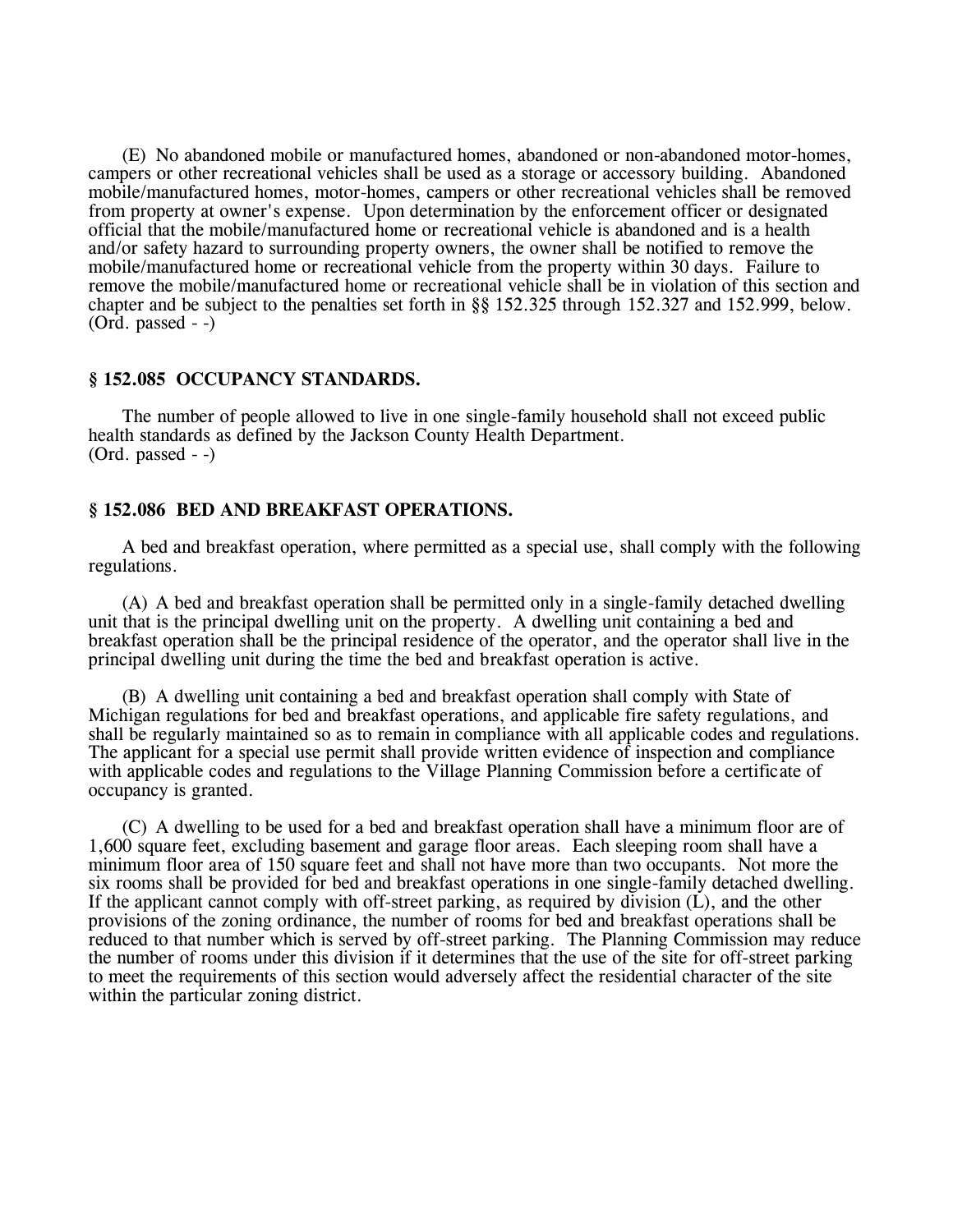(D) Lavatories, toilets, and bathing facilities shall be available within the principal structure to all persons using the bed and breakfast operation in that structure. At least one bathroom, containing a lavatory, toilet, and a bathtub or shower shall be provided for each two sleeping rooms. Each bathroom shall be physically separated from the living quarters of the resident family. Bathrooms required under this subsection for guests shall be in addition to the facilities utilized by the resident family. Sharing of bathrooms between guests and the resident family shall not be permitted.

(E) A single-family detached dwelling unit that contains a bed and breakfast operation shall not have, or be converted to, more rental rooms than the number of bedrooms that existed on the date of adoption of this amendment. Any addition to a dwelling for the purpose of increasing the number of bed and breakfast rooms shall be prohibited. For purpose of application of this division, bedrooms shall include rooms used on a regular basis for sleeping by the inhabitants prior to the conversion of the single-family detached dwelling to bed and breakfast operations. The rooms which have dual purposes as bedrooms are sometimes known or used as dens/bedrooms, studies/bedrooms, libraries/bedrooms.

(F) No kitchen or other food preparation area or facilities shall be provided in or available to the rooms in a bed and breakfast operation. Cooking facilities in a dwelling containing a bed and breakfast operation shall be limited to the residential kitchen.

(G) No meals or food service shall be provided to a guest except the following; breakfast, snacks, coffee and tea service, provided there shall be no separate or extra charge for these services. Catered lunches or evening meals for special events or gatherings at the bed and breakfast shall be permitted, provided they are prepared off-site by a licensed caterer, or prepared in an off-site licensed commercial kitchen and brought to the bed and breakfast for the event.

(H) Service of alcoholic beverages in a bed and breakfast operation shall be prohibited.

(I) One sign, not more than three square feet in area, shall be permitted for each bed and breakfast operation. The sign shall be wall mounted and shall meet all applicable regulations of §§ 152.110 through 152.122, below.

(J) A single-family detached dwelling unit containing a bed and breakfast operation shall have no outside appearance of the presence of the operation, except the sign permitted herein.

(K) The maximum length of stay for any occupant of a bed and breakfast operation shall be 23 days in any period of 90 consecutive days.

(L) Ones off-street parking space shall be provided for each bedroom in a bed and breakfast operation. Parking spaces for bed and breakfast registrants shall be in addition to spaces required for the dwelling unit and shall comply with the regulations of § 152.144, off street parking and loading regulations, below.

(M) A property survey, drawn to scale, with dimensions, and showing property lines and all structures and other improvements shall be submitted with the application for a special use permit. If the proposed use involves changes to the site outside the building, the Planning Commission may require that the applicant submit a final site plan, as required in §§ 152.190 through 152.202, site plan review, below, or portions of a final site plan that are applicable to the proposed changes and be reviewed and approved by the Planning Commission before the special use permit may be issued.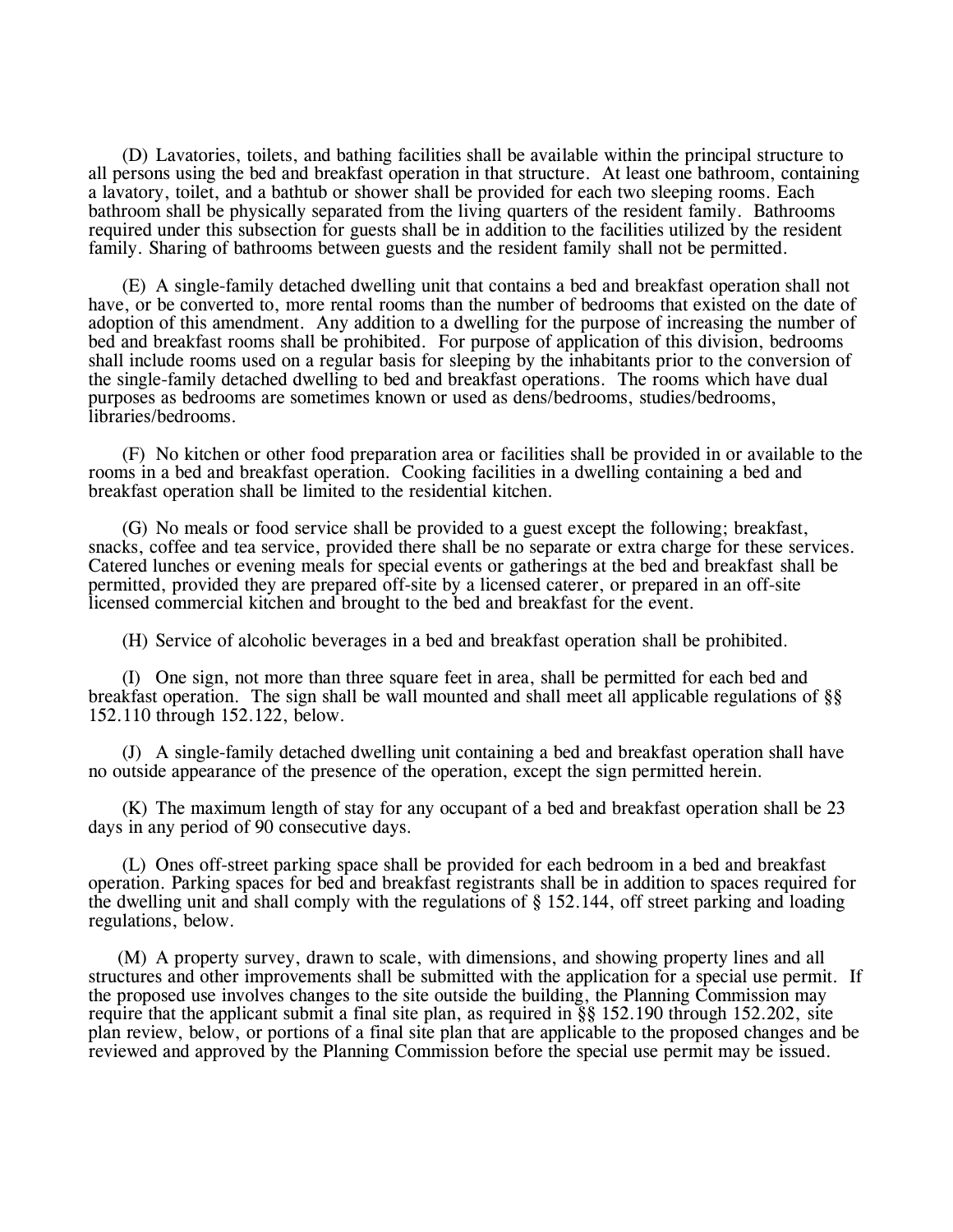(N) An approved special use permit for a bed and breakfast operation shall not become effective, and a bed and breakfast operation shall not be opened for business, until all licenses required therefor have been issued in accordance with this chapter. (Ord. passed - -)

## **§ 152.087 LANDSCAPING REQUIREMENTS.**

(A) Any site for which site plan approval is required shall be landscaped in accordance with landscaping standards adopted by the Planning Commission. A preliminary version of the landscape plan shall be a part of a preliminary site plan and shall comply with the adopted standards. Landscape standards shall be adopted by the Planning Commission and shall be designed to achieve the following objectives:

(1) To integrate the various elements of the site.

(2) To preserve and enhance the identity of the site.

(3) To improve and enhance the character of the site; to screen or filter views, where necessary; to help unify the various parts of the site; blend inharmonious land uses; and buffer incompatible uses.

(4) To define and articulate outdoor and architectural space.

(5) To control soil erosion; moderate harsh or unpleasant sounds; remove air pollutants; control glare and reflection; and slow the effects of erosive winds or water and promote storm water retention, thereby helping to prevent flooding; and to block, divert or channel winds.

(6) To moderate the effects of climate and to create a more desirable microclimate.

(7) To specify information required in a landscape plan.

(8) To assure minimum size, spacing and quality of plant materials.

(9) To provide protection for existing trees and other vegetation to be preserved on a site.

(10) To assure coordination between landscaping and existing and future public and private utilities.

(B) Landscaping shall include plant materials such as trees, shrubs, ground covers, perennial and annual plants; landscape elements such as rocks, water features, fences, walls, paving materials, and site lighting; and site furnishings such as benches, drinking fountains, trash receptacles, and planters.

 $\overline{(Ord. passed -)}$ 

# **§ 152.088 SEASONAL OUTDOOR DISPLAYS AND SALES.**

The sales may be permitted on lots in the C-1 and C-5 Districts, if approved by the Planning and Zoning Administrator. Approval shall be in the form of a certificate of zoning compliance. The applicant shall provide the information necessary, in the Planning and Zoning Administrator's opinion, to show the location and extent of the proposed display and sales and for the Planning and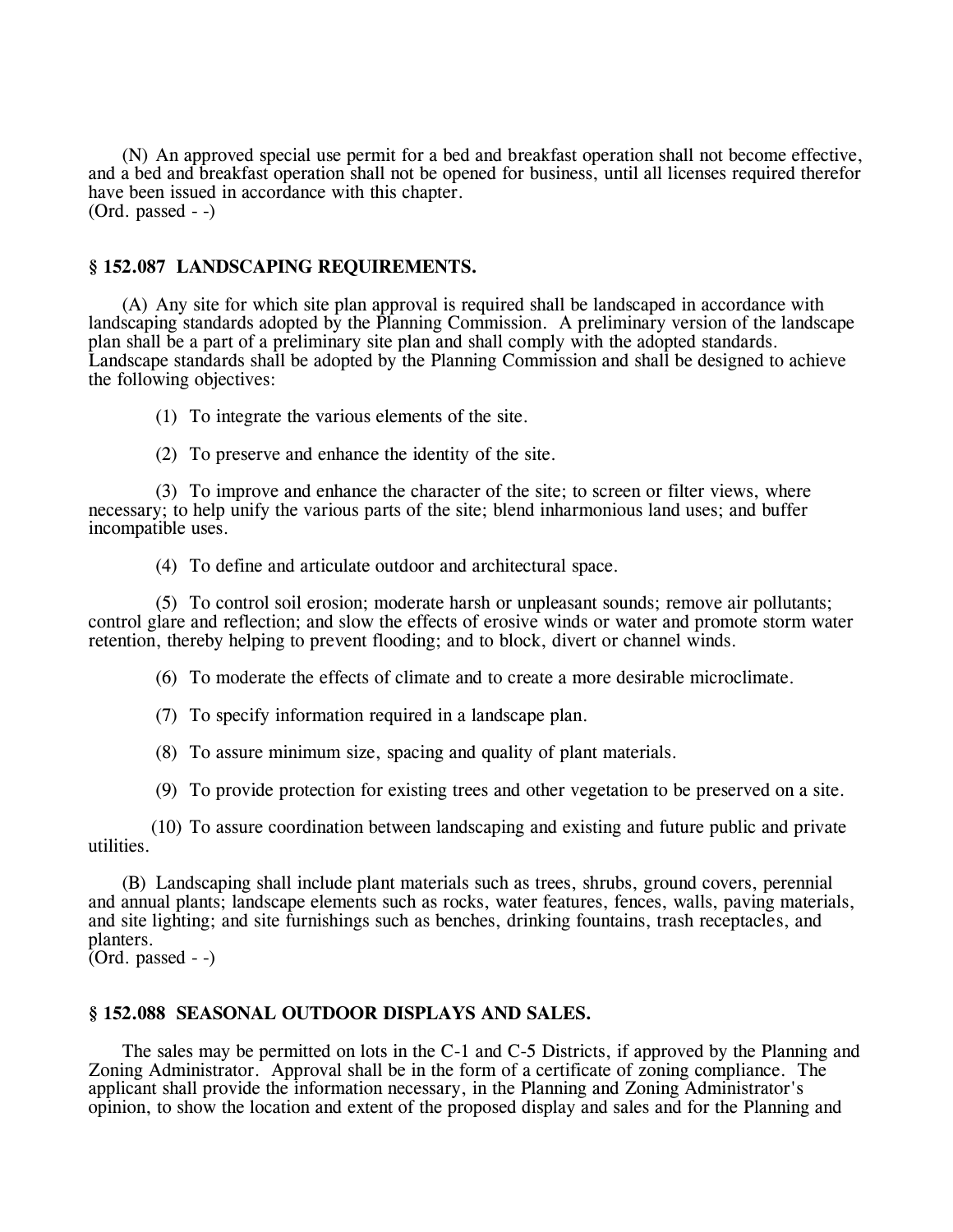Zoning Administrator to determine compliance with the standards in this section. The Planning and Zoning Administrator shall consider the following standards in reviewing an application and shall issue a certificate of zoning compliance if all the standards are met.

(A) Display and sales may be permitted in a front, side or rear yard, but the activity shall not be located less than five feet from a property line. Display and sales shall not be permitted in any side or rear yard that abuts a lot in a residential zoning district.

(B) Display and sales shall be accessory to a principal permitted use.

(C) The display and sales shall comply at all times with an approved site plan that might be in effect for the property in the application.

(D) The Planning and Zoning Administrator may set appropriate time limits - time of day, days of the week, and months - during which the display and sales may be conducted.

(E) The certificate of zoning compliance shall identify the types of materials or objects to be displayed and sold and all activities in the display and sales area.

(F) The holder of the certificate of zoning compliance shall return the display and sales area to its original condition within a reasonable time following closure. The time shall be specified in the certificate.

(G) The display and sales shall not block fire lanes or interfere with convenient or safe vehicular or pedestrian circulation. Display and sales shall not be permitted on any sidewalk unless the Planning and Zoning Administrator determines that the display and sales will not interfere with the convenience or safety of pedestrians.

(H) The display and sales shall not use required parking spaces unless the applicant can prove to the Planning and Zoning Administrator's satisfaction that the remaining spaces will be sufficient to handle parking requirements on the site.

(I) Outdoor display and sales shall not exceed 60 days in any calendar year when located in an area designated for parking. In the C-5 District displays shall be permitted for 180 days when on the property owned or leased by the business owner. Where a building is equipped with a structurally covered pedestrian walkway/porch, outdoor display may be year round provided that pedestrian traffic is not impeded and the display shall not occupy more than 35% of the covered area.  $(Ord. passed - )$ 

### **§ 152.089 COMMERCIAL DESIGN STANDARDS.**

(A) *Intent.* The intent of these regulations is to provide specific design guidelines that achieve the following:

(1) Encourage development and redevelopment that protects and enhances the traditional small-town character, fits within the traditional urban form and creates a character that reinforces a sense of community identity;

(2) Encourage a form of development that will achieve the physical qualities necessary to maintain and enhance the economic vitality of the various business districts, maintain the desired character of the village, prevent the creation of blight and protect property values;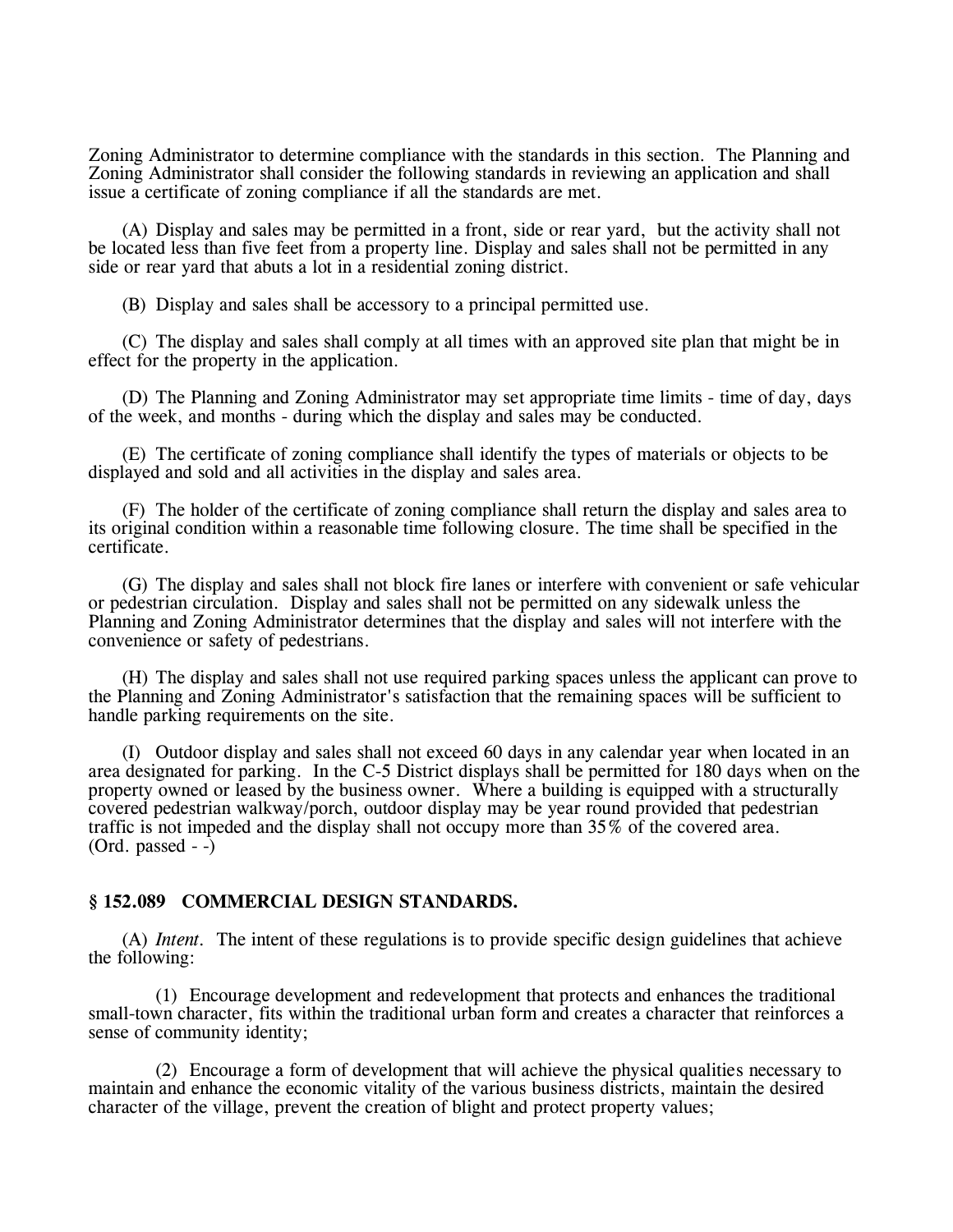(3) Promote the preservation and renovation of historic buildings; and ensure new buildings are compatible with, and enhance the character of, the village's cultural, social, economic, and architectural heritage;

(4) Establish an integrated pedestrian system to maintain a walkable pedestrian environment; and

(5) Implement recommendations of the comprehensive plan, and sub area plans.

(B) *Applicability.* All commercial, governmental, community, public and private schools, and office buildings in a commercial zoning district shall comply with the design standards of this section as follows:

(1) *New sites.* All commercial and office uses that receive site plan approval for construction of a new building after the effective date of this chapter shall fully comply with the design standards of this section.

(2) *Expansions to existing sites.* Buildings and sites existing prior to the effective date of adoption of these standards and which do not comply with all standards in this section may be expanded or improved in accordance with § 152.222, below.

(3) *Minor improvements to existing sites.* For buildings existing prior to the effective date of the ordinance codified herein, minor changes, improvements, and modifications that are approved administratively shall be permitted, provided the improvements shall not increase noncompliance with the requirements of this section. The Planning and Zoning Administrator may require certain site upgrades such as parking lot screening, sidewalk improvements or access consolidation. Refer to § 152.087, above for landscaping requirements.

(C) *Building design.* Architectural styles shall meet the following standards:

(1) *Materials.* A minimum of 60% of the exterior finish material of all building facades visible from the public street, parking lot or adjacent residentially zoned land, exclusive of window areas, shall consist of the following: brick, cut stone, field stone, cast stone, or wood. The remaining maximum 40% of the facade may utilize other materials for architectural detailing such as fiberglass reinforced concrete, polymer plastic (Fypon) or Exterior Insulation and Finishing Systems (EIFS) materials. The Planning Commission may permit other materials for facades that are not visible from a public street or parking lot and are adequately screened from adjoining land uses.

(2) *Colors.* The Planning Commission shall review building colors as a part of site plan approval. For building renovations and additions, exterior finish material and colors used shall be consistent, or compatible, with the existing finish material.

(3) *Roofs.* Roof design and materials are considered to be key elements to the village character, and thus shall be consistent with the intent of this District. As a part of building design, roofs shall be designed in keeping with the overall architecture of the building. Buildings in the C-5 District should be two stories or have the appearance of two stories with decorative cornices, in keeping with the traditional commercial architecture of the village. Single story buildings should be designed with pitched roofs.

(a) Pitched roofs are preferred. Flat roofs shall be enclosed by parapets and peaked architectural features with a full roof return, or other details, at least 42 inches high, or of a height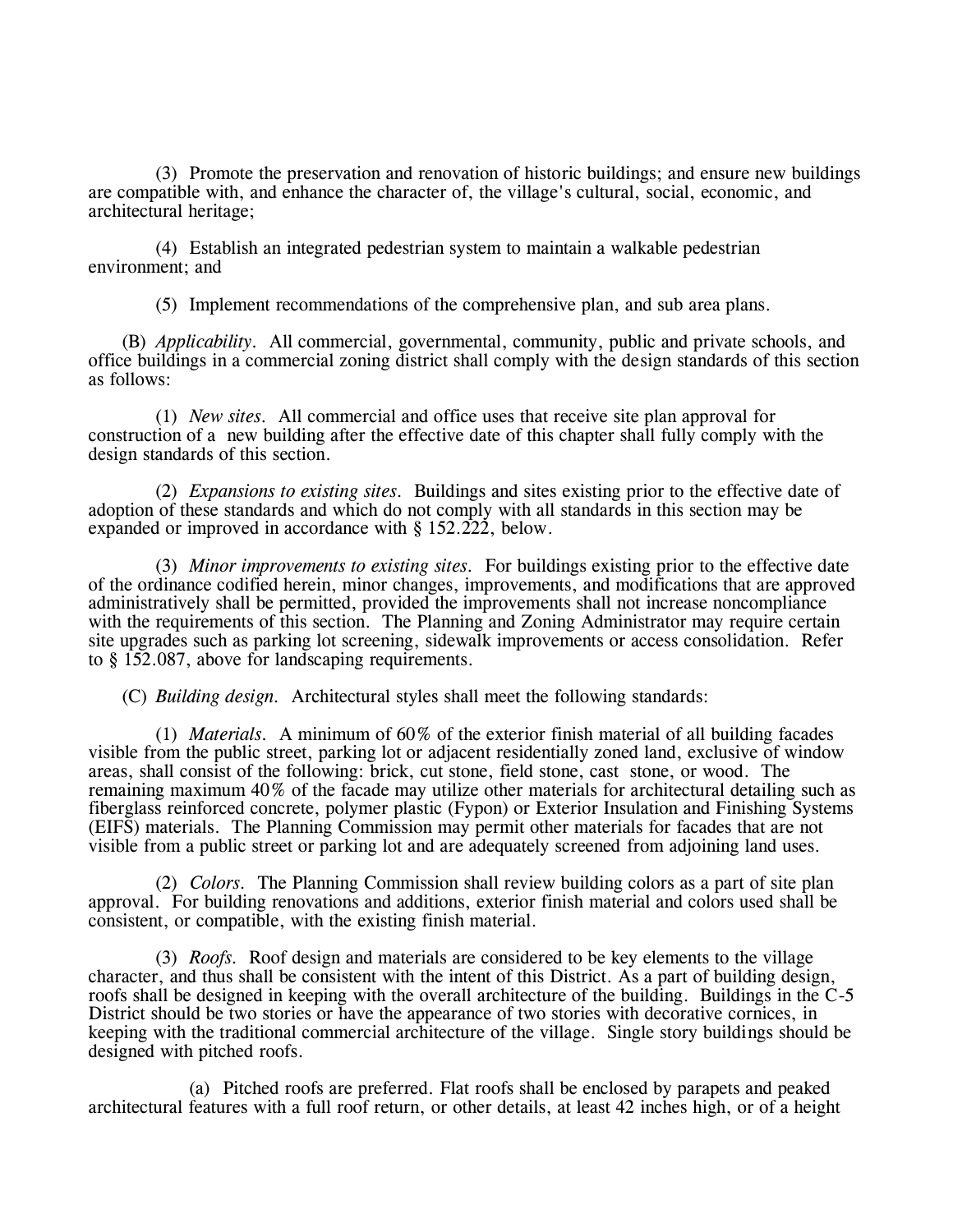sufficient to screen roof-top mechanical equipment.

(b) Asphalt, fiberglass, tile, slate or cedar shingles shall be used. Standing metal seam roof systems may be permitted by approval of the Planning Commission.

(4) *Fenestration.* The following shall apply in the Central Business (C-5) District only.

(a) Windows and doors shall comprise at least 50% of the first floor front facade of a building containing a commercial use.

(b) The glazed area of a facade above the first floor shall not exceed 35% of the total facade area of that floor. Windows above the first floor shall be vertical in proportion. Large windows shall be broken-up to maintain a vertical proportion.

(c) Window areas shall be non-reflective glass and clear or lightly tinted color. Double or fixed hung windows shall be used in all retail applications. Sliding windows and doors shall not be permitted.

(5) *Front façade.* Blank walls shall not face a public street. Walls facing a public street shall include windows and architectural features customarily found on the front facade of a building, such as awnings, cornice work, edge detailing or other decorative finish materials. A usable public building entrance shall be provided at the front of the building. Wall massing shall be broken up with vertical pilasters or other architectural elements to reduce scale.

(6) *Pedestrian orientation.* The buildings shall be designed at a pedestrian scale with relationship to the street and sidewalk. Buildings shall include windows that face the sidewalk and street. Convenient and safe pedestrian access shall be provided between the public sidewalk and the building entrance.

(7) *Neon.* Exposed neon shall not be permitted on a building, except where permitted by the sign ordinance.

(8) *Awnings.* Facades may be supplemented by awnings. In the Central Business District awnings shall be straight sheds and shall not be cubed or curved except over doorways. Awnings shall be of an opaque material. Outside the Central Business District  $(C-5)$ , the Planning Commission may approve curved awnings to compliment the principal building. An awning may be installed in any commercial district upon issuance of a permit by the Zoning Administrator.

(D) *Site design.*

(1) *Sidewalks.* Sidewalks shall be provided along all public street frontages and up to the entrance of the building. Sidewalks shall be constructed of concrete. Where separated from the road curb, sidewalks shall be a minimum of five feet wide. Where immediately adjacent to the road curb or a parking lot, sidewalks shall be a minimum of seven feet wide.

(2) *Parking.* Parking shall be designed to meet the requirements of §§ 152.140 through 152.149, below.

(3) *Detention/retention ponds.* Detention/retention ponds shall not be permitted in the front yard unless the planning Commission determines there is no feasible engineering alternative or that placement in another location would be burdensome on adjacent single-family use. In such situations, the detention/retention pond shall meet the minimum front yard setback requirement for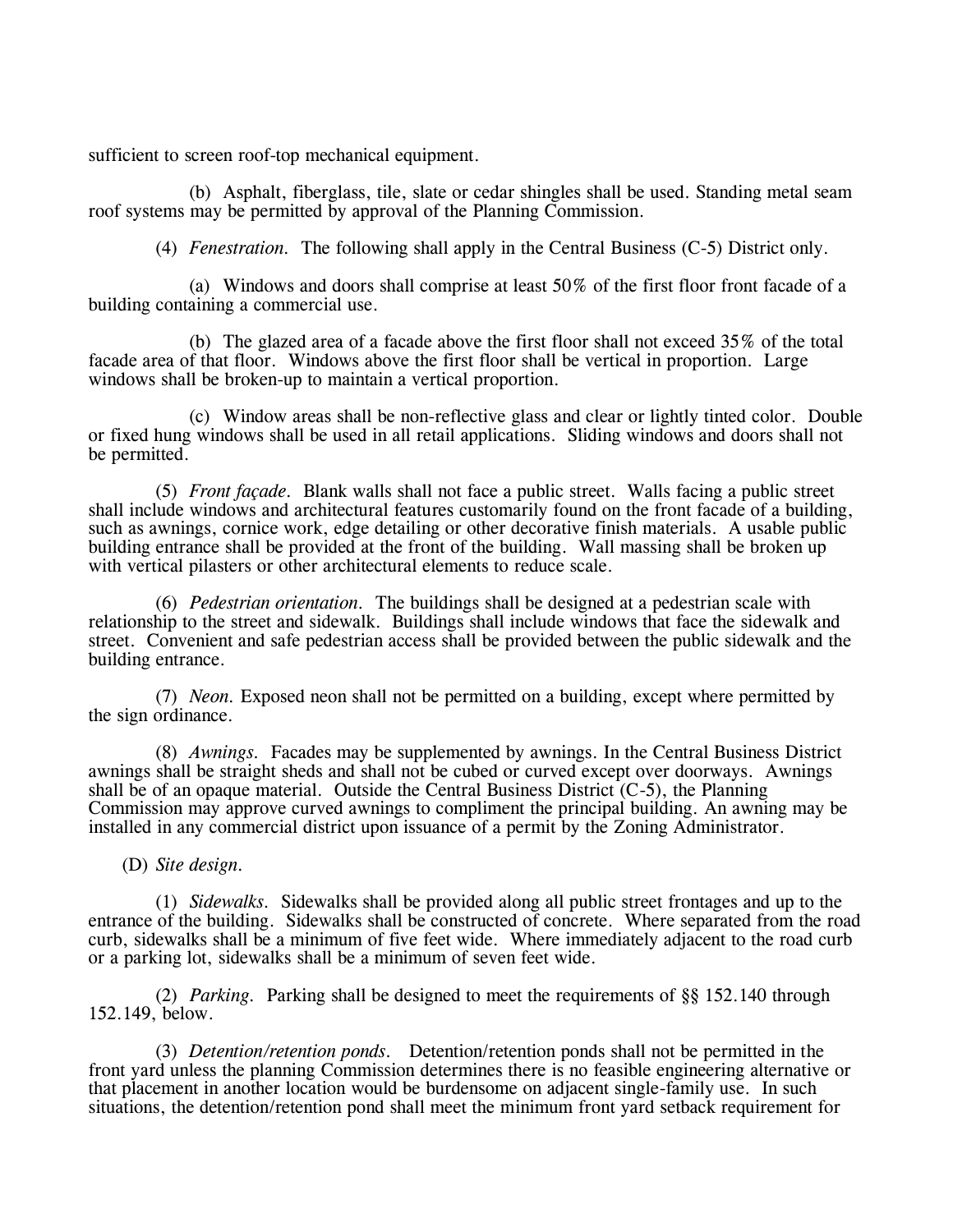principal buildings and shall be designed as a visual amenity (a water feature, boulder walls, varying shape, extensive landscaping, etc).

(4) *Loading areas.* All garage doors, loading and service areas shall be located in the rear or side yard of the lot and screened from view of any public street, adjacent residential zoning district or public property.

(5) *Ornamental lighting.* Any ornamental lighting shall be consistent with the street lighting recommended in the comprehensive plan and any sub-area master plan.

(6) *Parking lot lighting.* All parking lot lighting and building mounted lighting shall be downward directed sharp cut-off fixtures with a maximum height of 22 feet with a maximum pole height of 20 feet and a maximum base height of two feet.

(7) *Landscaping.* The landscaping and screening requirements of § 152.087, above, shall be met.

(E) *Access.* 

(1) The Planning Commission shall determine access points as the minimum necessary to provide reasonable access to motorists, delivery vehicles, and emergency vehicles, and that the additional access points will not compromise traffic operations and safety along the public roadway as determined by a traffic impact study.

(2) Where practical, commercial access shall be from a shared driveway or service drive.

(3) Access points shall be spaced a minimum 100 feet from an intersection of two major roads, measured from near edge to near edge of pavement. The Planning Commission may require greater spacing to limit impacts on intersection operations.

(4) Access points along major streets shall be aligned with, or have centerlines offset at least 150 feet from, access points on the opposite side of the street.

(5) Access points shall be a minimum 100 feet from other street or commercial driveway intersections, measured from centerline to centerline, unless other distances are dictated by conformance with the spacing standards above.

(6) The Planning Commission, based upon a recommendation by the planner or engineer, may reduce the spacing requirements above or allow additional driveways upon finding that there is no reasonable opportunity to achieve a shared access design, that compliance has been attained to the greatest degree practical and the access design will not significantly compromise public safety or traffic operations along the public street, based upon a traffic impact study prepared by the applicant.  $(Ord. passed - )$ 

## **§ 152.090 SITE LIGHTING.**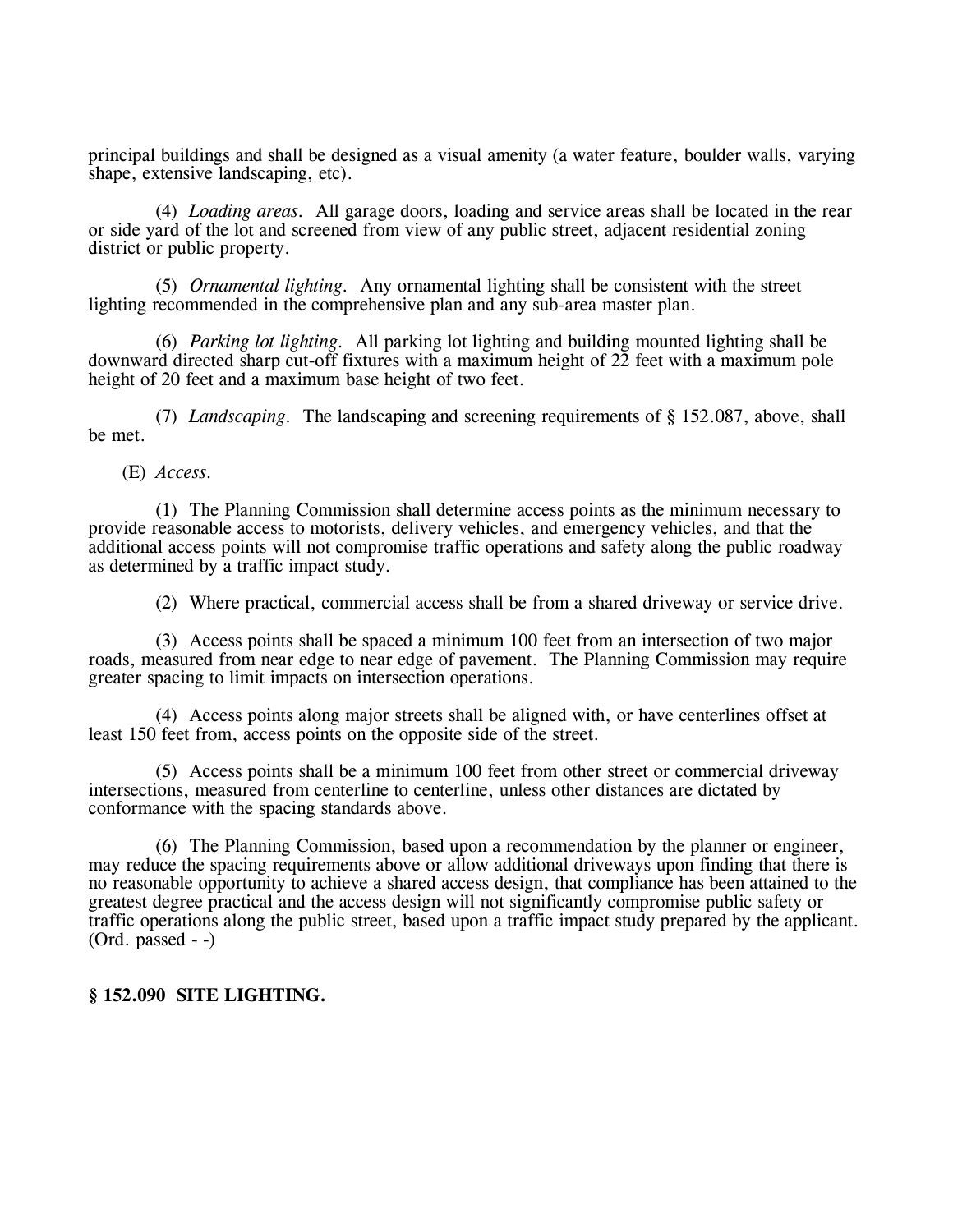(A) *Intent.* The purpose of this section is to protect the health, safety and welfare of the public by recognizing the need for buildings and sites to be illuminated for safety, security and visibility for pedestrians and motorists. To do so, this section provides standards for various forms of lighting that will: minimize light pollution; maintain safe nighttime driver performance on public roadways; preserve the restful quality of nighttime by eliminating intrusive artificial light and lighting that unnecessarily contributes to a sky glow; reduce light pollution and light trespass from light sources onto adjacent properties; conservation of electrical energy; and curtail the degradation of the nighttime visual environment.

(B) *Applicability.* The standards in this section shall apply to any light source that is visible from any property line or beyond, for the site from which the light is emanating. The Planning and Zoning Administrator may review any building or site to determine compliance with the requirements under this section. An applicant for a building permit, electrical permit for outdoor lighting or signage, a special use permit, subdivision approval or site plan approval from the village shall submit sufficient information to enable the Planning and Zoning Administrator to determine whether the proposed lighting will comply with this section.

(C) *Definitions.* For the purpose of this section, the following definitions shall apply unless the context clearly indicates or requires a different meaning.

*CANOPY STRUCTURE.* Any overhead protective structure which is constructed in such a manner as to allow pedestrians/vehicles to pass under.

*FLOOD* or *SPOT LIGHT.* Any light fixture or lamp that incorporates a reflector or refractor to concentrate the light output into a directed beam in a particular direction.

*GLARE.* Direct or reflective light emitted by a lamp, luminous tube lighting or other light source.

*LAMP*. The component of the luminaire that produces the actual light including luminous tube lighting.

*LIGHT FIXTURE.* The assembly that holds a lamp and may include an assembly housing, a mounting bracket or pole socket, a lamp holder, a ballast, a reflector or mirror, and a refractor or lens. A light fixture also includes the assembly for luminous tube and fluorescent lighting.

*LIGHT POLLUTION.* Artificial light which causes a detrimental effect on the environment, enjoyment of the night sky or causes undesirable glare or unnecessary illumination of adjacent properties.

*LIGHT TRESPASS* The shining of light produced by a luminaire beyond the boundaries of the property on which it is located.

*LUMINAIRE.* The complete lighting system including the lamp and light fixture.

*LUMINOUS TUBE LIGHTING.* Gas filled tubing which, when subjected to high voltage, becomes luminescent in a color characteristic of the particular gas used, e.g., neon, argon, etc.

*OUTDOOR LIGHT FIXTURES.* Outdoor artificial illuminating devices, outdoor fixtures, lamps and other similar devices, permanently installed or portable, used for flood lighting, general illumination or advertisement.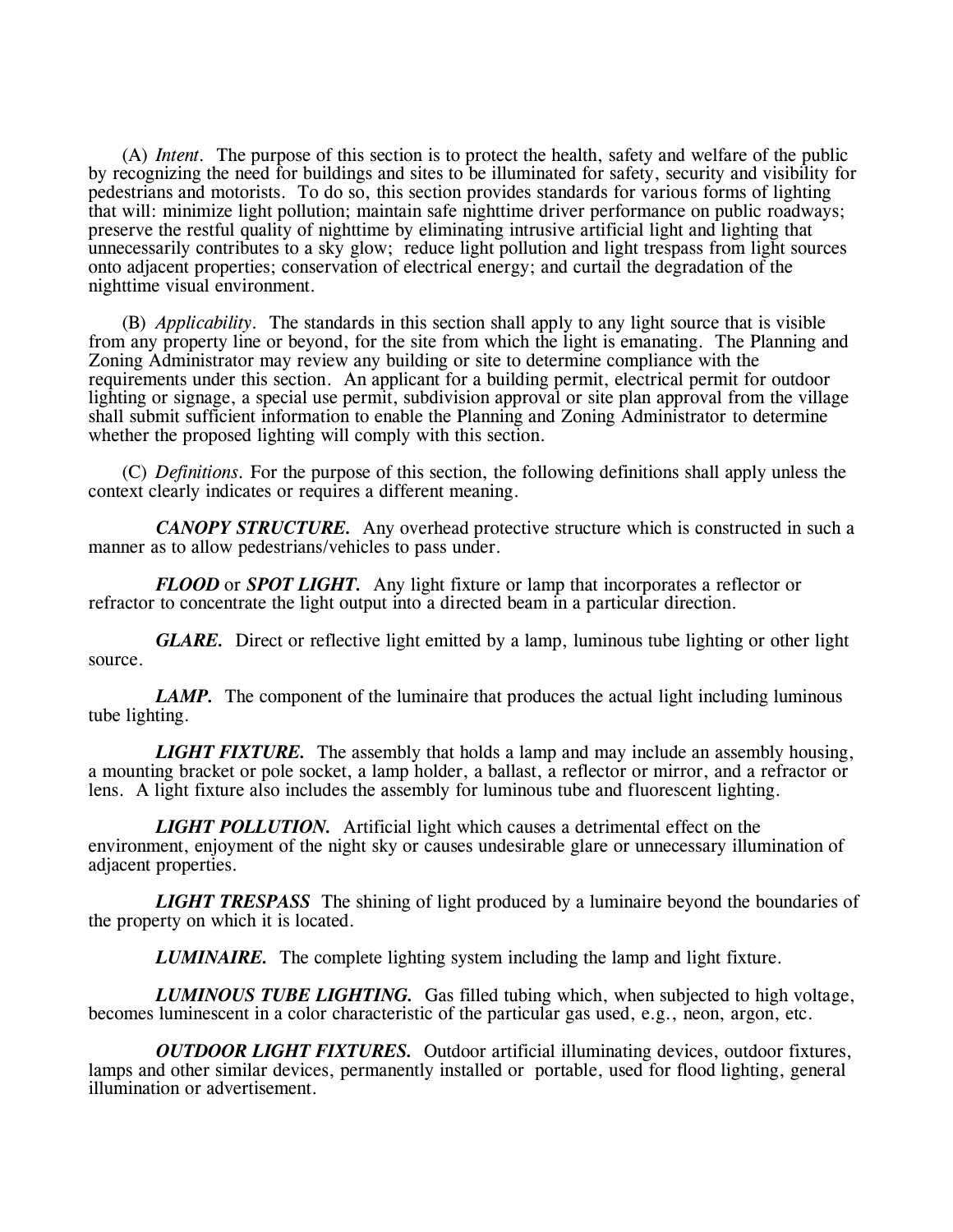*SHIELDED FIXTURE.* Outdoor light fixtures shielded or constructed so that light rays emitted by the fixture are projected below the horizontal plane passing through the lowest point on the fixture from which light is emitted, i.e. a shoebox-type fixture. A luminaire recessed in a canopy or other structure such that the surrounding structure effectively shields the light in the same manner is also considered fully shielded for the purposes of this chapter.

(D) *Submittal requirements.* The following information must be included for all site plan submissions. Where site plan approval is not required, some or all of the items may be required by the Planning and Zoning Administrator prior to issuance of a zoning compliance permit:

(1) Location of all freestanding, building-mounted and canopy light fixtures on the site plan and building elevations.

(2) Photometric grid overlaid on the proposed site plan indicating the overall light intensity throughout the site (in foot-candles).

(3) Specifications and details for the type of fixture being proposed including the total lumen output, type of lamp and method of shielding.

(4) Use of the fixture proposed.

(5) Any other information deemed necessary by the Planning and Zoning Administrator.

(E) *Standards.* Unless exempted under division (E)(3)(f), below, all lighting must comply with the following standards:

(1) *Freestanding pole lighting and building mounted lighting.*

(a) Lighting shall be fully shielded and directed downward to prevent off-site glare. The intensity of light within a site shall not exceed ten foot-candles or one foot-candle at a property line. Gas station canopy and automobile dealership lighting shall be permitted a maximum of 20 foot-candles within the site but the above standards shall apply to intensity at the property line.

(b) The Planning Commission or Planning and Zoning Administrator, whichever applies, may approve decorative light fixtures as an alternative to shielded fixtures when it can be proven that there will be no off-site glare and the proposed fixtures will improve the appearance of the site.

(c) Metal halide fixtures shall be used in an effort to maintain a unified lighting standard throughout the municipality and prevent a sky glow.

(d) The maximum height of parking lot light fixtures shall be 20 feet on top of a base not exceeding two feet in height.

(e) Outdoor lighting fixtures not used for security purposes, hereafter installed within commercial, industrial and office zoning districts shall be turned off between 11:00 p.m. and sunrise, except when used for commercial and industrial uses, such as in sales, assembly and repair areas, where such use continues after 11:00 p.m. but only for so long as the use continues. Two photometric grids shall be provided, illustrating light levels during business hours and during hours that the business is closed.

(f) Luminous tube and exposed bulb fluorescent lighting shall be prohibited as an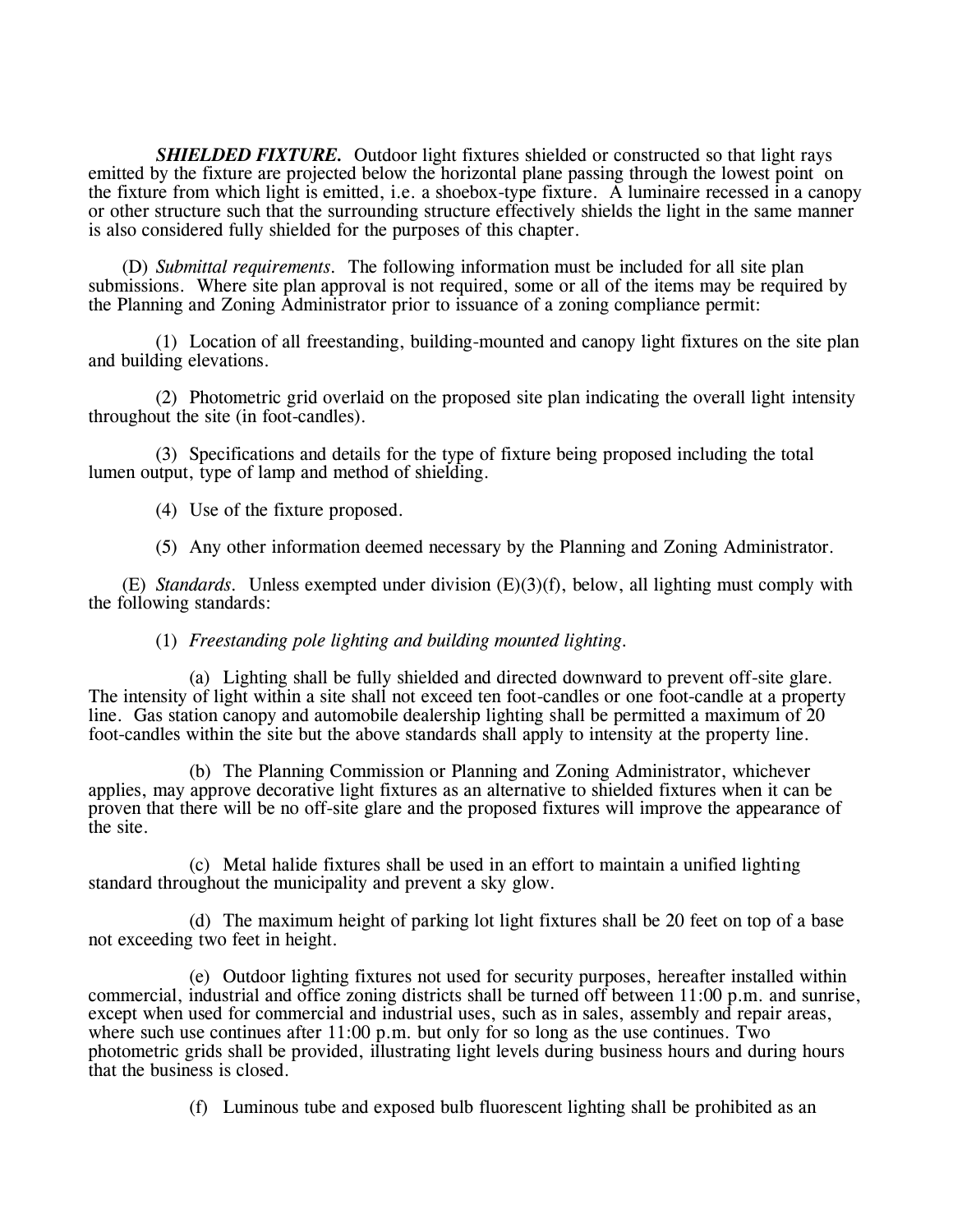architectural detail on all buildings, e.g. along the roof line and eaves, around windows, etc. Internally illuminated architectural bands may be approved when it can be shown that the treatment will enhance the appearance of the building.

## (2) *Window.*

(a) Any light fixtures visible through a window must be shielded to prevent glare at the property line.

(b) Luminous tube and exposed bulb fluorescent lighting (visible from the property line) is prohibited unless it is part of a sign that meets the requirements of §§ 152.110 through 152.122, below.

## (3) *Other lighting.*

(a) *Internal illumination, building mounted awnings.* The internal illumination of building mounted awnings is prohibited unless the awning is opaque such that the light is only visible from beneath the awning.

(b) *Indirect illumination, sings, canopies.* Indirect illumination of signs, canopies and buildings is permitted provided it complies with the regulations in §§ 152.110 through 152.122, below.

(c) *Laser light source.* The use of laser light source, search lights or any similar high intensity light for outdoor advertisement or entertainment is prohibited, except for grand openings.

(d) *No flashing, moving or intermittent lighting.* Lighting shall not be of a flashing, moving or intermittent type.

(e) *Luminous tube, exposed bulb florescent lightning.* Luminous tube and exposed bulb fluorescent lighting is permitted as part of a sign meeting the requirements of the §§ 152.110 through 152.122, sign regulations, below.

(f) *Exemptions.* The following are exempt from the lighting requirements of this section, except that the Planning and Zoning Administrator may take steps to eliminate the impact of the above items when deemed necessary to protect the health, safety and welfare of the public.

- 1. Sports fields.
- 2. Swimming pools.
- 3. Holiday decorations, this section.
- 4. Window displays without glare.
- 5. Shielded pedestrian walkway lighting.
- 6. Soffit lighting.
- 7. Residential incandescent lighting with no off-site glare.
- 8. Street lights.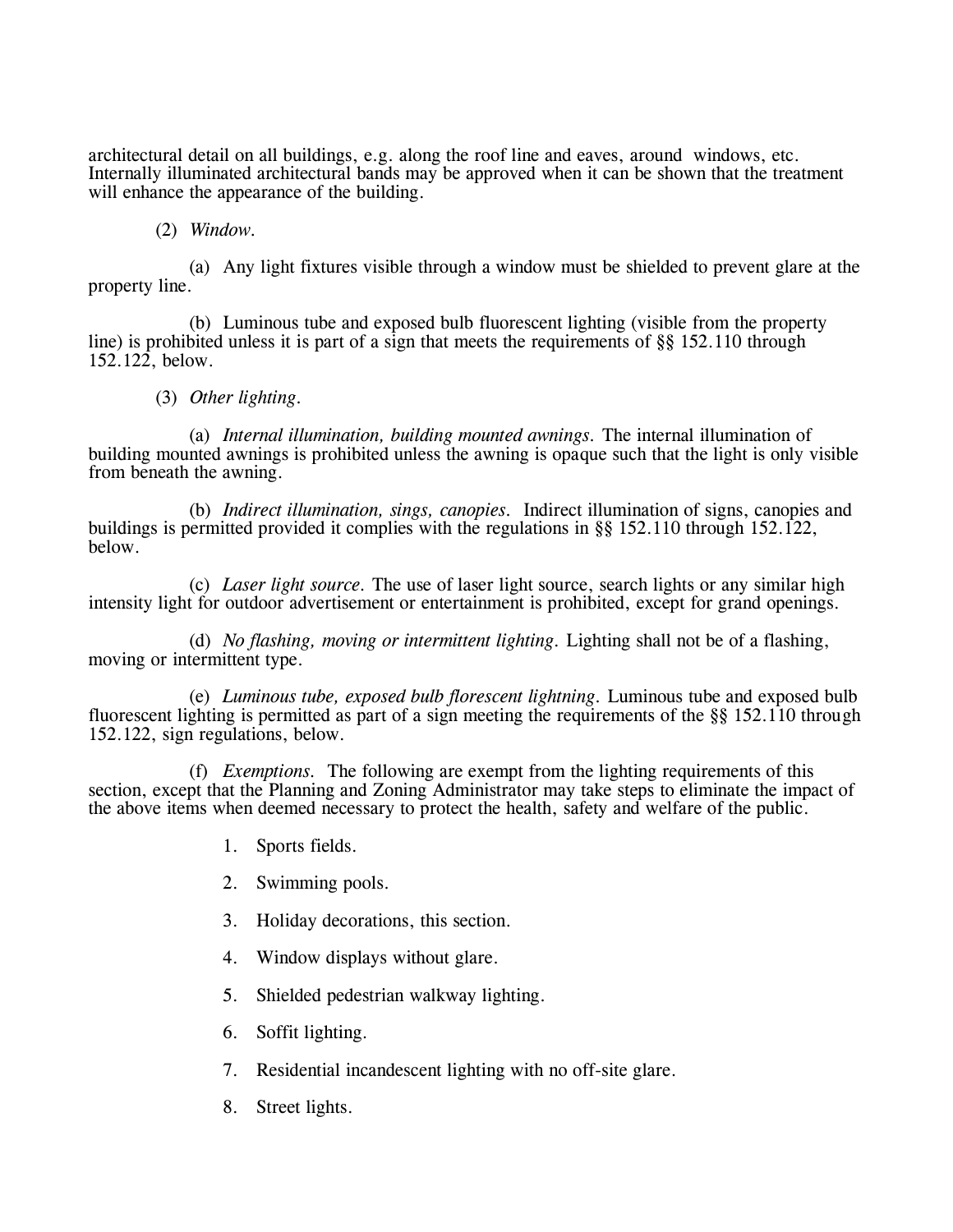(4) *Lamp or light fixture substitutions.* Should any light fixture regulated under this section, or the type of light source therein, be changed after the permit has been issued, a change request must be submitted to the Planning and Zoning Administrator for approval, together with adequate information to assure compliance with this code. The request must be received prior to substitution and shall not be made without Planning and Zoning Administrator approval.  $(Ord. passed - )$ 

### **§ 152.091 CAR WASH STANDARDS.**

The following shall be the minimum conditions necessary for approval and operation of a car wash. Additional conditions may be required in order for a car wash to meet the standards in §§ 152.160 through 152.174, below, special uses.

(A) Fuel dispensing shall not be permitted with car wash operations in the C-5 Zoning District.

(B) All services, except vacuuming, shall be provided within the car wash building. Vacuuming service may be located in the front or side yards.

(C) Vehicles shall not be stored on the site overnight.

(D) All wash water shall be recycled. Residual water shall be discharged into a sanitary sewer. All such water shall be passed through sediment and pollutant filters or similar devices, including at least an oil separator, before discharge into the sanitary sewer.

(E) Driveways, parking spaces, and all other areas for maneuvering or standing of vehicles shall be paved. All remaining areas, except the building site, shall be landscaped. Concrete curbs shall be provided on all edges of pavement. The site shall provide only the pavement necessary for access, parking, and maneuvering and standing of vehicles. The remainder of the site shall be landscaped. Excess pavement shall not be permitted.

(F) The rear part of the site shall be screened from abutting properties or streets by landscape materials consisting of coniferous trees and shrubs, berms, architectural walls, or a combination of these materials. Existing vegetation may be used for screening, but supplemental materials may be required. The Planning Commission may require screening in the side parts of the site if the Commission determines that the screening is needed for protection of adjacent properties.

(G) The site shall provide at least one tree for each 40 lineal feet of pavement perimeter. Canopy trees shall be placed to improve the appearance of the property and to shade pavement area to the maximum feasible extent.

(H) The site shall also provide at least one tree for each 40 lineal feet of street frontage as street trees.

(I) Vehicles entering or leaving the site shall not create safety problems or unduly interfere with traffic flow on the access street. Driveways shall be designed so that entering traffic will not encroach into the exit lane of a driveway. Physical separation of entering and exiting lanes of driveways may be required. Driveways shall be designed so that right turn exiting traffic will be able to use the through traffic lane nearest the site and not encroach into other lanes of the access street. Restrictions may be placed on turning movements of exiting traffic. One-way traffic flow into and out of a site may be required.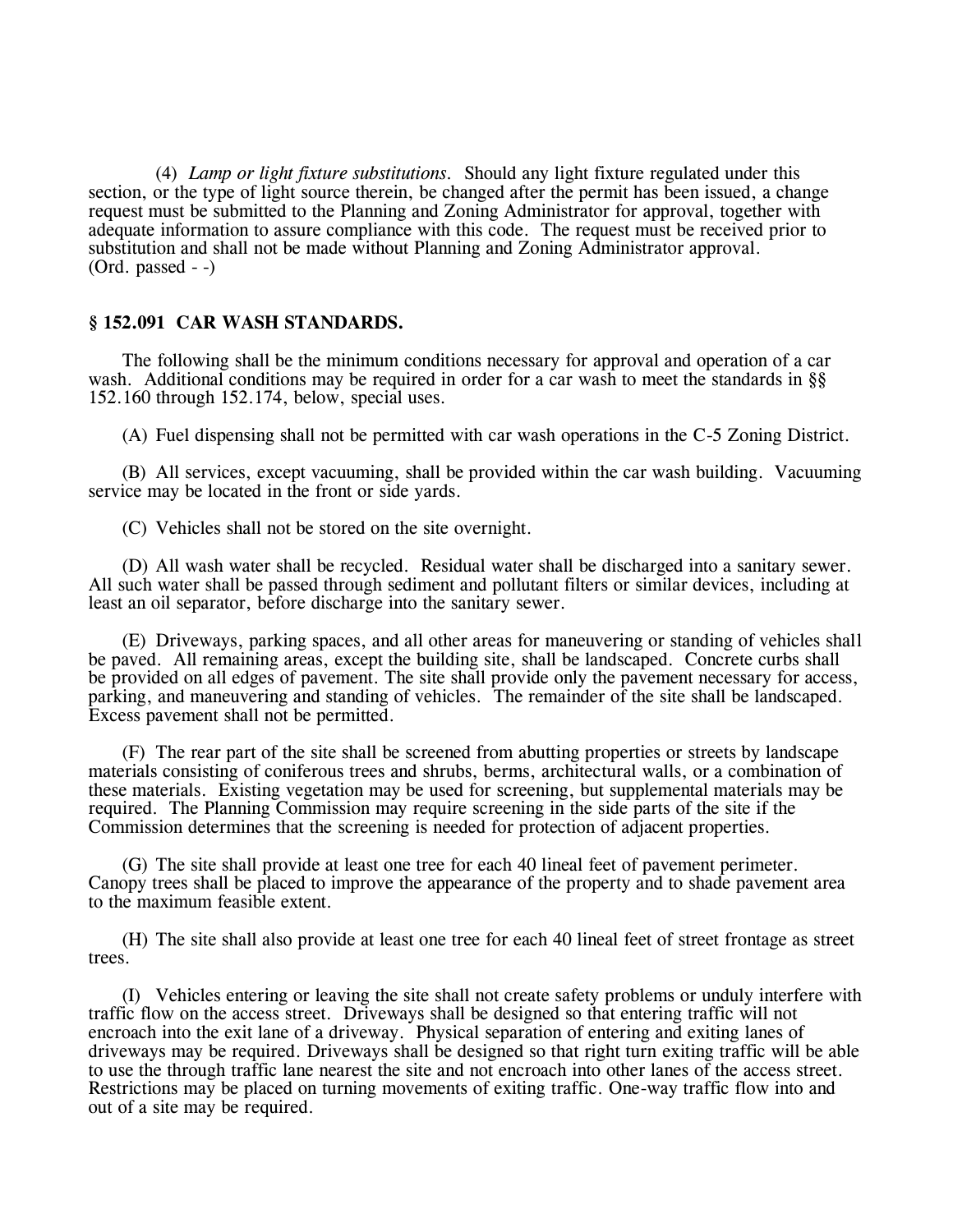(J) Driveway design and placement shall be consistent with the circulation and parking layout of the site and with § 152.089, commercial design standards, above. The site shall provide a dry-off area sufficient in size and drainage to prevent build-up of surface water or ice on the exit driveway.

(K) Parking shall not be permitted between the front face of the building and the right of way line of the access street. The requirement in this paragraph may be modified at the discretion of the Planning Commission for car washes in the C-4 District that have more than one use or building on the property.

(Ord. passed - -)

## **§ 152.092 WIRELESS COMMUNICATION FACILITIES REGULATION.**

(A) *Intent.* The village intends, by these regulations, to permit wireless communications facilities but to regulate the location and design of the facilities in a manner that would retain the integrity of neighborhoods and the character, property values, and aesthetic quality of the village. This chapter sets forth procedures and standards for location of these facilities within the village. It is village policy that all users shall co-locate where feasible to assure the most economic use of land and to prevent proliferation of duplicative facilities and services. The village also intends that unused or unnecessary facilities will be removed. The regulations in this section are intended to be consistent with applicable federal laws and administrative rules.

(B) *Definitions.* For the purpose of this section, the following definitions shall apply unless the context clearly indicates or requires a different meaning.

(1) *WIRELESS COMMUNICATIONS FACILITIES.* All structures and accessory facilities relating to the use of the radio frequency spectrum for the purpose of transmitting or receiving radio signals. These may include, but shall not be limited to, radio towers, telephone devices, personal communication transmission equipment and exchanges, microwave relay towers, telephone transmission equipment buildings and commercial mobile radio service facilities. This definition does not include a reception antenna for an individual lot as otherwise defined in this chapter.

(2) *ATTACHED WIRELESS COMMUNICATION FACILITIES.* Wireless communication facilities affixed to existing structures, including but not limited to buildings, towers, water tanks, or utility poles.

(3) *WIRELESS COMMUNICATION SUPPORT STRUCTURES.* Structures erected or modified to support wireless communication antennas. The term support structures includes, but shall not be limited to, monopoles, lattice towers, light poles, wood poles, and guyed towers.

(4) *CO-LOCATION.* Location of two or more antennas of wireless communication providers of wireless communication services on a common support structure or building.

(5) *WIRELESS COMMUNICATION ANTENNA.* Any antenna used for transmission or reception of wireless communication signals excluding:

(a) Those used exclusively for dispatched communications by public emergency

agencies.

(b) Ham radio antenna.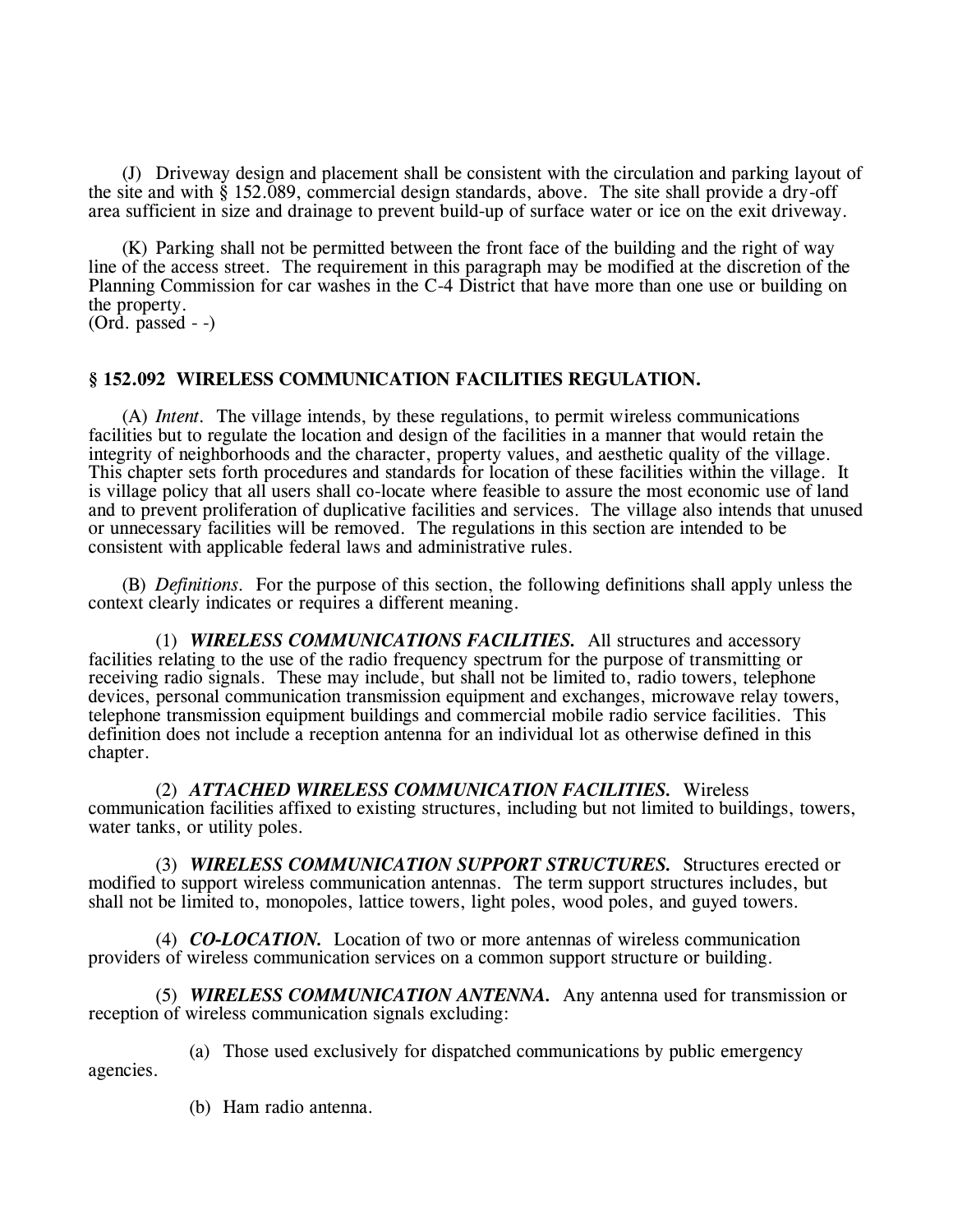(c) Satellite antenna.

(d) Those which receive video-programming services via multi-point distribution services which are one meter (39 inches) or less in diameter.

(e) Those which receive television broadcast signals.

- (f) Radio transmitters:
	- 1. That transmit on bandwidths not regulated by the FCC.
	- 2. Whose transmission output does not exceed 0.5 watts; and
	- 3. That do not exceed 32 square-inch wind load from any angle.

(6) *Provider.* An entity which is properly licensed by the Federal Communications Commission (FCC) and other appropriate governmental authorities to provide services through wireless communications facilities.

## (C) *Approvals required.*

(1) Erection of a wireless communications support structure and related equipment shall require a special use permit in accordance with §§ 152.160 through 152.174, below.

(2) Attachment of a wireless communication antenna to an existing structure and installation of related equipment shall require a special use permit in accordance with §§ 152.160 through 152.174, below, except in the instances of co-location, in which the following division (F) shall apply.

(3) Co-location of wireless communication antennas and related equipment on a site with a valid special use permit shall be permitted by administrative approval, provided the co-location is consistent with all provisions of the special use permit.

## (D) *Information required.*

(1) All information required in §§ 152.160 through 152.174, below.

(2) A preliminary site plan in accordance with §§ 152.190 through 152.202, below, plus elevation of the support structure and accessory buildings and equipment, colors of the support structure and accessory buildings and equipment, and a survey showing all structures and lot lines within the area needed to determine compliance with the setback requirements of this section.

(3) An engineer's report, prepared and signed by a professional engineer licensed in the State of Michigan, containing structural data and analysis of the support structure, the number of colocations for which the structure is designed, and it's predicted fall zone.

(4) A soils report prepared and signed by a geotechnical engineer licensed in the State of Michigan. The report shall include data on soil borings and statements confirming the suitability of soil conditions for the proposed support structure.

(5) Information to prove that the proposed facility is needed in the village, the location of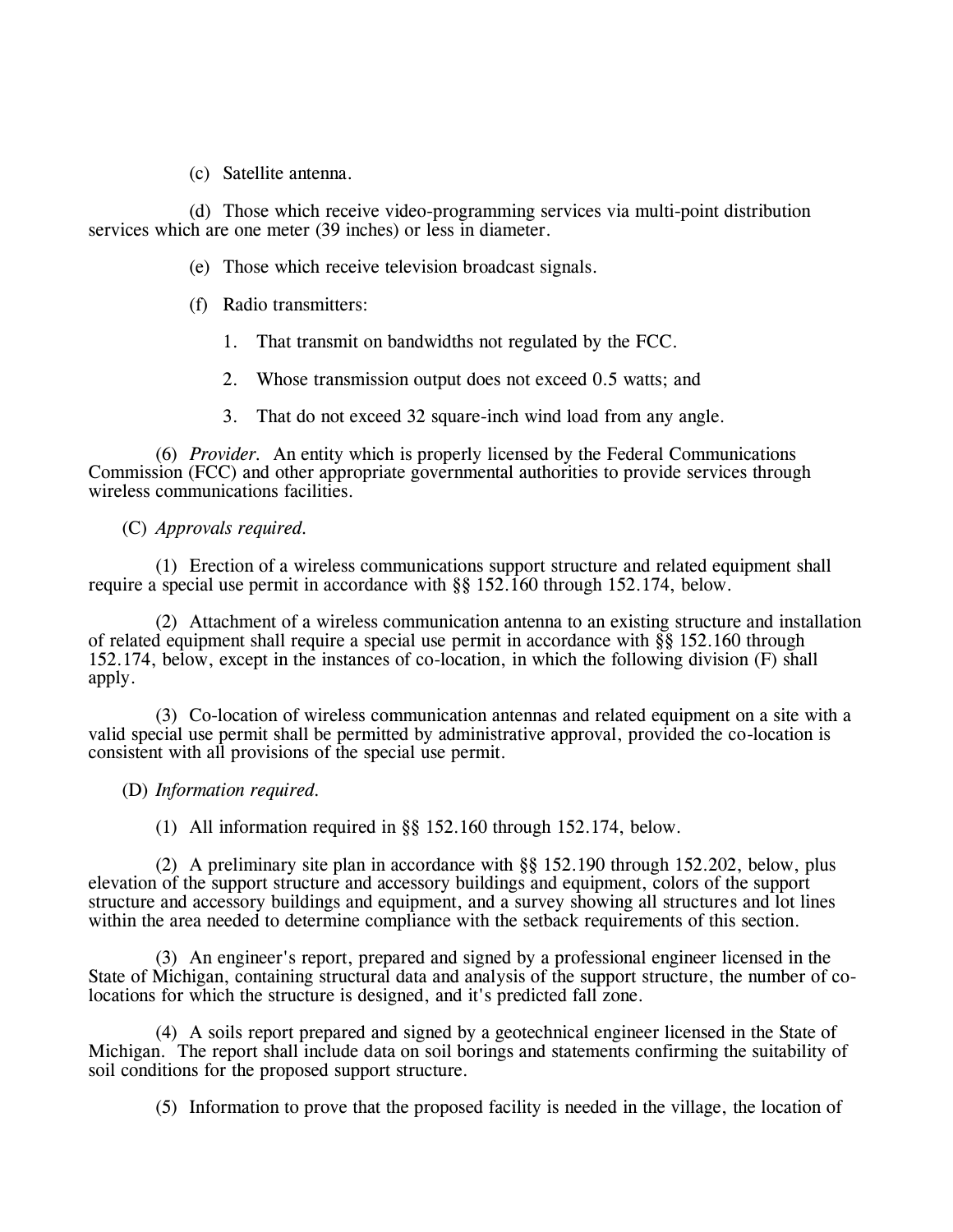all existing facilities within the village and within five miles of the boundaries of the village, and the location of all potential co-location opportunities. The information shall include the location, height and design of each facility. The Planning and Zoning Administrator may share the information with other applicants applying for administrative approvals or special use permits under this chapter or other organizations seeking to locate facilities within the jurisdiction of the village.

(6) The preliminary site plan shall show the number of co-locations available on the site and the location of all equipment areas needed to serve all antennas.

(7) A written agreement, transferable to all successors and assigns, that the property owner or operator of the facility shall make space available for co-location.

(8) The name, address, and phone number of the person to contact for engineering, maintenance, and other notice purposes. This information shall be continuously updated during the time the facility is on the site.

(9) A maintenance plan, and any applicable maintenance agreement.

(10) An agreement and affidavit signed by the owner of the property and the owner of the facility which assures removal of the facility and restoration of the site at cost to property owner, if removal is required by this section. The agreement and affidavit may provide that all costs of removal and site restoration be levied as a lien on the property.

(E) *Standards.* Standards for a special use permit, as provided in §§ 152.160 through 152.174.

(1) Facilities shall be located, designed, and painted a color that will be harmonious with the surrounding area.

(2) All new and modified wireless communication support structures shall be designed to accommodate co-location, with a written agreement approved by the village legal counsel.

(3) The applicant shall demonstrate that a feasible co-location is not available for the coverage area and capacity needed.

(4) The applicant shall demonstrate that the requested height of the support structure is the minimum necessary for reasonable communication. The height of the support structure and antenna shall not exceed 195 feet, provided the height shall be less than the height that would require hazard lighting by the FAA.

(5) Minimum required setbacks for a new support structure:

(a) From single-family detached residential zoning districts, the height of the support structure and antenna plus 25 feet.

(b) From all other zoning districts, one-half the height of the support structure and antenna plus ten feet, provided that the setback is greater than the fall zone delineated in the engineer's report required herein. If the required setback is not greater, the minimum setback shall be the delineated fall zone plus ten feet.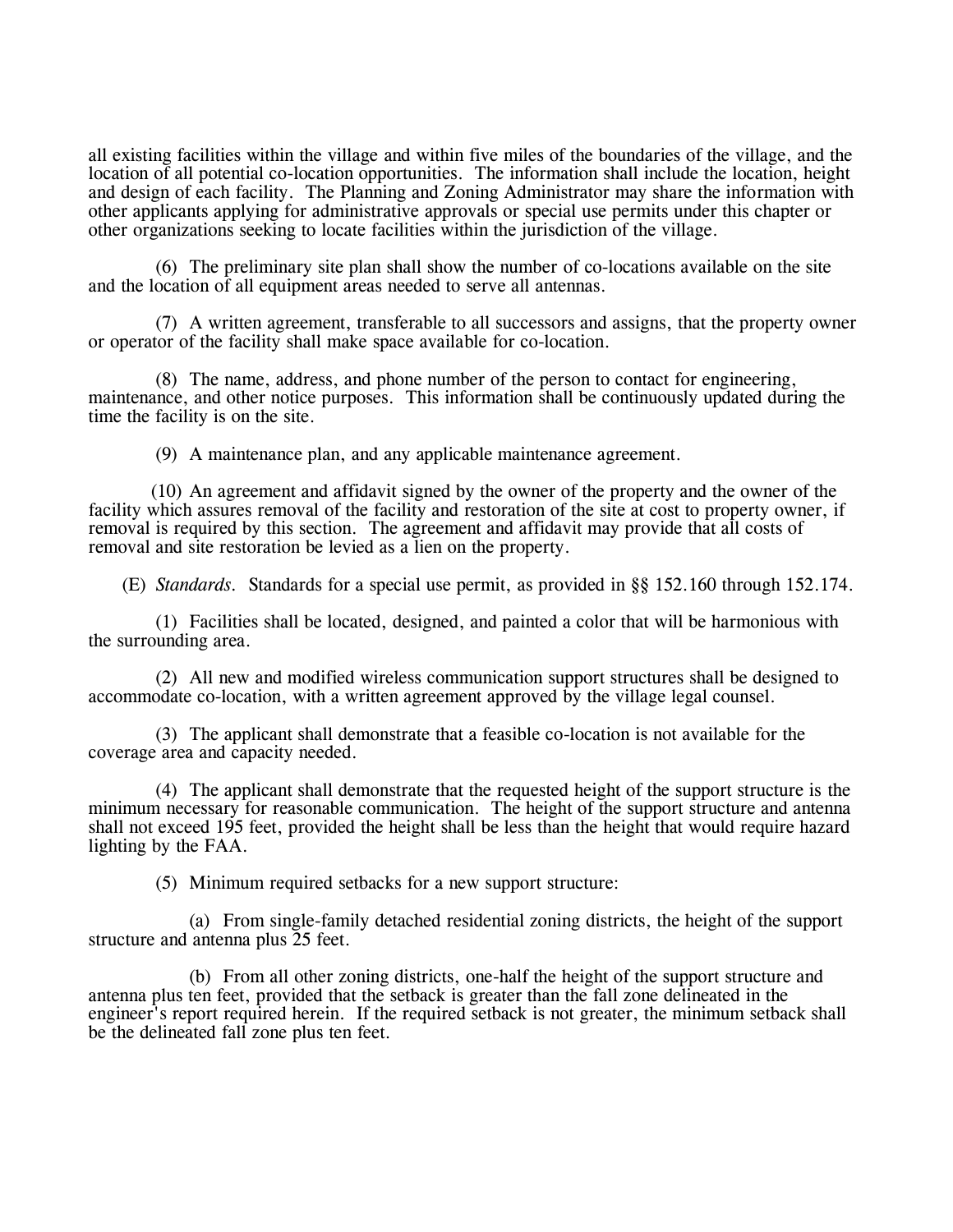(6) Landscaping shall be provided to screen the structure, base, accessory buildings, and ground equipment.

(7) Accessory buildings shall be finished with brick, provided the Planning Commission may waive this requirement for a building that is located in an industrial zoning district and is not visible from a public right of way or a lot in a non-industrial zoning district.

(8) A security fence shall enclose the facility. Notwithstanding § 152.083, above, fences may be up to ten feet in height and may have barbed wire, provided the wire is not less than ten feet above grade.

(9) Nonconforming conditions on the site, such as outdoor storage, signs, landscaping, unpaved parking, improper lighting, or similar conditions shall be removed prior to construction of the facility. If the site has a nonconforming building or structure, improvements shall be made to decrease the extent or impact of the nonconformity.

(10) The facility shall comply with and shall be operated in accordance with applicable federal and state standards. Operating or maintaining a facility not in compliance with these standards may be grounds for revoking the special use permit.

(11) The maximum height of accessory structures shall be 12 feet and shall meet setback requirements for principal buildings in that district.

(12) Unobstructed access shall be provided to each site. The minimum requirements shall be a 20-foot wide easement, improved with a 12-foot wide driveway constructed on a six-inch MDOT class II sub-base and an 8-inch 21A gravel base course. A turning area shall be provided for emergency vehicles. The access shall be maintained to be passable at all times.

(13) An attached wireless communication facility and its equipment enclosure that are proposed on a building roof shall be designed, constructed, and maintained to be architecturally compatible with the building. The equipment enclosure may be located in an accessory building.

(14) The support structure shall meet all applicable codes.

(15) The requirements of the Federal Aviation Administration, Federal Communications Commission, and Michigan Aeronautics Commission shall be met.

(F) *Co-location.*

(1) *Feasibility of co-location.* Co-location shall be deemed feasible for purposes of this section in the following circumstances:

(a) A provider will pay market rent or other market compensation for co-location.

(b) The support structure can support additional antennas, taking into account reasonable modification or replacement of the structure.

(c) Co-location is technically feasible.

(2) *Requirements for co-location.*

(a) A special use permit for a facility shall not be approved unless the applicant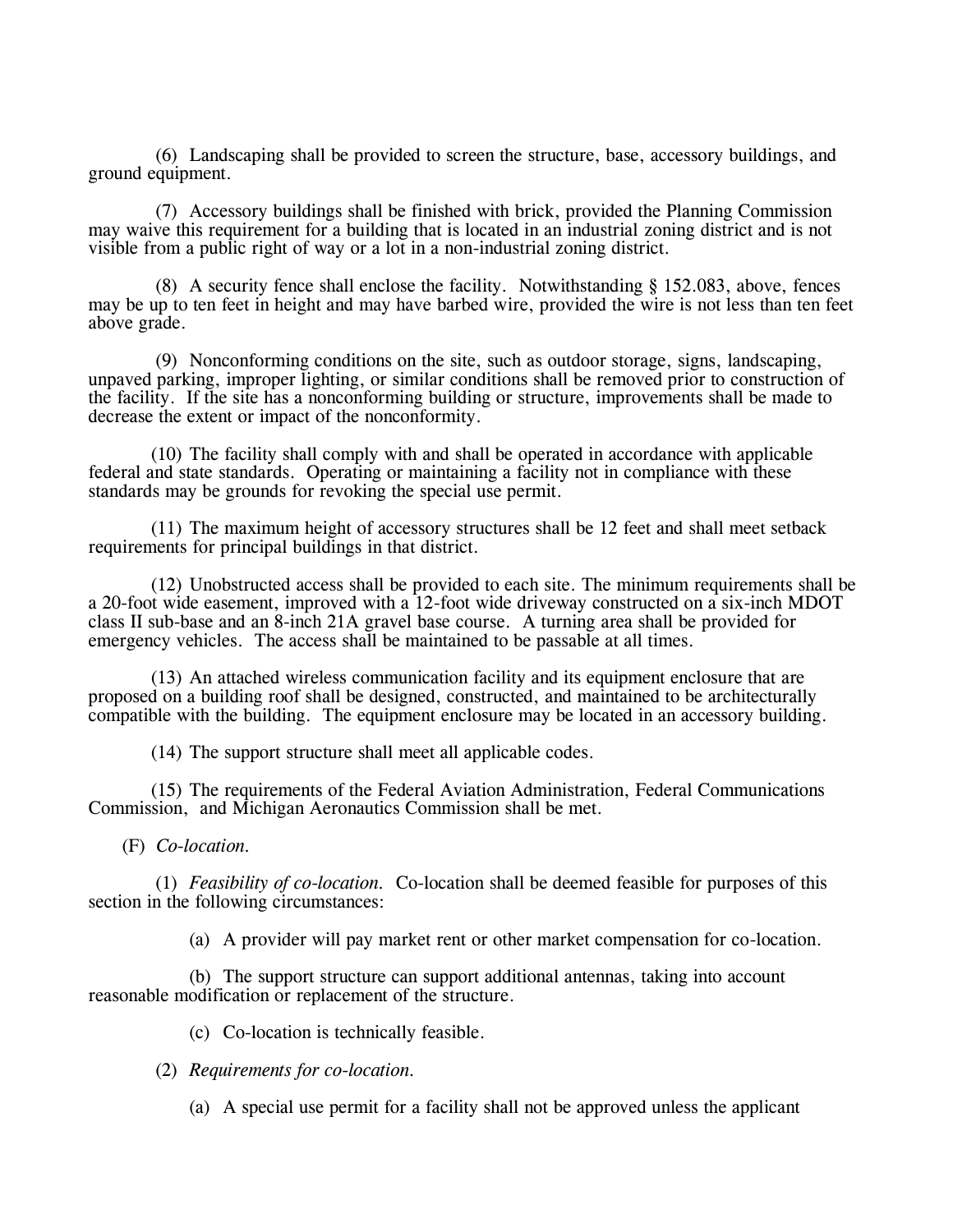demonstrates that a feasible co-location is not available for the coverage area and capacity the village needs.

(b) All new and modified wireless communications facilities shall be designed and constructed to accommodate the maximum number of providers for co-location.

(c) Failure or refusal of a provider to permit a proposed and feasible co-location shall be grounds for revoking the special use permit for that site.

(d) If a provider fails or refuses to permit a feasible co-location, the provider shall be prohibited from receiving approval for a new facility in the village for a period of five years from the date of failure or refusal.

#### (G) *Removal.*

(1) A condition of approval of a wireless communication facility shall be an adequate provision for removal of the facility upon occurrence of one or more of the following events:

(a) Failure to use the facility for 180 days or more.

(b) One hundred and eighty days after new technology is available at reasonable cost as determined by the village, which permits operation of the facility without the support structure. Each applicant shall certify its agreement to provide the village with information on the new technology if and when it is available as part of the approval process.

(2) Upon the occurrence of an event requiring removal of a facility, the property owner shall promptly apply for demolition or removal of the facility and proceed with removal of the facility and restoration of the affected area to a condition reasonably acceptable to the village.

(3) If a facility has not been removed within 60 days of the required removal date then, after 30 days of written notice to the provider, the village may cause removal and site restoration. All costs of removal and restoration shall be levied on the property as provided in the agreement and affidavit required in division  $(D)(10)$ , above, removal of a facility shall void the special use permit for the site.

(4) The property owner shall notify the village in writing immediately upon cessation of operation of the facility.  $(Ord. passed - )$ 

### **§ 152.093 ADULT MOTION PICTURE/PERFORMANCE THEATERS, ADULT BOOKSTORES/VIDEO STORES, SEXUALLY EXPLICIT NUDE ENTERTAINMENT.**

(A) *Definitions.* For the purpose of this section, the following definitions shall apply unless the context clearly indicates or requires a different meaning.

*ADULT BOOKSTORE/VIDEO STORE.* An establishment having as a substantial or significant portion of its stock and trade, books, magazines or other periodicals as well as videos which are distinguished or characterized by their emphasis on matter depicting, describing or relating to "specified sexual activities" or "specified anatomical areas" as the same are defined herein, or an establishment with a segment or section devoted to the sale or display of the material.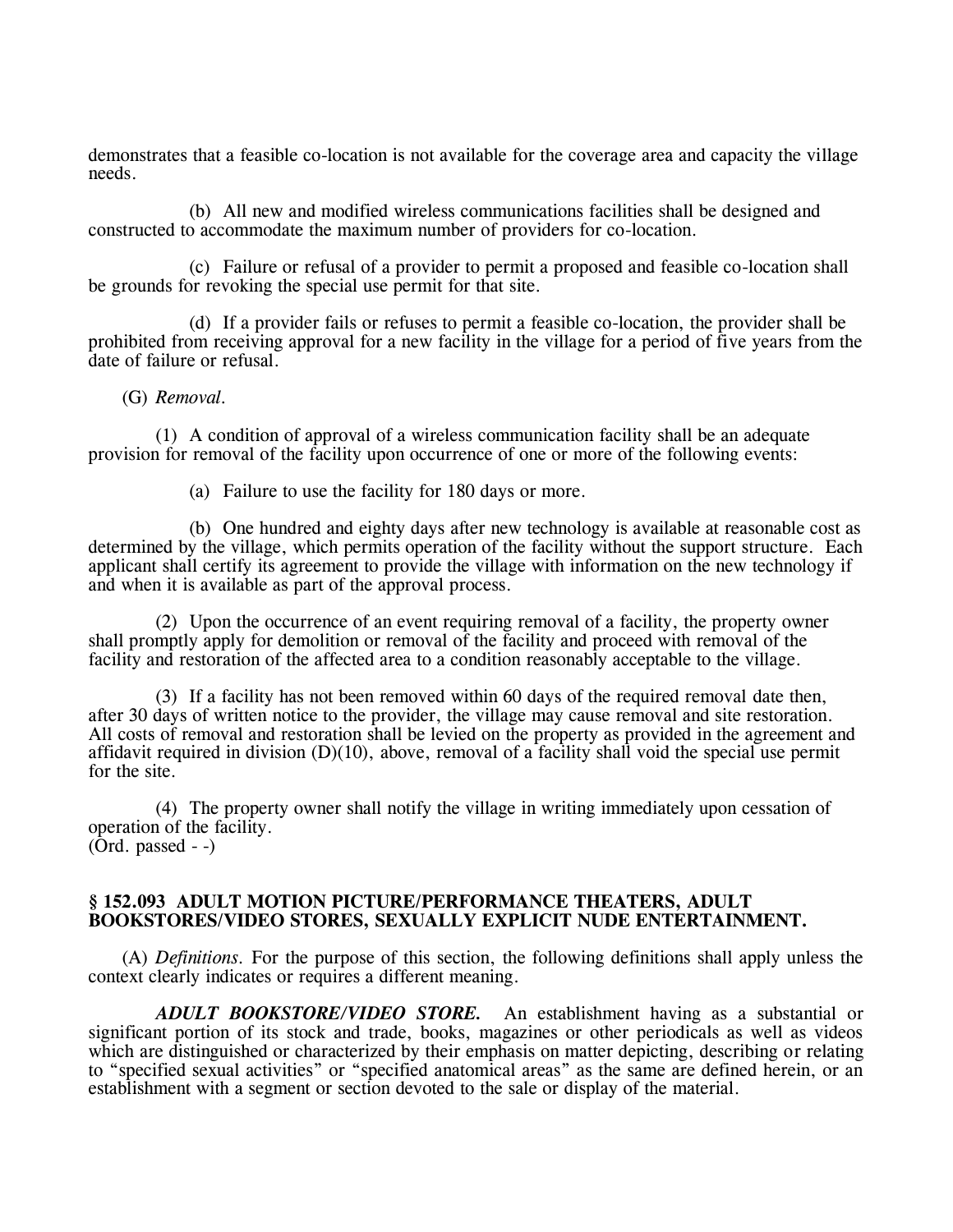*ADULT MOTION PICTURE/PERFORMANCE THEATER.* An enclosed building used for presenting material, whether recorded or live, distinguished or characterized by an emphasis on matter depicting, describing to "specified sexual activities" or "specified anatomical areas" as the same is defined herein, for observation by patrons therein.

*SEXUALLY EXPLICIT NUDE ENTERTAINMENT.* The offering for observation by patrons or members of the public, whether or not a fee, compensation or other goods and services are sold or offered in conjunction therewith, of entertainment which is distinguished or characterized by an emphasis on acts depicting, suggesting, describing, displaying or relating to "specified sexual activities" or "specified anatomical areas."

*SPECIFIED ANATOMICAL AREAS.* Less than completely and opaquely covered:

- (a) Human genitals, pubic region;
- (b) Buttock;
- (c) Female breast below a point immediately above the top of the areola; and

(d) Human male genitals in a discernable turgid state, even if completely and opaquely covered.

## *SPECIFIED SEXUAL ACTIVITIES.*

(a) Human genitals in a state of sexual stimulation or arousal;

(b) Acts of human masturbation, sexual intercourse or sodomy; or

(c) Fondling or other erotic touching of human genitals, pubic region, buttock or female breast.

*USED.* Continuing course of conduct of exhibiting "specified sexual activities" and/or "specified anatomical areas" in a manner which appeals to a prurient interest.

(B) *Purpose.* In the development and execution of this chapter it is recognized that there are some uses which, because of their very nature, are recognized as having serious objectionable characteristics, particularly when located so as to have a deleterious effect upon the adjacent areas. Special regulation of these uses is necessary to insure that their adverse effects will not contribute to blighting or downgrading of the surrounding neighborhood. These regulations are itemized in this section. The primary control or regulation is for the purpose of preventing the location of these uses within specified distances from residentially zoned land, single- or multiple-family dwellings, a church or other religious institution, or a public park or land zoned for the use.

## (C) *Restrictions and prohibitions.*

(1) No person shall use, establish, build, operate, or allow to be operated an adult bookstore/video store, and adult motion picture/performance theater, or sexually explicit nude entertainment in any building or on any lands:

(a) Within 1,000 feet from any residentially zones lands, or single- or multiple-family dwelling; or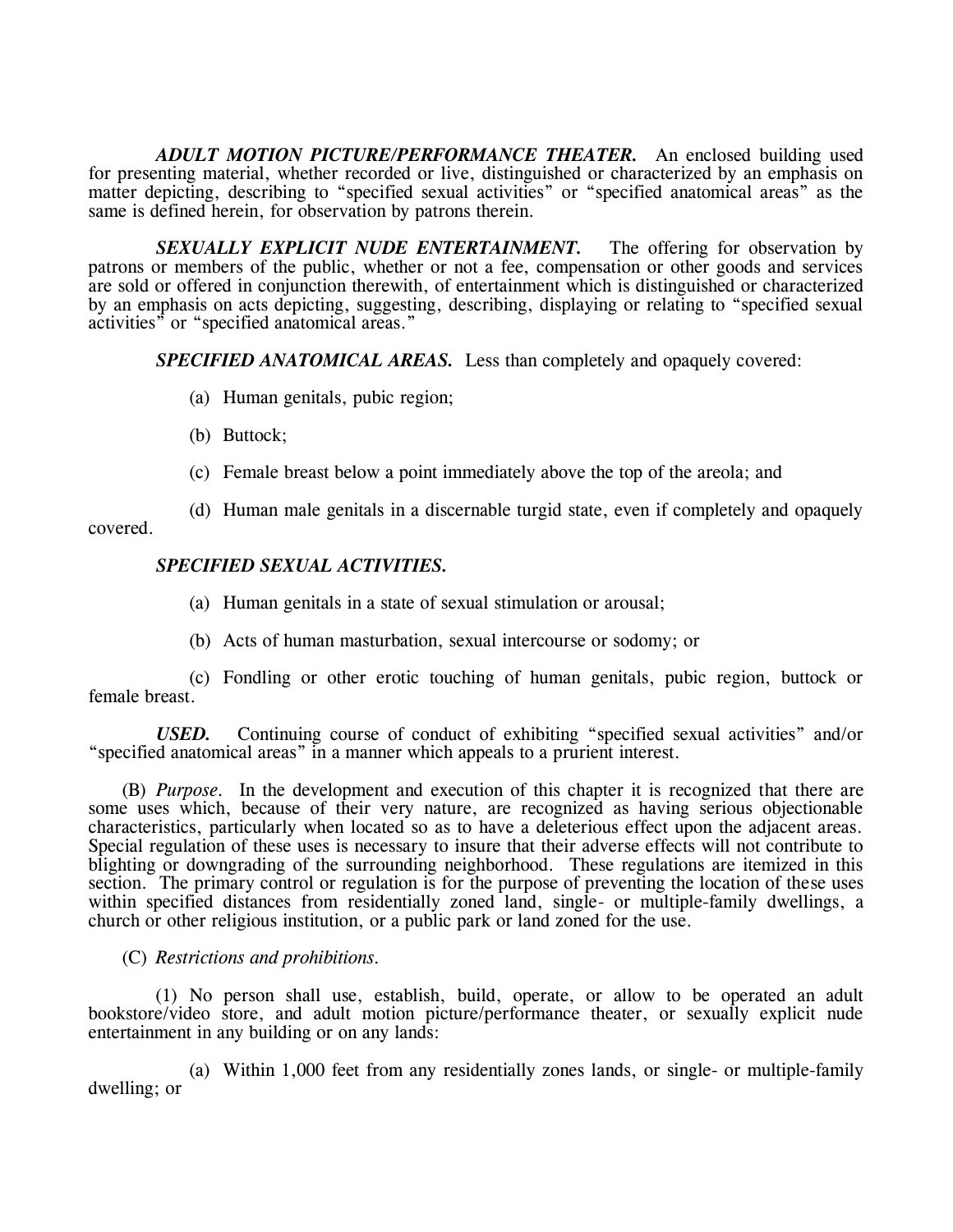(b) Within one mile from any church or other religious institution or any public park or land zoned for the use.

(2) An adult bookstore/video store or an adult motion picture/performance theater is only permitted within the I-1 Industrial Zone, and shall be located within the zone subject to the restrictions of this section relating to distance separation as set forth in division  $(C)(1)$  above.

(3) No person shall use, or allow to be used, any land or building within the village for sexually explicit nude entertainment, if any portion of the land or building is occupied, used, owned or leased by a licensee or permit under any license or permit issued by the Michigan Liquor Control Commission. Sexually explicit nude entertainment is only permitted in an I-1 Industrial Zone, and shall be located within the zone subject to the restrictions of this section relating to distance separations as set forth in division  $(C)(1)$  above.  $(Ord. passed - )$ 

**§ 152.094 MEDICAL MARIHUANA HOME OCCUPATIONS.**

(A) *Purpose and intent.*

(1) It is the purpose and intent of this section of the zoning ordinance to minimize the negative secondary effects associated with medical marihuana home occupations, and thereby promote the health, safety, and general welfare of the owners and customers of medical marihuana home occupations and the citizens and residents of the village, through licensing and regulating medical marihuana home occupations.

(2) It is not the intent of this section of the zoning ordinance to prohibit any use or activity guaranteed protection by the Michigan Medical Marihuana Act, but to enact regulations which address the possible adverse secondary effects of facilities used for the cultivation, sale or dispensation of medical marihuana; to ensure that the facilities are not covertly used for unlawful purposes not authorized by the Michigan Medical Marihuana Act; and to ensure that these types of facilities do not create or cause adverse effects that might contribute to the blighting or downgrading of the surrounding area.

(3) A primary goal of regulating these uses is to prevent a concentration of the uses in any one area of the village; to minimize or even prevent the possible adverse secondary effects of the uses; to ensure the integrity of the village's residential areas; and to protect the integrity of churches and other places of religious worship, schools, licensed day-care facilities, parks and playgrounds, and other areas where persons congregate. Nothing in this section shall be construed as permitting a violation of any state or federal law.

(B) (1) *Definitions.* For the purpose of this section, the following definitions shall apply unless the context clearly indicates or requires a different meaning.

*MEDICAL MARIHUANA HOME OCCUPATION.* A home occupation, governed by § 152.070, above, established for the purpose of carrying on the medical use of marihuana, as that term is defined by the Michigan Medical Marihuana Act, including, but not limited to, the cultivation, sale or dispensation of medical marihuana.

*MICHIGAN MEDICAL MARIHUANA ACT.* Initiated Law 1 of 2008; M.C.L.A. §§ 333.26241 *et seq.*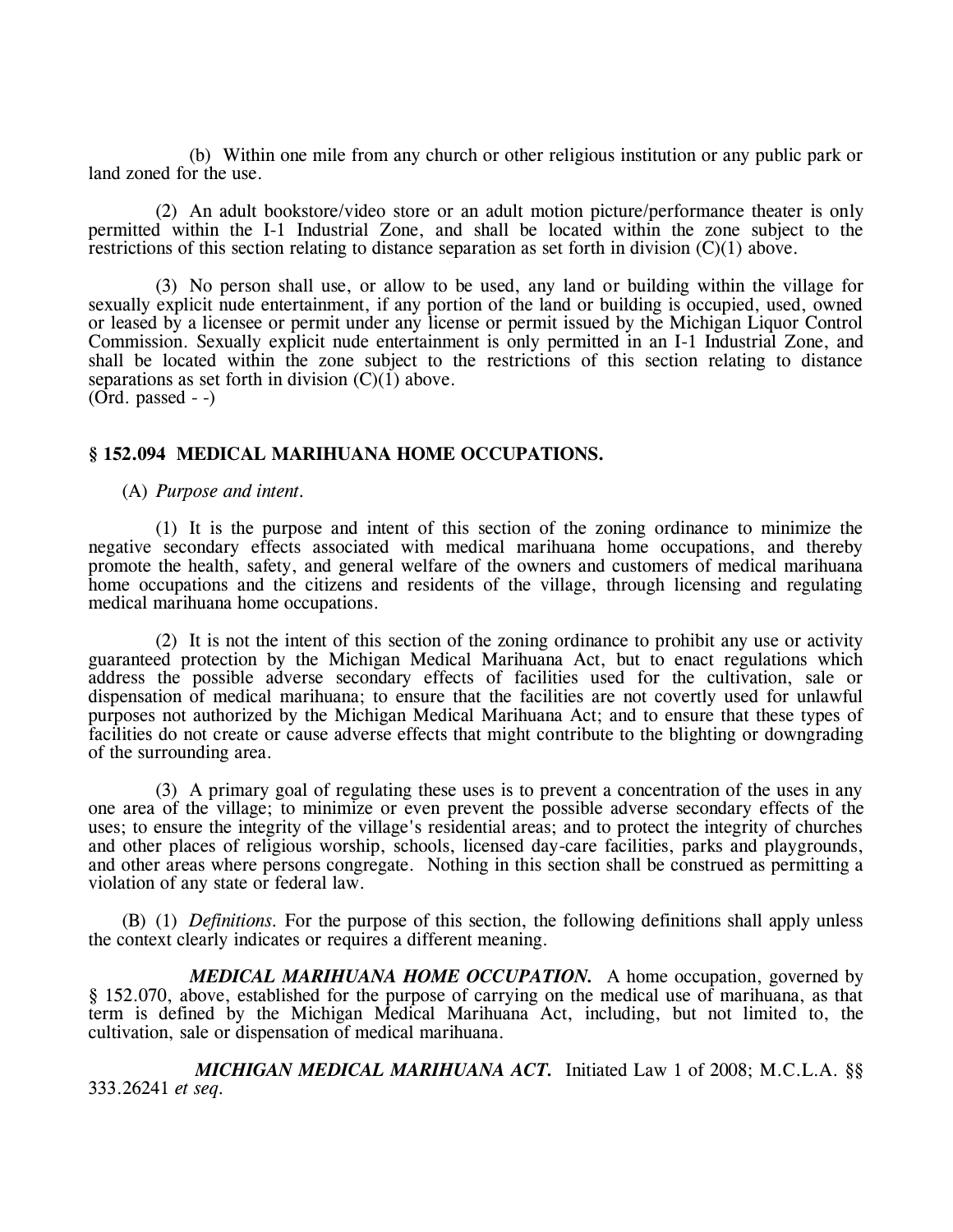(2) *Other definitions.* Words and phrases used in this section shall have the same meanings as set forth in the Michigan Medical Marihuana Act, and the regulations adopted under the Michigan Medical Marihuana Act by the State of Michigan Department of Community Health, or any similar or successor agency.

(C) *Prohibition.* It shall be a violation of this chapter for any person to operate or cause to be operated a medical marihuana home occupation in the village without a valid license issued pursuant to the provisions of this chapter.

(D) *Location requirements.*

(1) A medical marihuana home occupation shall not be located or operated within 1,000 feet of any of the following existing land uses:

(a) Another medical marihuana home occupation (this requirement may be waived upon a determination by the Village Council that a second medical marihuana home occupation would not contribute to blighting or an excessive concentration of the uses).

(b) A church, synagogue, mosque or other place of religious worship, or a park, playground, school, or licensed day-care facility.

(2) The measurement of the above-stated isolation-distance requirement shall be made by extending a straight line from the property line of the medical marihuana home occupation to the nearest property line occupied by any of the land uses stated above.

(E) *Applicant's information.* An applicant seeking to establish a medical marihuana home occupation shall also submit the following:

(1) The applicant shall submit a floor plan of the premises showing the following:

(a) The location of the entry, demonstrating that there is an unobstructed view of every area of the premises to which any patron is permitted access for any purpose, excluding restrooms.

(b) Location of all lighting fixture used for the home occupation.

(c) Identification of any portion of the premises in which patrons will not be permitted.

(d) Identification of the use of each room or other area of the premises.

(e) Identification of any areas that will be used for the cultivation of marihuana, and the total square footage that will be used for this purpose.

(2) The applicant shall submit a current certificate and straight-line drawing, prepared within in 30 days prior to the application, by a land surveyor depicting the property lines and the structures of the proposed business, showing a circle extending 1,000 feet from the property line of the property on with the medical marihuana home occupation will be located, and depicting the property line of any church, synagogue, mosque, other place of religious worship, park, playground, school and licensed daycare facility.

(3) The applicant shall submit proof that the proposed operator of the medical marihuana home occupation has been issued a registry identification card, to serve as a registered primary caregiver.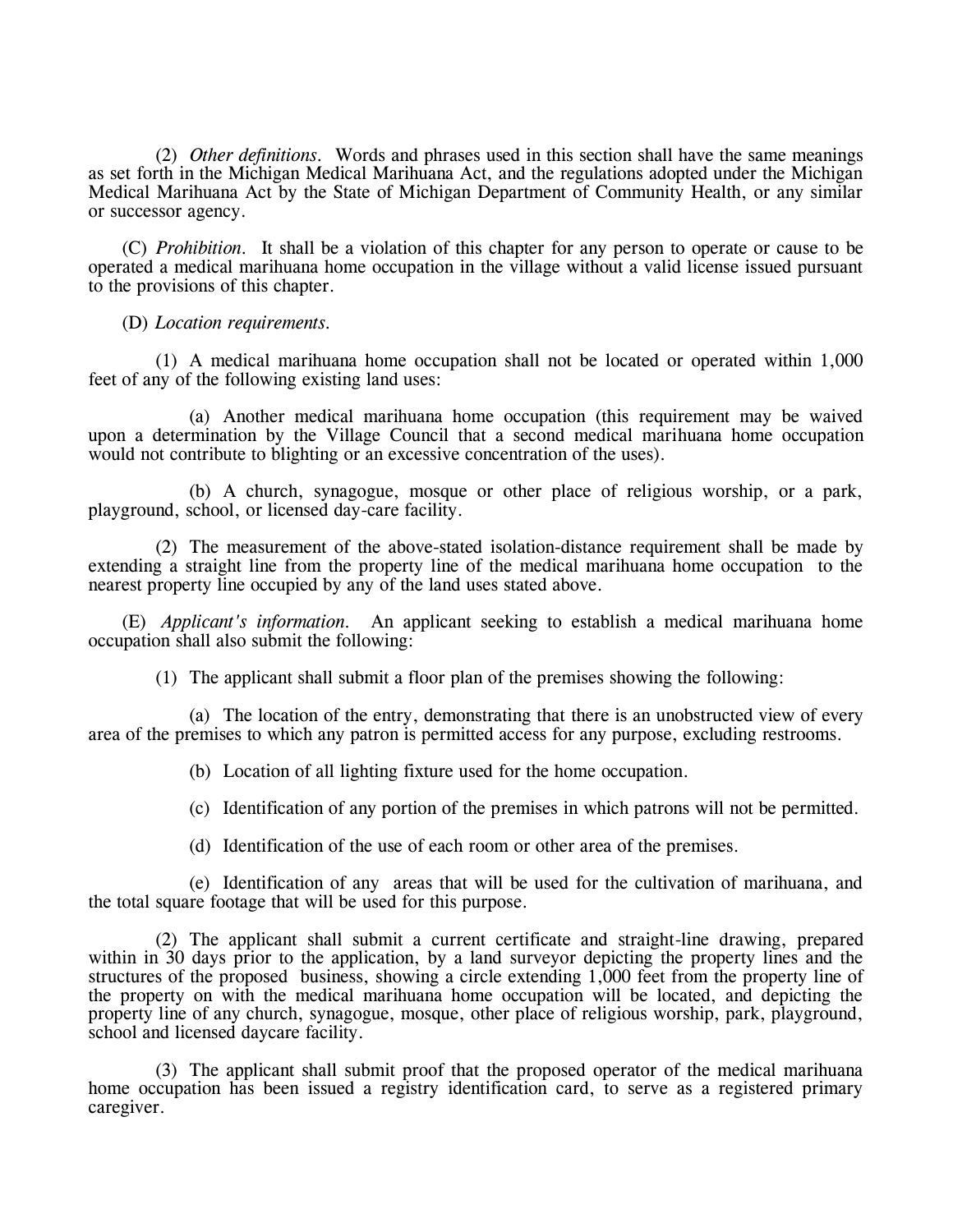(F) *Disallowance of a medical marihuana home occupation.* The village shall not allow a medical marihuana home occupation to operate if any of the following are true.

(1) An applicant is under 21 years of age.

(2) An applicant is overdue in payment to the village of fees, fines or penalties assessed against the applicant or imposed upon the applicant in relation to a medical marihuana home occupation.

(3) The premises to be used for the medical marihuana home occupation have not been approved by the Building Inspector as being in compliance with applicable laws and ordinances.

(4) The applicant has operated a medical marihuana home occupation or business which was determined to be a public nuisance under laws of any state, county, city, village or township within one year prior to the date of application.

(5) The application fee has not been paid.

(6) The application for the proposed medical marihuana home occupation is in violation of or is not in compliance with any of the provisions of this section of the chapter.

(7) The applicant has ever been convicted of a felony involving illegal drugs.

(G) *Operational requirements.* A medical marihuana home occupation must comply with the following operational requirements.

(1) *Age requirement regulations.* No person under the age of 18 shall be permitted in the area of a dwelling used for a medical marihuana home occupation at any time, unless the person is a registered qualifying patient and is accompanied by a parent of legal guardian.

(2) *Hours of operation.* Hours of operation of a medical marihuana home occupation shall be limited to 8:00 a.m. to 8:00 p.m.

(3) *Inspection.* During regular hours of operation the owner of the dwelling or operator of the medical marihuana home occupation shall permit all representatives of the township, county, village and the State of Michigan to inspect the premises of the medical marihuana home occupation for the purpose of determining compliance with this chapter and other applicable laws.

(4) *Exterior structural requirements.* All medical marihuana home occupations shall comply with the following exterior structural requirements.

(a) The merchandise or activities of the medical marihuana home occupation shall not be visible from any point outside the dwelling.

(b) The exterior portion of a medical marihuana home occupation shall not utilize flashing lights, or any words, lettering, photographs, silhouettes, drawings, or pictorial representation of any kind.

(c) It shall be unlawful for the owner of the dwelling or operator of the medical marihuana home occupation to allow exterior portions of the facility to be painted any color other than neutral colors or colors consistent with dwellings in the immediate area.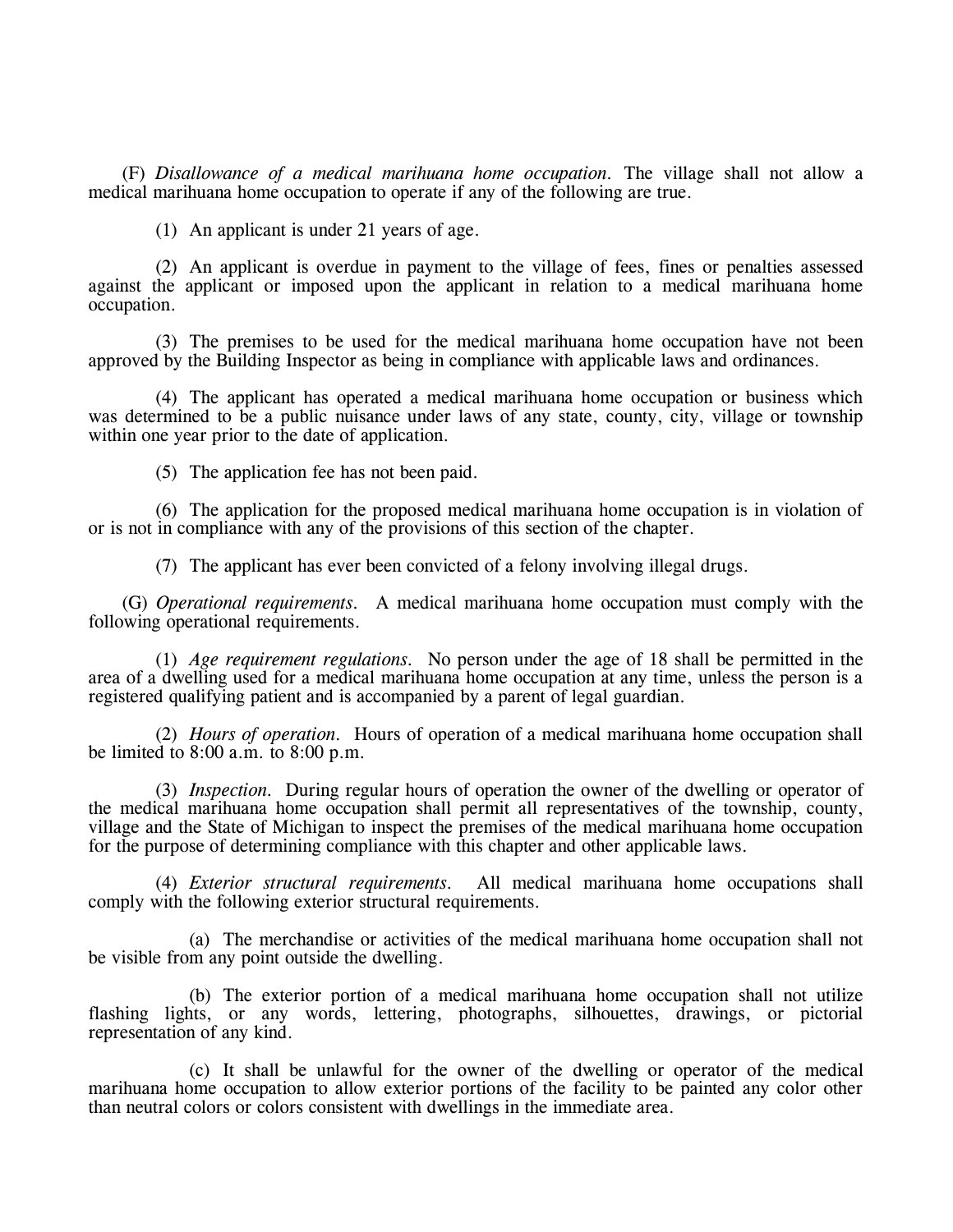### (5) *Interior structural requirements.*

(a) The interior of the premises shall be configured in such a manner that there is an unobstructed view of every area of the premises to which any patron is permitted access for any purpose, excluding restrooms.

(b) Any interior space used for the cultivation of marihuana shall have an area not greater than reasonably necessary to support the cultivation of not more than 72 individual marihuana plants, and shall be located in a separate locked room that is not accessible to the general public.

(c) The interior premises shall be equipped with 24-hour electronic video surveillance equipment, sufficient in nature and scope to deter and detect unlawful theft of marihuana from the premises.

(6) *Standards of conduct.* The following standards of conduct shall be adhered to on the premises of the medical marihuana home occupation.

(a) The owner of the dwelling or operator of the medical marihuana home occupation shall not allow the illegal possession, use, or sale of alcohol or controlled substances on the premises.

(b) The owner of the dwelling or operator of the medical marihuana home occupation shall not illegally offer for sale or illegally allow to be consumed or possessed upon the premises, or upon any parking areas, sidewalks, walkways, access ways or grounds of the premises, narcotics or dangerous drugs or fermented malt, malt, vinous or spirituous beverages.

(c) All activity of the medical marihuana home occupation, including but not limited to the cultivation, dispensing and sale of medical marihuana, shall be performed indoors.

(d) Smoking or consumption of medical marihuana shall not be allowed on any portion of the site of the medical marihuana home occupation by anyone other than the primary caregiver, and then only if in accordance with the Michigan Medical Marihuana Act.

(e) A medical marihuana home occupation shall be operated in compliance with any applicable rules promulgated by the Michigan Department of Community Health or the applicable state licensing agency.

#### (H) *License application.*

(1) All applicants for a medical marihuana home occupation license shall sign and file an application for the license with the Village Clerk. The applicant shall be named in each application.

(2) The applicant must be qualified according to the provisions of this chapter and the premises must be inspected and found to be in compliance with the law by the Building Inspector.

(3) Application for a license, whether original or renewal, must be made to the Village Clerk by the primary caregiver of the medical marihuana home occupation. The primary caregiver shall be required to give the following information on the application.

(a) The application shall state the telephone number of the medical marihuana home occupation.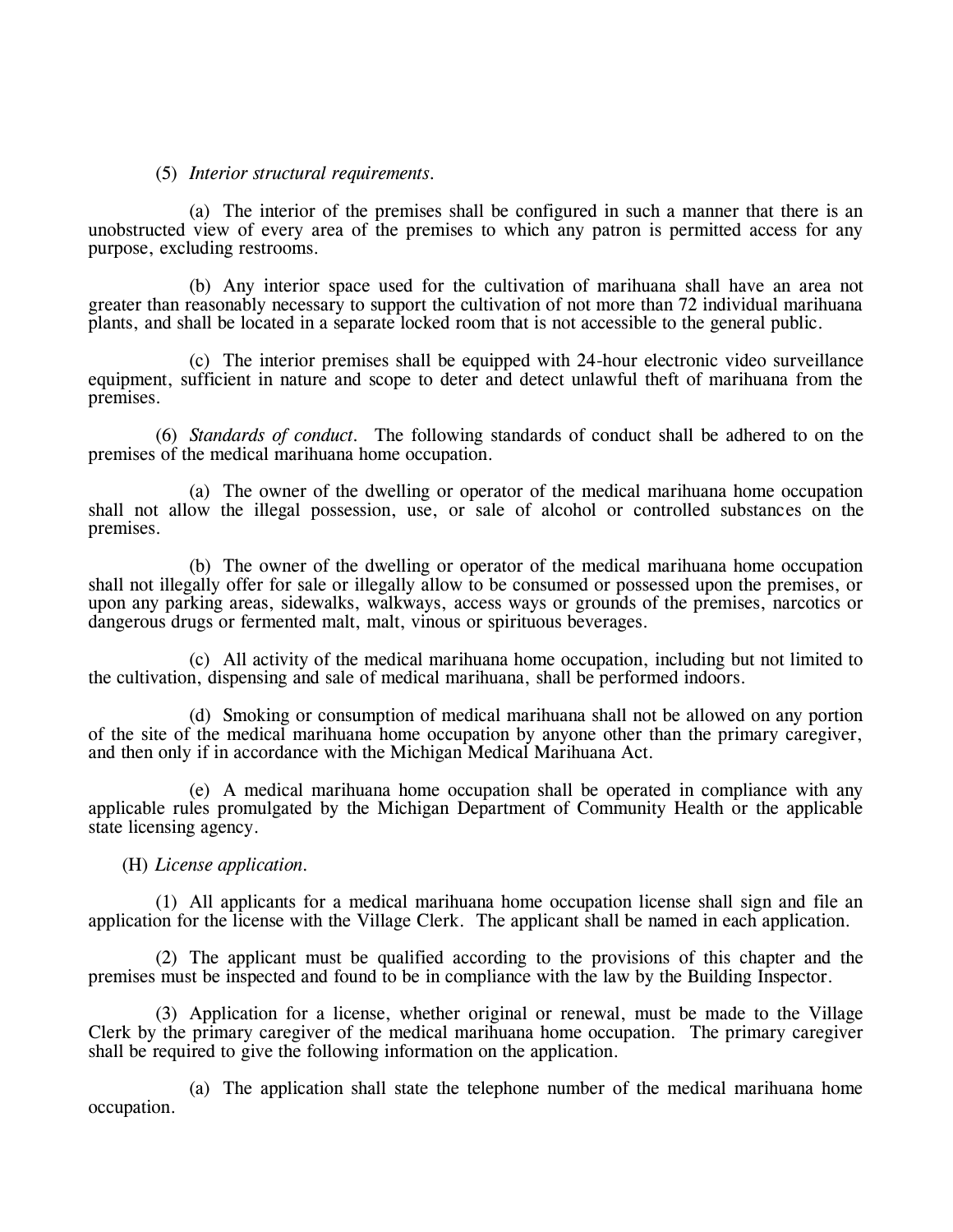(b) The application shall state the address and legal description of the real property on which the medical marihuana home occupation is to be located.

(c) The application shall state whether the applicant had a previous medical marihuana home occupation license under this section of the chapter, or a medical marihuana home occupation or business from another city, village, township or county. The application shall further state if any previous license was denied, suspended or revoked; and the date of the denial, suspension or revocation.

(d) The application shall state whether the applicant holds any other licenses under this section or other similar medical marihuana home occupation or business ordinance from another city, village, township or county and, if so, the names and locations of the other permitted business or home occupation.

(e) The application shall state the applicant's driver's license number, social security number, or federally issued tax identification number.

(4) The application shall be accompanied by the following:

(a) Payment of the application and license fee, as established by resolution of the Village Council.

(b) Satisfactory proof that the applicant meets the requirements of this chapter and the Michigan Medical Marihuana Act.

(c) Documentation identifying the owner(s) of the real property on which the medical marihuana home occupation is to be situated.

(d) If the person(s) identified as the owner(s) of the real property identified above is (are) not also the operator(s) of the medical marihuana home occupation, then the lease, purchase contract, purchase option contract, lease option contract or other document(s) evidencing the legally enforceable right of the operator(s) or proposed operator(s) of the medical marihuana home occupation to have or obtain the use and possession of the real property that is to be used to operate the medical marihuana home occupation.

(5) The application shall contain a statement under oath that:

(a) The applicant has personal knowledge of the information contained in the application and that the information in the application and furnished with the application is true.

(b) The applicant has read this section of the chapter.

(I) *Term of license.* All licenses issued pursuant to this chapter shall be for a term of one year. The term shall commence on January 1 of each year and terminate upon December 31 of the same year. Applications for a license filed at any other time during the year shall be treated as if they were filed January 1 of that year and shall terminate on December 31 of the same year, and no proration of fees shall be permitted.

(J) *Revocation of license.*

(1) The Village Council shall revoke a license if a cause of suspension occurs and the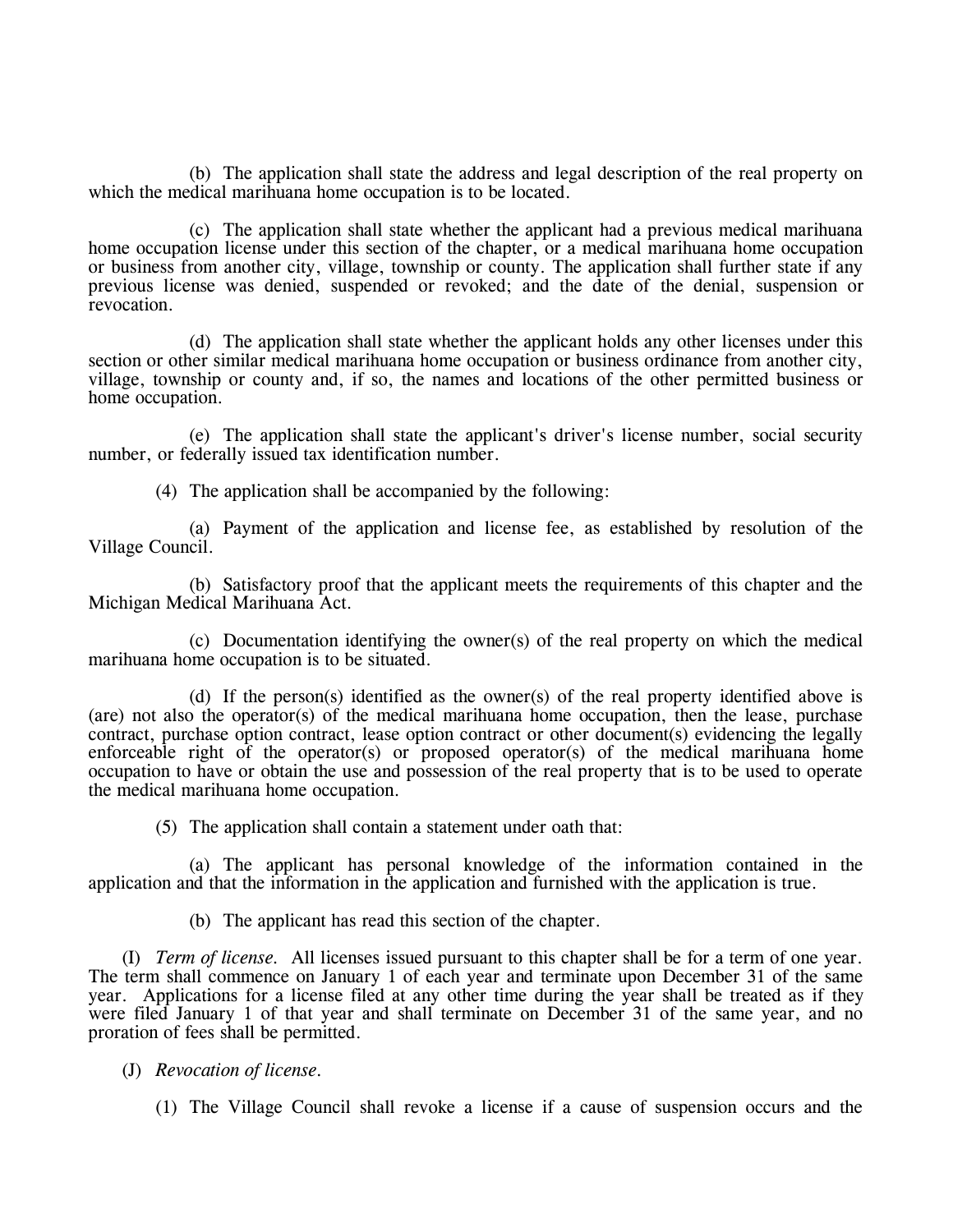license has been suspended within the preceding 12 months. The Village Council shall also revoke a license if it determines that any of the following has occurred.

(a) Any condition that exists that would warrant disapproval of a license as set forth in this chapter.

(b) The medical marihuana home occupation operator has engaged or has allowed others to engage in acts of misconduct on the licensed premises in violation of any village ordinance or the laws of the State of Michigan or of the United States, when the operator knew or should have known such acts were taking place; which include but are not limited to having more than 12 plants per patient, two and one-half ounces, or dispensing to anyone other than one of their five registered patients; or

(c) Repeated disturbances of the public peace have occurred within the medical marihuana home occupation or upon any parking areas, sidewalks, access ways or grounds of the medical marihuana home occupation.

(2) When the Village Council revokes a license, the revocation shall continue for one year. The licensee shall not be issued a license under this chapter for one year from the date revocation became effective. If, subsequent to revocation, the Village Council finds that the basis for the revocation has been corrected or abated, a license may be reinstated if at least 90 days have elapsed since the date the revocation became effective.

(K) *Transfer of license.* Any license granted under this chapter shall be non-transferable. A licensee shall not transfer any license to another individual or business, not shall a licensee operate a medical marihuana home occupation under the authority of a license at any place other than the address designated in the application for the license.

(L) *Penalties.* Any person violating this medical marihuana home occupation chapter shall be guilty of a misdemeanor.  $(Ord. passed - )$ 

#### *SIGNS*

#### **§ 152.110 PURPOSE.**

(A) It is the purpose of this subchapter to provide regulations and requirements that supplement the provisions contained under the respective district regulations in §§ 152.050 through 152.056, and may or may not apply in all zoning districts.

(B) Additionally, the purpose of this subchapter is to regulate signs and outdoor advertising so as to protect property values, to protect the character of the various neighborhoods in the village, to protect health, safety and to promote the public welfare.

(C) The principal features of this subchapter are the restriction of advertising to the use of the premises on which the sign is located and the restriction of the total sign area permissible per site. Any sign placed on land or on a building shall be deemed to be accessory and incidental to the land, building or use. It is intended that the display of signs will be appropriate to the land, building or use to which they are appurtenant and be adequate, but not excessive for the intended purpose of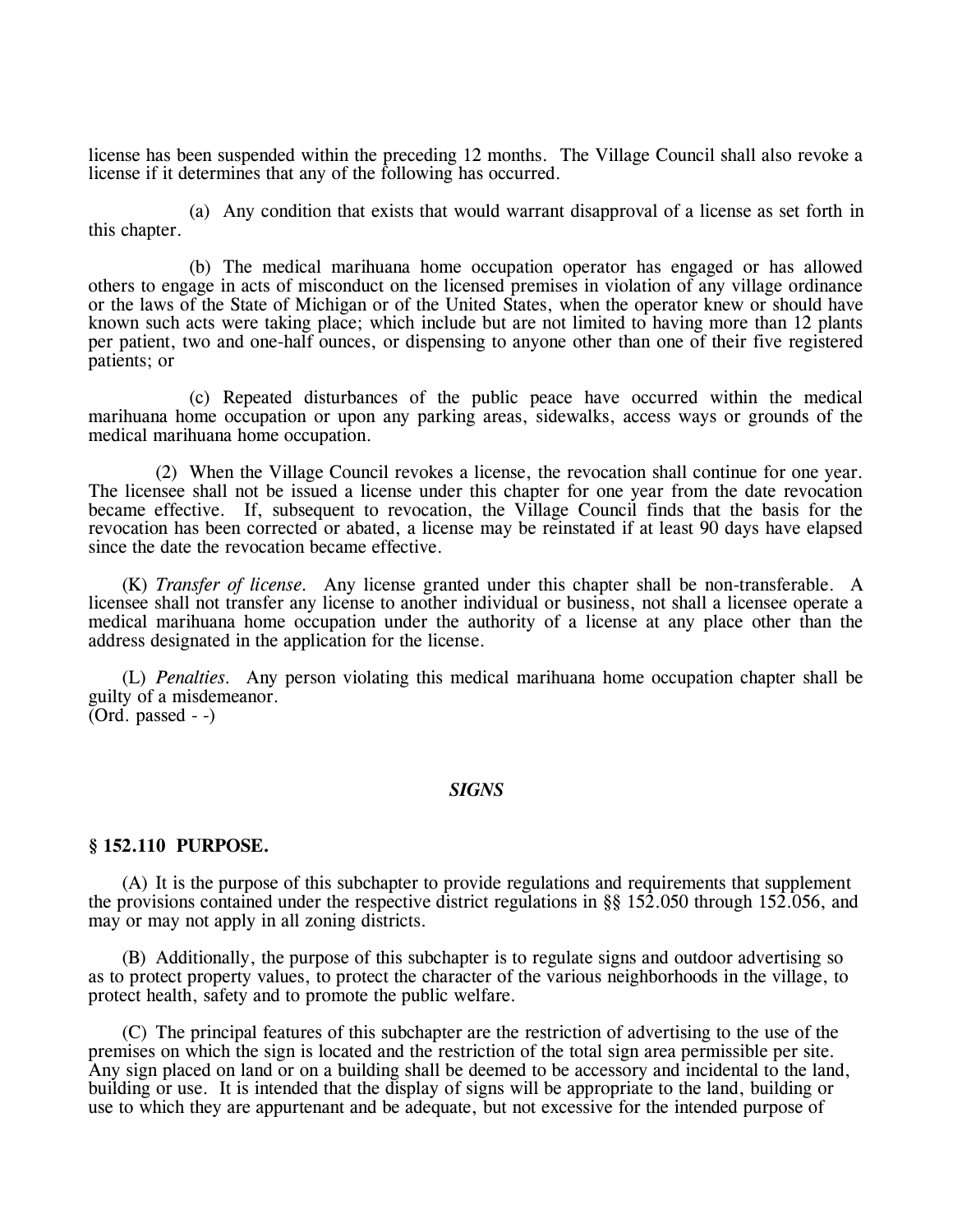identification or advertisement. With respect to signs advertising business uses, it is specifically intended, among other things, to avoid excessive competition and clutter among sign displays in their demand for public attention.

(D) This subchapter also recognizes the unique character of the downtown commercial district of the village and the importance of signs to that character. The regulations in this subchapter that apply to the C-1 District are designed to protect that character by promoting the following purposes:

(1) Signs should be designed as part of an overall graphic design for the building to which it will be attached.

(2) New signs should respect the size, scale, and historic character of the building.

(3) New signs should respect all adjacent buildings; they should not shadow or overpower adjacent buildings.

(4) Sign materials should be consistent with the historic character of the building.  $(Ord. passed - )$ 

### **§ 152.111 DEFINITIONS.**

For the purpose of this subchapter, the following definitions shall apply unless the context clearly indicates or requires a different meaning.

*ABANDONED SIGN.* A sign which advertises a bona fide business, lessor, owner, product or activity no longer conducted or available upon the premises where the sign is displayed.

### *BILLBOARD.* See *OUTDOOR ADVERTISING SIGN* or *OFF SITE SIGN*.

*BUSINESS CENTER.* A group of three or more stores, offices, research facilities, or manufacturing facilities which collectively have common parking facilities.

*CANOPY* or *MARQUEE SIGN*. Any sign attached to or constructed within or on a canopy or marquee.

*DISTRICT.* Zoning district as established by the village zoning ordinance.

*FREE-STANDING SIGN.* A sign supported by a structure independent of any other structure.

*HEIGHT OF SIGN*. The vertical distance measured from the adjacent street grade or upper surface of the nearest street curb other than an elevated roadway which permits the greatest height to the highest point of the sign.

*IDENTIFICATION SIGN.* A sign which carries only the name and address of a building, institution or person and/or firm, the major enterprise, of the principal product or service offered for sale on the premises or a combination of these things only to identify location of the premises and not to advertise. The signs shall be located only on the premises on which the firm or major enterprise is situated, or on which the principal product or service is offered for sale.

*OFF-SITE SIGN (OFF PREMISES SIGN).* A sign other than an on-site sign.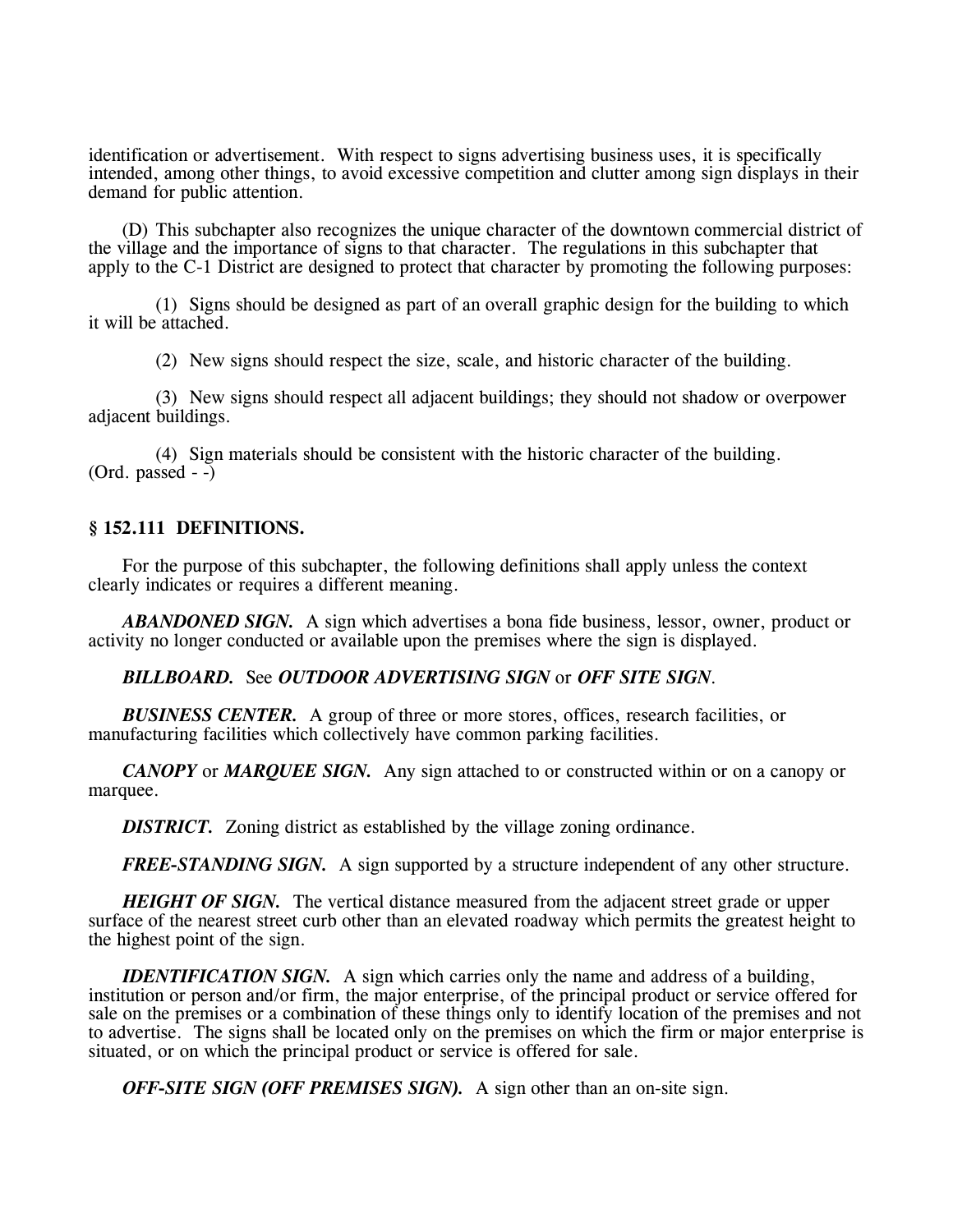*ON-SITE SIGN (ON PREMISES SIGN).* A sign which advertises or identifies only goods, services, facilities, events, or attractions on the premises where located.

*OUTDOOR ADVERTISING SIGN.* A sign, including billboards, upon which the written or pictorial information advertises a use, product service, goods, event or facility located on other premises, and which is intended primarily for advertising purposes.

*SIGN.* Any structure or part thereof, or device attached thereto or painted or represented thereon, or any material or thing, illuminated or otherwise, which displays or includes any numeral, letter, word, model, banner, emblem, insignia, code mark or other representation used as, or in the nature of, an announcement, advertisement, direction or designation, or any person, firm, organization, place, commodity, service, business, profession or industry which is located upon any land or in any building, in such manner as to attract attention from outside the premises.

*TEMPORARY SIGN.* A sign which is intended to be displayed for a limited period of time in conformance with section § 152.118, temporary signs, below.

*WALL SIGN.* A sign attached to, erected against or painted upon the wall of a building with the face in a plane or parallel to the plane of the building wall.

*WINDOW SIGN.* A sign installed or painted on a window for the purpose of viewing from outside the premises. This term does not include merchandise located in a window.  $(Ord. passed - )$ 

### **§ 152.112 GENERAL SIGN REGULATIONS.**

No signs or billboards shall be permitted, erected, or maintained, in any district except as provided in this chapter. The following regulations shall apply to signs throughout the village.

(A) *Illuminated or electronic signs.*

(1) *Residential Districts.* Only indirectly illuminated signs shall be allowed in any residential district provided the sign is so shielded as to prevent direct rays from being visible from the public right-of-way or any adjacent property.

(2) *Commercial and Industrial Districts.* Illuminated signs are permitted in any commercial or industrial district, providing the sign is so shielded as to prevent direct rays from being visible from the public right-of-way or any adjacent residential property.

(3) *All districts.* In all zoning districts, no electronic surface, reflective-type bulb, strobe light, or similar lamp shall be used on the exterior surface of any sign so that the face of the surface, bulb, light or lamb is visible to any public right-of-way or adjacent property.

(B) *Measurement of sign area.* The area of a sign shall be computed as including the entire area within a regular geometric form or combination of such forms comprising all of the display area of the sign and including all elements of the matter displayed. Frames and structural members not bearing copy or display material shall not be included in the computation of sign area. Where a sign has two or more faces, the area of all faces shall be included in determining the area of the sign, except that where two faces are placed back to back, parallel to one another and no more than 24 inches apart, the area of the sign shall be the area of one face.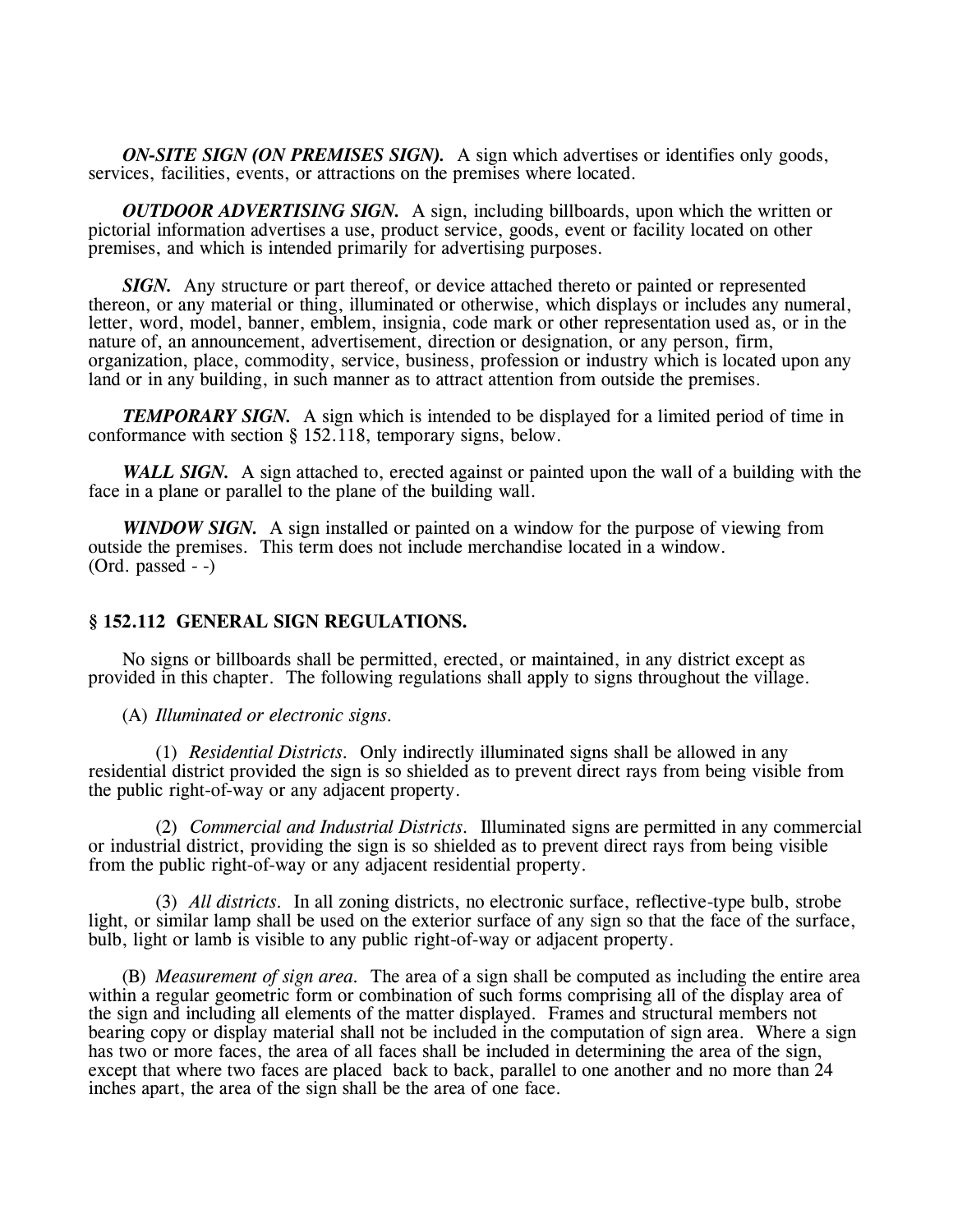(C) *Height of signs.* Except where specified otherwise in this chapter, no sign shall exceed a height of 25 feet.

the requirements of the following table: RS-1 Wall mounted

(D) *Setback requirements for signs.* All signs shall be set back from lot lines in accordance with

| 11 U T | vvan muuntu          |  |
|--------|----------------------|--|
| $RM-1$ | 25 Feet              |  |
| $MH-1$ | 25 Feet              |  |
| $C-1$  | 20 Feet              |  |
| $C-5$  | See § 152.116, below |  |
| $I-1$  | 30 Feet              |  |

(Ord. passed - -)

### **§ 152.113 SIGNS PERMITTED IN ALL DISTRICTS.**

Subject to the other conditions of this chapter, the following signs shall be permitted anywhere in the village.

(A) Name, directional and information signs and emblems of service clubs, places of worship, civic organizations, and quasi-public uses shall be permitted on private property with permission of the Planning/Zoning Commission in accordance with § 152.122, below. Each sign shall be not more than three square feet in area, and shall not exceed eight feet above grade measured to the top of the sign and shall be set back a minimum of ten feet from the property line. If more than two signs are to be placed at one location, all the signs must be consolidated and confined with a single frame.

(B) One announcement bulletin for a place of religious worship shall be permitted on any site which contains a place of religious worship, regardless of the district in which located, provided the bulletin does not exceed 24 square feet in area, a maximum height of six feet and is set back a minimum of ten feet from the property line. (Ord. passed - -)

### **§ 152.114 PROHIBITED SIGNS.**

Unless otherwise permitted, the following signs are prohibited and shall not be permitted, erected, or maintained within the village.

(A) *Miscellaneous signs and posters.* Tacking, posting or otherwise affixing of signs or posters of a miscellaneous character, except signs warning of a change on the premises and temporary signs, placed in windows not exceeding a maximum area of three square feet visible from a public way, located on the walls of other buildings, barns, sheds, on trees, poles, posts, fences or other structures is prohibited unless otherwise permitted by this chapter.

(B) *Moving signs.* Except as otherwise provided in this section, no sign or any portion thereof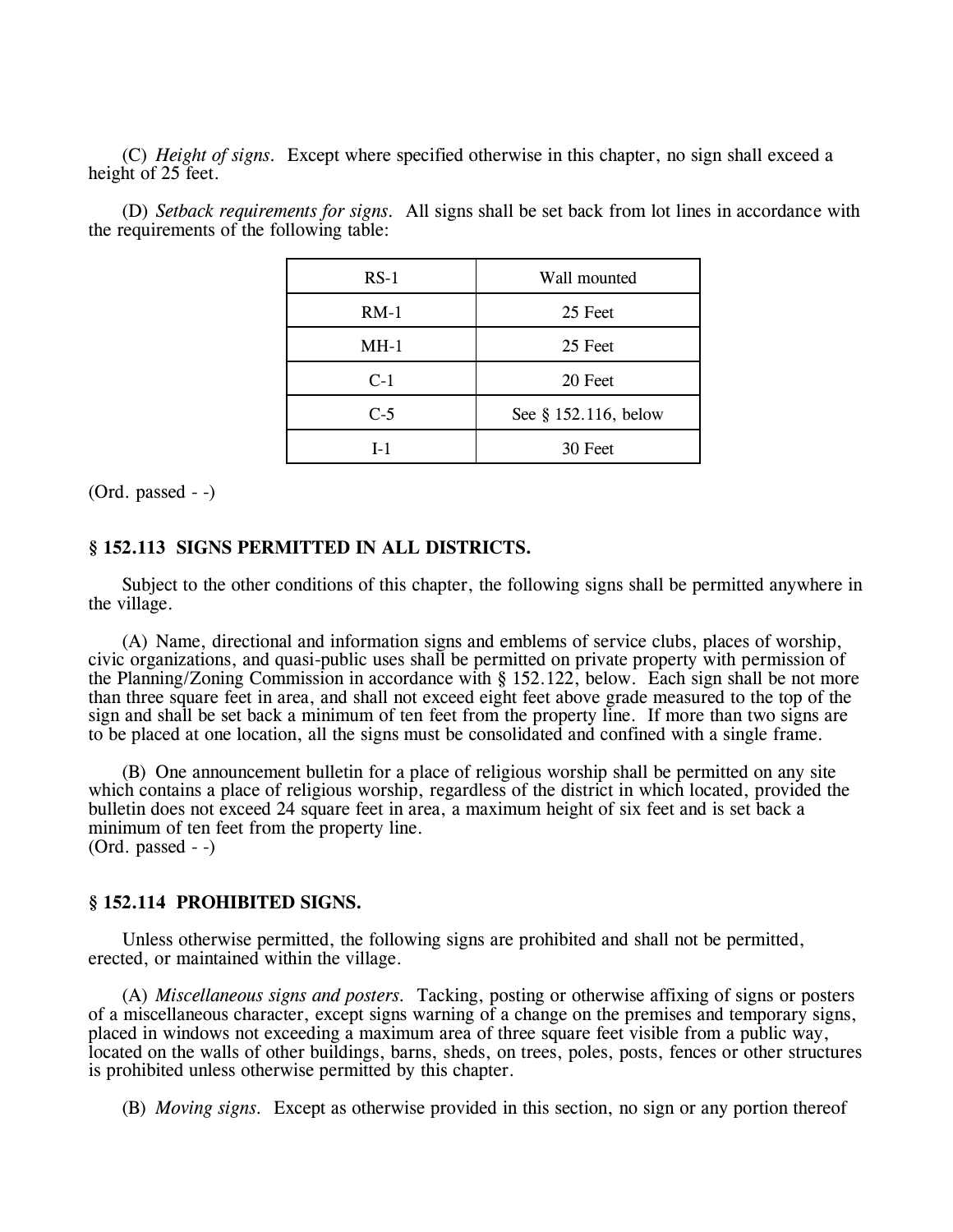shall be permitted which moves or assumes any motion constituting a non-stationary or fixed condition except for the rotation of barber poles, and except currently licensed vehicles and trailers which have painted upon them in a permanent manner the name of the product which they deliver and/or the name and address of the owner, or vehicles operated by municipalities and emergency vehicles.

(C) *Parking of advertising vehicles prohibited.* No person shall park any vehicle or trailer on a public right-of-way or public property or on private property so as to be visible from a public rightof-way, which has attached thereto or located thereon any sign or advertising device which has the purpose of directing people to a business or activity which is located on the same or nearby property or any other premises, except that currently licensed vehicles and trailers which have painted upon them in a permanent manner the name of the product which they deliver and/or the name and address of the owner shall be permitted.

(D) *Unclassified sign.* The following signs are prohibited:

(1) Signs which imitate an official traffic sign or signal which contains the words "stop", "go slow", "caution", "danger", "warning", or similar words except as otherwise provided in this section.

(2) Signs which are of a size, location, content, coloring, or manner of illumination which may be confused with or construed as a traffic control device or which hide from view any traffic or street sign or signal which obstruct the view in any direction at a street or road intersection.

(3) Signs which contain statements, words, or pictures of an obscene, pornographic or immoral character.

(4) Signs which are painted on or attached to any fence or any wall which is not structurally a part of a building, except to identify a residence.

(5) Roof signs except that a wall sign may extend 4 feet above the top line of the wall to which it is affixed.

(6) Signs which are painted directly onto the wall or any other structural part of a building. (Ord. passed - -)

## **§ 152.115 SIGNS PERMITTED IN ALL RESIDENTIAL DISTRICTS.**

(A) One identification sign shall be permitted for each public street frontage, for the purpose of identifying a subdivision, a multiple-family building development or mobile home park. Each sign shall not exceed 18 square feet in area. One additional sign advertising "FOR RENT" or "VACANCY" may be placed on each frontage of a rental residential development provided that the sign shall not exceed three square feet in area and be incorporated into the identification sign.

(B) One identification sign shall be permitted for each public street frontage for the purpose of identifying a school, church, public building, or other authorized use or lawful nonconforming use, except home occupations. Each sign shall not exceed 18 square feet in area. Signs in all residential districts shall be placed flat against a building or designed as part of an architectural feature thereof except that signs may be detached if they do not exceed a height of eight feet nor project into any required building setback area.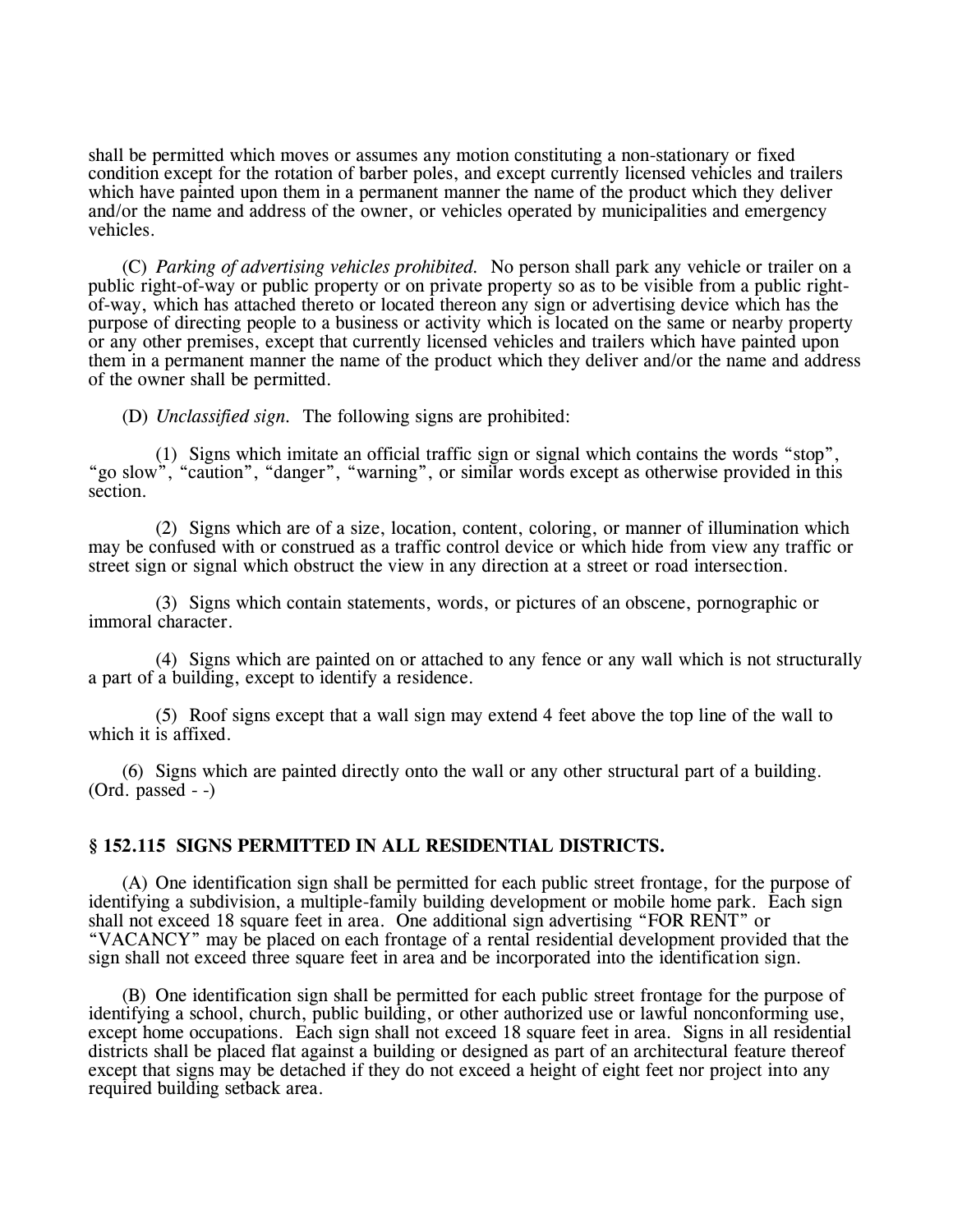(C) One identification sign for a home occupation not to exceed two square feet in area and it shall be attached flat against the front wall of the building.

(D) One identification sign for a licensed day-care facility not to exceed three square feet in area and it shall be attached flat against the front wall of the building. Approved day-care facilities in all other zoning districts shall conform to the sign requirements of the district. (Ord. passed - -)

#### **§ 152.116 SIGNS PERMITTED IN COMMERCIAL AND INDUSTRIAL DISTRICTS.**

On-site canopy or marquee signs, wall signs, and free standing signs are allowed in commercial and industrial districts subject to the following conditions:

(A) Each ground floor business is permitted exterior onsite signs which have a total area in accordance with the following table. The total area of the signs shall not exceed 200 square feet.

| Sign Area Table                                                                |                                                                 |  |  |
|--------------------------------------------------------------------------------|-----------------------------------------------------------------|--|--|
| <i>District</i>                                                                | <b>Permitted Sign Area</b>                                      |  |  |
| $C-1$                                                                          | $1/2$ sq. ft. per 1 L.F. $*$ or 24 sq. ft. whichever is greater |  |  |
| $C-5$                                                                          | 1 sq. ft. per 1 L.F. or 40 sq. ft. whichever is greater         |  |  |
| $I-1$                                                                          | 1 sq. ft. per 1 L.F. or 80 sq. ft. whichever is greater         |  |  |
| $*L.F.$ = linear foot of ground floor frontage on a single public right-of-way |                                                                 |  |  |

(B) All signs in the Central Business District (C-5) shall be wall signs, except as provided for in the C-5 District in division (J), below. Exceptions shall also be permitted in the  $C$ -5 District where the principal use of the lot is the sale of new or used vehicles.

(C) No single business shall have more than one freestanding sign for each street frontage and the sign shall not exceed 80 square feet in area. All signs in the  $\overline{C}$ -5 District shall be wall signs except as provided for the C-5 District in division (J), below.

(D) Not more than two signs shall be allowed for any one business with frontage on a single public street, except a business without ground floor frontage shall be permitted a wall sign to advertise the business, provided that the total area of all exterior signs on any building shall not exceed the total sign area permitted for business in the building having ground floor frontage. Any business with a rear customer entrance shall be permitted an additional identification sign at the entrance not to exceed six square feet in area.

(E) One free-standing identification sign stating the name of a business center and major tenants therein may be erected for a shopping center, office park, industrial park, or other integrated group of stores, commercial buildings, office buildings or industrial buildings. The sign area shall not exceed one square foot per front foot of building on buildings for which it is erected; however, the sign shall not exceed 200 square feet in area. If the lot fronts on two or more collector or arterial streets, one such sign may be permitted for each frontage. Individual free-standing signs shall not be permitted where tenants of the business center are under one roof.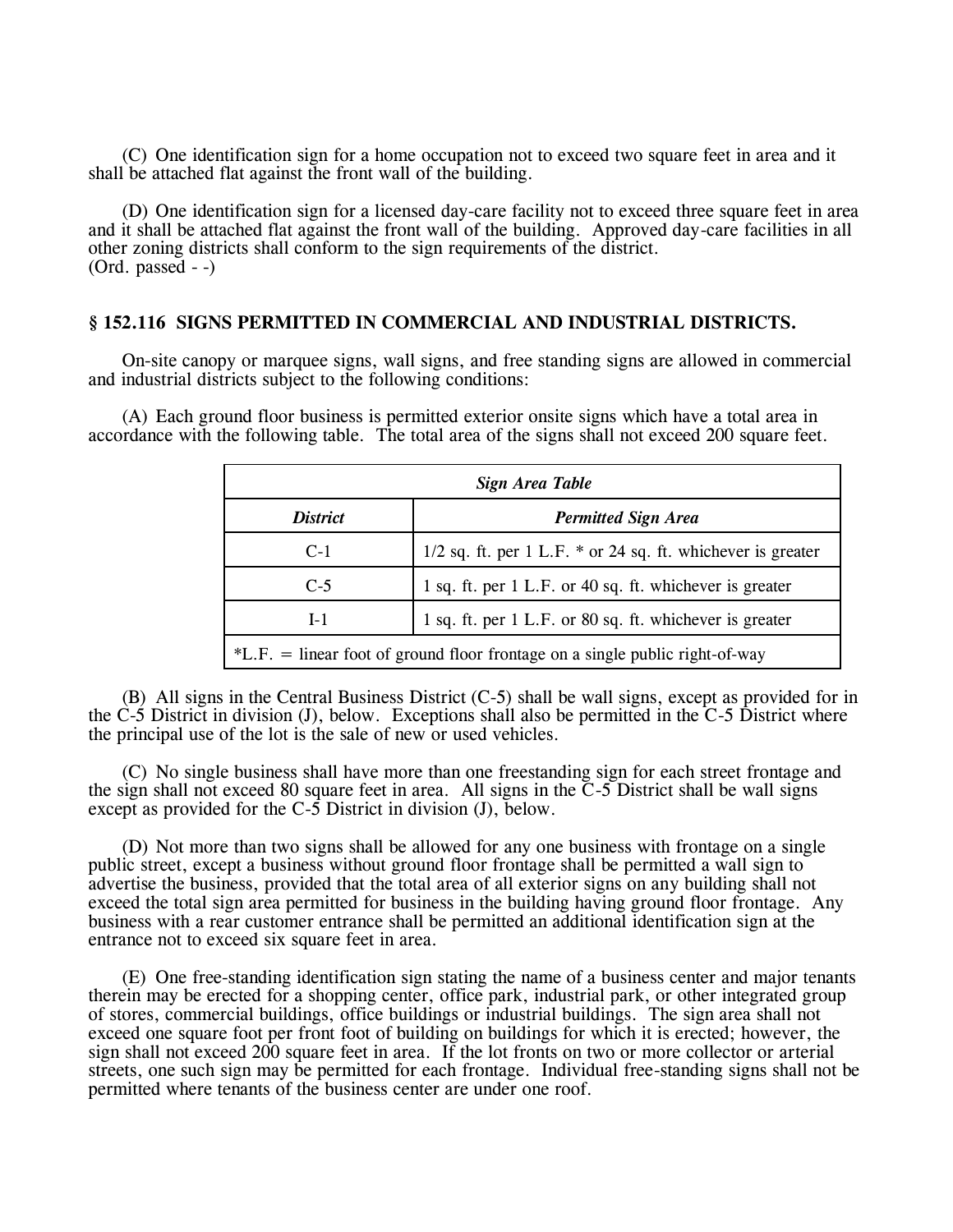(F) Window signs shall be permitted and shall not be included in total sign area computation is said signs do not occupy more than 25% of the total window area of the floor level on which displayed. Signs placed on the inside of windows which advertise a sale or announce a promotion shall be exempt from these provisions provided the signs are temporary and are not located in the window for a period which exceeds 30 days.

(G) A time temperature sign shall be allowed in addition to the above conditions provided that ownership identification or advertising copy does not exceed 10% of the total sign area and further provided that the total area of the sign does not exceed 50 square feet.

(H) No canopy or marquee sign shall extend into a public right-of-way except by permission of the Planning/Zoning Commission. In granting permission for such a canopy or marquee sign the Planning/Zoning Commission shall assure that the minimum height of the sign is eight feet measured from the sidewalk surface to the bottom edge of the sign and does not obstruct pedestrian or vehicular view. The square footage of the signs shall be subtracted from the square footage allowed by this section.

(I) One permanent sign for the purpose of advertising gasoline prices when mounted on a freestanding sign may be installed, provided that clear views of street traffic by motorists or pedestrians are not obstructed in any way. The sign shall not exceed nine square feet in area.

(J) A sign mounted perpendicular to a building wall in the C-5 District will be permitted provided the proposed sign complies with the master plan and is also subject to the following conditions:

(1) Each building frontage in the C-5 District shall be permitted one sign mounted perpendicularly to the front wall. The signs may advertise only the business, products, or services located within the building to which the sign is mounted. A business that occupies more than one building frontage shall be permitted only one perpendicular sign except corner buildings, in which case the business shall be permitted one perpendicular sign on each street frontage. The area of the perpendicular sign shall be included in the total sign area that is permitted in division (A) above.

(2) A perpendicular sign shall not exceed ten square feet and shall not extend more than 36 inches from the front wall of a building located on Main Street. Sign thickness may not exceed 12 inches.

(3) A sign shall be mounted at a minimum height of nine feet, measured from the surface of the sidewalk to the bottom edge of the sign.

(4) A sign shall not exceed a height of 22 feet, measure from the surface of the sidewalk to the top edge of the sign.

(5) Signs shall not be illuminated, either directly or indirectly, and shall not have moving, flashing, or animated parts, except as provided in § 152.114(D), above.

(6) Perpendicular signs shall be constructed of natural wood, metal, or woodlike materials, shall have raised or engraved lettering, and shall be painted or finished in colors that are appropriate for the building and other signs in the C-5 District. Blaze or glowing colors or materials shall be prohibited.

(7) No sign may be placed less than ten feet, measured laterally, from any sign on an adjacent building and shall be at least five feet from the ends of the building's frontage wall.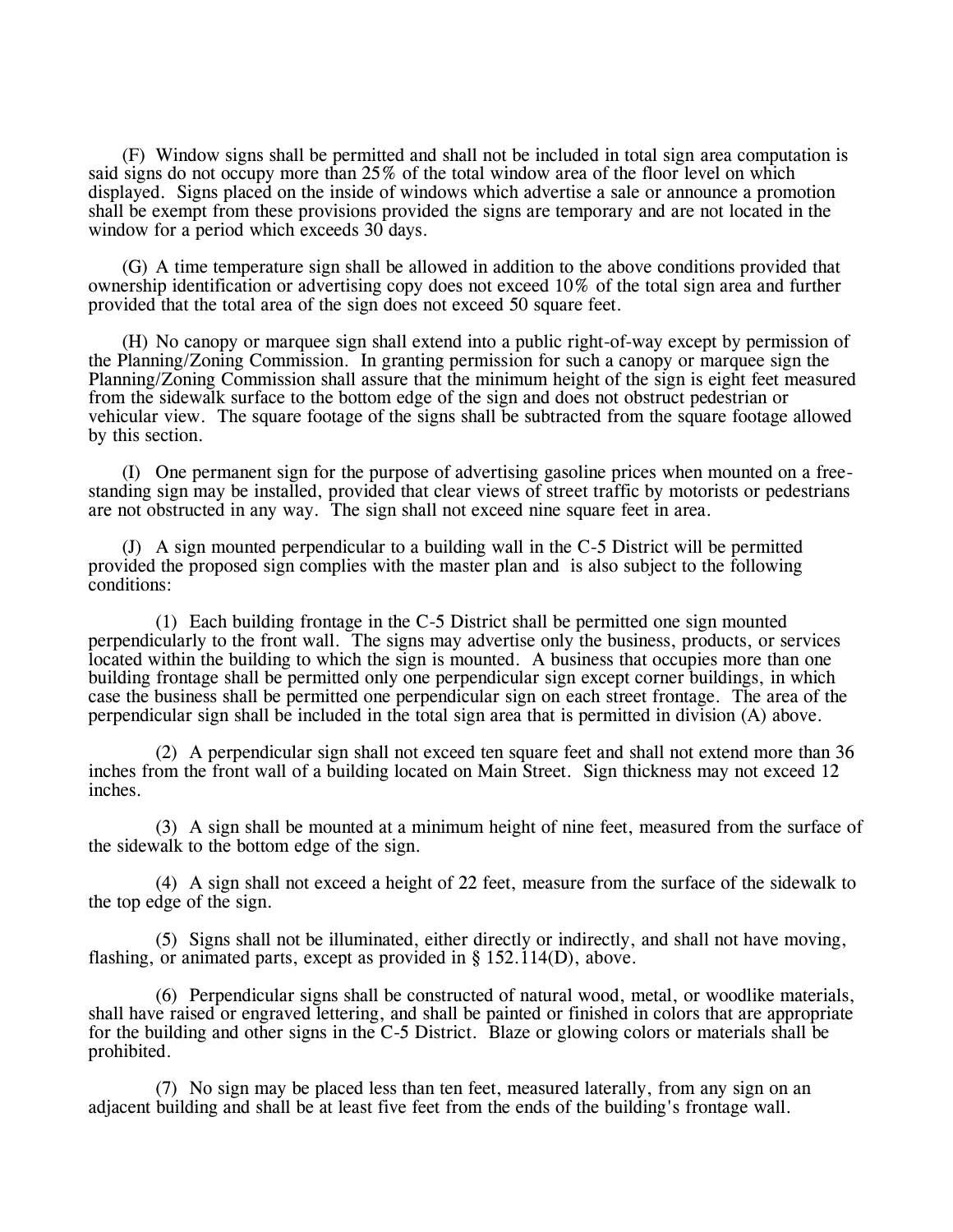(8) Buildings having a frontage on more than one of the following streets may have a sign mounted at an angle of 45 degrees to the building's corner with those streets (Main, Church, Union, Michigan Avenue) The signs shall be in place of the perpendicular signs permitted on each street frontage. No part of the sign shall project more than five feet from the corner of the building.

(9) Signs shall be securely attached to the building wall in a manner that will protect the building's historic character and ensure pedestrian safety. Anchors shall penetrate mortar joints rather than bricks. Sign loads shall be properly calculated and distributed.

(10) The owner of a building shall be responsible for allocating permitted sign area among tenants operating businesses within that building. (Ord. passed  $-$ )

# **§ 152.117 OUTDOOR ADVERTISING SIGN (BILLBOARD ADVERTISING).**

Highway billboard type outdoor advertising signs are not permitted within the village. (Ord. passed - -)

### **§ 152.118 TEMPORARY SIGNS.**

Un-illuminated, on-site temporary exterior signs may be erected in accordance with the regulations of this chapter.

(A) In all single-family and two-family districts one sign for each public street frontage advertising a recorded subdivision or development shall be permitted. Each sign shall not exceed 32 square feet in area. Each sign shall be removed after the sale of 90% of all lots or units within the subdivision or development or within two years after date of erection whichever occurs first.

(B) In the Multiple-Family District one sign on each street frontage of a new multiple-family development advertising the new dwelling units for rent or sale, not to exceed 32 square feet in area shall be permitted. Each sign shall be removed after initial rental or sale of 75% of the dwelling units within the development or within two years after date of erection, whichever occurs first.

(C) One identification sign shall be permitted for all building contractors, one for all professional design firms and one for all lending institutions on sites under construction, each sign shall not exceed six square feet overall, with not more than a total of three such signs permitted on one site. If all building contractors, professional design firms and lending institutions combine together in one identification sign, the sign shall not exceed 24 square feet, with not more than one sign permitted on one site. All signs shall have a maximum height of ten feet and shall be confined to the site of the construction, construction shed or construction trailer and shall be removed within 14 days of the issuance of a certificate of occupancy.

(D) One temporary "opening soon" or other informational sign shall be permitted in all commercial, office and industrial district for a period not to exceed 60 days. The sign shall not exceed 32 square feet in area and shall be at least ten feet behind the property line.  $(Ord. passed - )$ 

### **§ 152.119 EXEMPTED SIGNS.**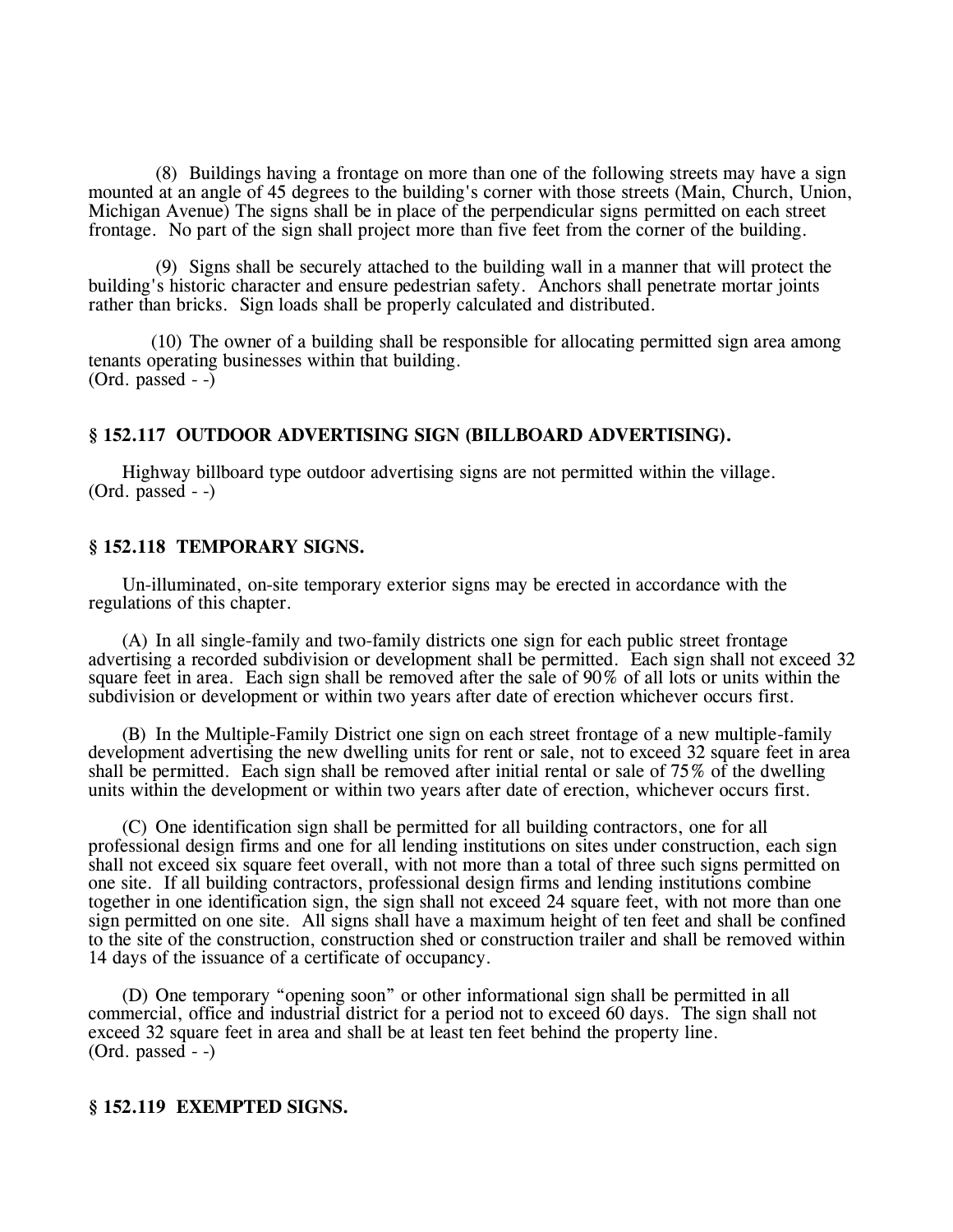(A) Signs of a non-commercial nature and in the public interest, erected by, or on the order of, a public officer in the performance of a public duty, such as directional signs, regulatory signs, warning signs, and informational signs.

(B) Temporary signs announcing any public, charitable, education or religious event or function, located entirely within the premises on which the event or function is to occur, and set back not less than ten feet from the property line. Maximum sign area shall be 32 square feet. The signs shall be allowed no more than 14 days prior to the event or function and must be removed within seven days after the event or function. If building mounted, these signs shall be flat wall signs and shall not project above the roof line. If ground mounted, the top shall be no more than six feet above ground level. Off-site signs for the events and functions are permitted when approved by the Planning Commission, in accordance with § 152.122 below. The Planning Commission shall, as part of any approval, list the number, location and size of the off-site signs.

(C) Names of buildings, dates of erection, monument citations, commemorative tablet, and the like, when carved into stone, concrete or similar material or made of other permanent type construction and made an integral part of the structure. The sign shall not exceed a maximum area of two square feet for each one square foot of building frontage on a public street.

(D) (1) Signs directing traffic movement onto a property or within a property not containing any advertising copy or logo and not exceeding eight square feet in area for each sign. Horizontal directional signs, on and flush with paved areas, may exceed eight square feet.

(2) Temporary real estate directional signs, not exceeding three square feet in area and four in number, showing a directional arrow and placed back of the property line, shall be permitted on approach routes to an open house, only for the day of the open house. The top of the signs shall not exceed three feet in height.

(E) Political campaign signs for candidates or ballot issues shall be permitted during an election cycle provided no signs shall be placed in the public right-of-way. Signs shall not exceed 32 square feet in area. The signs shall be allowed during the cycle of the election however the signs shall be removed after the election. The signs shall conform to state and federal election laws.

(F) One temporary real estate "For Sale" or "For Lease" sign located on the property and not exceeding six square feet in area shall be permitted for each lot. If the lot or parcel has multiple frontage one additional sign not exceeding six square feet in area shall be permitted on the property on each frontage. Under no circumstances shall more than two such signs be permitted on a lot or parcel. The signs shall be removed within 30 days following the sale.

(G) Where a building is equipped with a front awning the name and address of the occupant not to exceed three square feet may be placed on the awning. (Ord. passed - -)

### **§ 152.120 NONCONFORMING SIGNS.**

No nonconforming sign shall:

(A) Be structurally altered so as to prolong the life of the sign or so as to change the shape, size type or design of the sign.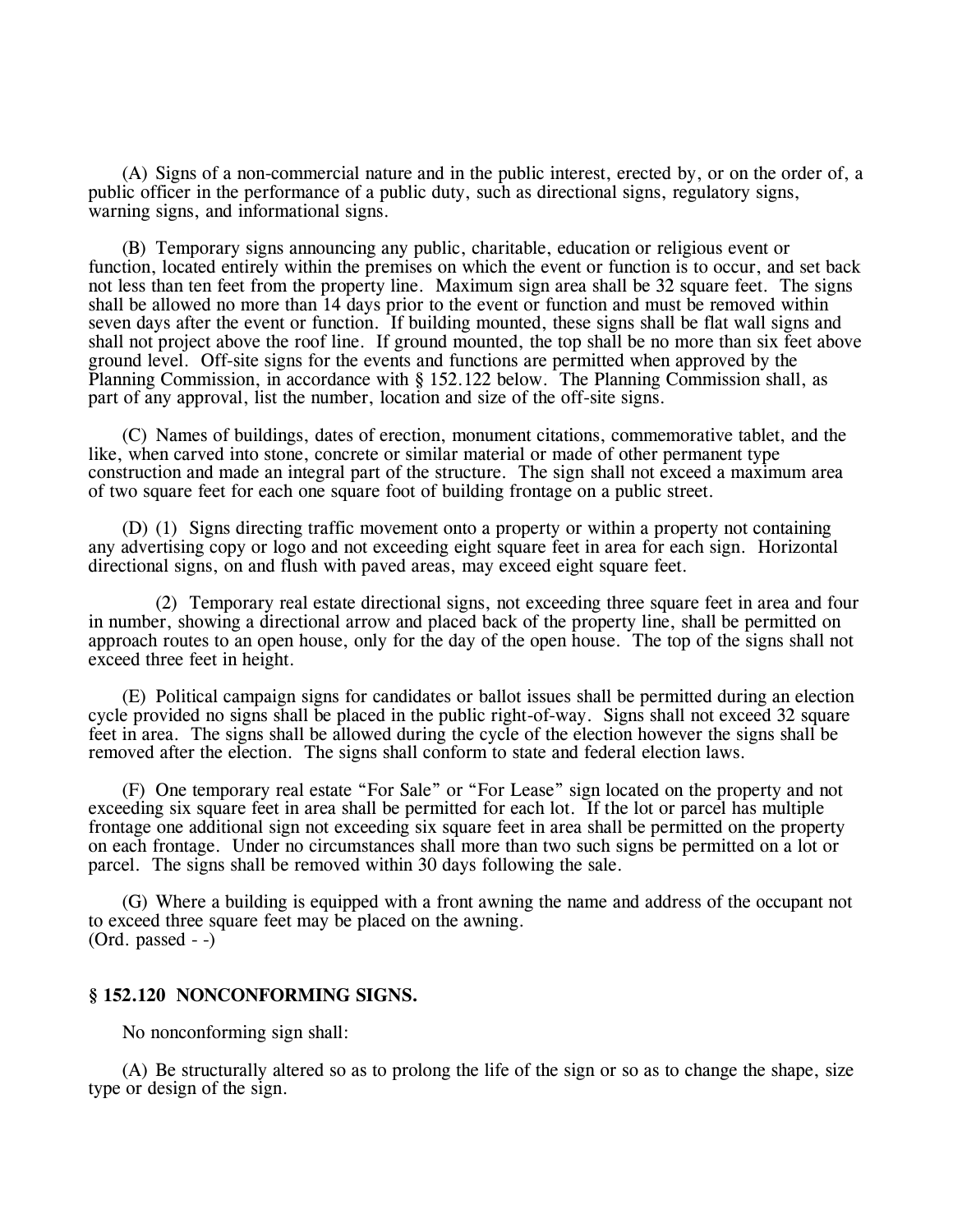(B) Be changed unless the change is in conformance with the provision of this chapter except words or symbols displayed on the sign may be changed.

(C) Be re-established after the activity, business or usage to which it related has been discontinued for 90 days or longer except for seasonal business. In the case of a seasonal business the activity, business or usage to which the sign relates shall have been discontinued for a period of 270 days.

(D) Be re-established after damage or destruction if the estimated expense of reconstruction exceeds 60% of the replacement cost as determined by the Planning Commission and Zoning Administrator.

(Ord. passed - -)

### **§ 152.121 PERMITS AND FEES.**

(A) Application for a permit to erect or replace a sign or to change copy thereon, shall be made by the owner of the property, or his or her authorized agent, to the Planning Commission, by submitting the required forms, fees, exhibits and information. Fees for sign permits for all signs erected pursuant to §§ 152.113, 152.115 through 152.118, shall be established by resolution of the Village Council.

(B) An application for a sign permit shall contain the following:

(1) The applicant's name and address in full, and a complete description of his or her relationship to the property owner.

(2) If the applicant is other than the property owner, the signature of the property owner concurring in subtotal of the application is required.

(3) The address of the property.

(4) An accurate survey drawing of the property showing location of all buildings and structures and their uses, and locations of the proposed sign.

(5) A complete description and scale drawings of the sign, including all dimensions and area in square feet.

(C) All signs shall be inspected by the Planning and Zoning Administrator for conformance to this chapter prior to placement on the site.

(D) A sign permit shall become null and void if the work for which the permit was issued has not been completed within a period of six months after the date of the permit.

(E) Painting, repainting, cleaning and other normal maintenance and repair of a sign or a sign structure unless a structural of size change is made, shall not require a sign permit.

(F) Signs for which a permit is required shall be inspected periodically by the Planning and Zoning Administrator for compliance with this chapter.  $(Ord.  $p$ assed - - $)$$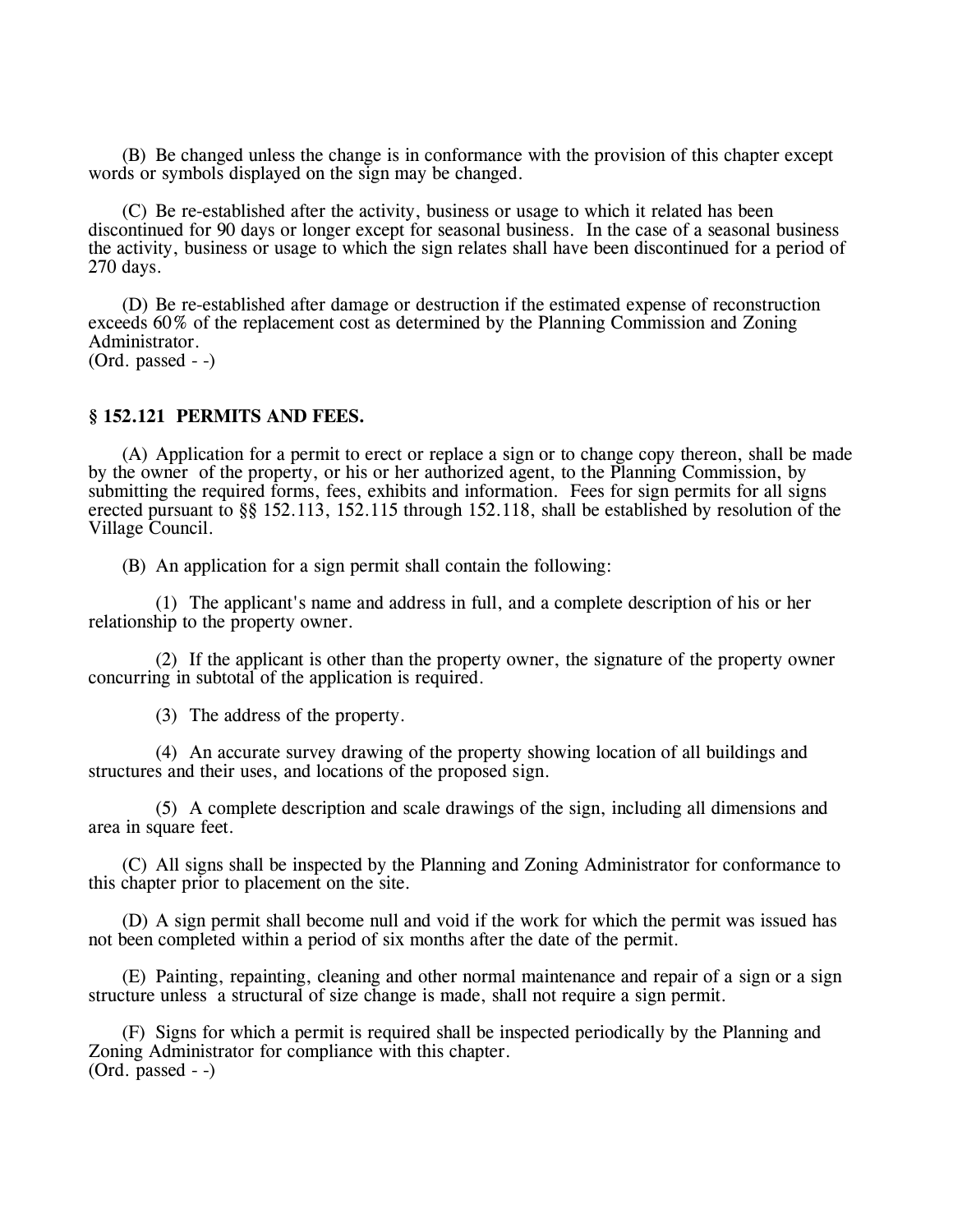# **§ 152.122 REQUIRED PROCEDURES STANDARDS AND FINDINGS BY THE ZONING BOARD OF APPEALS.**

Where permission of the Planning Commission for erection of any sign is required by this chapter, the commission shall review the particular circumstances and facts of any application for each proposed sign in accordance with the following procedures standards processes and findings:

(A) *Procedures.*

(1) The Planning Commission shall hold a public hearing upon each application in accordance with § 2 of Appendix C at the end of this chapter.

(2) Make a record of the hearing and written findings of the Commission approving or disapproving the application.

(B) *Standards and findings.*

(1) The sign shall be harmonious with and in accordance with the general objective, intent and purposes of this chapter.

(2) The sign shall not be hazardous or misleading to vehicular traffic or pedestrians.

(3) The sign shall not be disturbing to existing neighborhood uses.

(4) The sign will be constructed and maintained so as to be harmonious and appropriate in appearance with the existing or intended character of the general vicinity.  $(Ord. passed - )$ 

# *PARKING AND LOADING*

# **§ 152.140 GENERAL REQUIREMENTS FOR OFF-STREET PARKING.**

In all districts, there shall be provided at the time any building, structure, or use is established, enlarged or increased in capacity, off-street parking spaces for motor vehicles with the requirements herein specified. The off-street parking spaces shall be maintained and shall not be encroached upon by structures or other uses so long as the principal building, structure, or use remains, unless an equivalent number of the spaces are provided elsewhere in conformance with this chapter.  $(Ord. passed - )$ 

### **§ 152.141 PLANS.**

Plans and specifications showing required off-street parking spaces, including means of access and interior circulation shall be submitted to the Planning Commission for review at the time of application for a zoning compliance permit for the erection or enlargement of a building.  $(Ord. passed - )$ 

# **§ 152.142 LOCATION OF OFF-STREET PARKING AREAS.**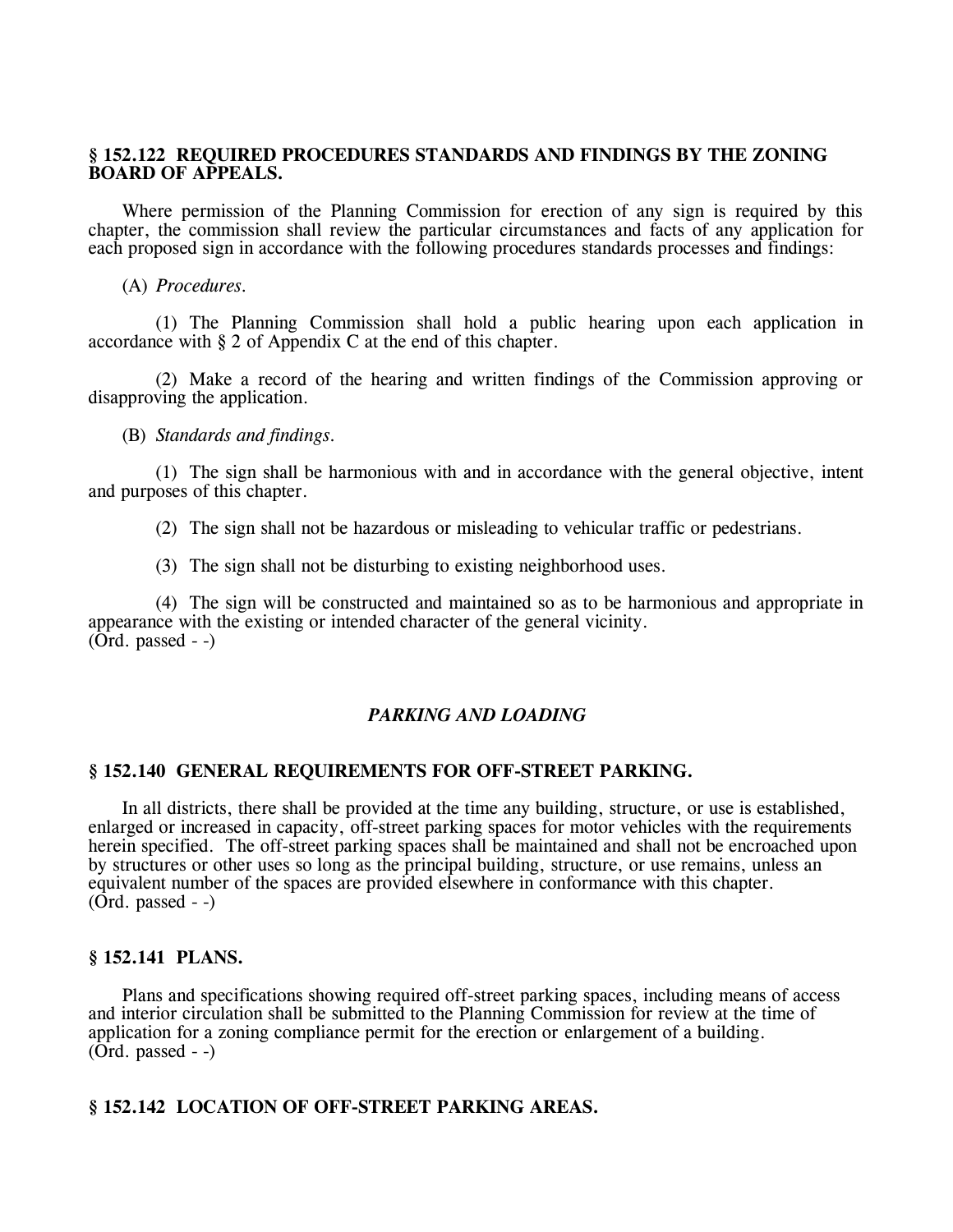Required off-street parking facilities shall be located on the same lot as the principal building or on a lot within 300 feet thereof except that this distance shall not exceed 150 feet for single-family and two-family dwellings. This distance specified shall be measured from the nearest point of the parking facility to the nearest point of the lot occupied by the building or use that the facility is required to serve.

 $(Ord. passed - )$ 

### **§ 152.143 RESIDENTIAL DISTRICTS.**

(A) Parking of passenger vehicles in residential districts is permitted. One commercial vehicle of the light delivery type not to exceed one ton is permitted per dwelling unit. The parking of any other type of commercial vehicle, or commercial trailer, except those parked on village, school or church property, is prohibited in a residential zone.

(B) Parking of a recreational vehicle, travel trailer, utility trailer, boat trailer or snowmobile trailer shall be permitted provided it is parked behind the front line setback of the dwelling and is not occupied at any time in any single-family district. A recreational vehicle or travel trailer may be occupied by the property owner on occasion, for recreational purposes only for a maximum of not more than 14 days annually.

(Ord. passed - -)

### **§ 152.144 OFF-STREET PARKING AREA DESIGN.**

In the C-1 District, off street parking lots shall be located behind the front line of the principal building. In the C-5 District, parking is limited to a single row of curb facing street parking on the north and south sides of Main Street. During the months of November through April, no overnight parking (11:00 p.m. to 6:00 a.m.) is permitted in the C-5 District.

(A) Each off-street parking space for automobiles shall be not less than 10 feet by 20 feet in area, exclusive of access drive or aisles, and shall be of usable shape and condition. The paved length of spaces that abut a lawn or other landscaped areas or a sidewalk may be reduced to not less than 18 feet measured from back of curb or edge of pavement without a curb. In such case, no part of a parked vehicle may overhang a setback line required for parking.

(B) There shall be provided a minimum access drive of 12 feet wide at the sidewalk and 14 feet wide at the street. Where a turning radius is necessary, it will be of such an arc to reasonably allow unobstructed flow of vehicles.

(C) Parking aisles for automobiles shall be of sufficient width to allow a minimum turning movement in and out of parking spaces. The minimum width of the aisles shall be:

- (1) Ninety-degree parking: 22 feet;
- (2) Sixty-degree parking: 18 feet;
- (3) Forty-five-degree parking: 13 feet;
- (4) Parallel parking: 10 feet.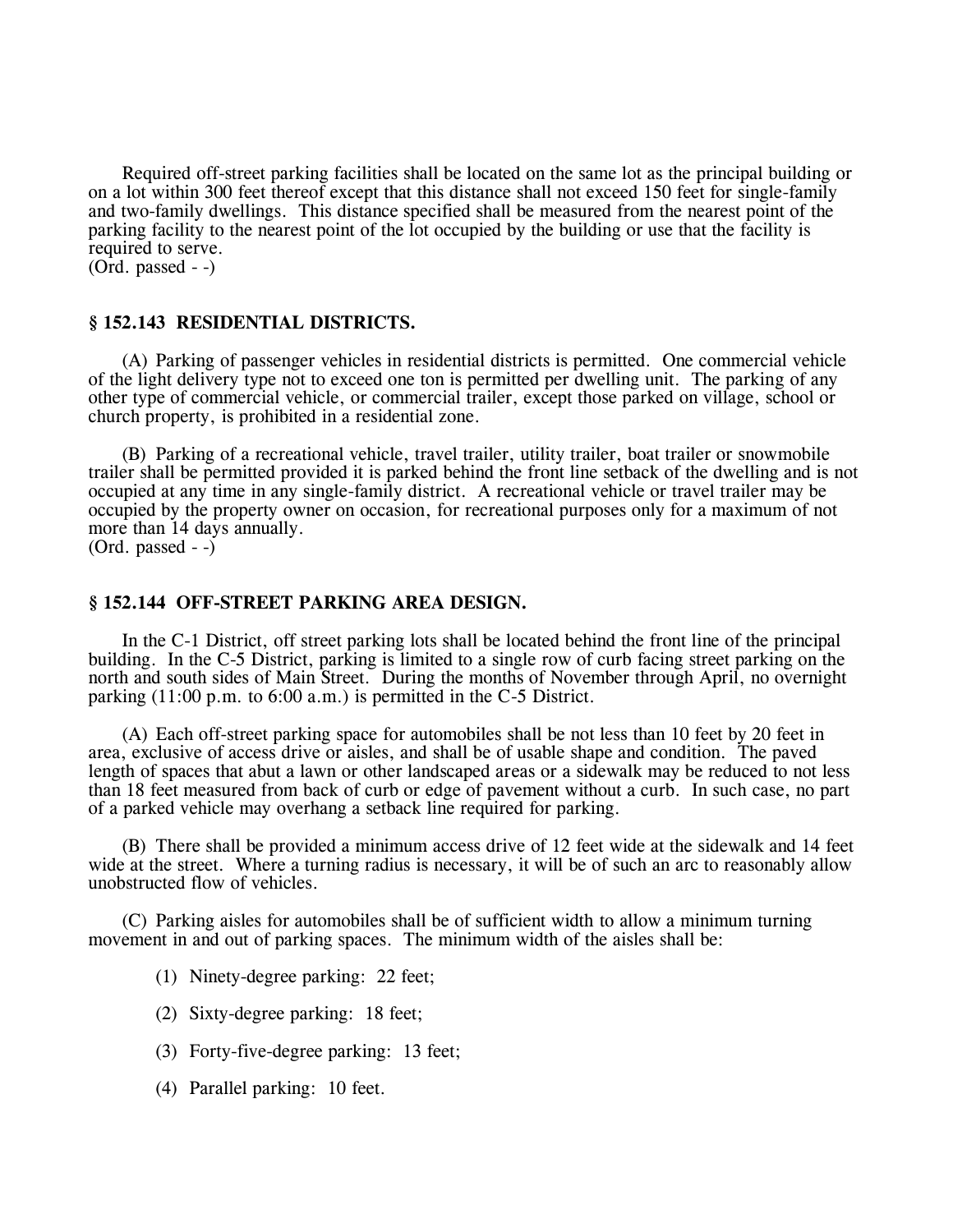(D) The following provisions shall apply to all off-street parking areas in the village except where more restrictive provisions are listed elsewhere in this chapter:

(1) In the RS-1, RM-1, and MH-1 Districts off-street parking is prohibited in any required yard except parking for a single- or two-family residence is permitted on the driveway of the residence. Parking in the front yard area of these districts is also prohibited.

(2) In the C-1 and I-1 District, except where more stringent requirements are required in this chapter, all off-street parking spaces shall be not closer than five feet to any property line, except where the property line abuts a residential district in which case the parking shall be no closer than 20 feet to the property line and shall be provided with a wall, opaque fence or compact planting strip along the property line.

(3) In the C-1 District, off street parking lots shall be located behind the front line of the principal building.

(E) All off-street parking areas in all zoning districts shall be drained so as to prevent drainage to abutting properties. Driveways and parking spaces in all zoning districts shall be paved. This requirement shall not apply to driveways and storage areas used exclusively by construction vehicles, trucks over one-half-ton loading capacity, equipment truck terminals, contractors storage yards, lumber yards and similar establishments. In addition, the requirement for paved driveways shall not apply to single-family or multi-family dwellings existing prior to the adoption of this chapter. In the areas, crushed, compacted limestone, or approved equal, may be substituted for pavement. Pavement, including base construction, and crushed limestone, or approved equal, shall meet the minimum standards of the village. All driveways, vehicle storage areas, and parking spaces, not paved, shall be maintained in a dust free condition. Lighting fixtures used to illuminate any offstreet parking area shall comply to § 152.090, above, and shall be arranged as to reflect the light away from any adjoining residential lot or institutional premises.

(F) Any off-street parking providing spaces for five or more vehicles shall be effectively screened on any side with adjoins or faces property adjoining a residential lot or institution, by a wall, fence or compact planting not less than four feet in height. Planting shall be maintained in good condition and not encroach on adjoining property.

(G) All off-street commercially zoned parking areas that make it necessary for vehicles to back out directly into a public road are prohibited, provided that this prohibition shall not apply to offstreet areas of one- or two-family dwellings.

(H) All off-street parking areas shall comply with § 152.087, above, (landscaping) and the landscaping standards adopted by the Planning Commission.  $(Ord. passed - )$ 

### **§ 152.145 COLLECTIVE PARKING.**

Requirements for the provision of parking facilities for two or more property uses of the same or different types may be satisfied if the permanent allocation of the required number of spaces designated is not less than the sum of the individual requirements.  $(Ord. passed - )$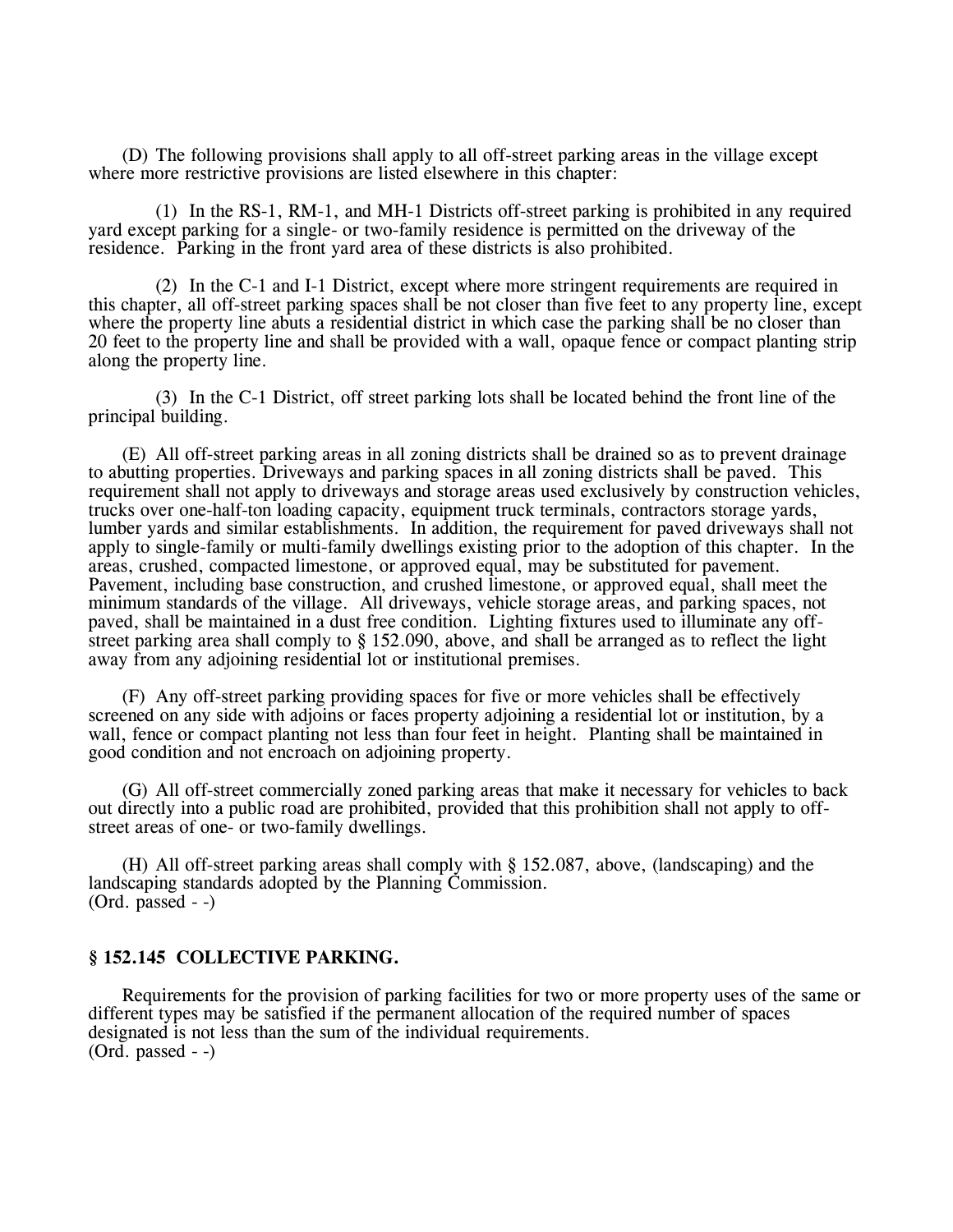# **§ 152.146 DETERMINING REQUIREMENTS.**

For the purpose of determining off-street parking requirements the following units of measurements shall apply:

(A) *Floor area.* Where floor area is the unit for determining the required number of off-street parking spaces, the unit shall mean the gross floor area, except that the floor area need not include any area used for parking within the principal building and need not include any area used for incidental service storage, installations of mechanical equipment, ventilators and heating systems, unoccupied basements and similar uses.

(B) *Places of assembly.* In churches and other places of assembly in which those in attendance occupy benches, pews, or other similar seating facilities, each 18 inches of the seating facilities shall be counted as one seat. In cases where a place of assembly has both fixed seats and open assembly areas, requirements shall be computed separately for each type and added together.

(C) *Fractions.* When units of measurement determining the number of required parking spaces results in requirement of a fractional space, any fraction up to and including one-half shall be disregarded and fractions over one-half shall require one parking space. (Ord. passed - -)

# **§ 152.147 SCHEDULE OF REQUIRED PARKING SPACES.**

The minimum number of required off-street parking spaces shall be as set forth in the following schedule. If a use is not specifically listed, the requirement for a similar or related use shall apply. In reviewing a site plan the Planning Commission may limit the number of spaces provided to not more than the number of spaces required by this section unless the applicant can demonstrate that the additional spaces will be needed or that the requirement in this section is not reasonable for the proposed use.

| <b>Schedule of Required Parking Spaces</b> |                                                                                                  |                                                                                                                                                                     |
|--------------------------------------------|--------------------------------------------------------------------------------------------------|---------------------------------------------------------------------------------------------------------------------------------------------------------------------|
| <b>Residential Districts:</b>              |                                                                                                  |                                                                                                                                                                     |
|                                            | Single- and two-family dwellings                                                                 | 2 spaces per dwelling unit                                                                                                                                          |
|                                            | Multiple-family dwellings                                                                        | 2 spaces per dwelling unit                                                                                                                                          |
|                                            | Mobile or manufactured homes in a<br>mobile home or manufactured home park                       | 2 spaces per dwelling unit plus<br>additional spaces shall be provided for<br>park maintenance vehicles at the park<br>office                                       |
|                                            |                                                                                                  | 1 visitor space for every 3 homes                                                                                                                                   |
|                                            | Dependent housing facilities including<br>convalescent homes, nursing homes, rest<br>homes, etc. | 1 space per each 4 beds or 2 rooms,<br>whichever is less plus spaces sufficient<br>for outpatient rehabilitation services plus<br>1 space for each employee/trainee |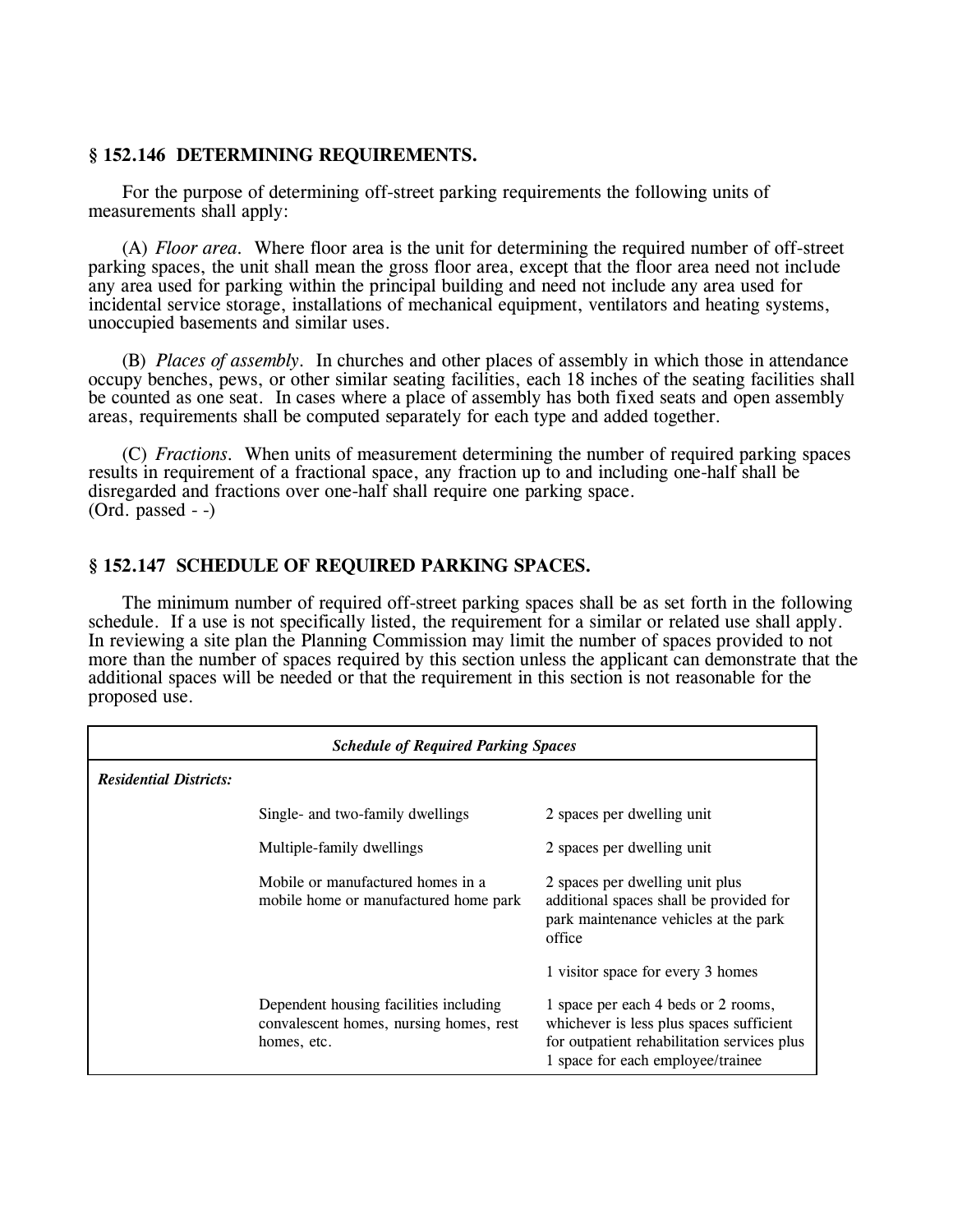| <b>Public Facilities:</b> |                                                                                                                      | March 26, 2013                                                                                                                                                                                                                                                                                                            |
|---------------------------|----------------------------------------------------------------------------------------------------------------------|---------------------------------------------------------------------------------------------------------------------------------------------------------------------------------------------------------------------------------------------------------------------------------------------------------------------------|
|                           | Auditoriums, assembly halls and sports<br>arenas with fixed seating                                                  | 1 space per each 3 seats or 6 lineal feet<br>of bleachers                                                                                                                                                                                                                                                                 |
|                           | Lodges, union halls, fraternal orders,<br>private and civic clubs and similar uses                                   | 1 space per every 3 persons of capacity<br>authorized by building code                                                                                                                                                                                                                                                    |
|                           | Child care centers, adult day-care<br>facilities                                                                     | 2 spaces plus 1 additional space and 1<br>drop-off space per each 10<br>children/adults of authorized capacity                                                                                                                                                                                                            |
|                           | Churches, temples and other places of<br>worship                                                                     | 1 space per each 3 seats or 6 feet of<br>pews in the main unit of worship, plus<br>required spaces for any accessory uses<br>such as a school, child care center,<br>recreation facilities, etc. The number of<br>spaces required may be reduced if the<br>church is located with a 500 ft. of a<br>municipal parking lot |
|                           | Community centers including senior<br>center, cultural centers and teen centers                                      | 1 space per 250 sq. ft. of floor area, or<br>1 space per every 4 persons permitted by<br>occupancy, plus 1 space per employee<br>during peak shift                                                                                                                                                                        |
|                           | Group day-care homes, adult foster care<br>group homes, and adult congregate care<br>facilities                      | 1 space per 4 residents, plus 1 space per<br>employee, plus adequate drop-off spaces                                                                                                                                                                                                                                      |
|                           | Municipal office buildings                                                                                           | 1 space per 250 sq. ft. of floor area                                                                                                                                                                                                                                                                                     |
|                           | Public libraries and museums                                                                                         | 1 space per 200 sq. ft. of floor area                                                                                                                                                                                                                                                                                     |
|                           | Post offices                                                                                                         | 1 space per 100 sq. ft. of floor area<br>(available for public use), plus 1 space<br>for each employee and 1 space for each<br>delivery vehicle stored on the site                                                                                                                                                        |
|                           | Public utility                                                                                                       | 1 space per employee                                                                                                                                                                                                                                                                                                      |
|                           | Schools, primary (elementary) and<br>intermediate (junior high or middle<br>schools)                                 | 2 spaces per classroom plus 2 drop-off<br>spaces per classroom and spaces<br>required for any assembly hall,<br>auditorium, outdoor arena or athletic<br>fields                                                                                                                                                           |
|                           | Schools, secondary (high schools),<br>colleges, business and vocational schools<br>and technical training facilities | 1 space per 4 students (based on building<br>capacity), plus instructor/employee<br>spaces and spaces required for any<br>assembly hall, outdoor arena or athletic<br>fields                                                                                                                                              |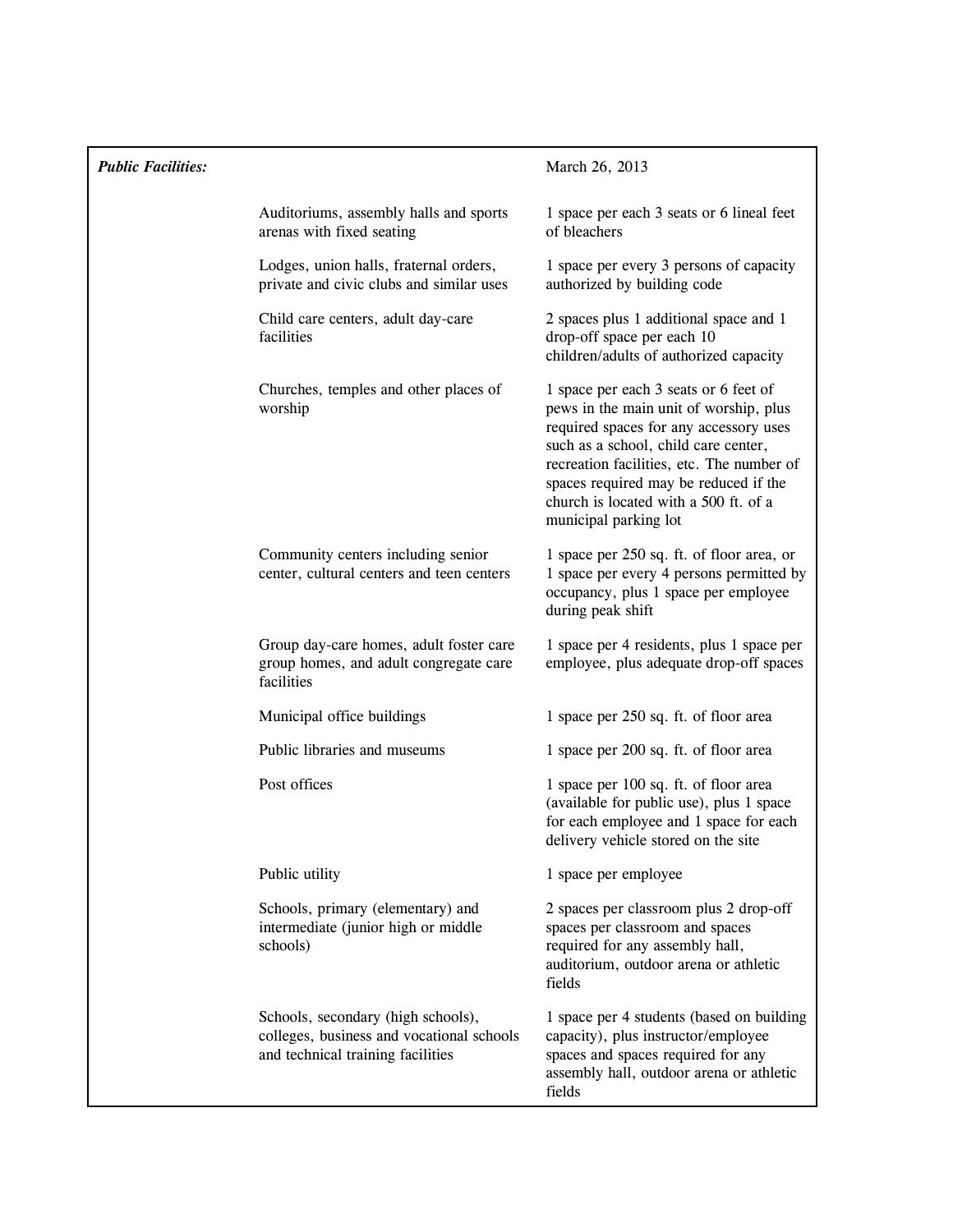| <b>Office Facilities:</b>                        |                                                                                                               |                                                                                                                                                                                                                              |
|--------------------------------------------------|---------------------------------------------------------------------------------------------------------------|------------------------------------------------------------------------------------------------------------------------------------------------------------------------------------------------------------------------------|
|                                                  | Branch banks, financial institutions and<br><b>ATMs</b>                                                       | 1 space per 300 sq. ft. of floor area,<br>plus 2 spaces per each ATM device, plus<br>4 stacking spaces per each drive-through<br>window                                                                                      |
|                                                  | Business offices and professional services                                                                    | 1 space per 250 sq. ft. of floor area                                                                                                                                                                                        |
|                                                  | Medical and dental clinic/offices                                                                             | 1 space per 200 sq. ft. of floor area                                                                                                                                                                                        |
|                                                  | Veterinary offices, clinics or hospitals                                                                      | 1 space per 250 sq. ft. of floor area,<br>excluding kennels or boarding area                                                                                                                                                 |
| Commercial/Retail/<br><b>Service Facilities:</b> |                                                                                                               |                                                                                                                                                                                                                              |
|                                                  | Automobile gasoline stations                                                                                  | 1 space per each pump, plus 1 space per<br>employee, plus spaces required for any<br>convenience store (mini-mart),<br>restaurant or auto wash                                                                               |
|                                                  | Automobile and vehicle service centers<br>and auto repair establishments                                      | 3 spaces for each service bay (bay can<br>be included as space), plus 1 space per<br>employee, plus 1 space for each tow<br>truck, plus 1 space for each 500 sq. ft.<br>of floor are devoted to sales of<br>automotive goods |
|                                                  | Automobile and vehicle dealerships<br>including recreational vehicles, boats,<br>motorcycles and mobile homes | 1 space per 400 sq. ft. of floor area or<br>interior sales space, plus 3 spaces per<br>each service bay (bay can be included as<br>space)                                                                                    |
|                                                  | Automobile washes (automatic)                                                                                 | 1 space per employee during peak shift,<br>plus 10 stacking spaces per bay<br>(freestanding) or 6 spaces (accessory to<br>gas station)                                                                                       |
|                                                  | Automobile washes (self-service or coin<br>operated)                                                          | 2 spaces per bay for drying, plus 3<br>stacking spaces per wash bay                                                                                                                                                          |
|                                                  | Bars, taverns, lounges and brewpubs<br>(majority of sales consist of alcoholic<br>beverages)                  | 1 space per 75 sq. ft. of floor area                                                                                                                                                                                         |
|                                                  | Barber shops, beauty salons and tanning<br>facilities                                                         | 2 spaces for each barber or beautician's<br>chair/station plus 1 space for each<br>employee                                                                                                                                  |
|                                                  | Book stores                                                                                                   | 1 space per 200 sq. ft. of floor area                                                                                                                                                                                        |
|                                                  | Business and personal service<br>establishments                                                               | 1 space per 300 sq. ft. of floor area,<br>plus 2 stacking spaces per drop-off<br>station                                                                                                                                     |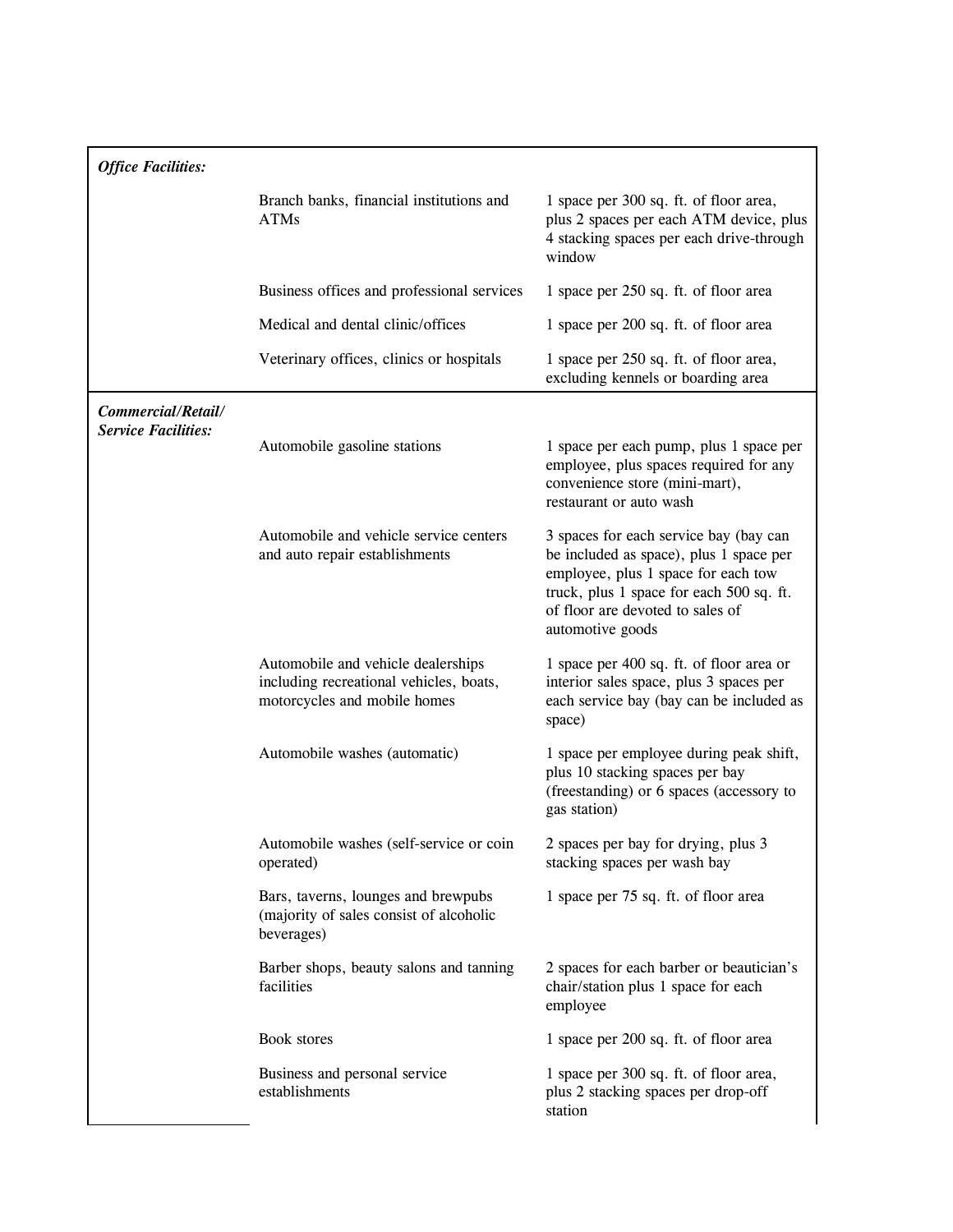Conference, meeting or banquet/exhibit rooms

1 space per every two persons of capacity authorized by building code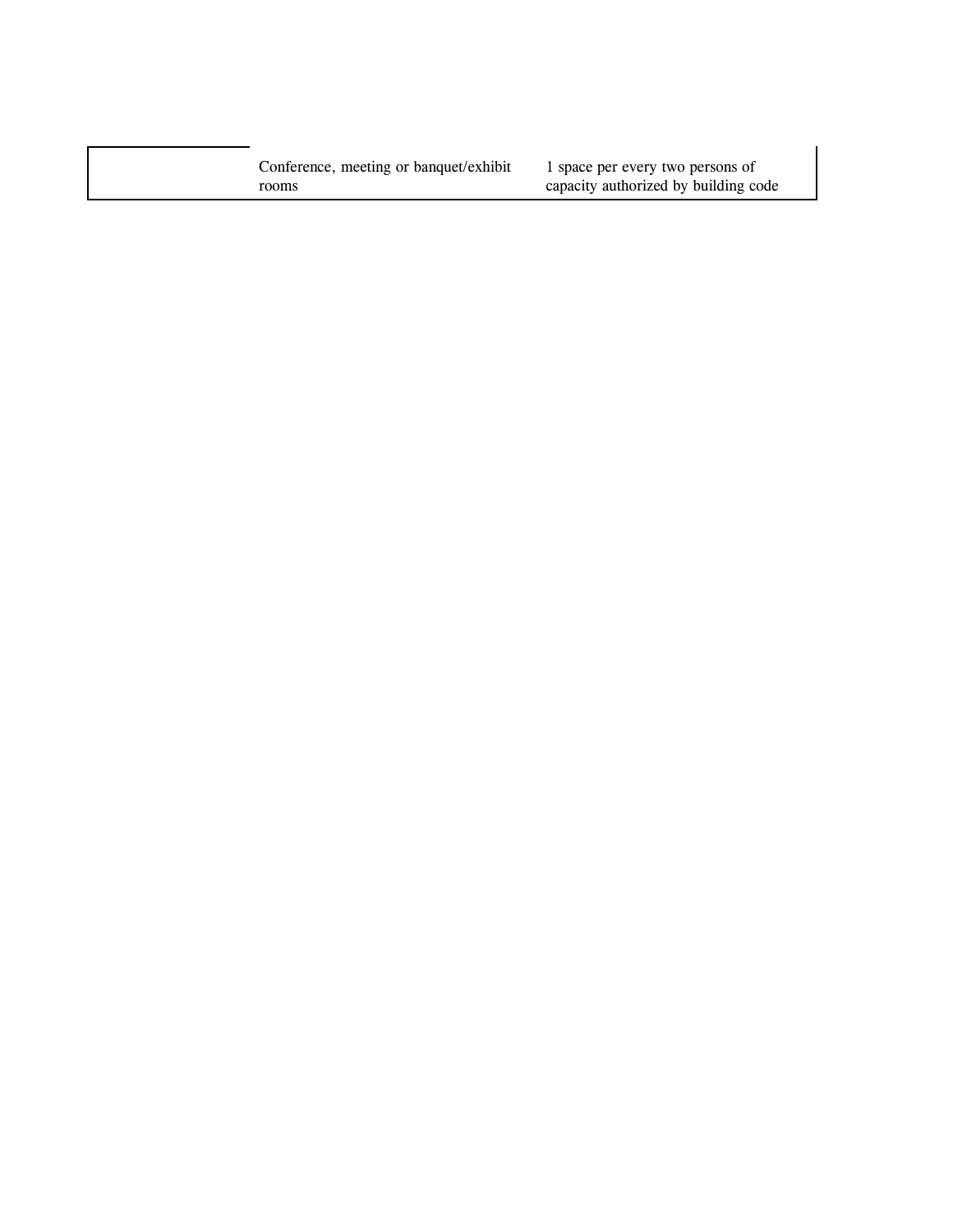| Discount stores, home improvement,<br>warehouse clubs and department,<br>hardware and appliance stores          | 1 space per 200 sq. ft. of floor area<br>including outdoor sales space                                                                                                       |
|-----------------------------------------------------------------------------------------------------------------|------------------------------------------------------------------------------------------------------------------------------------------------------------------------------|
| Funeral homes and mortuary<br>establishments                                                                    | 1 space per 200 sq. ft. of floor area or<br>service parlors, chapels, and reception<br>area, plus 1 space per each funeral<br>vehicle stored on the premises                 |
| General retail, business and service uses<br>not otherwise specified herein                                     | 1 space per 200 sq. ft. of floor area                                                                                                                                        |
| Grocery store or convenience store mini-<br>marts), with or without gasoline service                            | 1 space per 250 sq. ft. or floor area,<br>plus spaces required for automobile<br>gasoline stations                                                                           |
| Home furnishings including furniture,<br>carpet, flooring, lighting and wallpaper<br>stores                     | 1 space per 500 sq. ft. of floor area                                                                                                                                        |
| Kennels (commercial) and animal<br>grooming establishments                                                      | 5 spaces, plus 1 space for each employee                                                                                                                                     |
| Laundromats                                                                                                     | 1 space per each two washing machines,<br>plus 1 space for each employee                                                                                                     |
| Mini-or self-storage warehouses                                                                                 | 5 spaces                                                                                                                                                                     |
| Motel, hotel, bed and breakfast inn,<br>boarding houses and similar uses                                        | 1 space per guest room plus 1 space for<br>each 2 employees                                                                                                                  |
| Open air businesses including nurseries,<br>garden centers and other outdoor display,<br>sales and storage uses | 1 space per 500 sq. ft. of area or<br>outdoor display, sales and storage area,<br>plus 1 space per 200 sq. ft. of floor are<br>of indoor space, plus 1 space per<br>employee |
| Pharmacies                                                                                                      | 1 space per 500 sq. ft. of floor area plus<br>3 stacking spaces for each drive-through<br>window                                                                             |
| Restaurants                                                                                                     | 1 space for each 2 patrons based on the<br>maximum number of patrons permitted<br>by the fire code plus 1 space for each<br>employee per maximum shift                       |
| Restaurant - carry-out and open front<br>window, with less than 6 tables and/or<br>booths                       | 6 spaces, plus 1 space per employee<br>during peak shift                                                                                                                     |
| Shopping centers                                                                                                | 1 space per 250 sq. ft. of floor area,<br>plus spaces required for any restaurants<br>and/or out lot parcel                                                                  |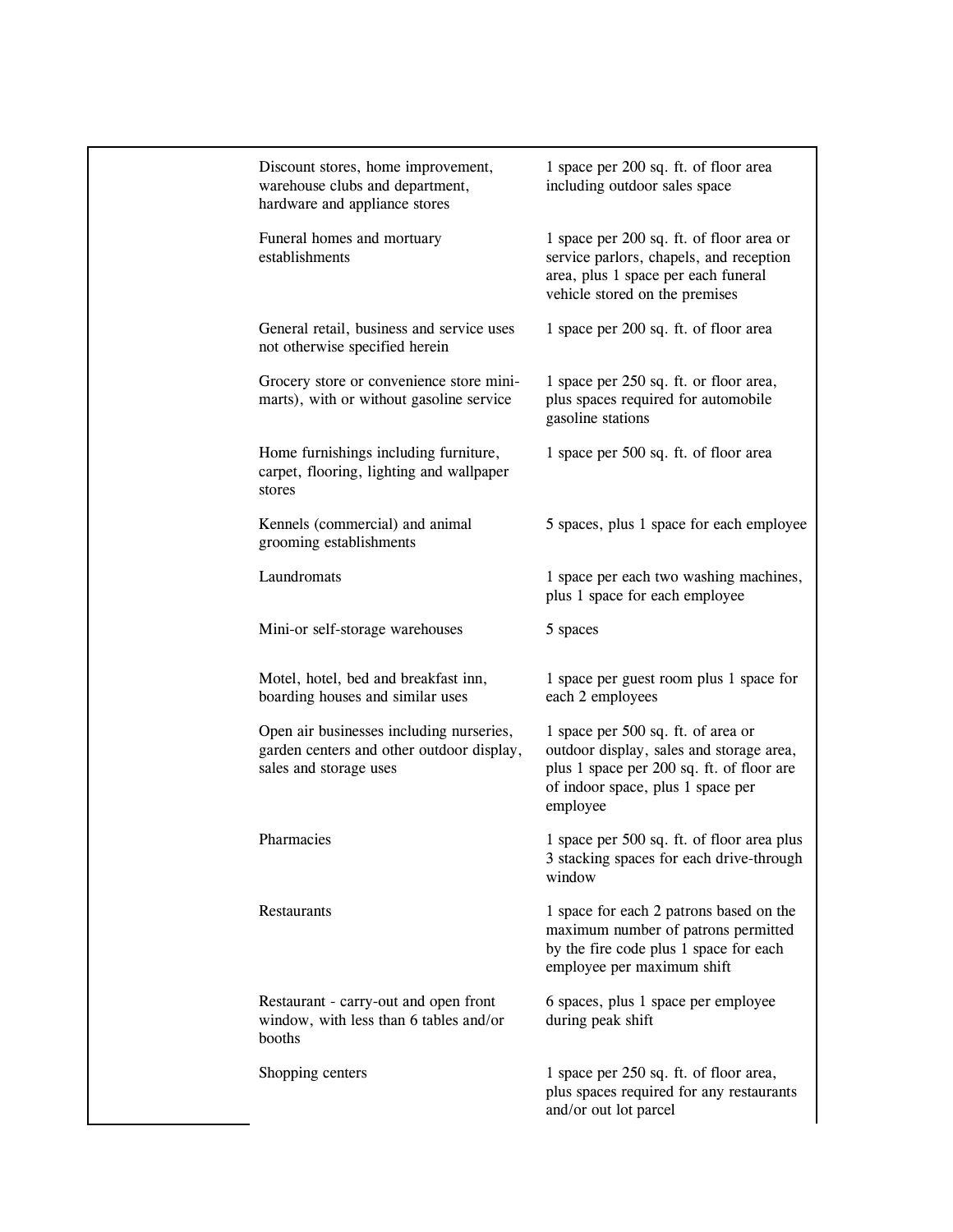Small engine and equipment repair, sales or lease 1 space per 500 sq. ft. of floor space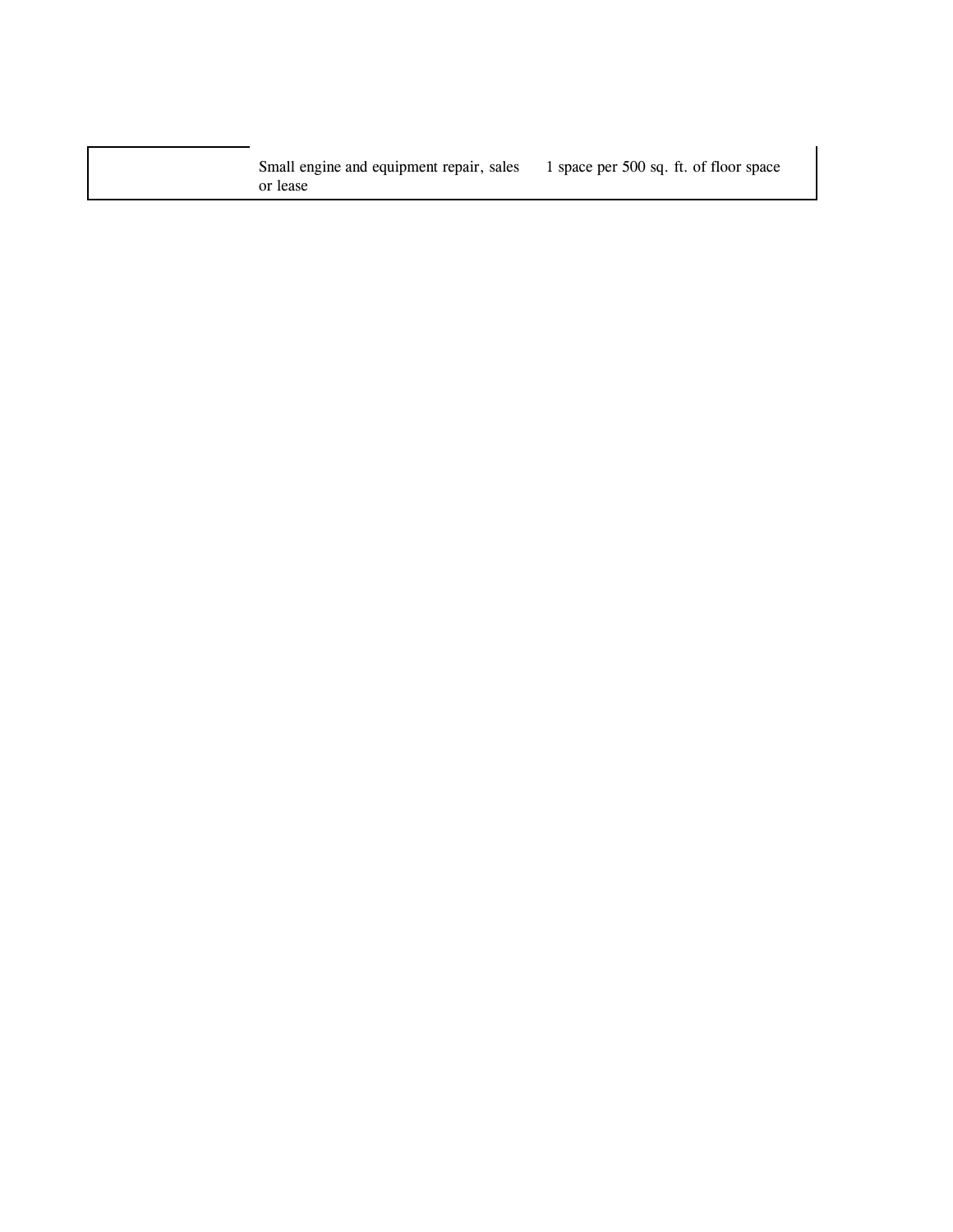| Recreation/<br><b>Entertainment</b><br><b>Facilities:</b> | Billiard hall and arcades                                                            | 1 space per 200 sq. ft. of floor area or 1<br>space per person of capacity authorized<br>by building code, whichever is greater                                                                                |
|-----------------------------------------------------------|--------------------------------------------------------------------------------------|----------------------------------------------------------------------------------------------------------------------------------------------------------------------------------------------------------------|
|                                                           | Golf courses (miniature and par 3)                                                   | 2 spaces per employee, plus spaces<br>required for any accessory structures                                                                                                                                    |
|                                                           | Health, fitness or recreation centers/clubs<br>not otherwise specified herein        | 1 space per 250 sq. ft. of floor area,<br>plus required spaces for swimming<br>pools, restaurants and other similar uses                                                                                       |
|                                                           | Swimming pools (public)                                                              | 1 space per each 3 person of capacity<br>authorized by the building code                                                                                                                                       |
|                                                           | Tennis courts and racquetball centers                                                | 3 spaces per court, whichever is greater                                                                                                                                                                       |
| <b>Industrial Facilities:</b>                             |                                                                                      |                                                                                                                                                                                                                |
|                                                           | Industrial, manufacturing, testing labs,<br>research, design and development centers | 5 spaces, plus 1 space per 500 sq. ft. of<br>floor area, or 1.2 spaces per employee,<br>whichever is greater, plus a space for<br>each corporate vehicle, plus spaces<br>required for any office or sales area |
|                                                           | Warehousing establishments (non retail)                                              | 1 space per 1,000 sq. ft. of floor area                                                                                                                                                                        |

(Ord. passed - -)

# **§ 152.148 EXCEPTION.**

(A) The parking requirements for all uses proposed on a lot shall be cumulative, unless the Planning Commission finds that the parking requirements of a particular land use occur at different hours from those of other contiguous land uses, such that particular land used parking areas can be advantageously used during non-conflicting hours by other contiguous land use. In that event, the required parking spaces for the particular land use may be reduced by the Planning Commission to a minimum of the greatest number of spaces required for any of the contiguous land uses. If not site plan is involved, the Planning and Zoning Administrator may make the above determination.

(B) Construction of some of the required parking spaces may be deferred if the owner agrees that a lesser number of spaces will be sufficient for the use proposed. The site plan shall show all required spaces, including deferred spaces. The property owner shall agree in writing to construct some or all of the deferred spaces upon written order of the Planning Commission. Storm water calculations shall be provided to verify adequate capacity if an expansion is necessary. The site plan shall not the area where parking is being deferred, including dimensions and parking lot layout.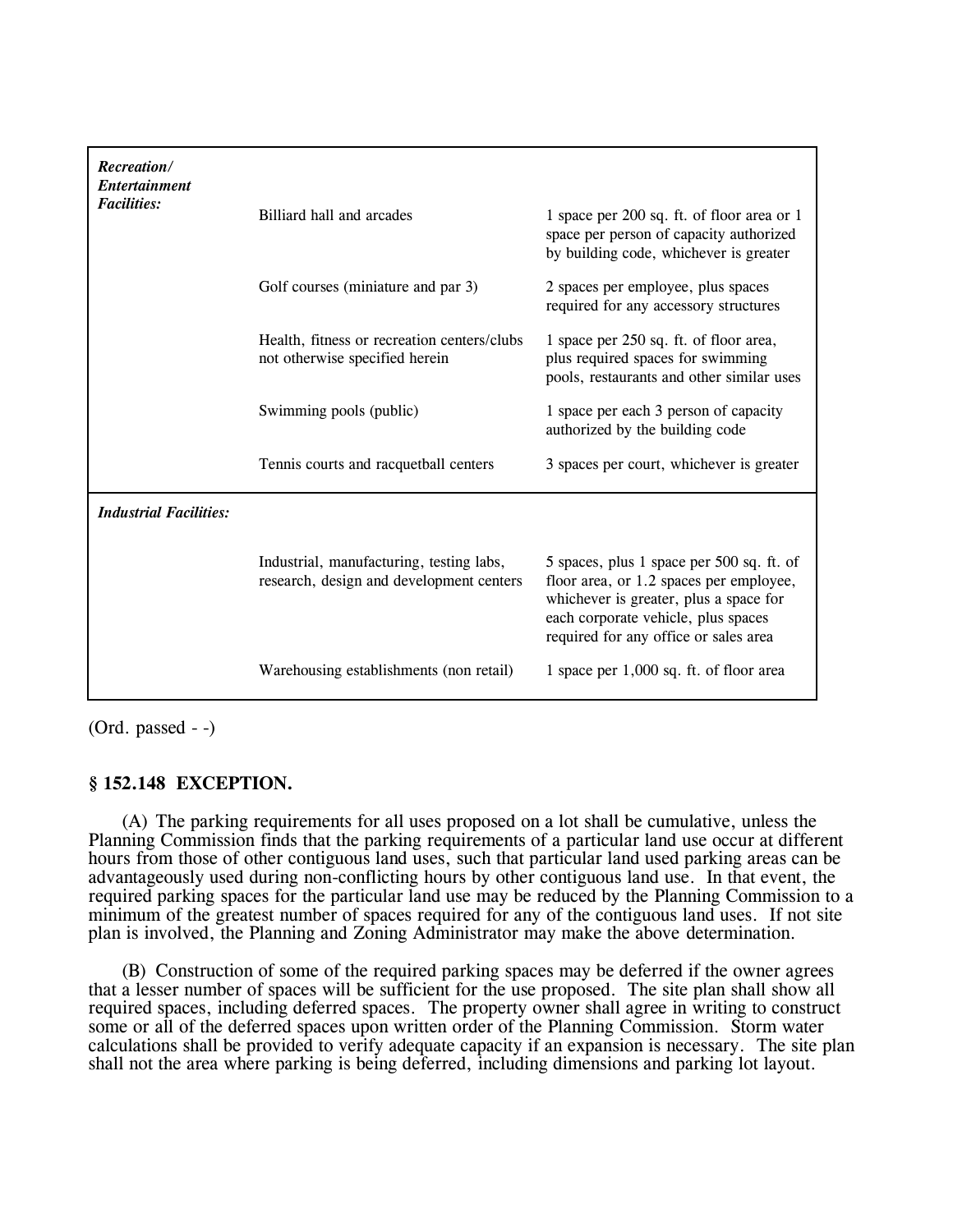(C) Off-street areas used for display and sales of automobiles, boats, trucks, motor homes and similar vehicles, shall be exempt from this chapter except that the following shall apply:

(1) All display areas shall be paved and drained so as to prevent drainage to abutting properties. Vehicles shall only be displayed on the paved surface.

(2) Lighting fixtures used to illuminate any display areas shall comply with § 152.090, above.

(3) All display areas shall be effectively screened on any side which adjoins or faces a residential lot or institution, by a wall, fence or compact planting not less than four feet in height. Planting shall meet the landscape standards of the village.

(4) All display areas shall meet the setback required for principal uses within the zoning district. (Ord. passed - -)

# **§ 152.149 STORAGE AND REPAIR.**

The use of parking spaces or loading areas for material storage, refuse storage stations/dumpsters, storage or display of vehicles and/or merchandise, or for vehicle or machinery repair or maintenance is prohibited unless accessory to a permitted vehicle or machinery repair use. Dumpsters may be temporarily placed in all zoning districts for the purpose of disposing of materials related to remodeling and/or construction. Placement shall not obstruct the regular flow of traffic, and must be removed within 30 days of placement. (Ord. passed - -)

### *SPECIAL USES*

### **§ 152.160 GENERAL PROVISIONS.**

The formulation and enactment of this chapter is based upon the division of the village into districts in each of which are permitted specified uses which are mutually compatible. In addition to the permitted compatible uses however, there are certain other uses which may be necessary or desirable to allow in certain locations in certain districts, but because of their actual or potential impact on neighboring uses or public facilities, need to be carefully regulated with respect to their location for the protection of the village. The uses, on account of their peculiar locational need or the nature of the service offered, may have to be established in a district in which they cannot be reasonably allowed as a permitted use.

(Ord. passed - -)

# **§ 152.161 AUTHORITY TO GRANT PERMITS.**

The Village Planning Commission, as hereafter provided, shall have the authority to recommend the approval of special use permits, subject to the conditions of design, operation, and safeguards as the village may determine for all special uses specified in the various district provisions of this chapter. The permit will become valid upon approval by the Village Council.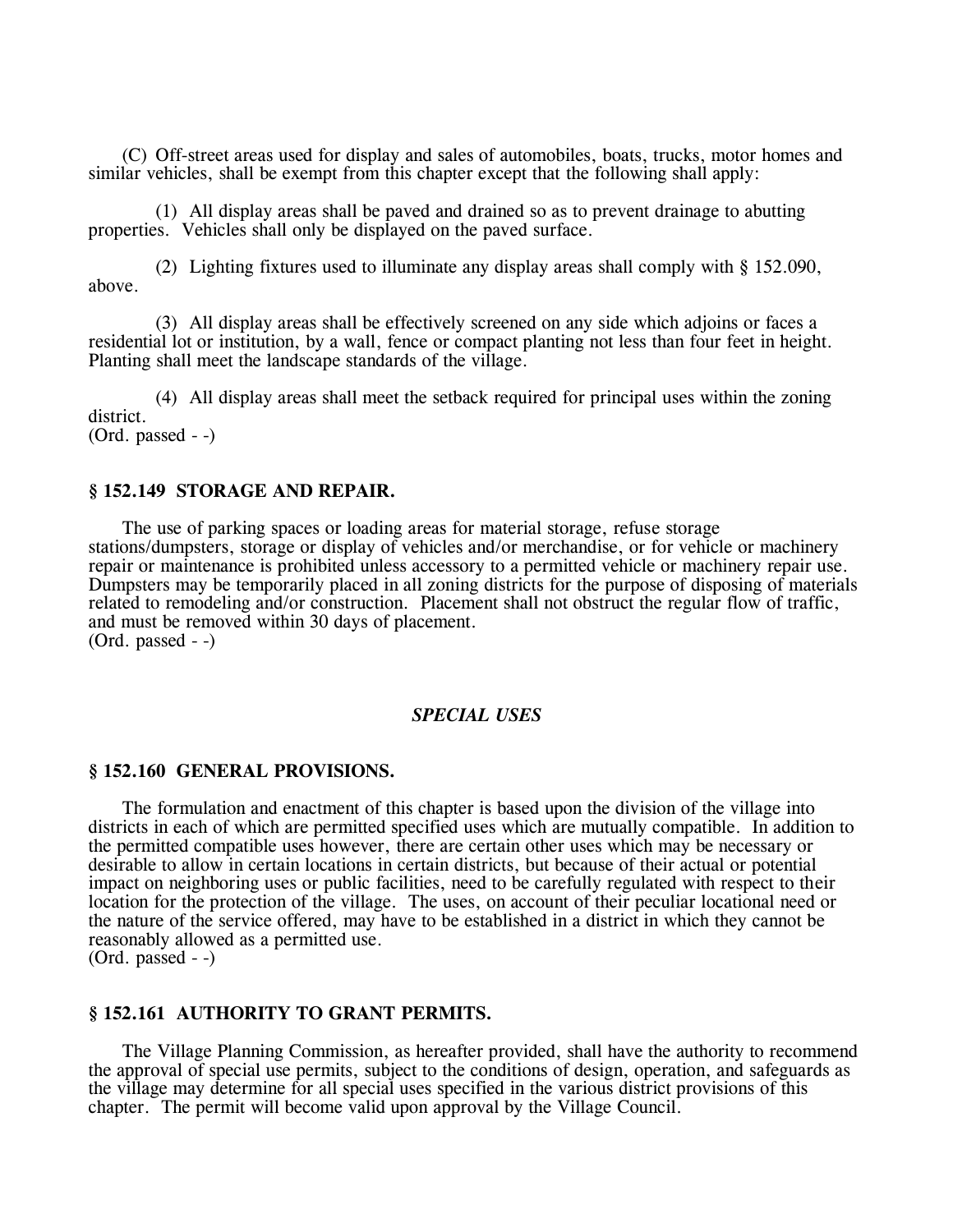(Ord. passed - -)

# **§ 152.162 APPLICATION AND FEE.**

Application for any special use permit permissible under the provisions of this chapter shall be made to the Planning Commission through the Village Clerk by submitting an official special use permit application form; submitting required data, exhibits, and information; and depositing the required fee as established by resolution of the Village Council, except that no fee shall be required of any governmental body or agency. No part of the fee shall be returnable to the applicant. (Ord. passed - -)

### **§ 152.163 DATA, EXHIBITS, AND INFORMATION REQUIRED IN APPLICATION.**

An application for a special use permit shall contain the following information as well as any other pertinent information deemed necessary by the village:

(A) The applicant's name, address, telephone number.

(B) Names and addresses of all record owners and proof of ownership.

(C) The applicant's interest in the property. If the applicant is not the owner, the applicant shall also submit a signed, notarized authorization from the owner(s) for the application.

(D) Legal description, address, and tax parcel number of the property.

(E) If deemed necessary, a scaled and accurate survey drawing, correlated with the legal description and showing all existing and proposed buildings, and types thereof and their uses.

(F) A detailed description of the proposed use and statement supporting data, exhibits, information and evidence regarding required findings set forth in this chapter.

(G) A site plan as provided in §§ 152.190 through 152.220, below.

(H) A vicinity sketch showing the surrounding land use and zoning.

(I) Any additional information the Planning Commission finds necessary to make the determinations required herein. (Ord. passed - -)

### **§ 152.164 PUBLIC HEARING.**

The Planning Commission shall hold a public hearing upon any application for a special use permit, notice of which shall be given by one publication in a newspaper or general circulation in the village, within 15 days but not less than three days next preceding the date of the hearing. Written notification of the public hearing shall also be given to residents within 300 feet of the property seeking the special use.

 $(Ord.  $pasesd - )$$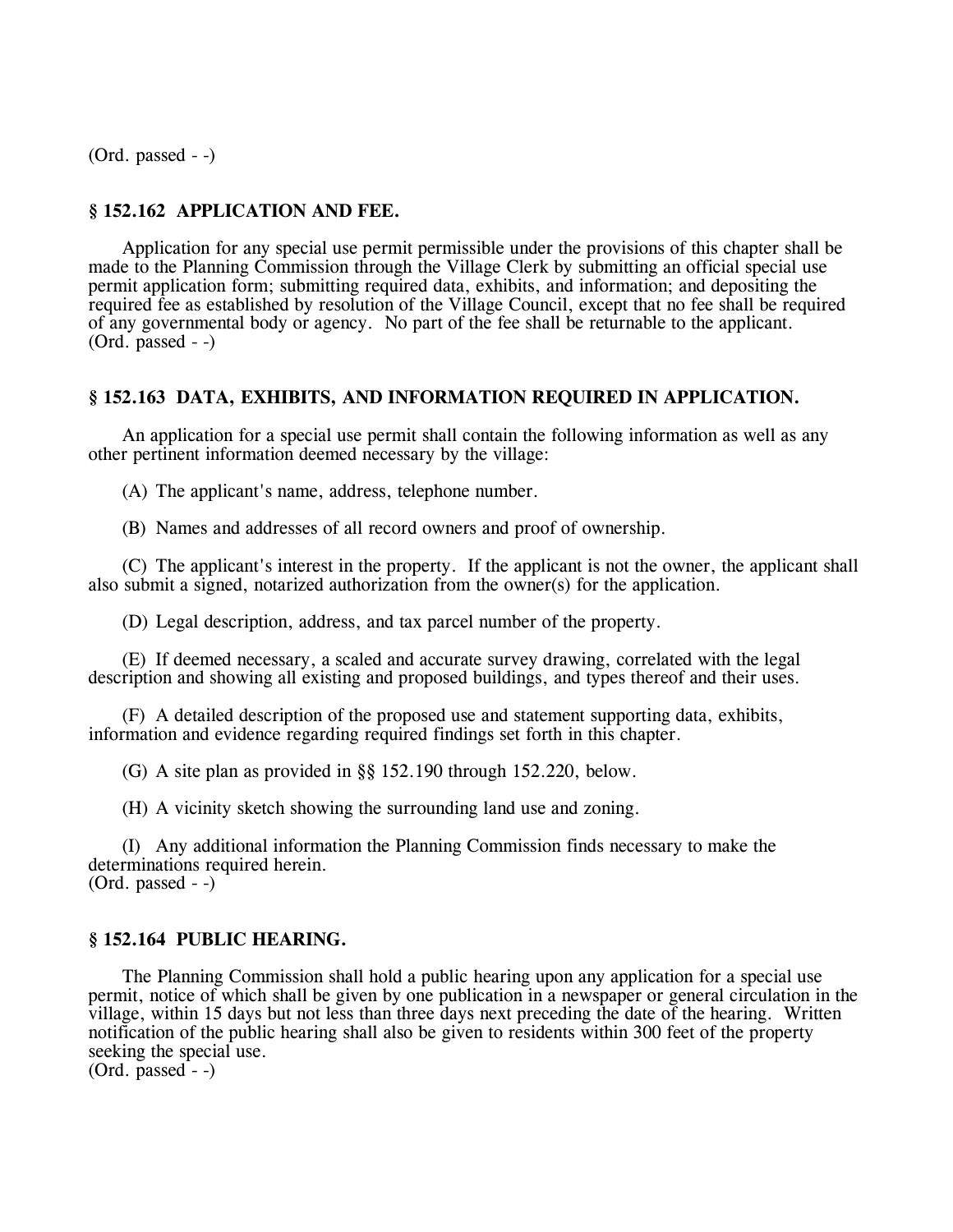# **§ 152.165 PLANNING COMMISSION ACTION ON SPECIAL USE PERMIT.**

The Planning Commission shall review the special use application in consideration of all information received and in compliance other applicable standards of this chapter. The Planning Commission shall recommend approval, approval with conditions or denial of the application. The findings of the Planning Commission shall be presented to the Village Council at the next council meeting, where the Council will affirm or disaffirm the recommendation by resolution. If conditions are imposed, plans or other information illustrating compliance with the conditions shall be submitted and approved by the Planning and Zoning Administrator prior to the issuance of a zoning compliance permit.

 $(Ord. passed - )$ 

# **§ 152.166 STANDARDS FOR REVIEW.**

The Planning Commission shall make findings with respect to the following standards in making a determination on a special use application: The Planning Commission shall approve a special use permit if all the following standards are met.

(A) All information required in § 152.163 has been provided.

(B) The proposed special use shall be compatible with and in accordance with the policies and objectives of the village master plan.

(C) The proposed special use shall promote the intent and purpose of this chapter, shall insure that the use is consistent with the public health, safety, and welfare of the village, and shall comply with all applicable regulations and standards of this chapter.

(D) The proposed special use shall be designed, constructed, operated and maintained to be compatible with existing or planned uses of surrounding areas.

(E) The location and design of the proposed special use shall minimize the negative impact on the street system in consideration of items such as vehicle trip generation, types of traffic, access location and design, circulation and parking design, street and bridge capacity, traffic operations at proposed access points, and traffic operations at nearby intersections and access points.

(F) The effects of the proposed special use on the natural environment shall be within acceptable limits in comparison to the effects that would result from uses permitted by right in the district.

(G) The proposed special use shall be adequately served by public facilities and services. The special use shall not create additional public costs for facilities and services.

(H) The proposed special use shall comply with all other applicable ordinances and state and federal statutes and regulations. (Ord. passed - -)

### **§ 152.167 CONDITIONS OF APPROVAL.**

The Planning Commission may impose reasonable conditions on its approval of a special use permit to ensure that the preceding standards are met. Conditions imposed shall be recorded in the approval action and shall remain unchanged except upon mutual consent of the Planning Commission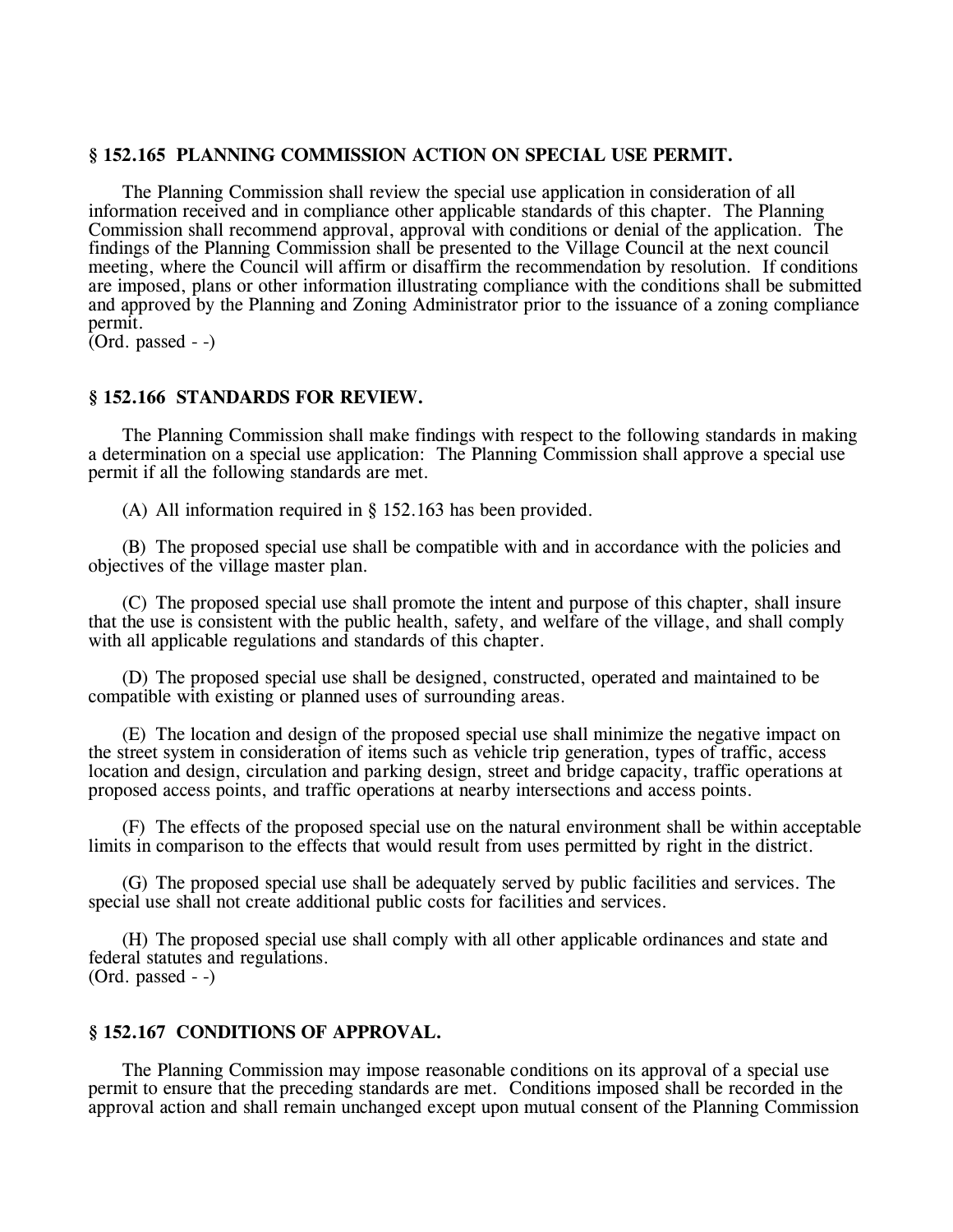and landowner. Conditions imposed shall meet all the following requirements:

(A) Be designed to protect natural resources, the health, safety, and welfare, as well as the social and economic well being, of those who will use the special use under consideration, residents and landowners immediately adjacent to the special use, and the community as a whole.

(B) Be related to the valid exercise of the police power and purposes which are affected by the proposed special use.

(C) Be necessary to meet the intent and purpose of zoning requirements, be related to the standards in § 152.146, above, and be necessary to insure compliance with these standards. (Ord. passed - -)

### **§ 152.168 ACTION REQUIRED.**

The Planning Commission shall, within 35 days of the public hearing date, approve or deny an application. If the Village Planning Commission approves a special use application, a permit shall be issued to the applicant by the Planning and Zoning Administrator. The Planning and Zoning Administrator shall forward a copy of the permit to the applicant. The Planning and Zoning Administrator shall not issue a zoning compliance permit until the special use permit has been approved by the Planning Commission. (Ord. passed - -)

# **§ 152.169 EFFECT OF APPROVAL.**

An approved special use permit shall run with the land, unless the use is specifically determined to be temporary in nature. The approved special use permit shall apply only to the land described in the permit application.

 $(Ord. passed - )$ 

# **§ 152.170 SITE PLAN APPROVAL.**

Preliminary site plan review may be conducted simultaneously with review of a special use permit application. An approved preliminary site plan shall be a part of the approved special use permit.

 $\overline{(Ord. passed -)}$ 

# **§ 152.171 MAINTENANCE.**

The property owner shall maintain the property in accordance with the approved special use permit and site plan on a continuing basis until the property is razed, or until new zoning regulations supersede the regulations upon which approval was based, or until a new use or site plan is approved. A property owner who fails to maintain the property in accordance with the approved special use permits and accompanying site plan shall be deemed to be in violation of this chapter, subject to §§ 152.240 through 152.247, 152.325 through 152.327, and 152.999, below.  $(Ord. passed - )$ 

# **§ 152.172 EXPANSIONS AND CHANGES IN USE.**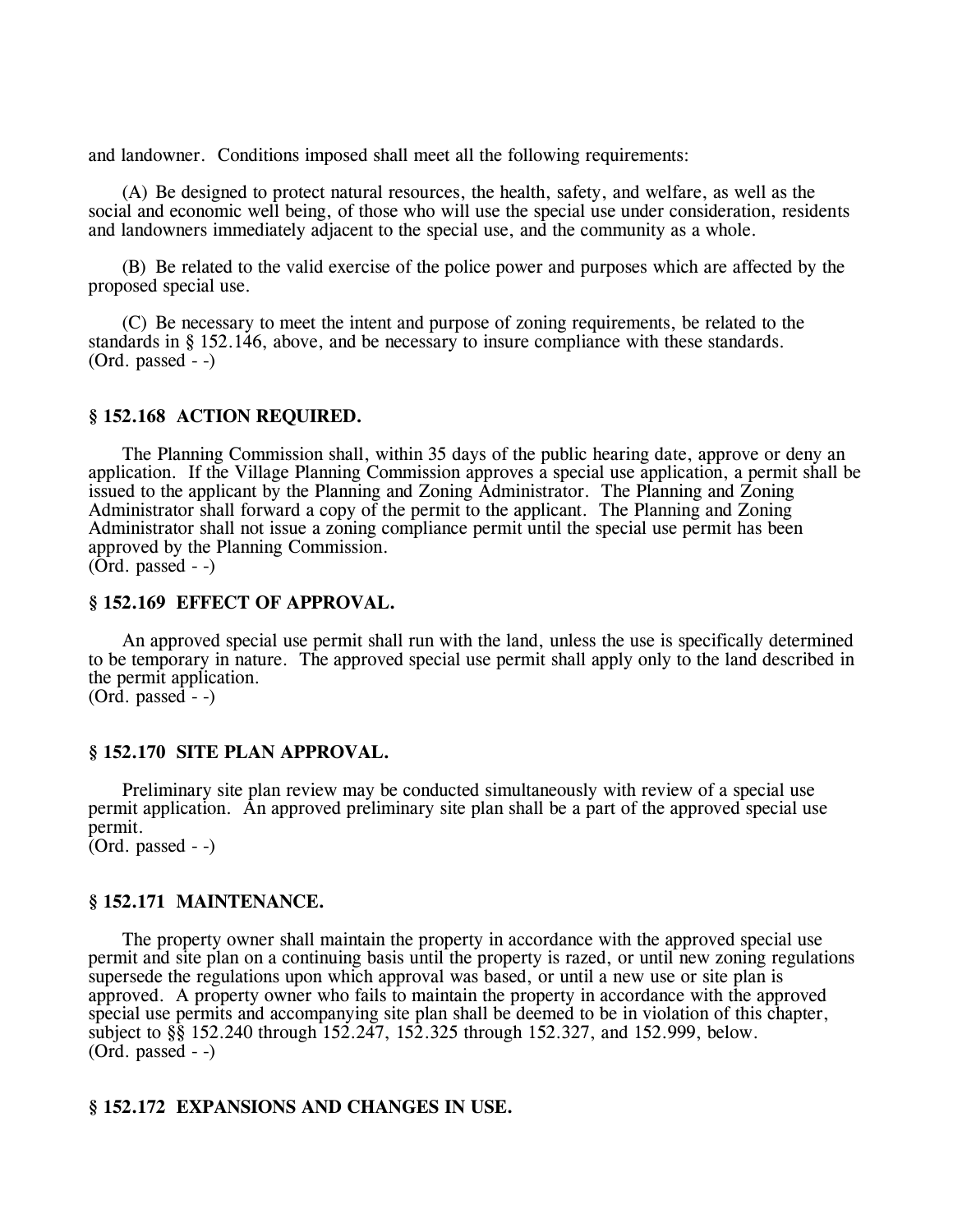An expansion of a use or a change in use of any approved special use permit shall require a new special use permit. The procedure for an expansion or change of use shall be the same as for the original application. (Ord. passed - -)

### **§ 152.173 VOIDING OF SPECIAL USE PERMIT.**

An approved special use permit shall become null and void and fee forfeited unless construction and/or use is commenced within six months and completed within one year of the date of issuance. If the Planning and Zoning Administrator finds that the applicant has failed to comply with all conditions imposed by the special use permit, the Planning Commission shall hold a public hearing giving at least 15-days' notice of the hearing to the applicant and all property owners within 300 feet of the property for which the special use permit was issued. If the Planning Commission determines that the applicant has not complied with all conditions of the special use permit, it shall take action to see that the conditions are complied with, or revoke the special use permit. (Ord. passed - -)

### **§ 152.174 DISCONTINUANCE.**

The Village Council may require a public hearing for an approved special use permit if the use has ceased to operate continuously for at least a one 6-month period. The Planning Commission may declare the special use permit void after the hearing if the Commission finds that the special use has changed to the extent that it no longer meets the standards in § 152.167 above, and any of the conditions attached to its approval. (Ord. passed - -)

#### *SITE PLAN REVIEW*

### **§ 152.190 GENERAL PROVISIONS.**

A site plan shall include documents and drawings required by the zoning ordinance to insure that a proposed use or activity is in compliance with local ordinance and state and federal statutes. Where the zoning ordinance requires site plan approval, the site plan, as approved, shall become part of the record of approval, and subsequent actions relating to the activity authorized shall be consistent with the approved site plan, unless a change conforming to the zoning ordinance receives the mutual agreement of the landowner and the Village Planning Commission. The site plan shall be approved if it contains the information required by the zoning ordinance and is in compliance with the zoning ordinance, the conditions imposed pursuant to the ordinance, other applicable ordinances, and state and federal statutes. Conditions imposed pursuant to this chapter shall include all conditions imposed by the Village Planning Commission in the approval of a special use or in the approval of a planned unit development which shall be incorporated into the site plan. The Village Planning Commission shall have authority to review and approve or reject preliminary and final site plans as required in the section.

 $\overline{(Ord. passed -)}$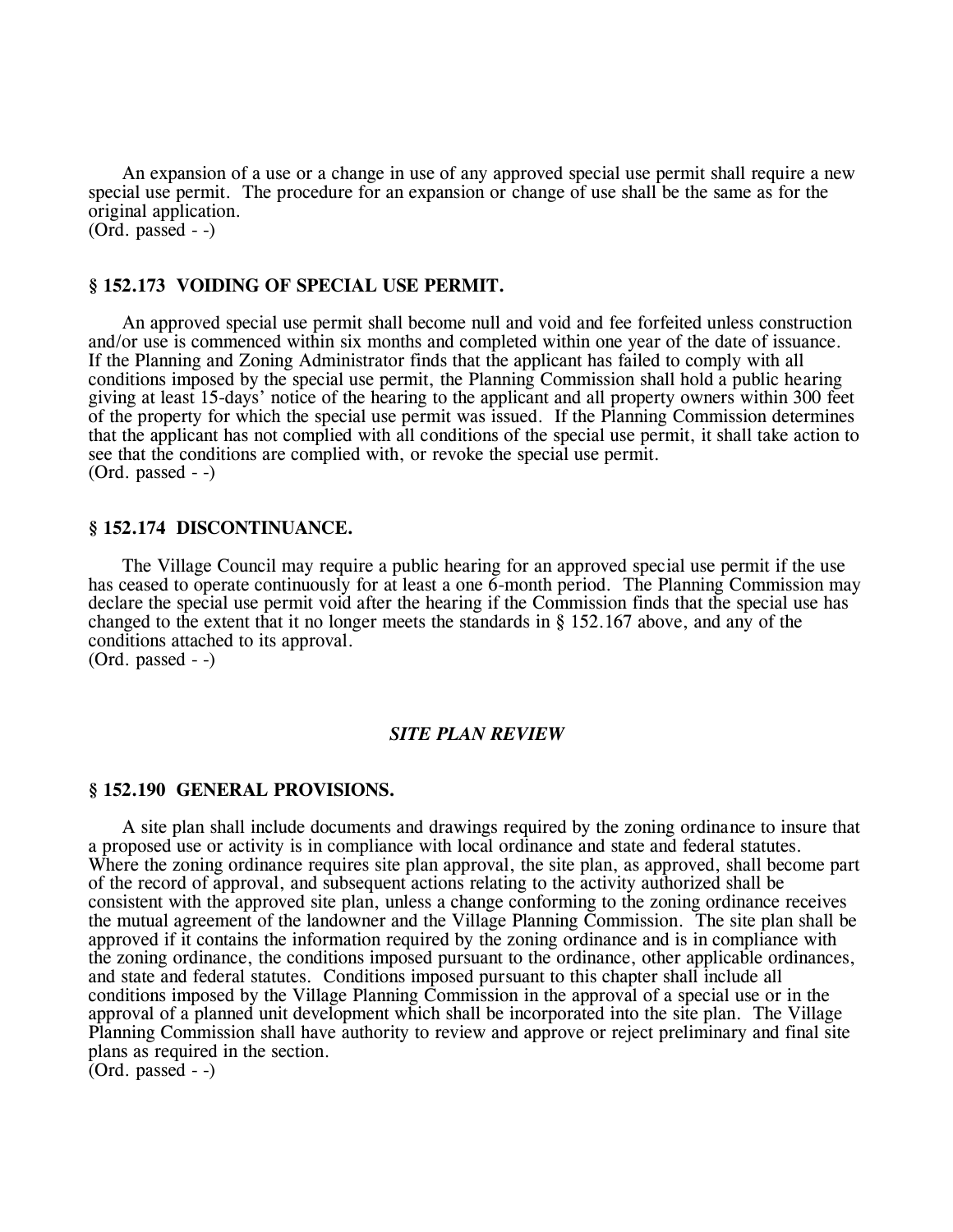# **§ 152.191 BUILDINGS, STRUCTURES AND USES REQUIRING SITE PLAN REVIEW.**

The following buildings, structures, and uses require site plan review:

- (A) More than one 2-family dwelling unit on a single lot or parcel.
- (B) One or more multiple-family buildings.
- (C) Any principal non-residential building or structure permitted in a residential district.
- (D) A principal building or structure in an office, commercial or industrial district.
- (E) Public utility buildings and structures, not including poles.
- (F) A parking lot or addition thereto containing five or more parking spaces.

(G) A principal use of a lot which does not involve a building or structure in any office, commercial or industrial district.

(H) More than one building or structure, except a sign, on a lot or parcel, or combination of lots or parcel under one ownership or any addition to a principal use in any office, commercial or industrial district and to any principal non- residential use in a residential district except that the Planning Commission may waive some or all of the information and steps required in §§ 152.192 and 152.193 below. The waiver shall be based on an evaluation of the following conditions and documented by the Planning Commission in its minutes:

- (1) Impact on existing site conditions such as topography and storm drainage.
- (2) Increase in off-street parking and loading and unloading requirements.
- (3) Generation of additional traffic.
- (4) Impact on adjacent land use.
- (5) Mobile home residential district, § 152.054.
- (I) Special uses, §§ 152.160 through 152.174, above.

(J) The Planning and Zoning Administrator shall not issue a zoning compliance permit and the Building Inspector shall not issue a building permit for construction of or addition to any one of the above listed buildings, structures or uses until a final site plan has been approved and is in effect. A use not involving a building or structure, as above listed, shall not be commenced or expanded, nor shall the Planning and Zoning Administrator issue a zoning compliance permit, nor shall the Building Inspector issue a certificate of occupancy for the use until a final site plan has been approved and is in effect. No grading, removal of trees or other vegetation, land filling or construction of improvements shall commence for any development which requires site plan approval until a final site plan is approved and is in effect except as otherwise provided in this subchapter. (Ord. passed - -)

# **§ 152.192 PRELIMINARY SITE PLAN.**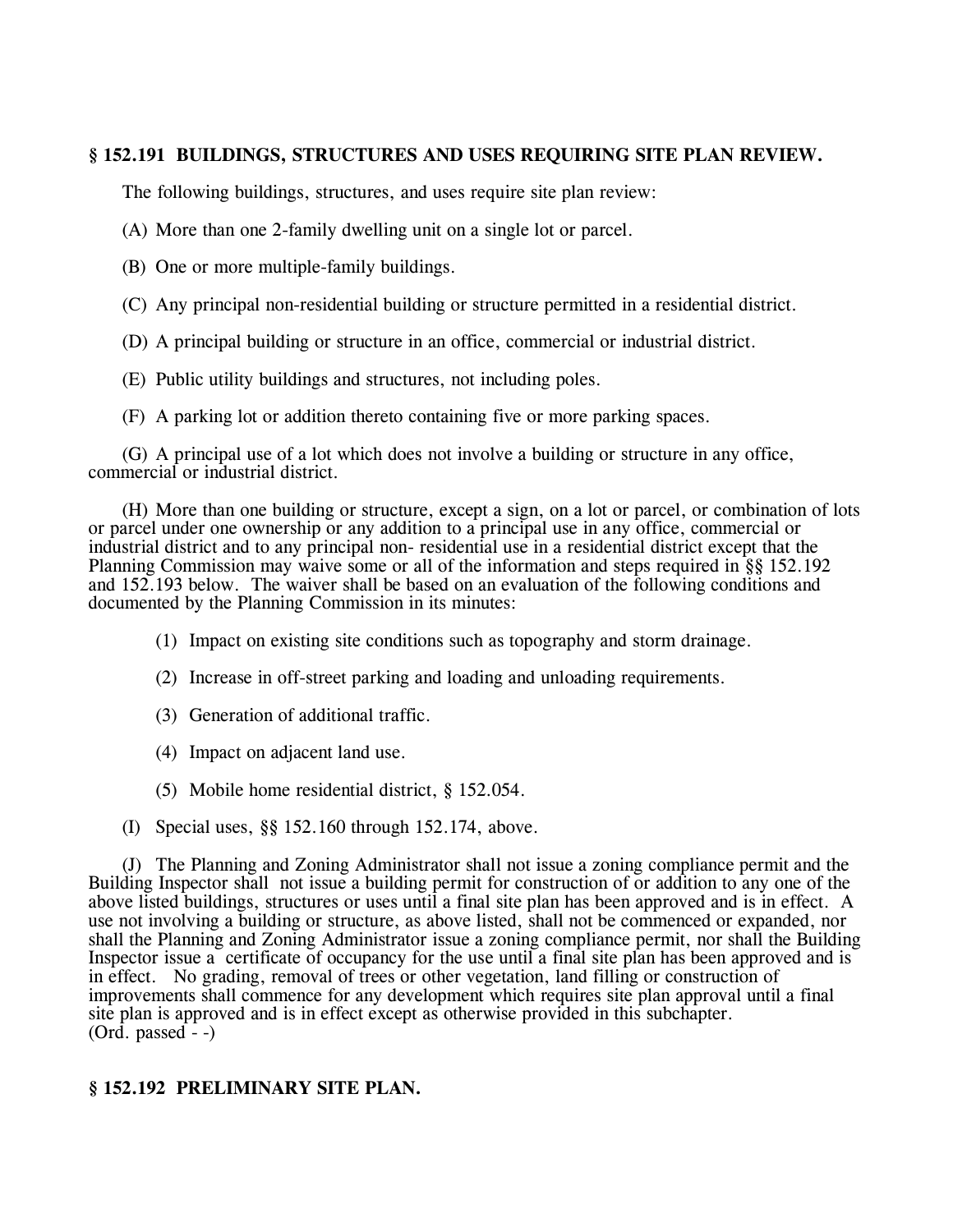(A) *Application.* Any person with legal interest in a lot may apply for preliminary site plan approval by filing completed forms, the review fee, and seven copies of the preliminary site plan drawing(s) with the Planning and Zoning Administrator. The Planning and Zoning Administrator upon receipt of the application, shall transmit the preliminary site plan drawings to the Planning Commission prior to its next regular meeting. Upon receipt of an application for site plan approval, one notice that a request for a site plan approval has been received shall be published in a newspaper which circulates in the village not less than 15 days prior to the meeting at which the plan will be reviewed. The notice shall:

(1) Describe the improvements and/or alterations shown on the site plan approval request.

(2) Indicate the property which is the subject of the site plan approval request.

(3) State when and where the applications will be considered.

(4) Indicate when and where written comments will be received concerning the application.

(5) Indicate that a public hearing on the site plan approval will be held, if requested in writing by any person who owns or occupies property within 300 feet of the boundary of the site under review.

(B) *Information required.* Every preliminary site plan submitted for review shall provide the information listed below:

(1) The site plan shall be a scale not greater than one inch equals 20 feet nor less than one inch equals 200 feet, and of the accuracy that the Planning Commission can readily interpret the plan.

(2) Location and description of the site; dimensions and area, and vicinity map.

(3) Soil information; existing topography (minimum contour interval of two feet); existing natural features such as trees, wooded areas, streams, marshes, ponds, and other wetlands. The plan shall clearly show all natural features to remain and to be removed. Groups of trees shall be shown by an approximate outline of the total canopy; individual deciduous trees of six-inch diameter or larger and individual evergreen trees 12 feet in height or higher, not a part of a group of trees, shall be accurately located on the plan.

(4) Property owner's name, address; applicant's name, address, interest in property; owner's signed consent for preliminary site plan approval if applicant is not the owner.

(5) Scale, north arrow, date of plan.

(6) Proposed buildings/structures: location, outline. general dimensions, distances between, floor area, number of floors, height, and number and type of units. Elevation drawings shall be submitted illustrating the building design and height, and describing construction materials for all proposed structures.

(7) Location and size of open areas and recreation areas.

(8) Proposed streets/drives: general alignment, right-of- way, (where applicable), surface type and width.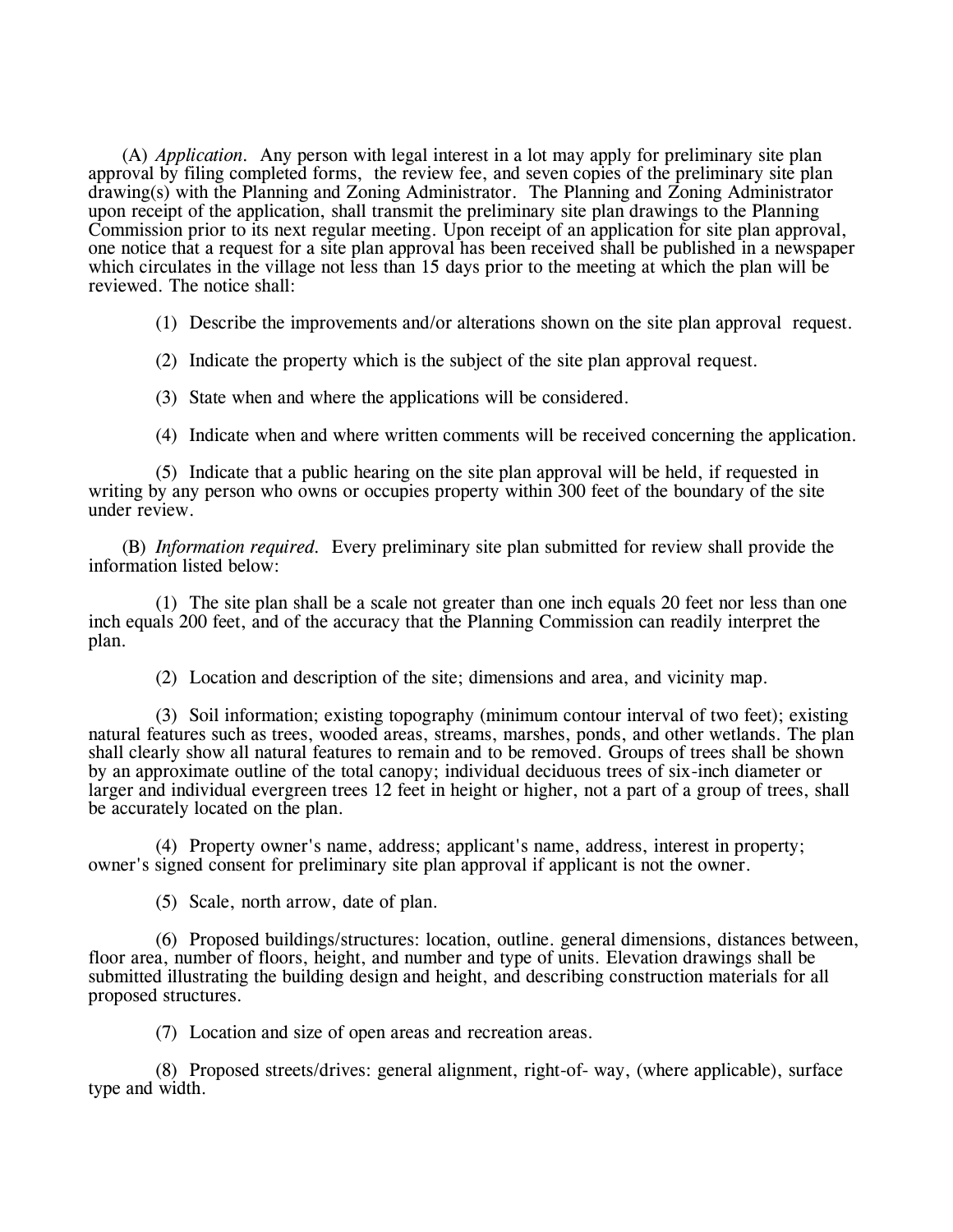(9) Proposed parking: location and dimensions of lots, dimensions of spaces and aisles, angle of spaces, surface type, number of spaces.

(10) Existing zoning classification of property; required yards; dwelling unit schedule, density of development, and lot area per dwelling unit for residential projects; lot coverage (percent) and floor area ratio; location and size of required transition and landscape strips; if applicable.

(11) Areas of intended filling/cutting; outline of existing buildings/structures and drives; existing natural and man-made features to be retained or removed.

(12) Adjacent land uses; location of adjacent buildings, drives and streets.

(13) Location, area of development phases, building program for each phase; projected schedule of development, by phase.

(14) Location and width of easements on site.

(15) General description of proposed water, sanitary sewer, and storm drainage systems.

(16) Landscape plan showing location, size and type of plant materials; plant list.

(C) *Standards for review.* In reviewing a preliminary site plan the Planning Commission shall consider the following standards:

(1) That all required information has been provided.

(2) That the proposed development as shown in the preliminary site plan conforms to all regulations of the zoning ordinance for the district(s) in which it is located.

(3) That the applicant is legally authorized to apply for site plan review.

(4) That the movement of the vehicular and pedestrian traffic within the site and in relation to access streets and sidewalks will be safe and convenient.

(5) That the proposed development will be harmonious with, and not harmful, injurious, or objectionable to, existing and future uses in the immediate area and is compatible with the general development plan.

(6) That natural resources will be preserved to a maximum feasible extent, and that the development as proposed will not cause soil erosion or sedimentation.

(7) That the proposed development is adequately coordinated with improvements serving the subject property and with other developments.

(8) The proposed site plan and building(s) comply with the design standards of § 152.089, above, if applicable.

(D) *Planning Commission action.* The Planning Commission shall study the plan and shall, within 100 days of its receipt of the plan approve or reject the preliminary site plan. The Planning Commission may require changes in the plan, and may attach conditions to its approval. The Planning Commission shall advise the applicant in writing of its actions on a preliminary site plan. The time limit may be extended upon mutual consent of the applicant and Planning Commission.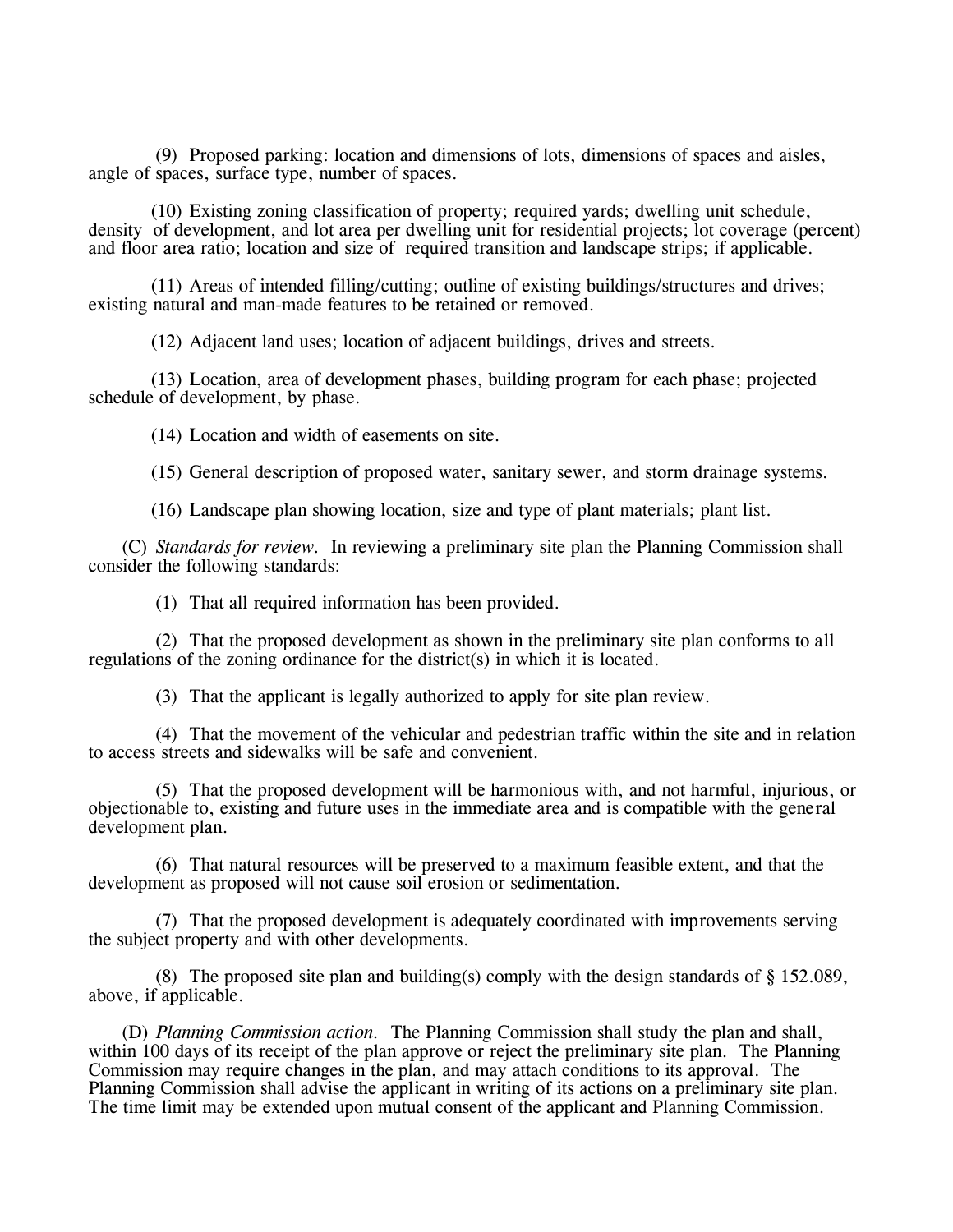(E) *Effect of approval.* Approval of a preliminary site plan by the Village Planning Commission shall indicate its acceptance of the proposed layout of buildings, streets, drives, parking areas, and other facilities and areas, and of the general character of the proposed development. The Village Planning Commission may, at its discretion, and with appropriate conditions attached, authorize issuance of permits by the Building Inspector for grading and foundation work on the basis of an approved preliminary site plan. The conditions to be attached to the permit issued for grading and foundation work shall include, but are not limited to, provisions for control of possible erosion, for exempting the village from any liability if a final site plan is not approved, and for furnishing a bond for restoration of the site if work does not proceed to completion.

(F) *Expiration of approval.* Approval of a preliminary site plan shall be valid for a period of 180 days from the date of approval and shall expire and be of no effect unless an application for a final site plan for all or part of the area included in the approved preliminary site plan is filed with the Planning and Zoning Administrator within that time period. If a final site plan is submitted for only a part of the area included in the approved preliminary site plan, successive final site plans shall be filed at intervals no longer than two years from the approval of the previously approved final site plan. If the period is exceeded, the approved preliminary site plan will become invalid with respect to the remaining parts of the site, unless the applicant requests and is granted, by the Planning Commission, a one year extension. The Planning Commission may grant more than one extension for good cause shown.

(Ord. passed - -)

### **§ 152.193 FINAL SITE PLAN.**

(A) *Application.* Following approval of a preliminary site plan, the applicant shall submit to the Planning and Zoning Administrator, the required number of sets of a final site plan and other data and exhibits hereinafter required, the review fee, and a completed application form. The Planning and Zoning Administrator upon receipt of the application, shall transmit the final site plan drawings to the Planning Commission prior to its next regular meeting.

(B) *Information required.* Each final site plan submitted for review shall provide the following information and shall meet the following specifications:

(1) The site plan shall be of a scale not greater than one inch equals 20 feet nor less than one inch equals 200 feet, and of such accuracy that the Planning Commission can readily interpret the plan. More than one drawing shall be included as part of a final site plan where required by the Planning Commission for clarity.

(2) Scale, north arrow, name and date of plan; date of any revisions thereto.

(3) Name and address of property owner and applicant; interest of applicant in property; name and address of developer; owner's signed consent for final site plan approval application if applicant is not the owner.

(4) Name and address of designer. A detailed site plan shall be prepared by a community planner, architect, landscape architect, engineer, or land surveyor registered in the State of Michigan.

(5) A vicinity map, legal description of site, and dimensions and lot area. Where a metes and bound description is used, lot line angle or bearings shall be indicated on the plan and the lot line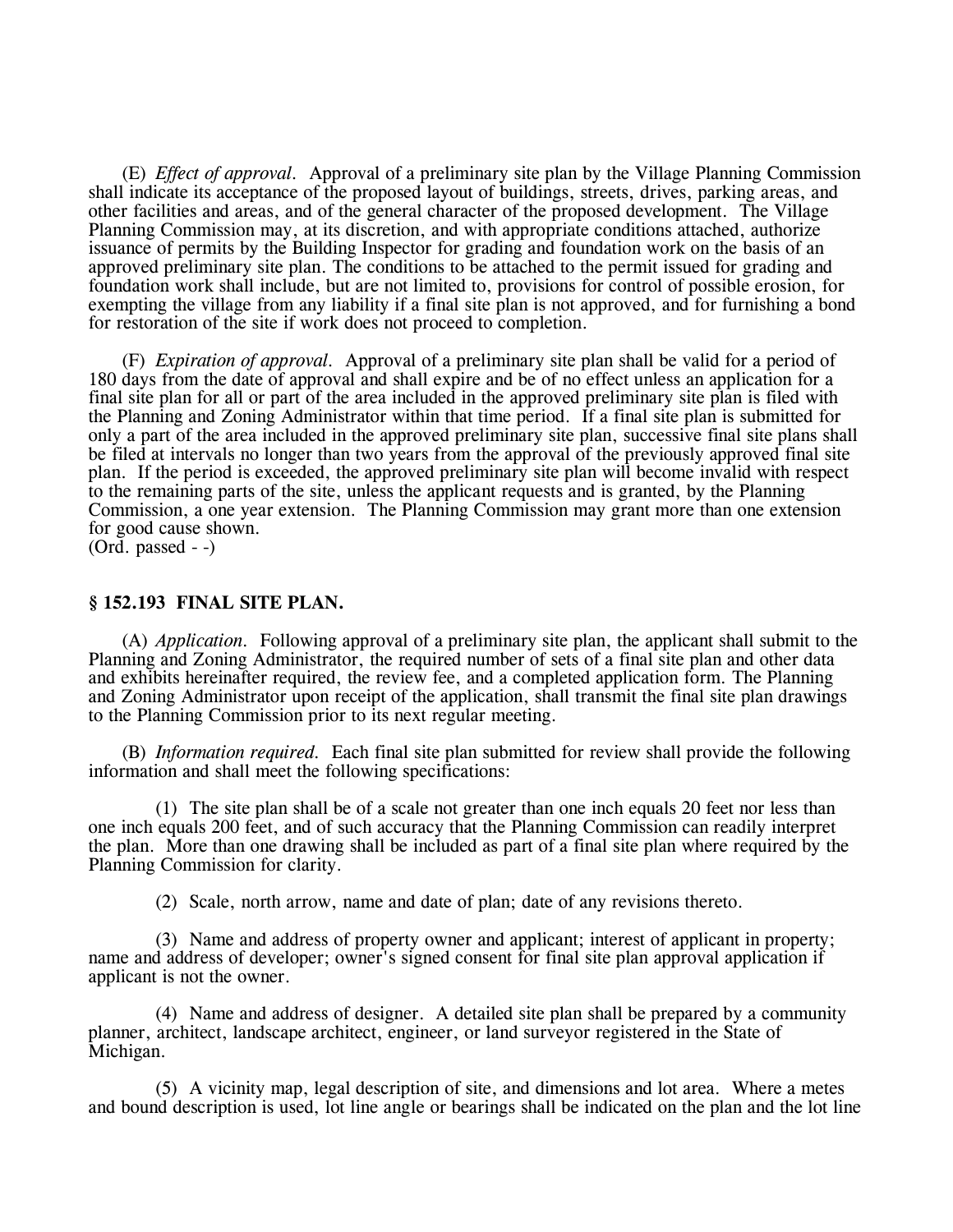dimensions and angles or bearings shall be based upon a boundary survey prepared by a registered surveyor.

(6) Existing topography (minimum contour interval of two feet); existing natural features such as trees, woods areas, streams, marshes, ponds, and other wetlands; clear indication of all natural features to remain and to be removed. Groups of trees shall be shown by approximate outline of the total canopy; individual deciduous trees of six-inch diameter or larger and individual evergreen trees 12 feet in height or higher, not a part of a group of trees, are to be accurately located on the plan.

(7) Existing buildings, structures, and other improvements, including drives, utility poles and towers, easements, pipelines, excavations, ditches (elevations and drainage directions), bridges, culverts; clear indication of all improvements to remain and to be removed; deed restrictions, if any.

(8) Owner, existing use and zoning classification of adjacent properties; location and outline of buildings, drives, parking lots other improvements on adjacent properties.

(9) Existing public utilities on or serving the property; location and size of water lines and hydrants; location size and inverts for sanitary sewer and storm sewer lines; location of manholes and catch basins; location and size of wells, septic tanks and drain fields and location of exterior HVAC equipment.

(10) Name and right-of-way of existing streets on or adjacent to the property; surface type and width; spot elevations of street surface, including elevations at intersections with streets and drives of the proposed development.

(11) Zoning classification of the subject property; location of required yards; total site area and floor area; total ground floor area and lot coverage (percent); floor area ratio. In the case of residential units, the plan shall note dwelling unit density, lot area per dwelling unit, and a complete schedule of the number, size and type of dwelling units.

(12) Grading plan, showing finished contours at minimum interval of two feet, and correlation with existing contours so as to clearly indicate cut and fill required. All finished contour lines are to be connected to existing contour lines at or before the property lines, unless grading easements off-site are obtained.

(13) Location and exterior dimensions of all proposed buildings and structures, location to be referenced to property lines or a common base point; distances between buildings; height in feet and stories; finished floor elevations and contact grade elevations.

(14) Location and alignment of all proposed streets and drives; right-of-way where applicable; dimensions, and slopes; location and typical details of curbs; turning lanes with details where applicable; location, width surface elevations and grades of all surface type and width and typical cross section of same showing base and sub-base materials, entries and exits; curve-radii.

(15) Location and dimensions of proposed parking lots; number of spaces in each lot; dimensions of spaces, and aisles; drainage pattern of lots; typical cross section showing surface, base, and sub-base materials; angle of spaces.

(16) Location, width, and surface of proposed sidewalks and pedestrian ways.

(17) Location, use, size, and proposed improvements of open spaces and recreation areas;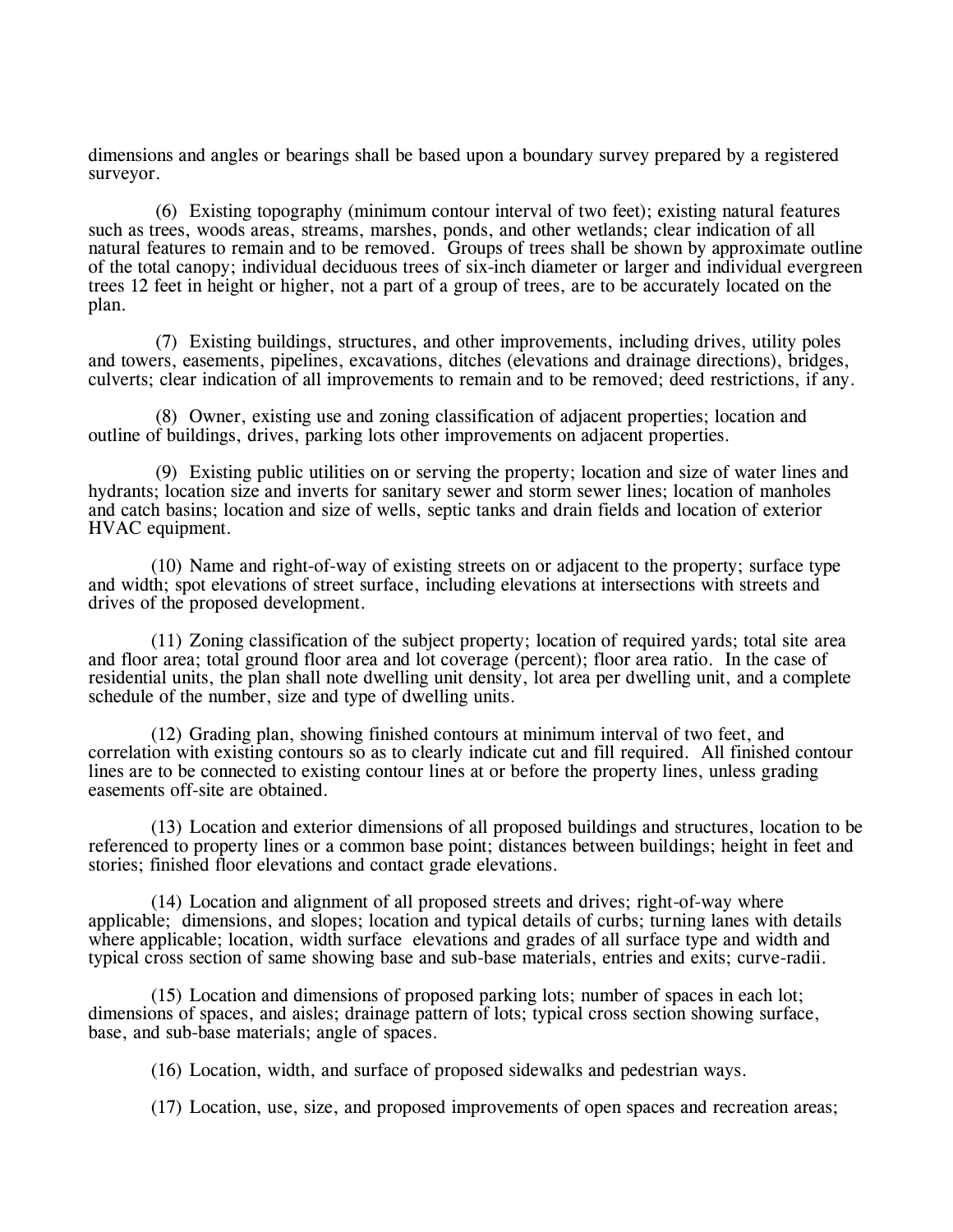maintenance provisions for the areas.

(18) Location and type of proposed screens and fences; height, typical elevation and vertical section of screens, showing materials and dimensions.

(19) Location of proposed outdoor trash container enclosures; size, typical elevations, and vertical sections of enclosure, showing materials and dimensions.

(20) Location, type, size, area, and height of proposed signs.

(21) Layout, size of lines, inverts, hydrants, drainage flow patterns, location of manholes and catch basins for proposed utilities; location and size of retention ponds and degree of slope of sides of points; calculations for sizing of storm drainage facilities; location of electricity and telephone poles and wires; location and size of surface mounted equipment for electricity and telephone service; location and size of underground tanks where applicable; location and size of outdoor incinerators; location and size of wells, septic tanks and drains fields, if onsite facilities are to be used. Final engineering drawings for all site improvements, such as but not limited to water, sanitary sewer systems, streets, drives, and parking lots, retention ponds and other ponds or lakes, retaining walls, are to be submitted to and approved by an engineer appointed by the village, prior to Planning Commission approval of the final site plan.

(22) Landscape plan showing location, size and type of plant materials.

(23) Plan for the control of soil erosion and sedimentation during grading and construction of operations and until a permanent ground cover is established. The plan shall be approved by the designated Soil Erosion and Sedimentation Control Enforcing Agent.

(24) Location of proposed retaining walls, and dimensions and materials of same, fill materials, typical vertical sections; restoration of adjacent properties where applicable.

(25) Right-of-way expansion where applicable; reservation or dedication of right-of-way to be clearly noted, dedication of right-of-way where applicable shall be executed, or provisions made for same prior to approval of the final site plan by the Planning Commission.

(26) Architectural floor plans and elevation drawings shall be submitted that illustrate the building design and height, and describe construction materials for all proposed structures. Elevations shall be provided for all sides. The Planning Commission may require color renderings of the building. Proposed materials and colors shall be specified on the plan and color chips or samples shall be provided at the time of final site plan review. These elevations, colors and materials shall be considered part of the approved site plan and may not be changed without approval by the Planning Commission.

(27) Management plans for storm water systems and maintenance of open space.

(28) Location and details of exterior lights; fixtures and poles; and a photometric plan. (See lighting standards, § 152.089, above)

(C) *Standards for review.* In reviewing the final site plan, the Planning Commission shall determine whether the plan meets the following specifications and standards:

(1) That the final site plan conforms to the preliminary site plan as approved by the Village Planning Commission.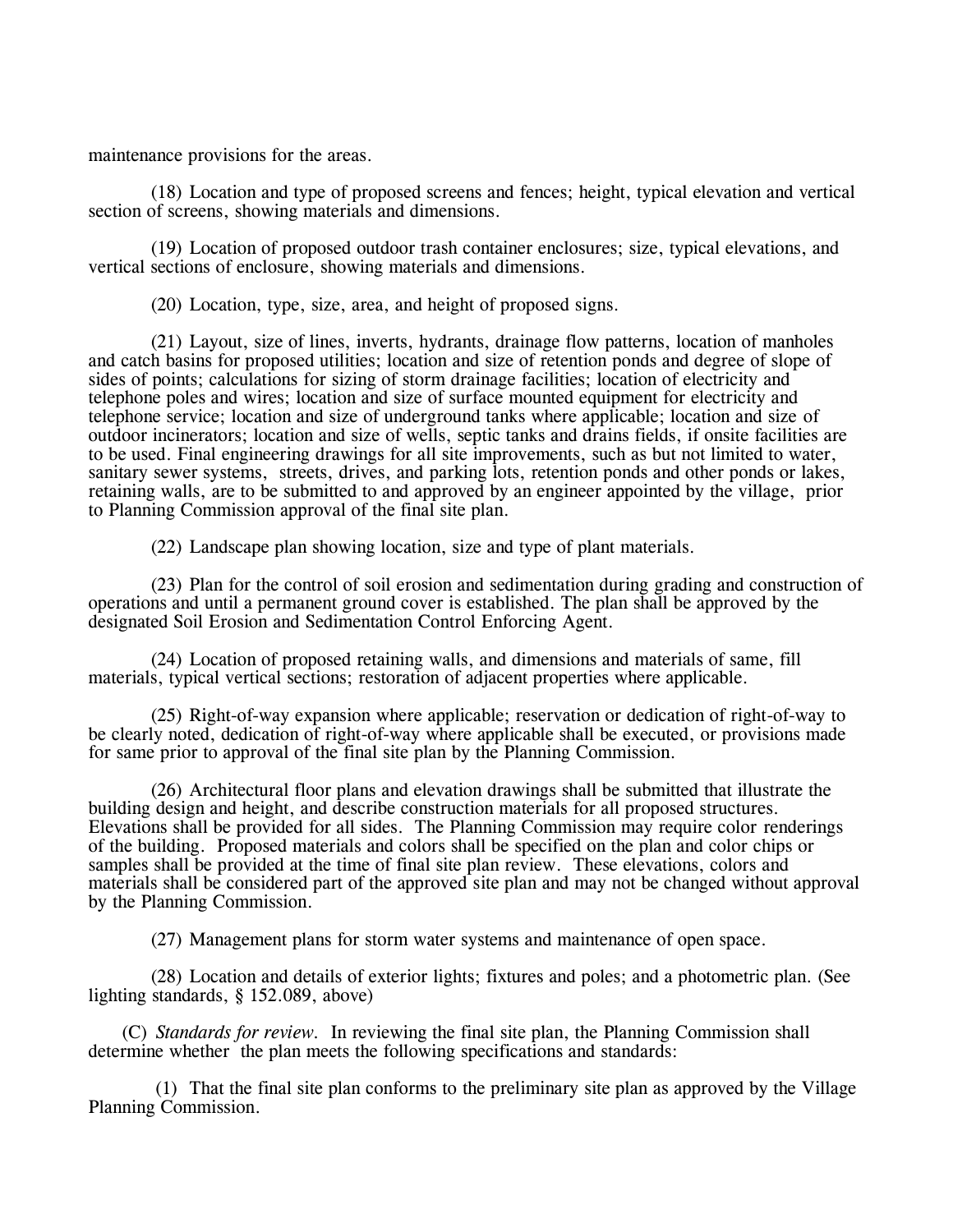(2) That all required information is provided.

(3) That the plan complies with all zoning ordinance regulations.

(4) That the plan, including all engineering drawings, meet specifications of the village for fire and police protection, water supply, sewage disposal or treatment, storm drainage, and other public facilities and services.

(5) That the plan meets all specifications of this section.

(6) That any grading or filling will not destroy the character of the property or the surrounding area and will not adversely affect the adjacent or neighboring property.

(7) The erosion will be controlled during and after construction and will not adversely affect adjacent or neighboring property or public facilities and services.

(8) The proposed site plan and building(s) comply with the design standards of § 152.089, above.

(D) *Planning Commission action.* The Planning Commission shall study the final site plan and shall within 100 days of its receipt of the plan approve or reject the final site plan. This time limit maybe extended upon mutual consent of the applicant and the Planning Commission. The Commission may suggest and/or require changes or modifications in the proposed site plan as are needed to gain approval. The Planning Commission shall include in its study of the site plan, consultation with the Planning and Zoning Administrator, the Village Fire Chief, the Village Engineer, other governmental officials and departments and public utility companies that might have an interest in areas being affected by the proposed development. All engineering drawings and plans shall be approved by the Village Engineer before a final site plan shall be approved. After Planning Commission approval of a final site plan, the applicant shall submit the required number sets of the final site plan to the Planning and Zoning Administrator which show all the changes required by the Planning Commission for approval. The Planning and Zoning Administrator shall review the plan for compliance with all conditions and design criteria. If the plan is approved after review, the Planning and Zoning Administrator shall stamp and sign the plans. If the final site plan is rejected, the Planning Commission shall notify the applicant in writing of the action and reasons therefore, within ten days following the action.

(E) *Effect of approval.* Approval of a final site plan authorizes issuance of a zoning compliance permit and issuance of a building permit, provided all other requirements for a building permit have been met. In the case of uses without buildings or structures, approval of a final site plan authorizes issuance of a zoning compliance permit and issuance of a certificate of occupancy, provided all other requirements for the certificate have been met. Any development that does not comply with the approved final site plan, except as provided in § 152.196, below, shall be a violation of this chapter as provided in §§ 152.240 through 152.247, 152.325 through 152.327, and 152.999, below.

(F) *Expiration of approval.* Approval shall expire and be of no effect unless a building permit shall have been taken out within 180 days of the date of approval of the final site plan. Approval of a final site plan shall expire and be of no effect 545 days following the date of approval unless construction has begun on the property and is diligently pursued in conformance with the approved final site plan. The approval period may be extended by the Planning Commission for a period not to exceed one year, upon written application for an extension by the applicant. The Planning Commission may approve more than one extension for good cause shown.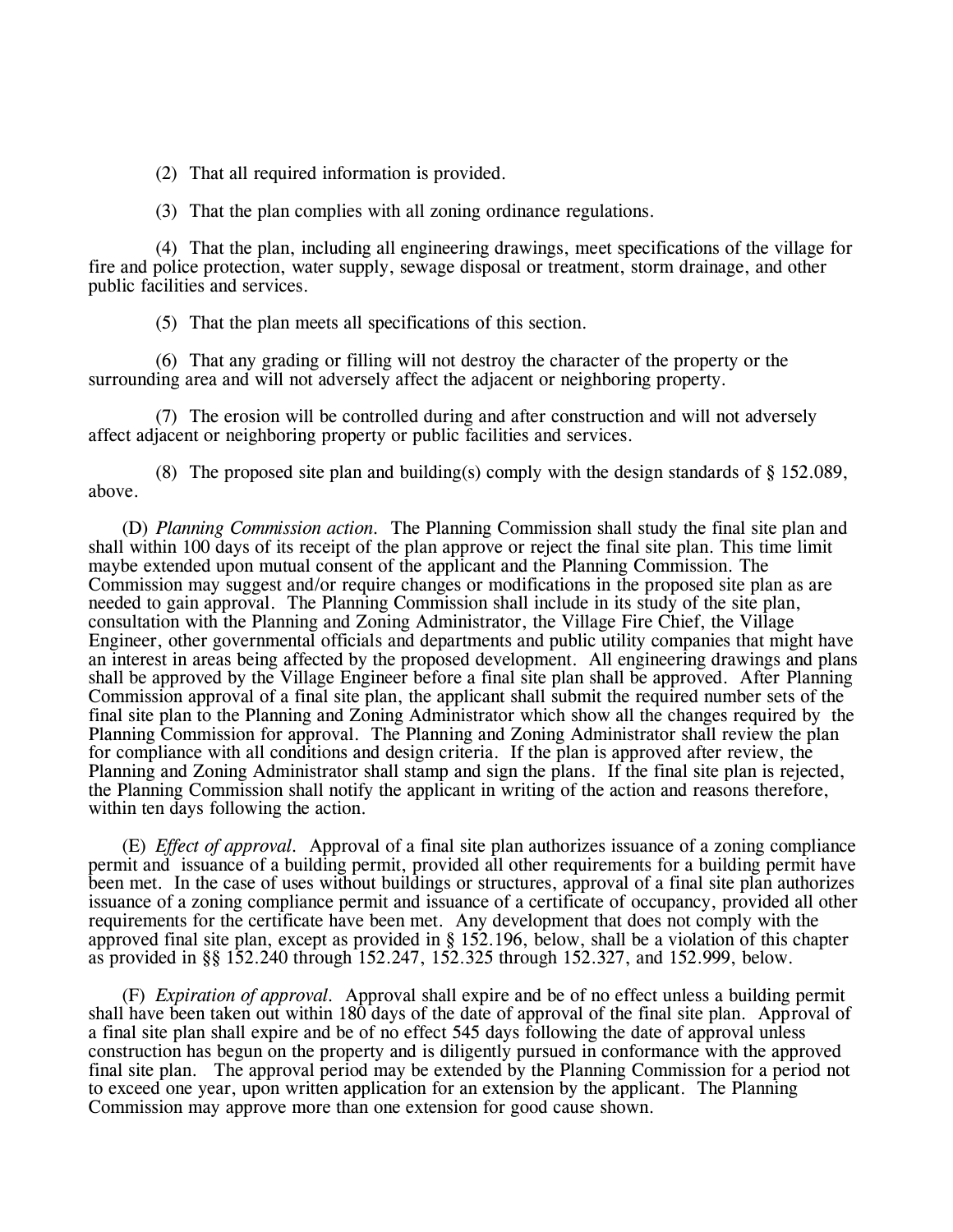(Ord. passed - -)

### **§ 152.194 COMBINING PRELIMINARY AND FINAL SITE PLANS.**

An applicant may, at his or her discretion and risk, with approval of the Village Planning Commission combine a preliminary and final site plan in application for approval. The Village Planning Commission shall have the authority to require submittal of a preliminary site plan separate from a final site plan, where, in its opinion, the complexity and/or size of the proposed development if so warranted. A preliminary and final site plan shall not be combined for any development consisting of two or more phases.

(Ord. passed - -)

### **§ 152.195 AMENDMENT OF APPROVED SITE PLAN.**

A site plan may be amended upon application and in accordance with procedure and requirements provided in § 152.192, above, for a preliminary site plan and in § 152.193, above, for a final site plan. Minor changes in a preliminary site plan may be incorporated into a final site plan without an amendment to the approved preliminary site plan, at the discretion of the Planning Commission. The Planning Commission may require, in case of minor changes in an approved preliminary or final site plan, that a revised preliminary or final site plan drawing(s) be submitted showing the minor changes, for purposes of record. The Planning Commission shall have the authority to determine if a proposed change is minor or major and if the change requires an amendment to an approved preliminary or final site plan. (Ord. passed - -)

### **§ 152.196 MODIFICATION OF PLAN DURING CONSTRUCTION.**

All site improvements shall conform to the final site plan. *IMPROVEMENTS* means those features and actions associated with a project which are considered necessary by the Village Planning Commission in the granting of approval for special use, planned unit developments, or site plans, to protect natural resources, or the health, safety, and welfare of the residents of the village and future users or inhabitants of the proposed project or project areas, including roadways, lighting, utilities, sidewalks, screening, landscaping, grading and drainage. Improvements shall not include the entire project for which approval is sought. If the applicant makes any changes during construction in the development in relation to the approved final site plan, he or she shall do so at his or her own risk. without any assurance that the Planning Commission will approve the changes. It shall be the responsibility of the applicant to notify the Planning and Zoning Administrator, the Building Inspector and the Planning Commission of any such changes. The Planning Commission may require the applicant to correct the changes so as to conform to the approved final site plan, and shall notify the applicant within 30 days of any required corrections. (Ord. passed - -)

# **§ 152.197 PHASING OF DEVELOPMENT.**

The applicant may divide the proposed development into two or more phases. In such cases, the preliminary site plan shall cover the entire property involved and shall clearly indicate the location, size and character of each phase. A final site plan shall be submitted for review and approval for each phase.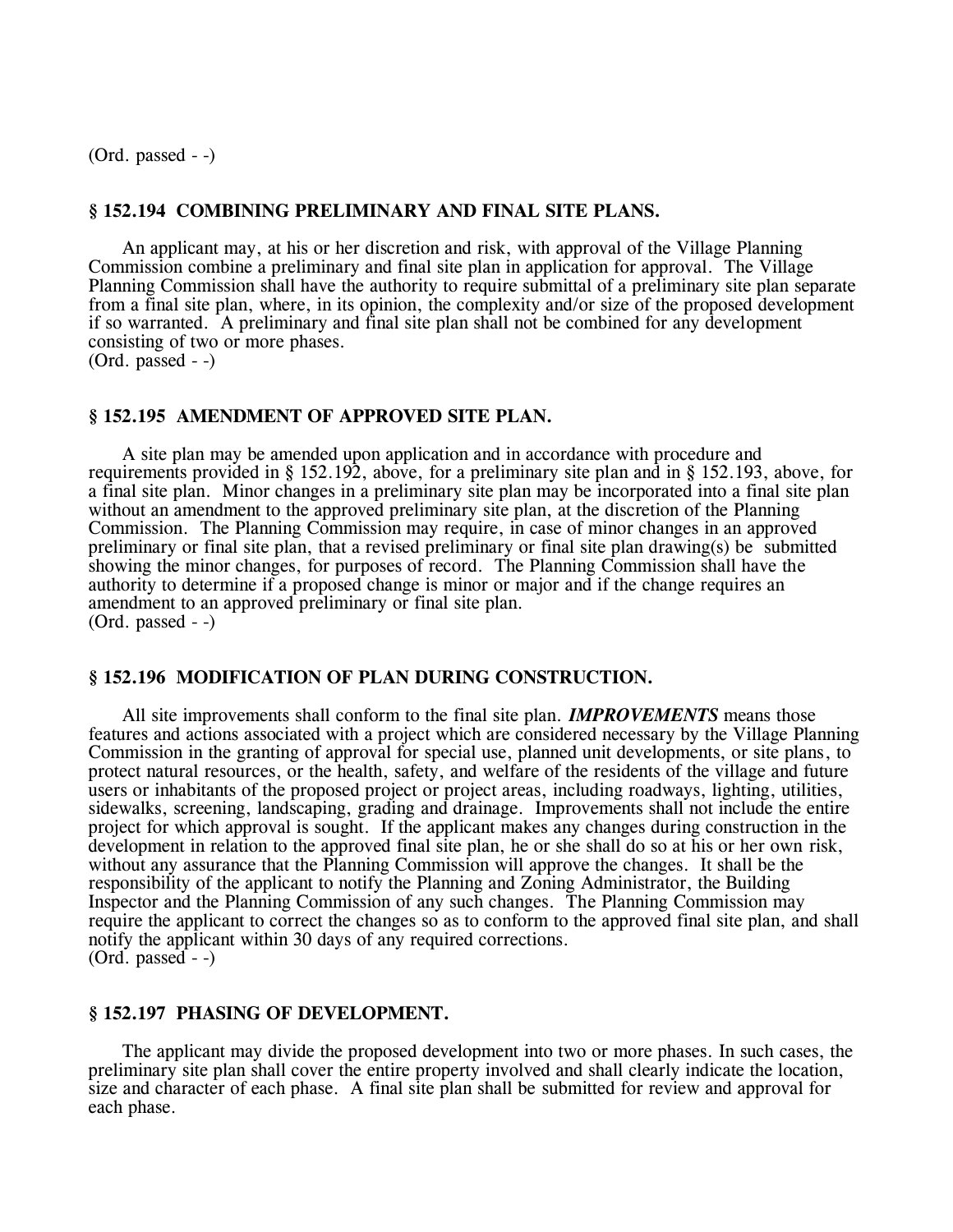(Ord. passed - -)

# **§ 152.198 ADMINISTRATIVE AMENDMENTS TO APPROVED SITE PLANS.**

(A) A minor change to a site plan may be approved administratively if the Planner, Planning and Zoning Administrator, and the Village Engineer agree in writing that the change will not significantly alter or will not conflict with the condition of the site plan approval and is one of the following:

- (1) New fire escape.
- (2) Change in building height that does not create new floor area.
- (3) Relocation of sidewalks.
- (4) Change of location or type of landscape materials.
- (5) Relocation of refuse collection stations.
- (6) Internal rearrangement of parking lot.
- (7) Decrease in building size.

(8) Moving a building no more than ten feet or 5% of the distance to the closest property line, whichever is smaller.

- (9) Accessory structure less than 200 square feet in size and without utility services.
- (10) Change in site lighting.
- (11) Changes to accommodate barrier free regulations.

(B) If the amendment is not approved administratively, the applicant shall have the right to appeal to the Planning Commission.  $(Ord. passed - )$ 

# **§ 152.199 INSPECTION.**

The Planning and Zoning Administrator shall be responsible for inspecting all improvements for conformance with zoning regulations. All other improvements shall be inspected by the appropriate department, inspector or agency as needed. The Planning and Zoning Administrator shall obtain inspection assistance from the local Fire Chief, Building Inspector, and other departments as needed. (Ord. passed - -)

# **§ 152.200 PERFORMANCE GUARANTEES.**

(A) Cash bonds or reasonable alternatives, acceptable to the village shall be provided by the applicant. The guarantee shall be provided after a final site plan is approved by the Planning Commission but prior to issuance of a certificate of occupancy for any building that is covered by the site plan. The guarantee shall cover site improvements shown on the approved final site plan that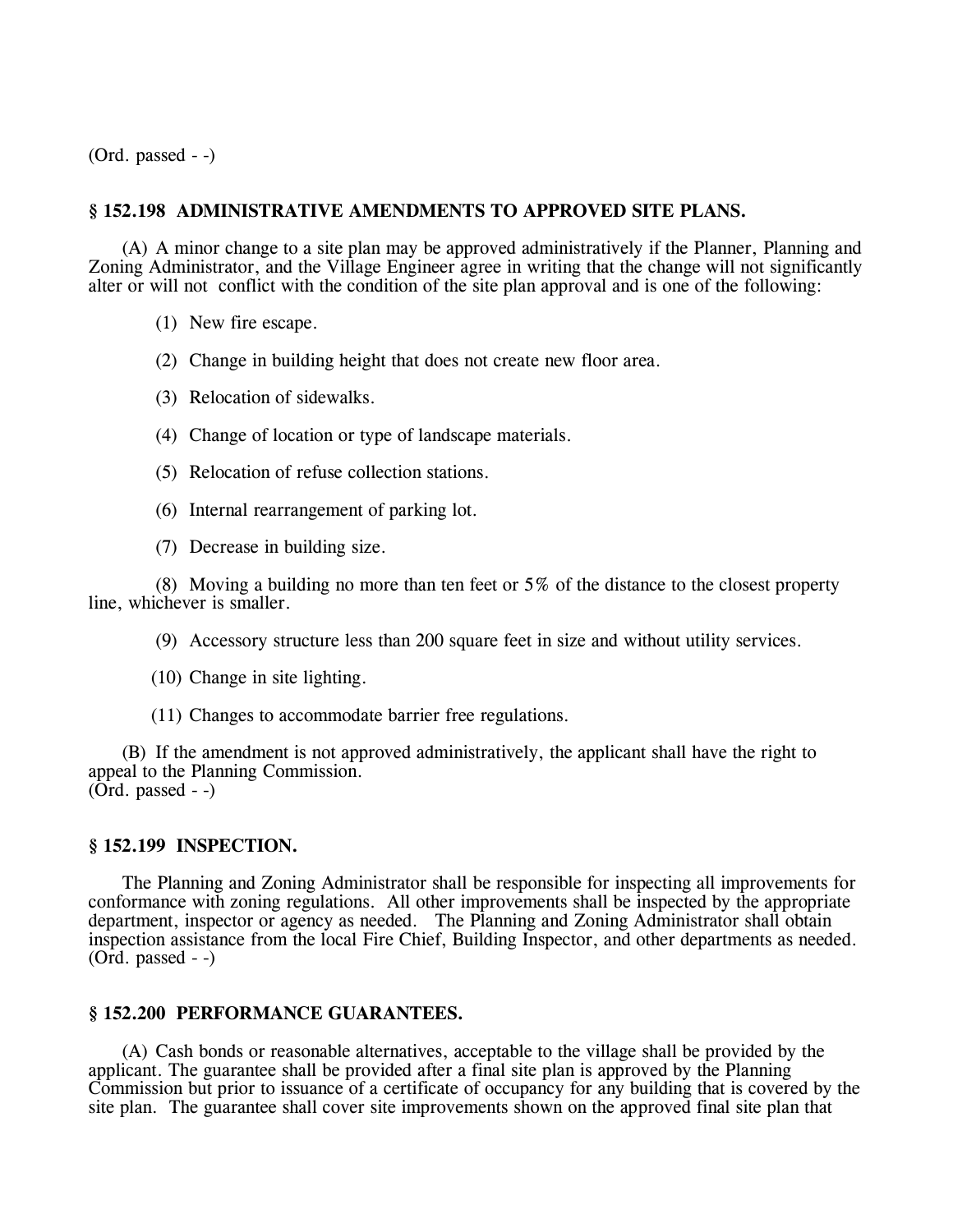were not completed prior to issuance of the certificate of occupancy. Site improvements shall include, among other items, streets and drives, parking lots, sidewalks, grading, required landscaping, required visual screens, storm drainage facilities, exterior lighting, and utilities.

(B) The applicant shall provide a cost estimate of the improvements to be covered by the guarantee and the estimate shall be verified as to the amount by the Village Engineer. The form of the guarantee shall be approved by the Village Attorney.

(C) If the applicant shall fail to provide any site improvement according to the approved plans within the time specified in the guarantee, the Village Council shall be entitled to enter upon the site and complete the improvements. The Village Council may defray the cost thereof by the use of the deposited security, or may require performance by the bonding company.

(D) If a cash deposit is used, the applicant and Village Clerk or Treasurer shall decide at the time of deposit on the means of rebating portions of the deposit in proportion to the amount of work completed. At no time shall the amount of deposit remaining be less than 125% of the estimated cost of completing. The inspections for improvements for which the cash deposit is to be rebated shall have been completed before funds are rebated.

(E) The Planning and Zoning Administrator may refuse to sign a certificate of occupancy until compliance with the approved final site plan and approved engineering plans related thereto is achieved, or until adequate security is deposited as provided in this section. (Ord. passed - -)

### **§ 152.201 AS-BUILT DRAWINGS.**

(A) The applicant shall provide as-built drawings of all sanitary sewer, water, and storm sewer lines and all appurtenances which were installed on a site for which a final site plan was approved. The drawings shall be in the form of dimensionally stable originals and electronic files. The drawings shall be submitted to the Planning and Zoning Administrator and shall be approved by the Village Engineer prior to the release of any performance guarantee or part thereof covering the installations or prior to issuance of a certificate of occupancy.

(B) The as-built drawings shall show, but not be limited to, the information as the exact size, type and location of pipes, location and size of manholes, and catch basins; location and size of valves, fire hydrants, tees and crosses; depth and slopes of retention basins; and location and type of other utility installations. The drawings shall show plan and profile views of all sanitary, storm sewer lines and plan views of all water lines.

(C) The as-built drawings shall show all work as actually installed and as field verified by a registered engineer or his or her representative. The drawings shall be identified as "as-built drawings" in the title block of each drawing and shall be signed and dated by the owner of the development or the owner's representative and shall bear the seal and signature of a registered engineer.

(Ord. passed - -)

# **§ 152.202 FEES.**

Fees for the review of site plans, and inspections as required by this section shall be established and may be amended by resolution of the Village Council.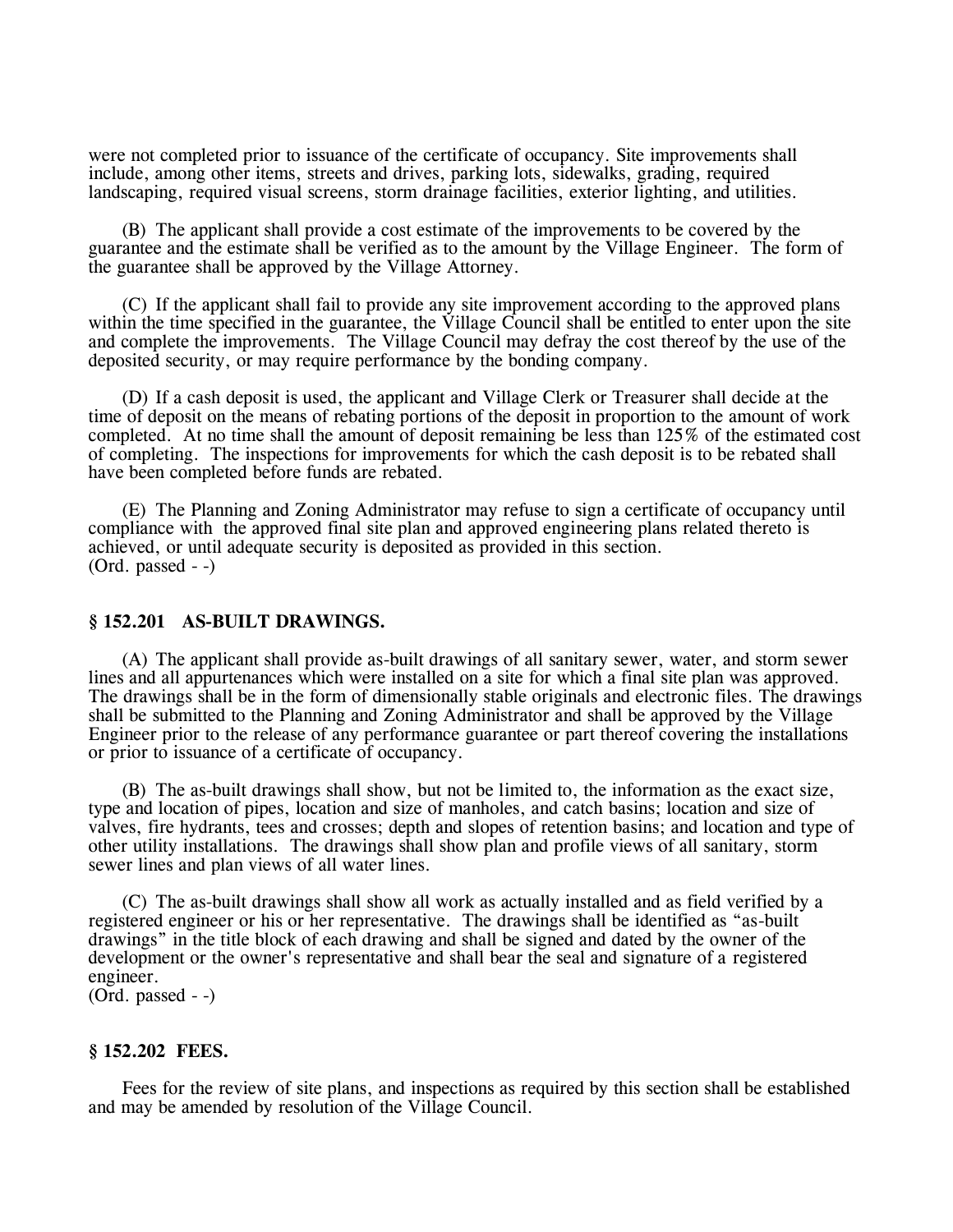(Ord. passed - -)

### *NONCONFORMITIES*

### **§ 152.215 GENERAL PROVISIONS.**

(A) Lots, structures, and uses of land and structures that were lawful before this chapter was adopted or amended and which would be prohibited, regulated, or restricted under the terms of this chapter, or its future amendments, may continue until they are discontinued, damaged, or removed, subject to the provisions of this subchapter, but their survival is not encouraged. These nonconformities are declared by this chapter to be incompatible with the current or intended use of land, lots, and structures in the district in which they are located.

(B) Nonconformities shall not be enlarged, expanded, or extended except as provided in this subchapter. Nonconformities shall not be used as grounds for adding other lots, structures, or uses prohibited elsewhere in the same district.

(C) Any nonconformity that cannot be proved to have legally existed prior to the effective date of this chapter shall be declared illegal and shall be discontinued. (Ord. passed - -)

### **§ 152.216 NONCONFORMING USES OF LAND.**

Where, on the date of adoption or amendment of this chapter, a lawful use of land exists that is no longer permitted by this chapter, the use may be continued, subject to the following provisions:

(A) No nonconforming use of land shall be enlarged, expanded, or extended to occupy a greater area of land than was occupied on the effective date of adoption or amendment of this chapter; and no accessory use or structure shall be established therewith.

(B) No nonconforming use of land shall be moved in whole or in part to any other portion of the land not occupied on the effective date of adoption or amendment of this chapter.

(C) If a nonconforming use of land ceases for any reason for a period of more than 180 consecutive days, the subsequent use of the land shall conform to the regulations and provisions of this chapter for the district in which the land is located.  $(Ord. passed - )$ 

### **§ 152.217 NONCONFORMING STRUCTURES.**

(A) A nonconforming structure shall be a structure that was lawful prior to the date of adoption or amendment of this chapter and which, as a result of adoption or amendment, does not conform to the regulations for lot area, lot area per dwelling unit, lot width, lot coverage, height, transition strips, off-street parking or loading, yard or impervious surface requirements of this chapter.

(B) A nonconforming structure may continue after the date of adoption or amendment of this chapter. A nonconforming structure, except a single-family dwelling and its accessory structures,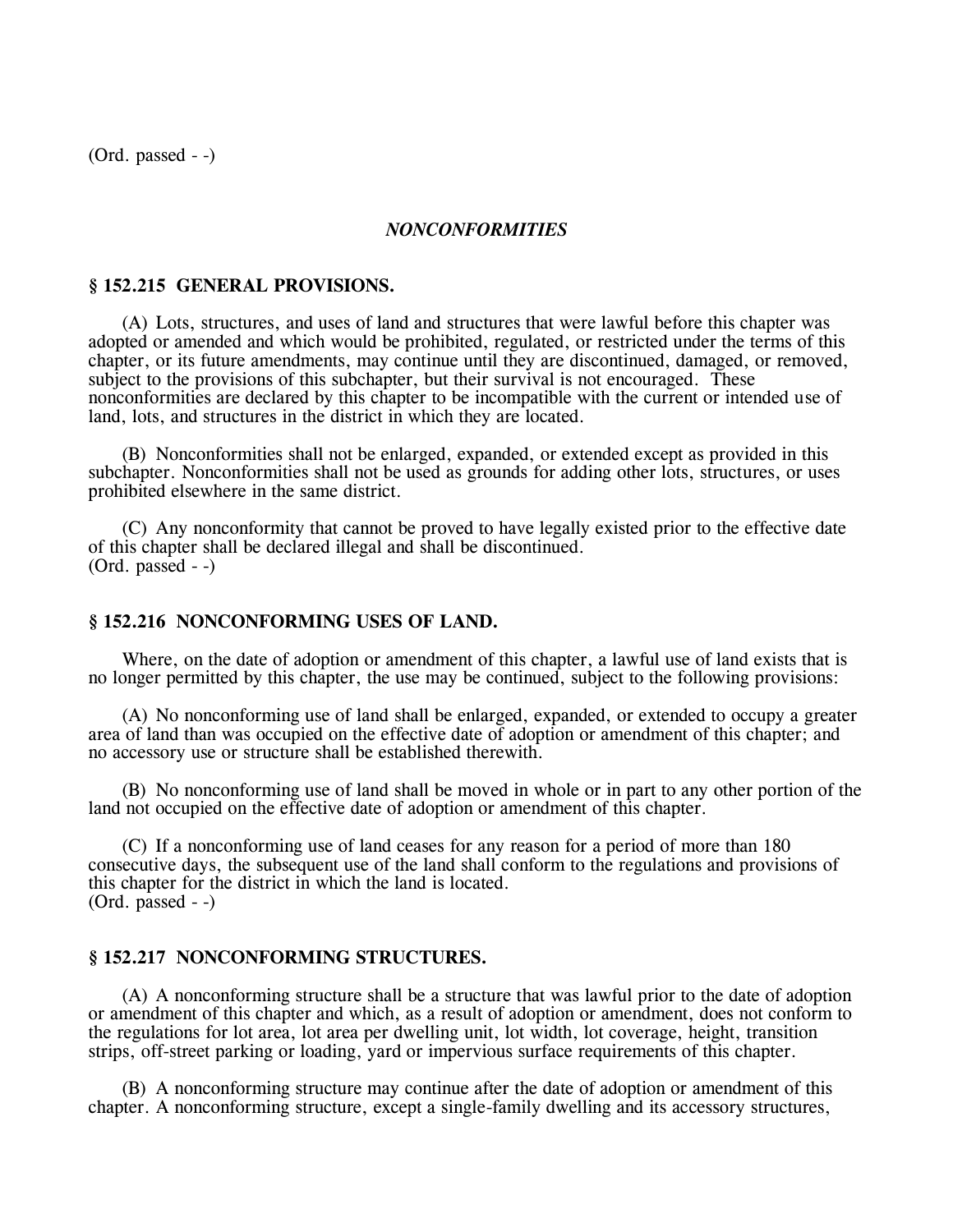which is damaged by any means to an extent of more than 50% of its replacement cost, shall not be reconstructed except in conformity with the regulations of the district in which it is located, Any nonconforming structure, except single-family dwellings and their accessory structures, that is damaged to an extent of 50% or less of its replacement cost, may be replaced in its location existing prior to the damage, provided replacement is commenced within one year of date of damage and is diligently pursued to completion. Failure to commence replacement within one year shall result in the loss of legal nonconforming status.

(C) A nonconforming structure that is moved shall conform, afterwards, to the regulations of the district in which it is located.

(D) Nonconforming single-family dwellings and their accessory structures may be continued, replaced, repaired, or remodeled, and shall be exempt from division (B) above. The dwelling and its accessory structures may be replaced or repaired, in accordance with the standards in division  $(E)(1)$ below.

(E) Nonconforming structures may be replaced or expanded in accordance with the following requirements:

(1) A single-family dwelling unit and permitted accessory structures may be replaced or expanded, subject to the following standards: the dwelling is a permitted use in the district in which it is located; and any expansion shall meet yard, lot coverage floor area ratio, and impervious surface regulations of the zoning district in which it is located.

(2) All other nonconforming structures, in any zoning district, may be expanded only after approval by the Zoning Board of Appeals, as provided in this chapter.

(F) A nonconforming structure may be altered to decrease its nonconformity. Any nonconforming conditions that are removed may not be re-established.  $(Ord. passed - )$ 

# **§ 152.218 NONCONFORMING USES OF STRUCTURES.**

A lawful use of a structure that existed on the date of adoption or amendment of this chapter that is no longer permissible under the regulations of this chapter may continue so long as it remains otherwise lawful subject to the following provisions:

(A) A nonconforming use of a structure may be expanded into a part of a structure that was originally designed and constructed for the use, provided that no structural alterations are made, the floor area of the structure is not increased, and that the use shall not be extended to occupy any land outside the structure. No other enlargement, expansion, extension or alteration of a nonconforming use of a structure shall be permitted.

(B) When a nonconforming use of a structure is discontinued or abandoned for more than 180 consecutive days, the structure shall not thereafter be used except in conformance with the regulations of the district in which it is located.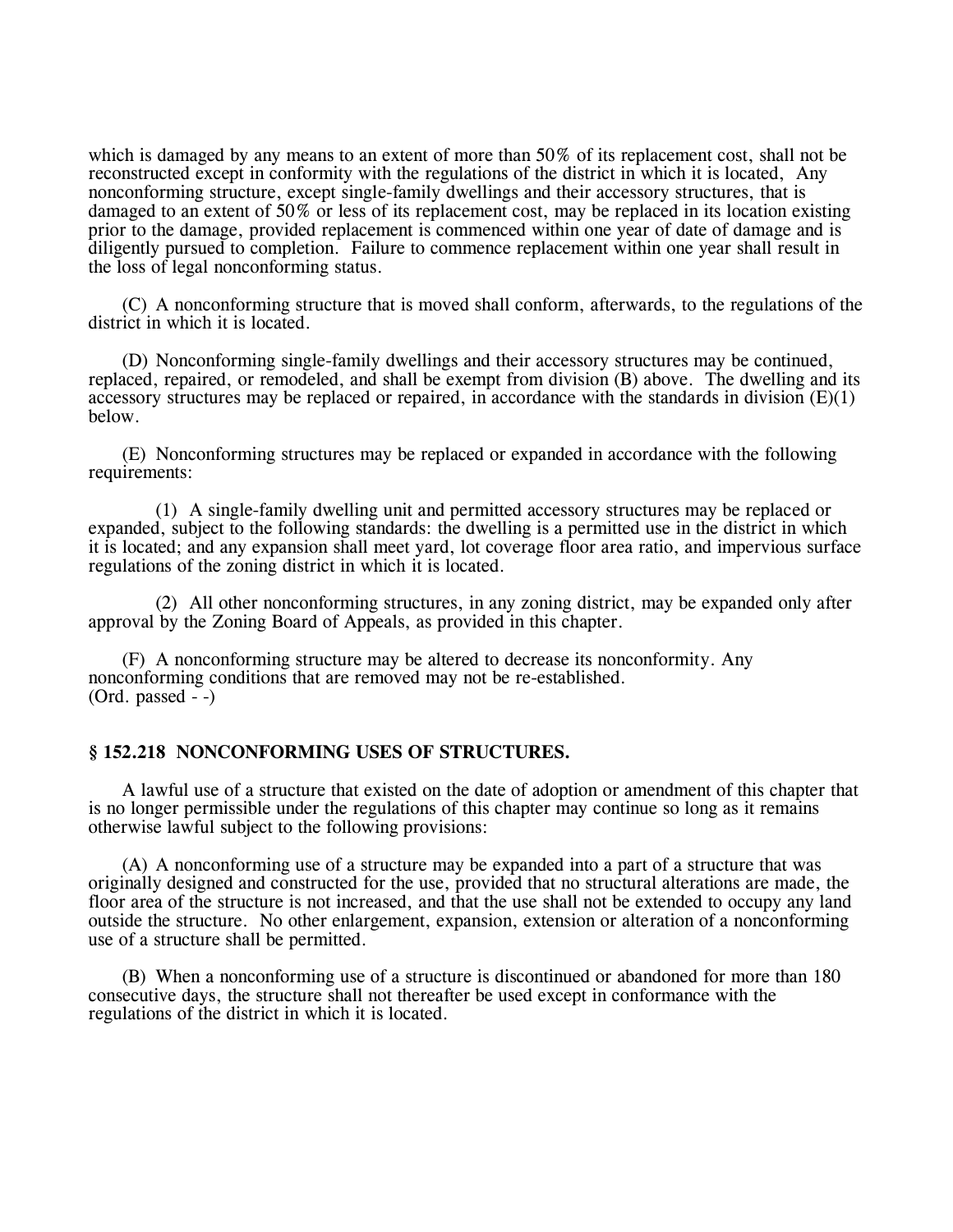(C) Ordinary repairs or the repair or replacement of nonbearing walls, fixtures, wiring or plumbing, may be performed on a structure or building devoted to any nonconforming use under the following conditions:

(1) The cost of the work, within a 12-month period, does not exceed 10% of the then current replacement value of the structure or building;

(2) The volume of the structure or building shall not be increased;

(3) The number of dwelling units, if it is a residential structure, shall not increase; and

(4) If a structure containing a nonconforming use is moved for any reason and of any distance, it shall thereafter conform to the regulations of the district in which it is located after it is moved.

(D) If a structure devoted in whole or in part to a nonconforming use is destroyed by any means to an extent of more than 50% of its replacement cost at the time of destruction, it shall not be reconstructed and again be devoted to any use except in conformity with the regulations of the district in which it is located.

(E) A nonconforming use that is replaced by a use that is permitted in the district in which is located shall not be resumed. (Ord. passed - -)

### **§ 152.219 NONCONFORMITIES AND SITE PLAN REVIEW.**

The Planning Commission may require, as part of its review of a site plan, the applicant to bring the site into partial or complete compliance with standards such as, but not limited to, landscaping, building design, drainage, or exterior lighting standards in this chapter. The extent of compliance shall be reasonable in relation to the size and cost of the building or other site improvements proposed in the site plan.

 $(Ord. passed - )$ 

### **§ 152.220 CHANGE OF TENANCY OR OWNERSHIP.**

An existing nonconforming use, building or structure may have a change of tenancy, ownership, or management, provided there is no change in the nature or character of the nonconforming use, building or structure, and that the use, building or structure is in compliance with section §  $152.21\bar{6}$ (C) above. (Ord. passed - -)

### **§ 152.221 NONCONFORMING LOTS.**

The following regulations shall apply to any lot which was lawful at the time of the effective date of adoption or amendment of this chapter, but does not comply with all the provisions of this chapter.

(A) A nonconforming lot may be used for a use that is permitted in the district in which it is located, provided the use complies with the applicable yard, floor area, lot coverage, and impervious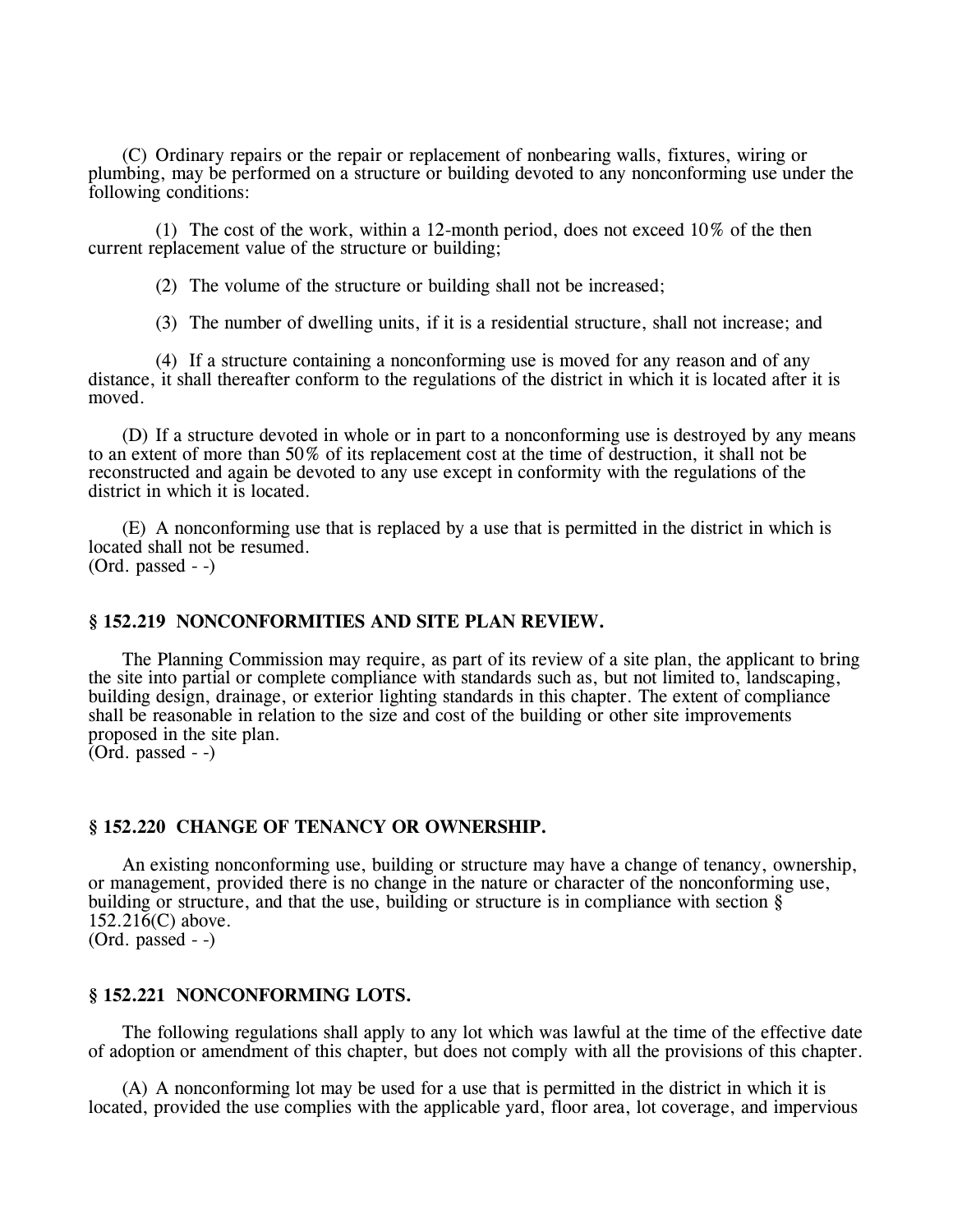surface regulations of the district in which it is located.

(B) If a use cannot comply with division (A), above, the use may be permitted only if a variance is granted by the Zoning Board of Appeals.

(C) To develop a nonconforming lot under division (A), above, the applicant shall submit evidence that the lot was not under contiguous single ownership with other lots that could have been combined to create a conforming or more nearly conforming lot.

(D) If two or more nonconforming lots of record are contiguous and are in the same ownership at the time of adoption or amendment of this chapter, the lots shall be considered to be an undivided lot and one zoning lot. The zoning lot may be divided only if each lot that would result from the division complies with all regulations of the zoning district in which it is located.

(E) A single-family dwelling unit and all accessory structures thereto may be constructed on a nonconforming lot of record upon approval by the Planning and Zoning Administrator provided:

(1) The lot complies with divisions (C) and (D), above.

(2) A single-family dwelling and accessory structure thereto is a permitted use in the district in which the lot is located.

(3) The dwelling unit will meet all yard, floor area, lot coverage, and impervious surface regulations of the district in which the lot is located.

(4) A variance from the Zoning Board of Appeals shall be required for a dwelling unit that cannot comply with division (E)(3), above.

(F) A building other than a single-family dwelling unit may be constructed on a nonconforming lot of record provided:

(1) The lot complies with divisions (C) and (D), above.

(2) The use is a permitted use in the district in which the lot is located.

(3) A variance is granted by the Zoning Board of Appeals. (Ord. passed - -)

# **§ 152.222 EXPANSION AND SUBSTITUTION.**

(A) Where the Zoning Board of Appeals is required to determine whether a nonconforming structure may be enlarged, expanded, or extended, the following provisions shall apply:

(1) The reasons for the nonconformity shall be limited to minimum lot area, lot width, required yards, off-street parking and loading requirements, and transition strip requirements of the zoning district in which the nonconforming structure is located. A structure that is nonconforming because of lot coverage, floor area ratio, lot area per dwelling unit, or height limits shall not be expanded without removing the nonconformity.

(2) The existing and proposed uses of the structures shall be permitted in the district in which located.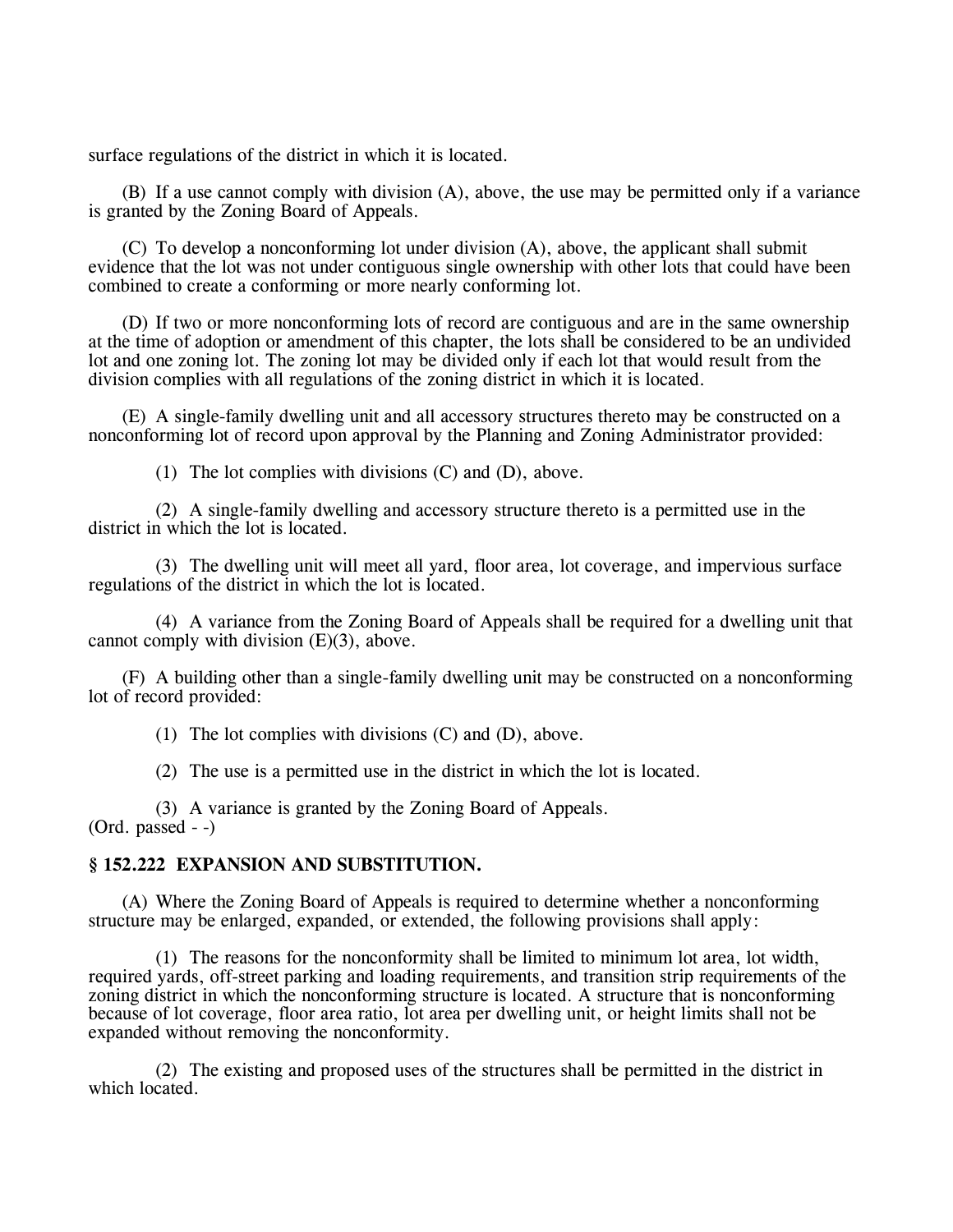(3) The proposed improvements shall conform to all regulations of the district in which located.

(4) The Zoning Board of Appeals shall determine the following in approving a request: That retention of the nonconforming structure is reasonably necessary for the proposed improvement, or that requiring the removal of the structure would cause undue hardship; that the proposed enlarged or otherwise improved nonconforming structure will not adversely affect the public health, safety, and welfare; and that the proposed improvement is reasonably necessary for continuation of the use on the lot.

(5) The Board of Appeals shall have authority to require reasonable modifications of the nonconformity as a condition of approval. The Board of Appeals may attach other conditions of it's approval that it deems necessary to protect the public health, safety and welfare.

(6) All expansions permitted under this subsection meet all requirements of site plan review, herein.

(B) A structure that does not conform to zoning ordinance regulations shall not be substituted for, or replace, any conforming or nonconforming structure.

(C) A nonconforming use of a structure may be substituted for another nonconforming use upon approval by the Zoning Board of Appeals, provided that the other nonconforming use is more appropriate than the existing nonconforming use in the district in which it is located. The Zoning Board of Appeals may attach conditions to its approval.  $(Ord. passed - )$ 

# **§ 152.223 UNSAFE STRUCTURES.**

Nothing in this chapter shall be deemed to prevent the improvement, maintenance or reinforcement of a building or structure declared to be unsafe by any official charged with protecting the public safety, upon the order of that official.  $(Ord. passed - )$ 

### **§ 152.224 PERFORMANCE STANDARDS.**

No lot, building, or structure in any district shall be used in any manner so as to create any dangerous, injurious, noxious, or otherwise objectionable element or condition so as to adversely affect the surrounding area or adjoining premises. Uses in all districts, where permitted, shall comply with the following performance requirements:

(A) *Noise.* Noise which is objectionable due to volume, frequency, or beat shall be muffled or otherwise controlled so that there is no production of sound discernable at lot lines in excess of the average intensity of street and traffic noise at the lot lines. Tornado sirens and related apparatus used solely for public purposes are exempt from this requirement.

(B) *Vibration.* No vibration shall be permitted which is discernable without instruments on any adjoining lot or property.

(C) *Smoke.*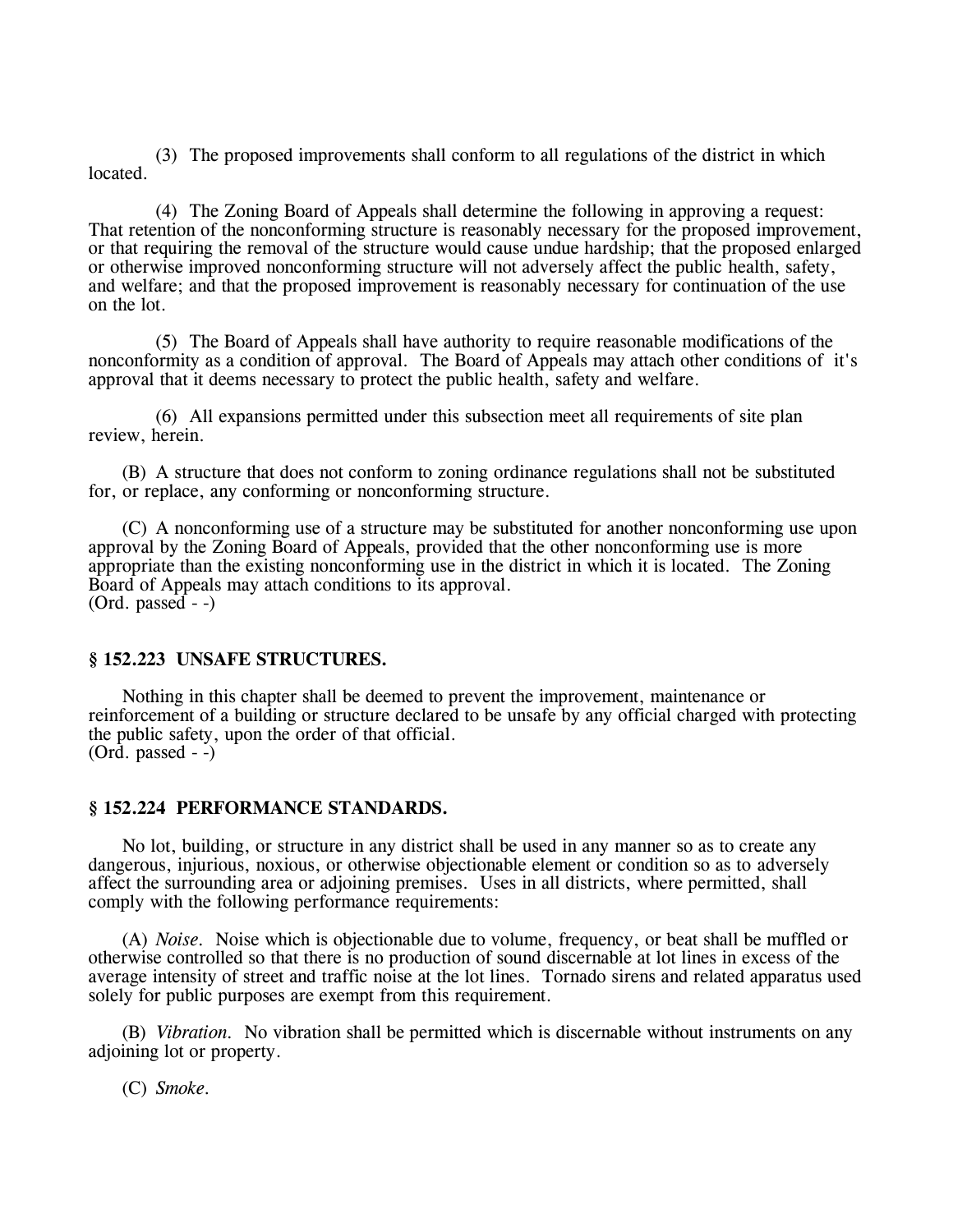(1) Smoke shall not be emitted with a density greater than No. 1 on the Ringleman Chart as issues by the U.S. Bureau of Mines except for blow-off periods of minutes duration of one per hour when a density of not more than No. 2 is permitted.

(2) Refer also to the village ordinance for outdoor and open burning.

(D) *Odor.* No malodorous gas or matter shall be permitted which is offensive or as to produce a public nuisance or hazard on any adjoining lot or property.

(E) *Air pollution.* No pollution of air by fly-ash, dust, vapors, or other substances shall be permitted which is harmful to health, animals, vegetation, or other property, or which can cause excessive soiling.

(F) *Glare.* No direct or reflected glare shall be permitted which is visible from any property or from any public street, road, or highway.

(G) *Erosion.* No erosion, by either wind or water, shall be permitted which will carry objectionable substances onto neighboring properties, lakes, ponds, rivers, or streams. (Ord. passed - -)

### **§ 152.225 PLANS.**

The application for a zoning compliance permit for a use subject to performance requirements shall be accompanied by a description of the machinery, process, and products; and specifications for the mechanisms and techniques to be used in meeting the performance standards. (Ord. passed - -)

### **§ 152.226 ENFORCEMENT.**

The Zoning Inspector may refer the application to one of more expert consultants qualified to advise as to whether a proposed use will conform to the performance standards. The costs of the services shall be borne by the applicant, and a copy of any such report shall be furnished to the applicant and the village.  $(Ord. passed - )$ 

# **§ 152.227 STORAGE OF MATERIALS.**

The location or storage of abandoned, discarded, unused, unusable, or inoperative vehicles, appliances, furniture, equipment, or material shall be regulated as follows:

(A) On any lot in any agricultural district, residential district, or commercial district, the owner or tenant, but not for hire or for business, shall locate and store the materials within a completely enclosed building.

(B) On any lot in any industrial district, the owner or tenant, whether or not for hire or for business, shall locate and store the materials within a completely enclosed building or within an area surrounded by a solid, unpierced fence or wall at least seven feet in height and not less in height than the materials located or stored therein, and not closer to the lot lines than the minimum yard requirements for buildings permitted in the districts.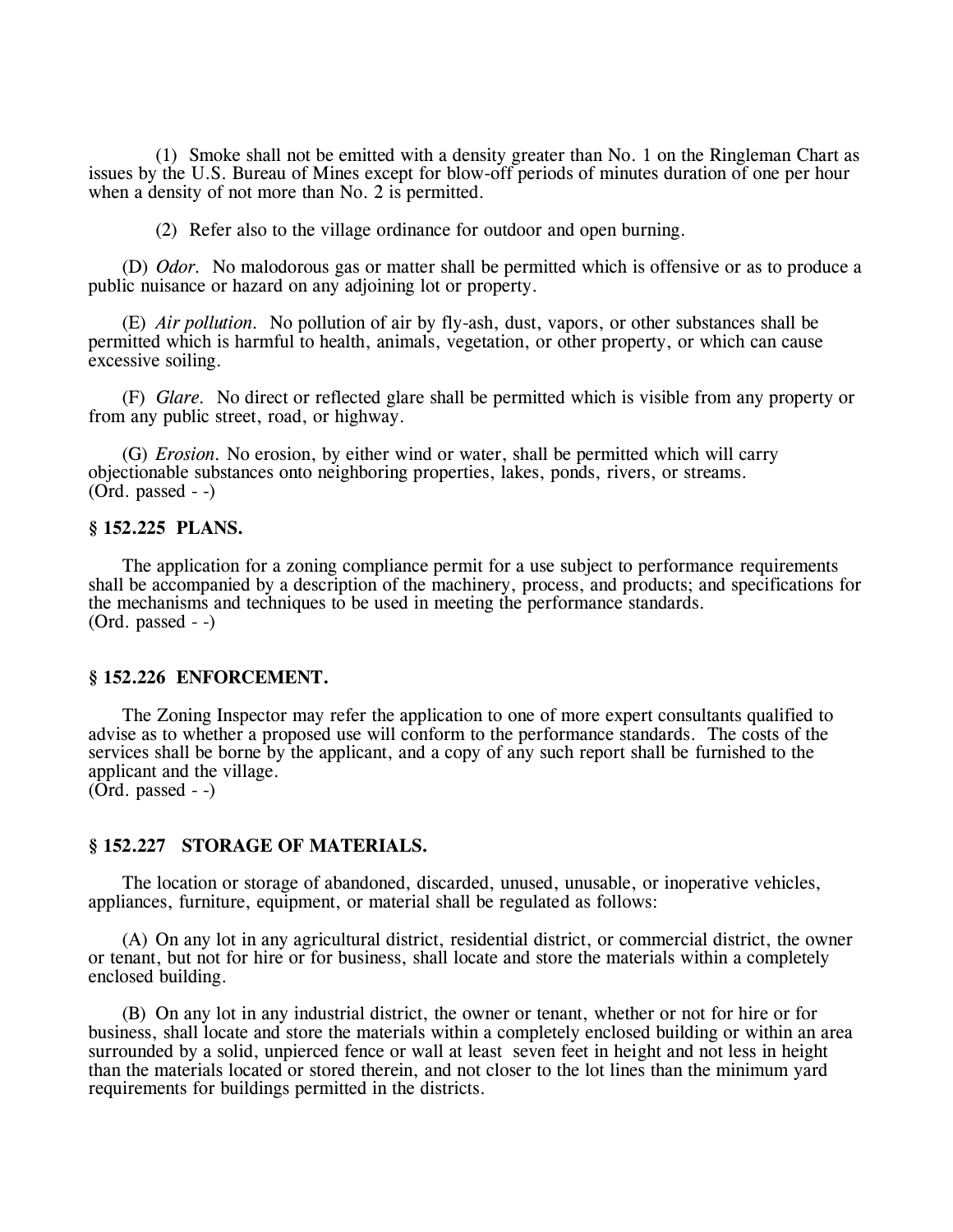(C) Nothing in this chapter shall permit the storage or parking of any vehicle or non-permanent structure within the required front yard of any lot within a residential district, except that the parking of operational passenger vehicles on a driveway located on private property shall not be prohibited. (Ord. passed - -)

# *ADMINISTRATION*

### **§ 152.240 OFFICE OF PLANNING AND ZONING ADMINISTRATOR.**

The office of Planning and Zoning Administrator is hereby created.  $(Ord. passed - )$ 

# **§ 152.241 DUTIES OF PLANNING AND ZONING ADMINISTRATOR.**

It shall be the duty of the Planning and Zoning Administrator or any other official as authorized by Village Council to enforce this chapter and to make the orders and decisions as may be necessary to carry out the intent thereof. The Planning and Zoning Administrator shall have all the powers, duties and responsibilities assigned to that office by this chapter.  $(Ord. passed - )$ 

### **§ 152.242 ZONING COMPLIANCE PERMIT.**

(A) No use, construction, work, excavation, movement of earth, or any activity associated with a permanent improvement or change of use, land or building, alteration, addition, or similar activity, other than preliminary testing, boring, soil samples, surveying and investigative work or activity shall be commenced, performed, or done without the issuance of a zoning compliance permit.

(B) No permit shall be issued by any municipal, county, village, state, official or agency for any use, building, construction, work, alteration, addition, or improvement to land, as above described, until a zoning compliance permit has been issued by the Planning and Zoning Administrator under the terms and provisions of this chapter. The issuance of any other approval or certification of a site plan, variance, special use permit, planned unit development, or other discretionary permit by any board or body under this chapter, shall not supersede or lessen compliance with this subchapter and that any use, development, construction, improvement or work allowed under such discretionary permit, shall in all cases be further conditioned on compliance with this subchapter and shall not be allowed until the issuance of the zoning compliance permit in accordance with this subchapter.

(C) An application for a zoning compliance permit shall be accompanied by a site plan, where required under other provisions of this chapter, or a drawing, that provides the following information:

- (1) Scale, date and north point.
- (2) Location, shape and dimensions of the lot.
- (3) Legal description, tax parcel number and address of the lot.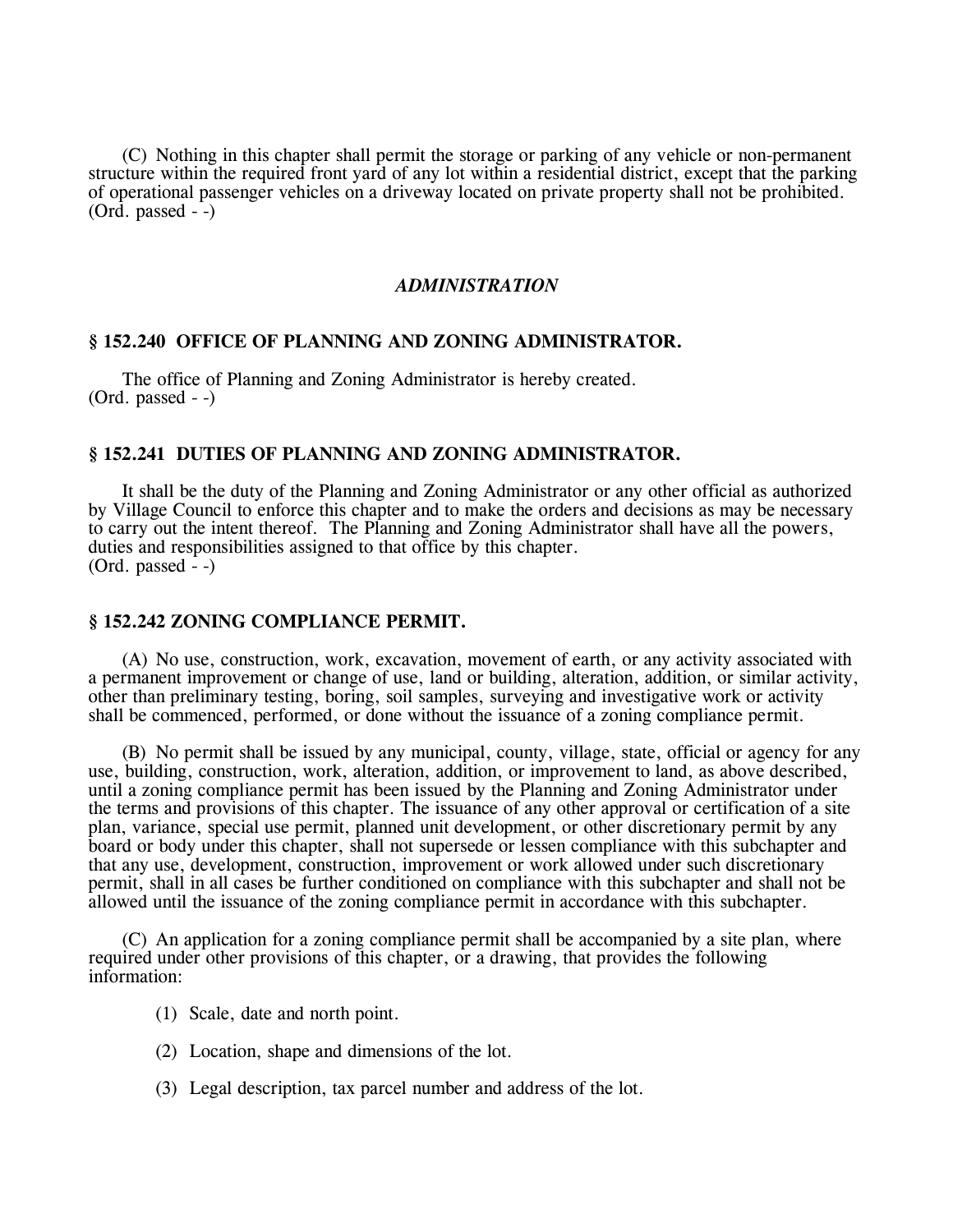(4) Location, outline and dimensions of all existing and proposed structures and the location and extent of all uses not involving structures.

(5) A clear description of existing and intended uses of all structures.

(6) Additional information as required by the Planning and Zoning Administrator for purposes of determining compliance with this chapter. The application shall be signed by the owner of the land, or the owner's duly authorized agent.

(7) A zoning compliance permit shall be signed and issued by the Planning and Zoning Administrator. The application and all supporting documentation shall be considered a part of the permit. Any alteration, false statement, change or other variation between the application and its supporting documents, and the use, construction, work, development, alteration, addition, or improvement authorized by the permit, shall render the permit null and void. Any such change, variation or alteration of the application and supporting documents, shall require resubmission to the Planning and Zoning Administrator and the reissuance of a new zoning compliance permit. All fees due under this chapter, or under other ordinances or policies of the village for municipal services and development of the work, must be paid in full prior to the issuance of the zoning compliance permit, unless exception is made by the appropriate board authorized to waive or delay the payment of the fees. The applicant shall furnish to the Planning and Zoning Administrator, upon request, a title insurance policy or other acceptable evidence of ownership.

(D) A zoning compliance permit shall be null and void unless the use, construction, work, alteration, addition and/or use is completed or established within 180 days of the date of issuance of the permit.

(E) The Planning and Zoning Administrator is authorized to prepare and furnish to the public, from time to time forms for application for a zoning compliance permit. The Planning and Zoning Administrator is authorized to affix to the face of any zoning compliance permit any condition authorized by the chapter or under any discretionary permit issued by any board under this chapter, or under other chapter or promulgated polices of the village, pertaining to the use, work or occupancy of the land and premises, Failure to comply with any such condition shall render the zoning compliance permit null and void. (Ord. passed - -)

#### **§ 152.243 CERTIFICATE OF OCCUPANCY.**

(A) No land shall be occupied or used and no building hereafter erected or altered shall be occupied or used in whole or part for any purpose, until a certificate of occupancy shall have been issued by the Planning and Zoning Administrator stating that the premises or building complies with all the provisions of this chapter. A certificate of occupancy shall be applied for at the same time that the building certificate of occupancy is applied for and if approved by the Planning and Zoning Administrator, shall be issued within ten days after notification from the permit holder that the premises are ready for occupancy.

(B) The holder of a permit for construction, erection, alteration, repair or moving of a building, structure, or part thereof, shall notify the Planning and Zoning Administrator immediately upon the completion of the work authorized by the permit for final inspection. The Planning and Zoning Administrator shall sign the certificate of occupancy within three days of the application date if he or she finds that the building or structure, the use of the building or land, and lot complies with the provisions of this chapter and with the approved site plan.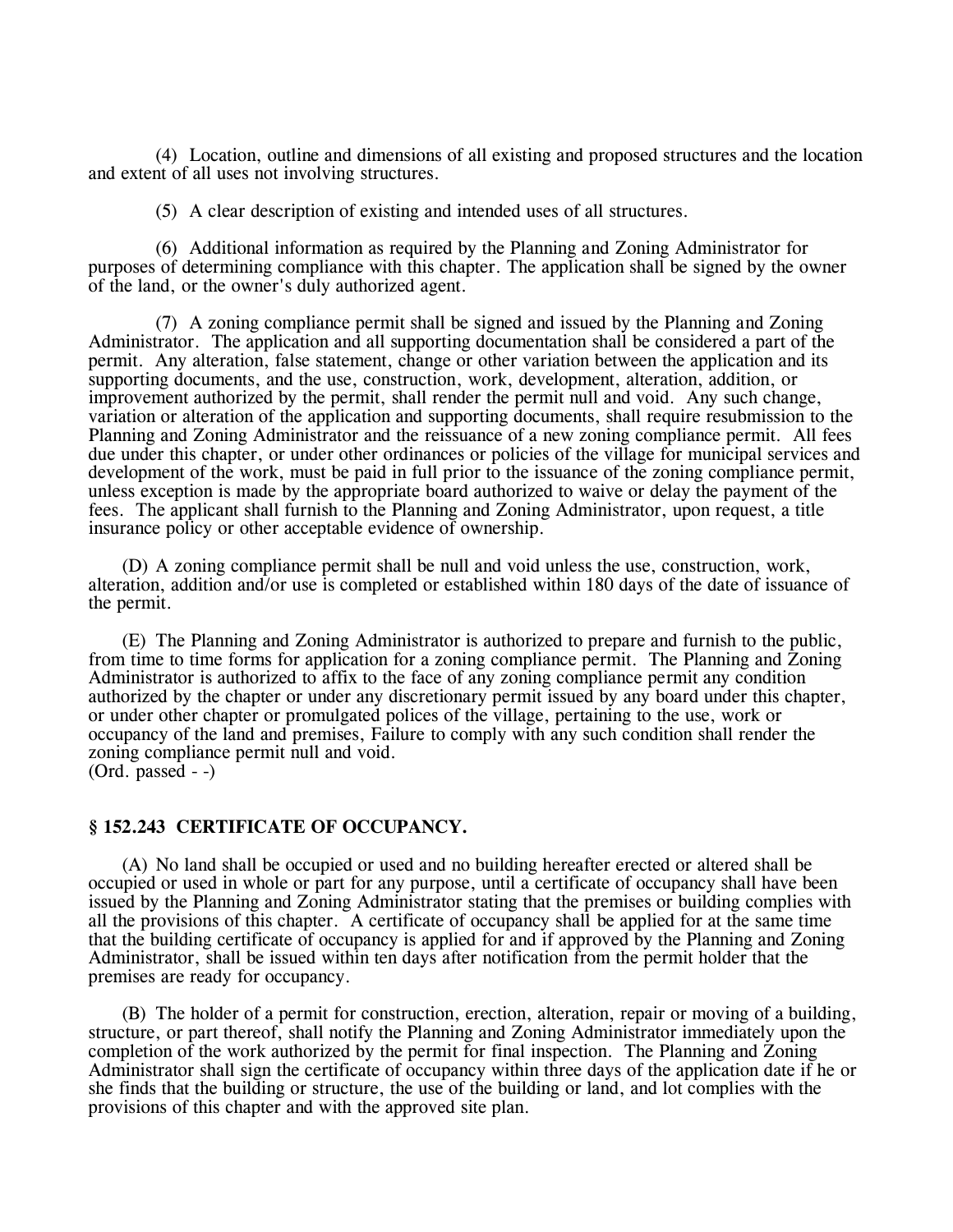(C) If the Planning and Zoning Administrator refuses to issue a certificate of occupancy, he or she shall notify the applicant in writing of the refusal and the reasons thereof, within the three-day period.  $(Ord. passed - )$ 

### **§ 152.244 PENDING APPLICATIONS FOR BUILDING PERMITS.**

Nothing in this chapter shall require any change in plan, construction, size or designated use of a building for which a building permit has been granted before the effective date of this chapter and the construction of which from the plans shall have been started within six months of that date. (Ord. passed - -)

### **§ 152.245 RECORDS.**

The Planning and Zoning Administrator and Building Inspector shall maintain records of all certificates and permits issued under this chapter. The records shall be stored at the Village Office, and shall be open for public inspection.  $(Ord. passed - )$ 

#### **§ 152.246 FEES.**

The Village Council shall establish by resolution a schedule of fees for administering this chapter. The schedule of fees shall be posted on public display in the office of the Planning and Zoning Administrator and may be changed only by resolution of the Village Council. (Ord. passed - -)

#### **§ 152.247 COMPLIANCE WITH PLANS AND APPLICATIONS.**

Building permits and certificates of zoning compliance issued on the basis of plans and applications approved by the Planning and Zoning Administrator and the Building Inspector authorize only the use, design and construction set forth in the approved plans and applications, and no other use, design or construction. Use, design or construction different than that authorized is a violation of this chapter and punishable as provided in § 152.223, above. (Ord. passed - -)

### *ZONING BOARD OF APPEALS*

#### **§ 152.260 ESTABLISHED.**

(A) There is hereby established, a Zoning Board of Appeals, separate and distinct from the Village Council. The Zoning Board of Appeals shall perform the duties and exercise the powers provided by the Michigan Zoning Enabling Act 110 of 2006, as amended, in such a way that the objectives of this chapter shall be observed, public health and safety secured, and substantial justice done. The Zoning Board of Appeals is established as follows.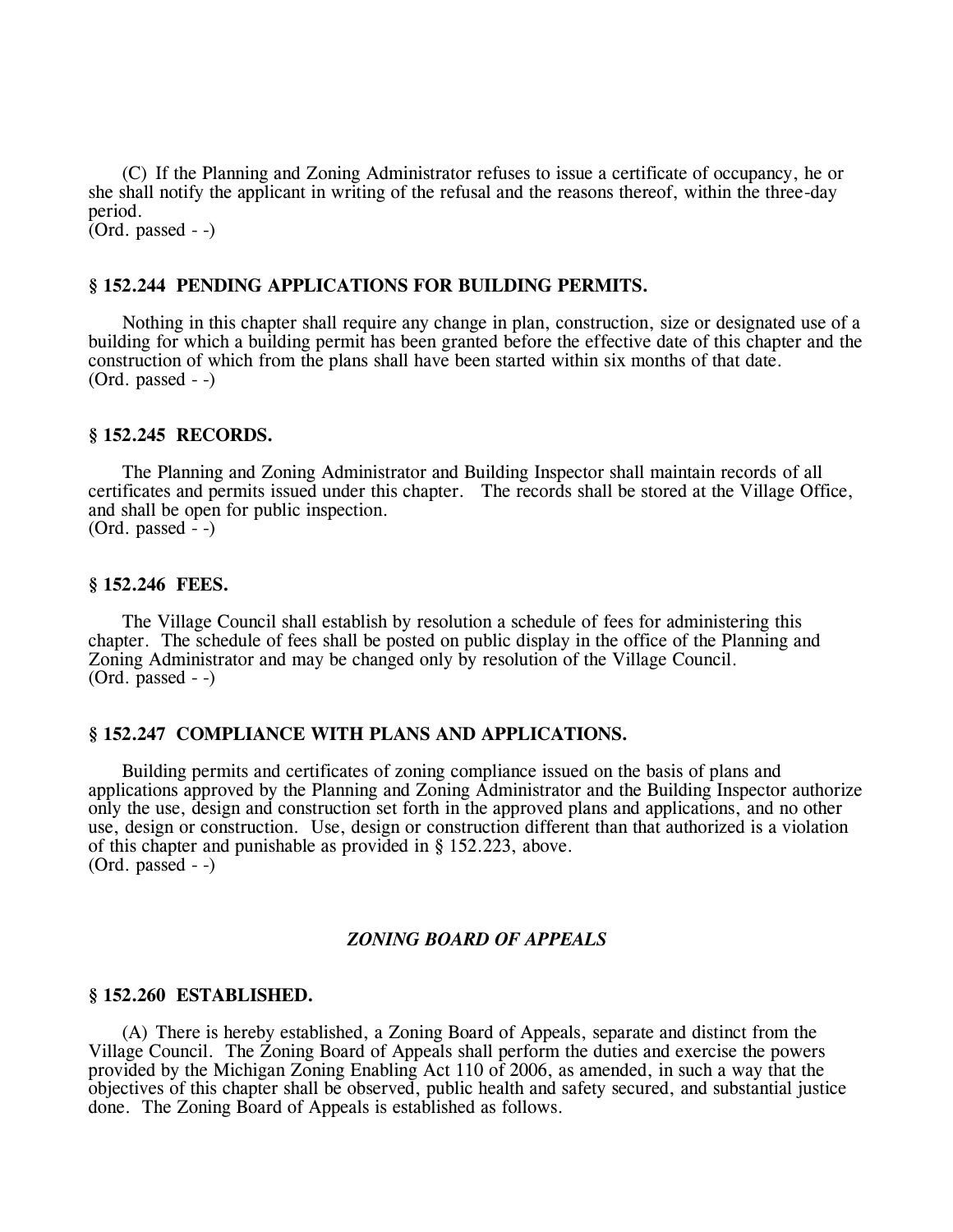(B) The Village Council shall establish and appoint a Zoning Board of Appeals under the provisions of the Michigan Zoning Enabling Act 110 of 2006, as amended; separate and distinct from the Village Council. (Ord. passed - -)

#### **§ 152.261 MEMBERSHIP.**

There shall be not less than five members of the Zoning Board of Appeals, one of which may be a member of the Village Planning Commission. All persons serving on this Board shall be residents of the village. The Village Council may increase or decrease the membership of the Zoning Board of Appeals, but not below five members. (Ord. passed - -)

#### **§ 152.262 APPOINTMENTS OF MEMBERS.**

The Village Council shall appoint the members of the Zoning Board of Appeals. Each member shall be appointed for a term of three years. The appointments of the first members shall be for terms of one, two and three years respectively, so as near as possible to provided for the appointment of an equal number of members each year. After the initial appointments, each member shall hold office for the full three-year term. The term of the Planning Commission member shall not be longer than the member's term on the Planning Commission. (Ord. passed - -)

#### **§ 152.263 ALTERNATE MEMBER.**

The Village Council may appoint not more than two alternate members for the same term as regular members to the Zoning Board of Appeals. An alternate member may be called as specified to serve as a member of the Zoning Board of Appeals in the absence of a regular member if the regular member will be unable to attend one or more meetings. An alternate member may also be called to serve as a for the purpose of reaching a decision on a case in which a member has abstained for reasons of conflict of interest. The alternate member shall serve in the case until a final decision is made. The alternate member has the same voting rights as a regular member of the Zoning Board of Appeals.

(Ord. passed - -)

### **§ 152.264 GENERAL REGULATIONS.**

(A) *Rules and procedures.* The Zoning Board of Appeals shall adopt rules of procedure for the conduct of its meetings and implementation of its duties under the Michigan Zoning Enabling Act 110 of 2006, as amended. The Zoning Board of Appeals may adopt, amend, modify and revoke its rules from time to time. The rules of procedure shall at a minimum include those items required by the Michigan Zoning Enabling Act 110 of 2006, as amended. In the absence of adopted rules of procedure, the rules of procedure established by the Village Council in its resolution establishing the Zoning Board of Appeals, pursuant to this chapter, shall govern, until the Zoning Board of Appeals adopts its own rules of procedure.

(B) *Open Meetings Act.* All provisions of the Michigan Open Meetings Act shall apply to the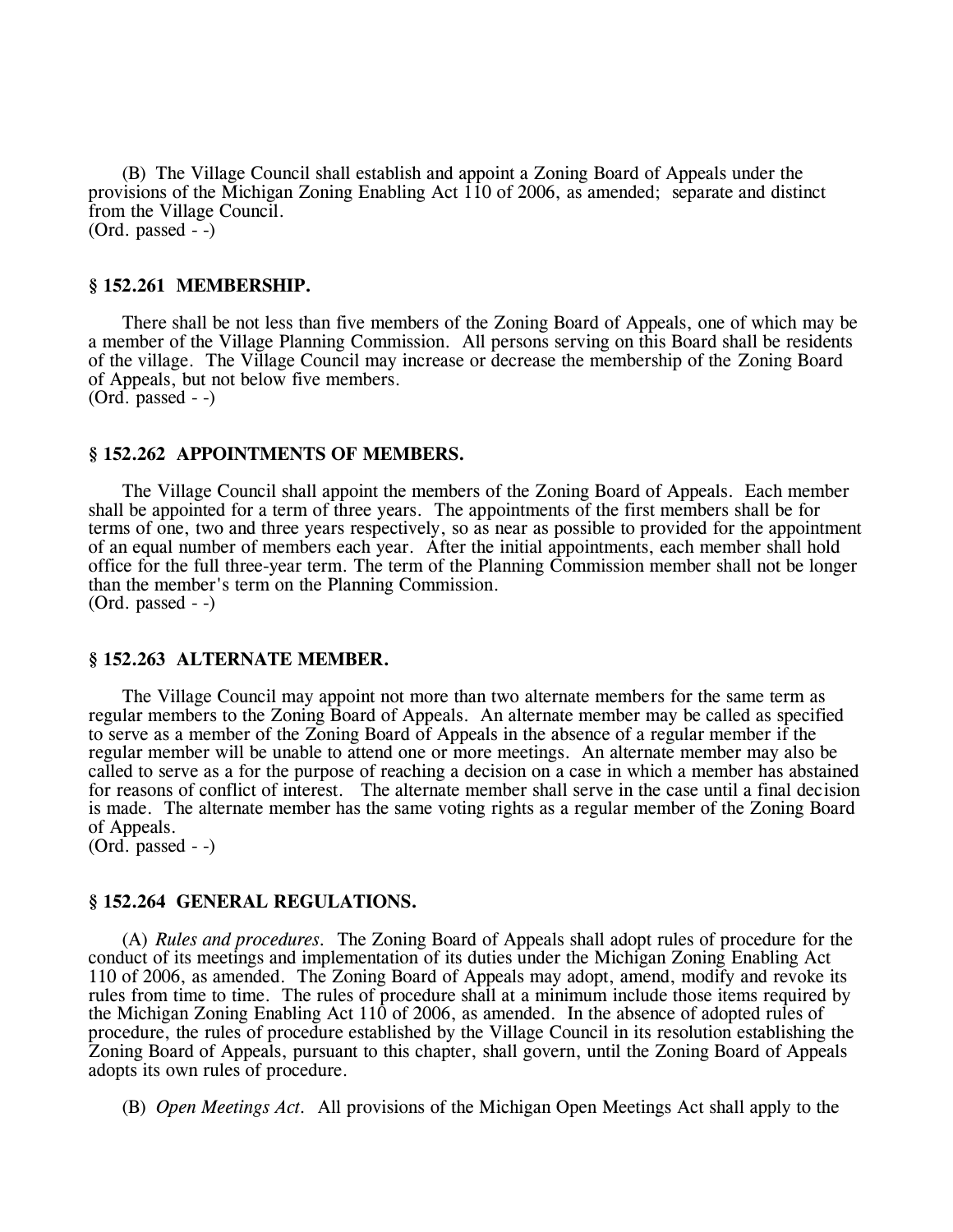proceedings of the Village Zoning Board of Appeals.

(C) *Who may take an appeal.* An appeal may be taken by a person aggrieved by any decision of any officer, bureau, board or commission of the village which arises in the administration of the village zoning ordinance, or by any officer, department, board or bureau of the village with respect to any decision made under the village zoning ordinance subject to the limitations of  $\S$  152.270, below. Provided, however, that in accordance with the Michigan Zoning Enabling Act,110 of 2006 as amended there shall be no appeal of a decision approving or denying a PUD site plan and special use permit applications.

(D) *Time for appeal, filing, grounds.* An appeal shall be taken to the Zoning Board of Appeals within 21 days from the date of the order, requirement, decision or determination which is the subject of the appeal, by filing with the Planning and Zoning Administrator, officer or the body from whom the appeal is taken and with the Zoning Board of Appeals of a notice of appeals specifying the grounds for the appeal. The Planning and Zoning Administrator, officer or body from whom the appeal is taken shall immediately transmit to the Zoning Board of Appeals all the papers constituting the record upon which the action appealed was taken.

(E) *Stay of proceedings.* An appeal to the Zoning Board of Appeals stays all proceedings in the furtherance of the action appealed. However, the stay may be vacated if the body or officer from whom the appeal is taken certifies to the Zoning Board of Appeals that a stay would cause imminent peril to life or property. The certification shall be made after the notice of appeal is filed and shall state all reasons for vacating the stay. In such cases proceedings may be stayed by a restraining order issued by the Zoning Board of Appeals or the circuit court.

(F) *Public hearing notice.* The Zoning Board of Appeals shall hold a public hearing on each action requested of the Zoning Board of Appeals. The Board shall set a reasonable time for each hearing per Appendix C.

(G) *Disposition of appeal.* The Zoning Board of Appeals shall decide the appeal within a reasonable time, but not more than 60 days after the date the appeal was filed, unless an extension of time is requested by a majority of the members of the Board. The Board may reverse or affirm, wholly or in part, or may modify the order, requirement, decision, or determination appealed from and shall make an order, requirement, decision, or determination as in the Board's opinion ought to be made in the premises, and to that end shall have all the powers of the officer or body from whom the appeal is taken. If there are practical difficulties or unnecessary hardship in the way of carrying out the strict letter of this chapter, the Zoning Board of Appeals may, in passing upon appeals, vary or modify any of its rules or provisions relating to the construction, or structural changes in equipment, or alteration of buildings or structures, so that the spirit of this chapter shall be observed, public safety secured, and substantial justice done.

(H) *Conditions on affirmative decision.* The Zoning Board of Appeals may impose conditions upon an affirmative decision on an appeal. The conditions may include conditions necessary to insure that public services and facilities affected by the proposed use or activity will be capable of accommodating increased service and facility loads caused by the land use or activity, to protect the natural environment and conserve natural resources and energy, to insure compatibility with adjacent uses of land, and to promote the use of land in a socially and economically desirable manner. Conditions imposed shall do all of the following:

(1) Be designed to protect natural resources, the health, safety and welfare, as well as the social and economic well-being of those who will use the land or activity under consideration, residents and landowners immediately adjacent to the proposed land use or activity, and community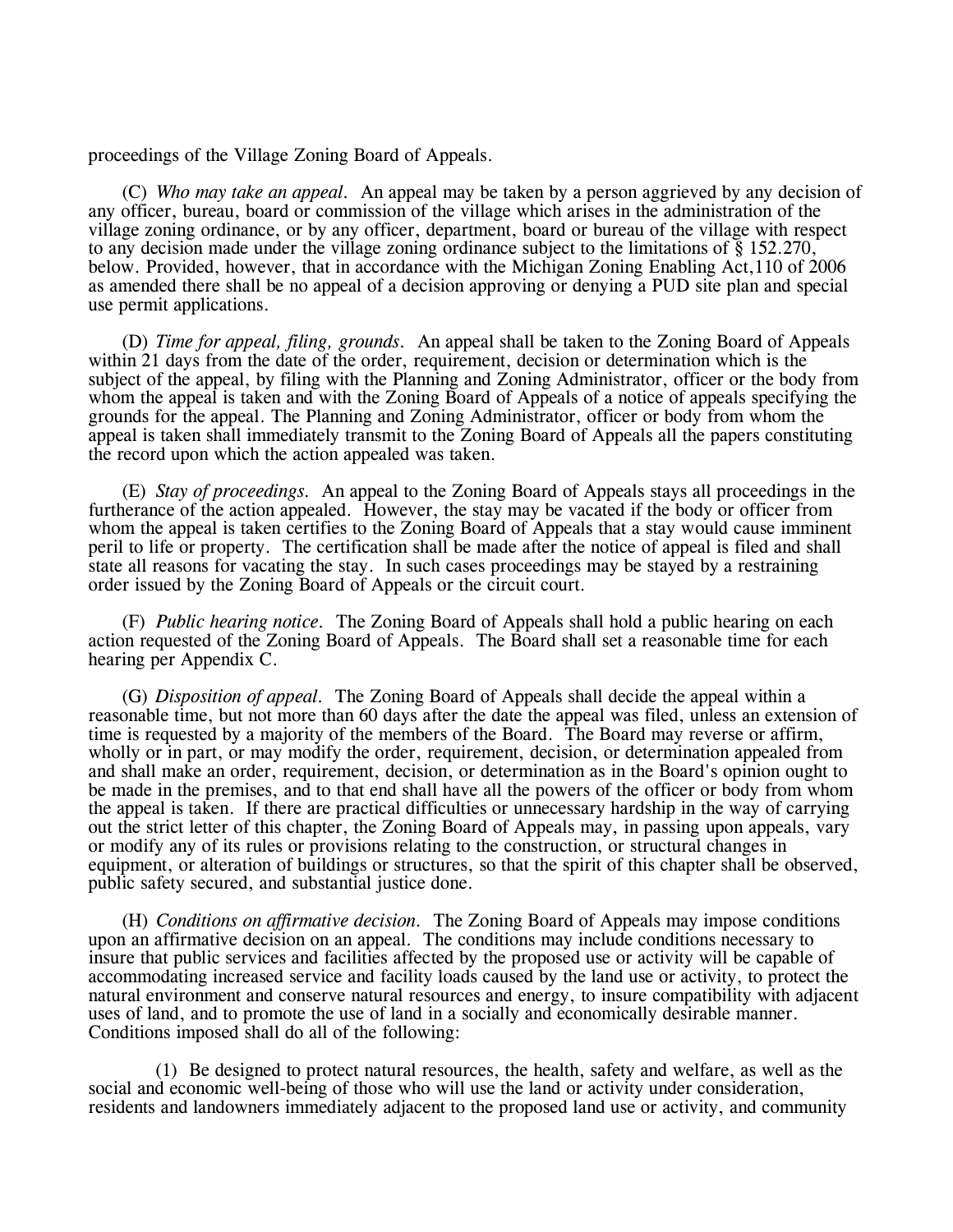as a whole.

(2) Be related to the valid exercise of the police power and purposes which are affected by the proposed use or activity.

(3) Be necessary to meet the intent and purpose of the zoning regulations; be related to the standards in the zoning ordinance for the land use or the activity under consideration; and be necessary to insure compliance with those standards.

(I) *Decision of Board.* The concurring vote of a majority of the members of the Board shall be necessary to reverse an order, requirement, decision or determination of the Planning and Zoning Administrator, and administrative official or an administrative body, or to decide in favor of the applicant on a matter upon which the Zoning Board of Appeals is required to pass under the zoning ordinance, or to effect a variation in this chapter.

(J) *Meetings.* A majority of the members of the Zoning Board of Appeals shall comprise a quorum for the purpose of conducting a meeting of the Board. Meetings shall be held as needed, or once a month on a regular schedule, whichever is least.

(K) *Form of decision, effect and time.* The Zoning Board of Appeals' decision on the appeals shall be in the form of a resolution containing a full statement of the findings of fact, conclusions and the determination of the Board in each particular case. The resolution, in written form, shall be approved by the Board and filed with the minutes of the Board. The date of filing of the approved written resolution shall be the effective date of the decision. Further appeal from the decision of the Board to the Jackson County Circuit Court shall be in accordance with the Michigan Zoning Enabling Act 110 of 2006, as amended this subchapter.

(L) *Fees on appeals.* Appeal fees shall be established from time to time by the Parma Village Council sufficient to cover all costs incurred by the village in the processing of any appeal.

(M) *Records.*

(1) Minutes of all meetings shall be recorded and shall contain the grounds of every determination made by the Zoning Board of Appeals including all evidence and data considered, and all findings of fact and conclusions drawn by the Board for every case, together with the votes of the members and final disposition of each case. The minutes shall be filed with the Village Clerk and shall be available to the public.

(2) The record of proceedings shall contain the following information when applicable:

- (a) The application for an appeal, variance or interpretation.
- (b) Any reports, plans, surveys, or photos.

(c) Letter from the Planning and Zoning Administrator, officer or body granting or denying the application or referring it to the Zoning Board of Appeals and all other relevant records related to the case.

- (d) Notice of public hearing to affected parties in the newspaper.
- (e) Affidavit of publication of notice of hearing.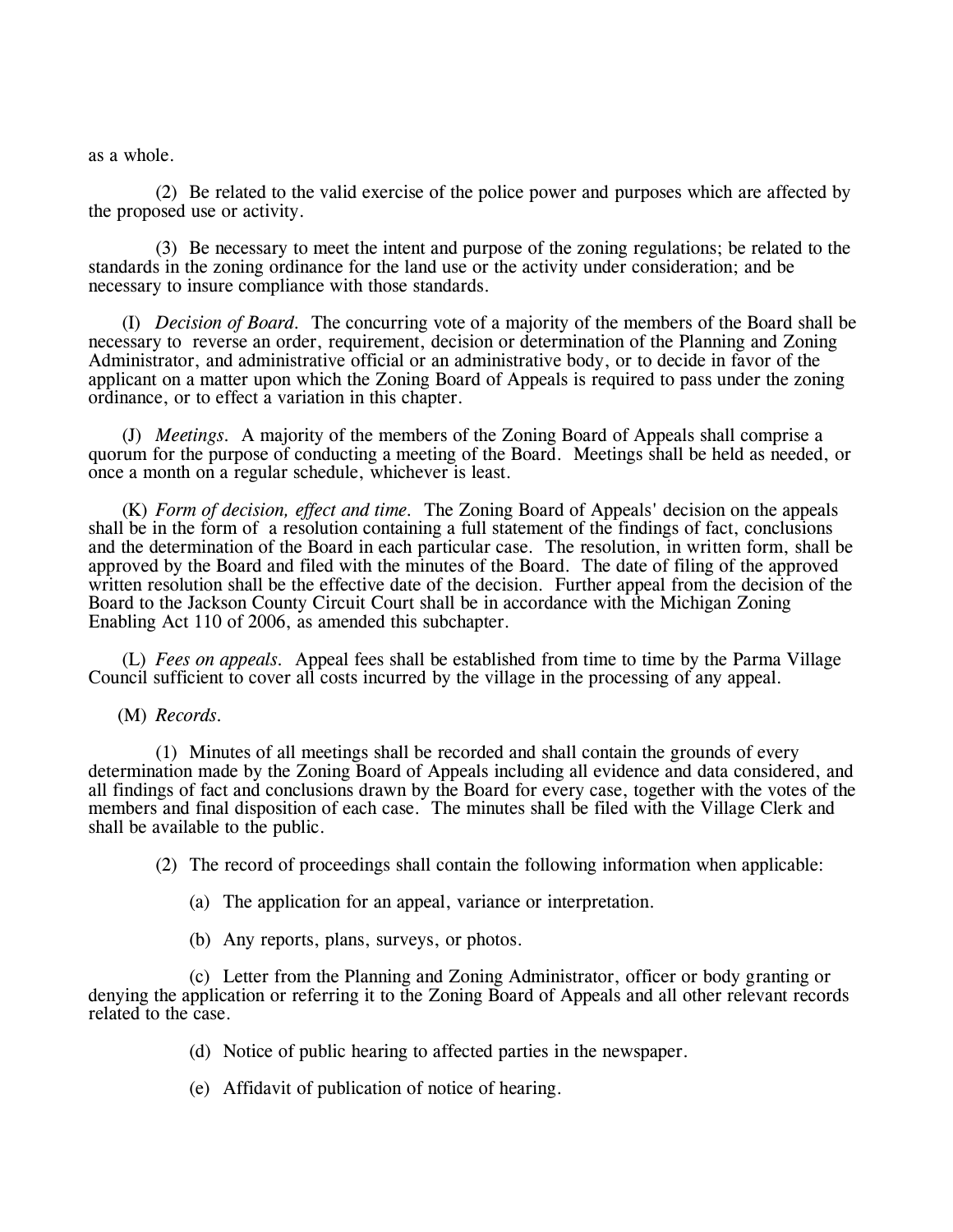(f) A copy of the notice to property owners within 300 feet of the subject parcel as well as a list of all property owners who were notified.

(g) Record of testimony heard and evidence presented in transcribed or electronically taped form.

(h) A copy of zoning ordinance article(s) and section(s) in question.

(i) Briefs, correspondence or other communication made to the Zoning Board of

Appeals.

(j) Statement of facts found by the Board, of its own knowledge, regarding the request including any information gained from personal inspection.

(k) Findings based on standards set forth in this subchapter.

(l) Decision of the Board.

(m) A copy of any other correspondence to the appellant or other parties regarding the request.

(N) *Counsel to the Zoning Board of Appeals.* Legal counsel may be retained by the Zoning Board of Appeals for the purpose deemed necessary by the Board provided that the appointment or retainer shall be approved in advance by the Village Council. (Ord. passed - -)

# **§ 152.265 AUTHORITY OF ZONING BOARD OF APPEALS.**

The Zoning Board of Appeals shall hear and decide appeals from and review any order, requirement, decision, or determination made by the Planning and Zoning Administrator, any administrative official or administrative body charged with enforcement of the zoning ordinance. Appeals include all requests for variances or interpretation of this chapter.  $($ Ord. passed  $-$ )

### **§ 152.266 ADMINISTRATIVE REVIEW.**

(A) The Zoning Board of Appeals shall also hear and decide appeals where it is alleged by the applicant there is an error in any order, requirement, permit, decision, or refusal made by the Planning and Zoning Administrator or any other administrative official in carrying out or enforcing any provisions of this chapter including interpretation of the zoning map.

(B) All questions concerning administrative decisions under this chapter shall be presented to the Zoning Board of Appeals only on appeal from the decisions of the applicable village official or agency.

(C) The appellant shall submit a clear description of the order, requirement, decision, or determination for which the appeal is made and the grounds of the appeal. The appellant may be required by the Zoning Board of Appeals to submit additional information to clarify the appeal.

(D) The Planning and Zoning Administrator shall transmit to the Zoning Board of Appeals,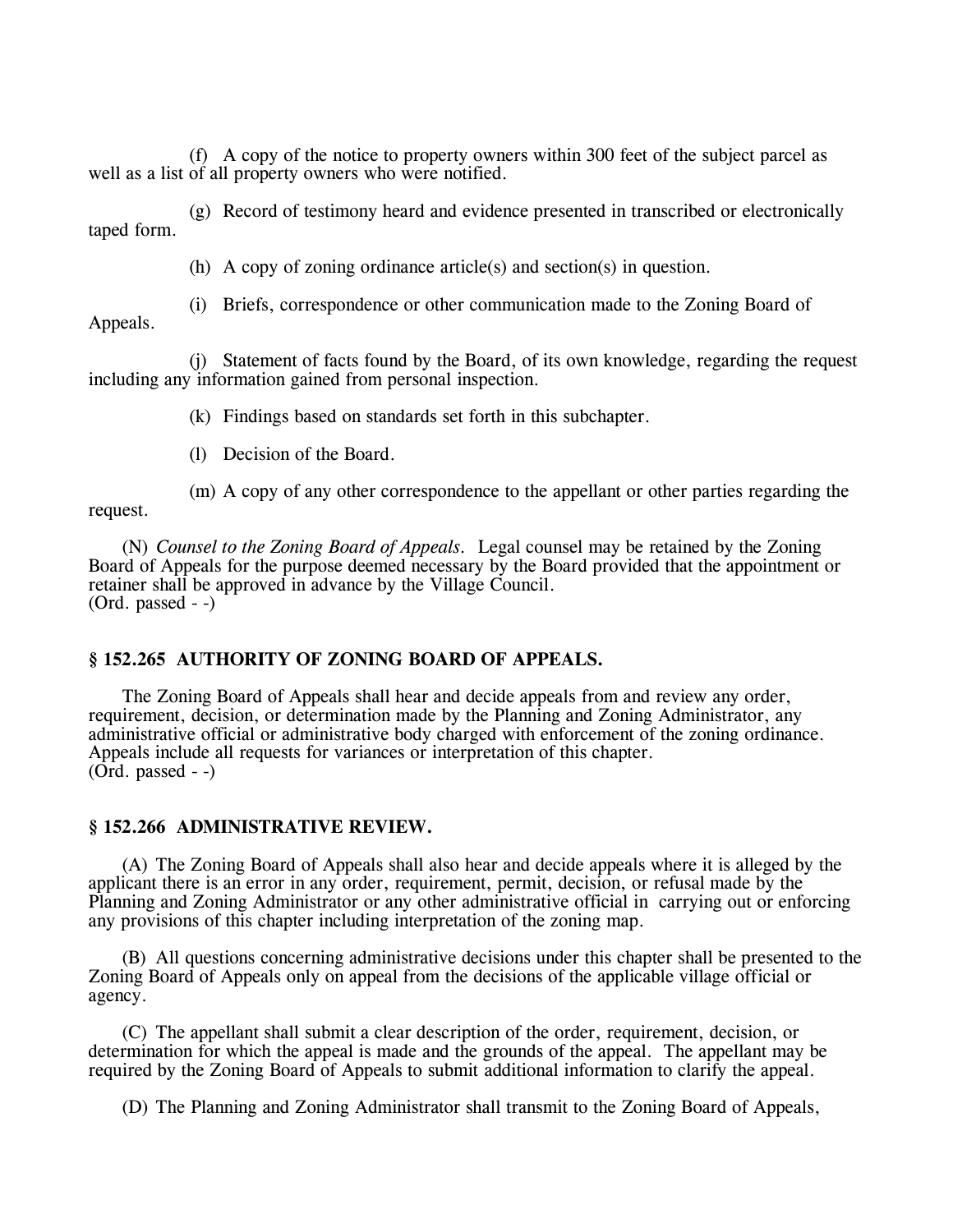copies of all papers constituting the record upon which the action appeal was taken.

(E) The Zoning Board of Appeals may, so long as the action is in conformity with this chapter, reverse or affirm, wholly or partly, or may modify the order, requirements, decision or determination appealed. (Ord. passed  $-$ )

### **§ 152.267 VARIANCES.**

(A) *Authority.* The Board of Appeals may authorize, upon an appeal, a variance from the strict applications of the provisions of this chapter whereby reason of exceptional narrowness, shallowness, shape, or contour of a specific tract of land at the time of enactment of this chapter or by reason of exceptional conditions of the property, the strict application of the regulations enacted would result in peculiar or exceptional practical difficulties to, or exceptional undue hardship upon the owner of the property. A variance shall not be granted to permit a use that is not permitted in a zoning district by the zoning ordinance.

(B) *Information required.* An application for a variance shall provide the following information:

(1) Legal description, address, and tax ID parcel number of the property.

(2) An accurate, scaled drawing of the property, showing all property lines, dimensions, and bearings or angles, correlated with the legal description; all existing and proposed structures and uses on the property; and dimensions of structures and their dimensioned locations; lot area and all calculations necessary to show compliance and/or non-compliance with the regulations of this chapter; location of all adjacent buildings, driveways, parking areas and structure.

(3) Name and address of the applicant, property owner(s), and the interest of the applicant in the property.

(4) A list and description of each section of the zoning ordinance for which the variance is requested.

(C) *Standards.* A variance from the terms of this chapter shall not be granted by the Zoning Board of Appeals unless and until:

(1) A written application for a variance is submitted, demonstrating the following:

(a) That special conditions and circumstances exist which are peculiar to the land, structure or building involved and which are not applicable to other lands, structures, or buildings in the same district.

(b) That literal interpretation of the provisions of this chapter would deprive the applicant of rights commonly enjoyed by other properties in the same district under the terms of this chapter.

(c) That the special conditions and circumstances do not result from the actions of the applicant.

(d) That granting the variance requested will not confer on the applicant any special privilege that is denied by this chapter to other lands, structures, or buildings in the same district.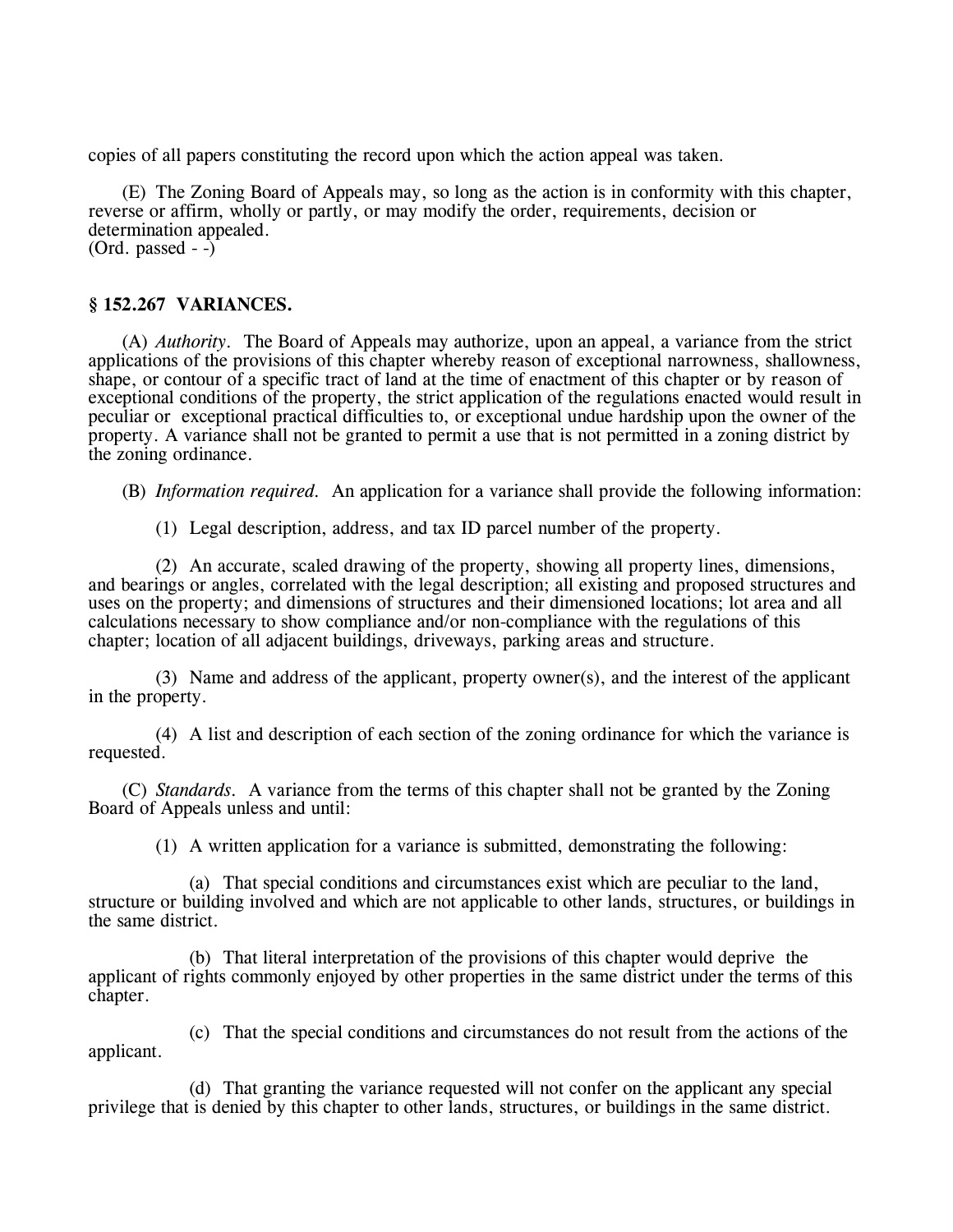(e) That no nonconforming use of neighboring lands, structures, or buildings in the same district, and no permitted use of lands, structures, or buildings in other districts shall be considered grounds for the issuance of a variance.

(2) The Zoning Board of Appeals shall determine that the requirements of the chapter have been met by the applicant for a variance.

(3) The Zoning Board of Appeals shall determine that the reasons set forth in the application justify the granting of the variance and that the variance is the minimum variance that will make possible a reasonable use of the land, building or structure.

(4) The Zoning Board of Appeals shall determine that the granting of the variance will be in harmony with the general purpose and intent of this chapter, and will not be injurious to the neighborhood, or otherwise detrimental to the public welfare.

(D) *Conditions.* In granting any variance, the Board may prescribe appropriate conditions and safeguards in conformity with this chapter. Violations of the conditions and safeguards, when made a part of the terms under which the variance is granted, shall be deemed a violation of this chapter.

(E) *Voiding of variance.* Each variance granted under the provisions of this chapter shall become null and void unless:

(1) The construction authorized by the variance or permit has been commenced within 180 days after the granting of the variance and pursued diligently to completion; or

(2) The occupancy of land or buildings authorized by the variance has taken place within 180 days after the granting of the variance.

(F) *Re-application.* No application for a variance which has been denied wholly or in part by the Zoning Board of Appeals shall be resubmitted for a period of 365 days from the denial, except on grounds of new evidence or proof of changed conditions found by the Zoning Board of Appeals to be valid.

(Ord. passed - -)

#### **§ 152.268 EXPANSION AND SUBSTITUTION OF NONCONFORMITIES.**

The Zoning Board of Appeals shall determine whether a nonconforming building or structure may be expanded, except as otherwise provided in §§ 152.215 through 152.227, above, and whether a nonconforming use may be substituted for another nonconforming use.  $(Ord. passed - )$ 

# **§ 152.269 SITE PLAN REVIEW.**

If an appeal to the Zoning Board of Appeals involves a lot, structure or a use for which site plan approval is required by this chapter, the applicant or appellant shall first apply for preliminary site plan approval as set forth in §§ 152.160 through 152.174, above. The Planning Commission shall review the site plan and shall determine the layout and other features required to obtain approval of the site plan. The Planning Commission shall then transmit a copy of the site plan and the Commission's findings thereon to the Zoning Board of Appeals. The Board shall, upon deciding on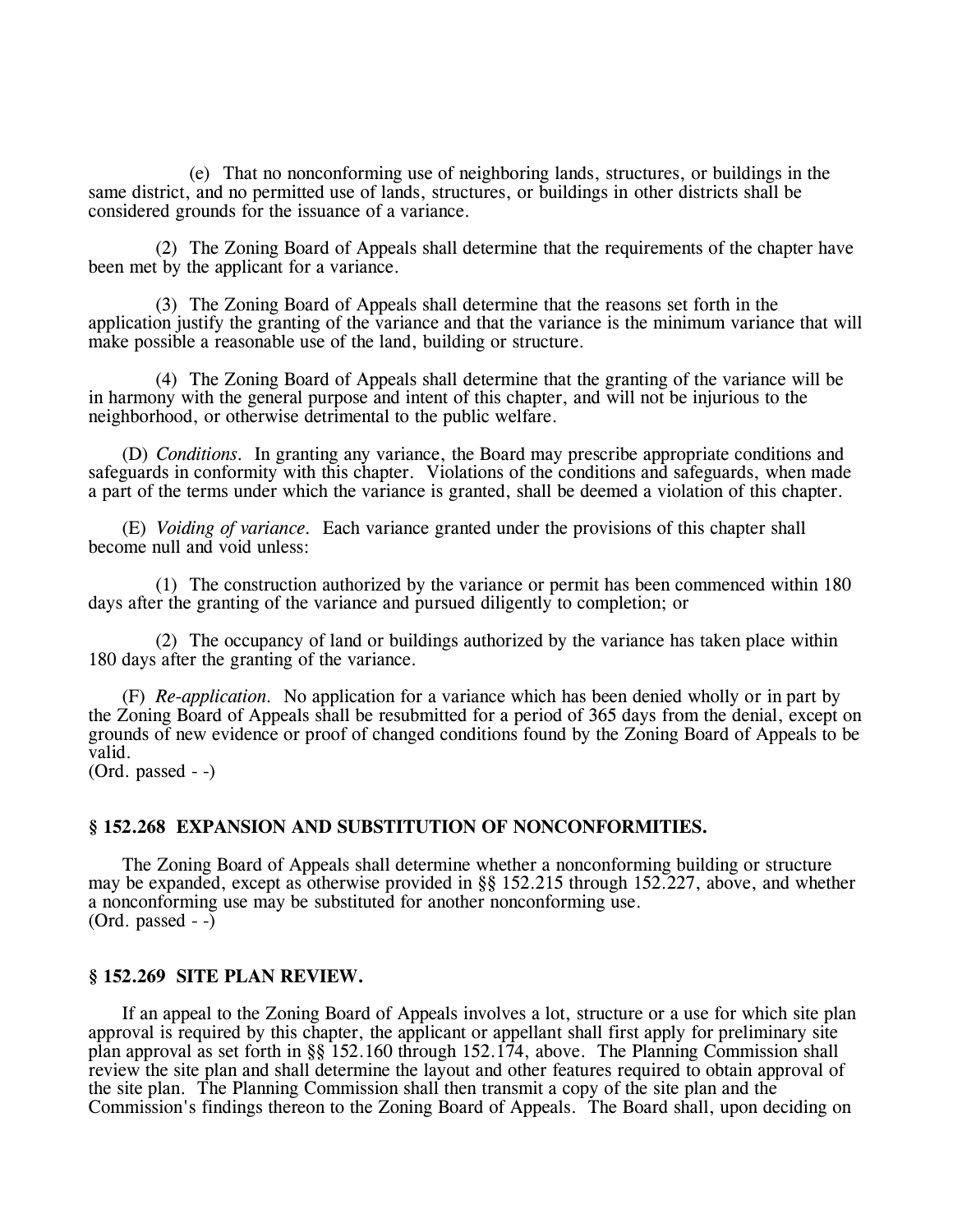the appeal return the plan and its decision to the Planning Commission for Commission action on the preliminary site plan. (Ord. passed - -)

#### **§ 152.270 SPECIAL USES AND PUD'S.**

The Zoning Board of Appeals shall not have authority to reverse or modify a Planning Commission decision to approve or deny a special use permit or the Village Council's decision to approve or deny a planned unit development, nor waive or modify any conditions of approval. The Zoning Board of Appeals shall not have authority to grant variances to special uses or planned unit development regulations or standards, or to any site plan approved as part of a special use permit or a PUD.

(Ord. passed - -)

### **§ 152.271 AUTOMATIC STAY OF DECISION; TIME FOR APPEAL TO COURT; PROVISION FOR SECURITY.**

No zoning permit, building permit or certificate of occupancy shall be issued for 21 days after the date of filing proof of an appeal. Within the 21 days any interested party may file an appeal or complaint with the Jackson County Circuit Court, or any other court of competent jurisdiction. Unless stayed by order of a court, an applicant shall be entitled to receive permits and certificates. During the 21-day appeal period, the applicant may receive a zoning permit, building permit and or certificate of occupancy pursuant to the applicant's request notwithstanding the provisions of this section, if the applicant submits to the Zoning Board of Appeals, the applicant's written agreement and undertaking to indemnify the Board, the village, its officers, officials and employees from any and all liability for claims, damages costs including attorney fees and costs of litigation with respect to any litigation threatened or asserted concerning the decision of the Zoning Board of Appeals, together with sureties, individual or corporate and amount of security to be determined by the Board and in a form approved by the Village Attorney. If the applicant requests a waiver of the 21-day stay as part of the applicants appeal to the Board of Appeals, the Board, in its resolution, shall establish the amount of security to be given. Upon the filing of the security established by the Board, the requested zoning permit, building permit or certificate of occupancy, as the case may be, shall be issued. In no case shall the amount of security be less than \$5,000 in the form of cash, irrevocable letter of credit from a commercial bank, or corporate bond. If litigation is instituted during the 21 day period, the form of security shall provide that the security shall continue until the litigation is determined by final judgment. If litigation is instituted after an amount of security has been determined, the Board shall have the right to predetermine and increase the amount of security from time to time, as it believe necessary to protect the interest of the village. (Ord. passed - -)

#### *AMENDMENTS*

#### **§ 152.285 INITIATING AMENDMENTS.**

The village may, from time to time, amend, modify supplement, or revise the district boundaries or the provisions and regulations herein established whenever the public necessity and convenience and the general welfare require such amendment. Amendments may be initiated by resolution of the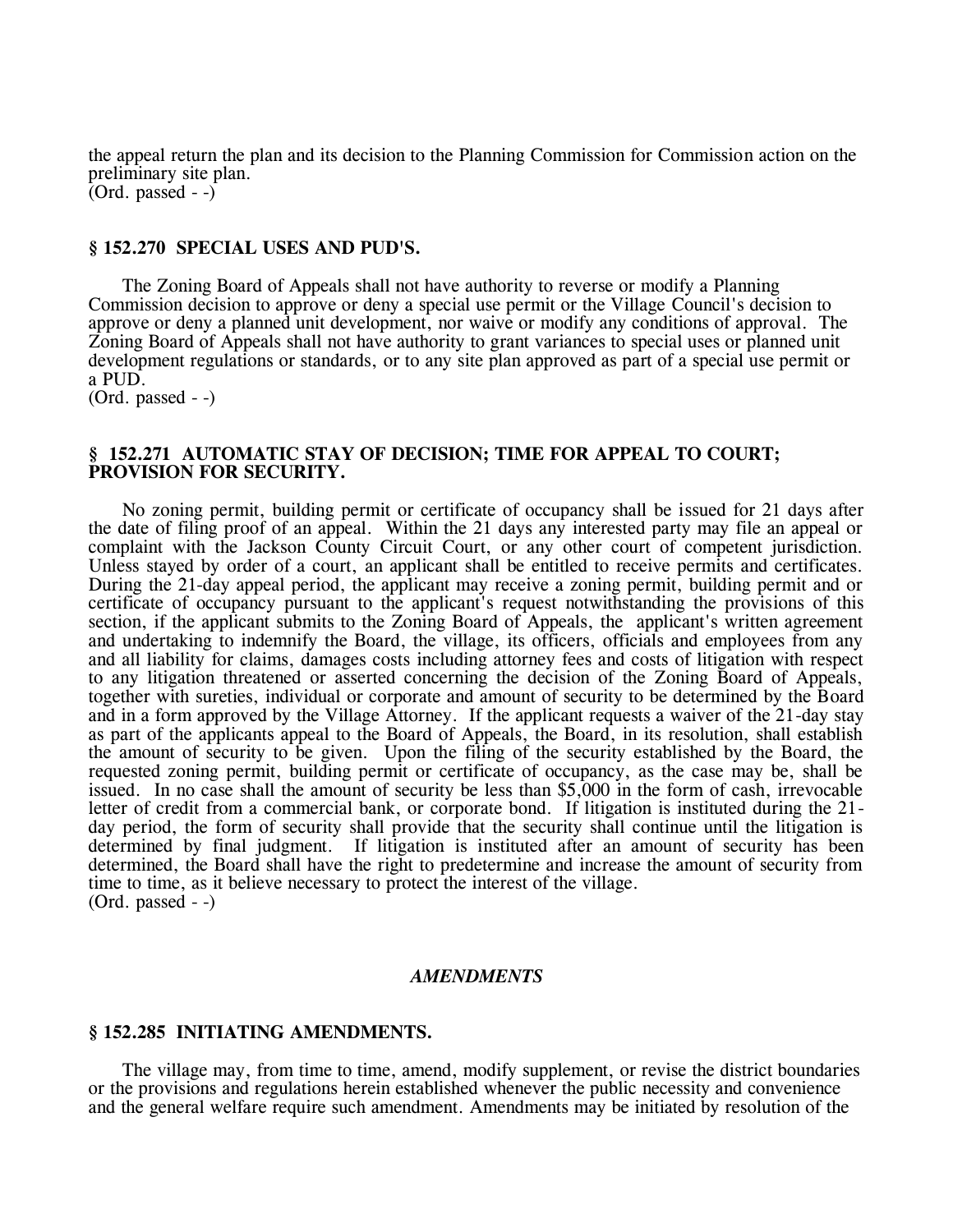village, the Planning Commission, or by petition of one or more owners of property to be affected by the proposed amendment. All proposed amendments shall be referred to the Village Planning Commission for review, public hearing and recommendation for action to the Village Council. (Ord. passed - -)

# **§ 152.286 FEES.**

The Village Council shall establish by resolution fees for zoning amendment petitions. The fee shall be paid at the time of filing of the petition and no part of the fee shall be returnable to the petitioner. Fees shall not be required for amendment petitions filed by any government agency or body.

(Ord. passed - -)

### **§ 152.287 AMENDMENT PROCEDURE.**

(A) The procedure for amending this chapter shall be in accordance with the Michigan Zoning Enabling Act 110 of 2006, as amended.

(B) A petition shall be filed with the Village Clerk. The Clerk shall transmit the petition to the Village Planning Commission for public hearing, review and report to the Village Council.

(C) The Planning Commission shall report its findings and its recommendations for action on the petition to the Village Council following the public hearing, but within 125 days of the filing date. This time limit may be extended by agreement between the petitioner and the Planning Commission. (Ord. passed - -)

### **§ 152.288 PUBLIC HEARING.**

The Planning Commission shall hold a public hearing on each petition. (See Appendix C.)

#### **§ 152.289 INFORMATION REQUIRED.**

(A) If a petition involves an amendment to the official zoning map, the petitioner shall submit the following information:

(1) A legal description of the property, including the street address and tax code number(s).

(2) A scaled map of the property, (correlated) with the legal description, clearly showing the property's location and adjacent land use and zoning districts, and all existing improvements on the property, such as buildings and driveways.

(3) The name, address, and telephone number of the petitioner(s).

(4) The nature of each petitioner's interest in the property. If the petitioner is not the owner, the name and address of the record and known owner(s), and the owner(s) signed consent to the petition.

(5) Identification of the zoning district requested and the existing zoning of the property.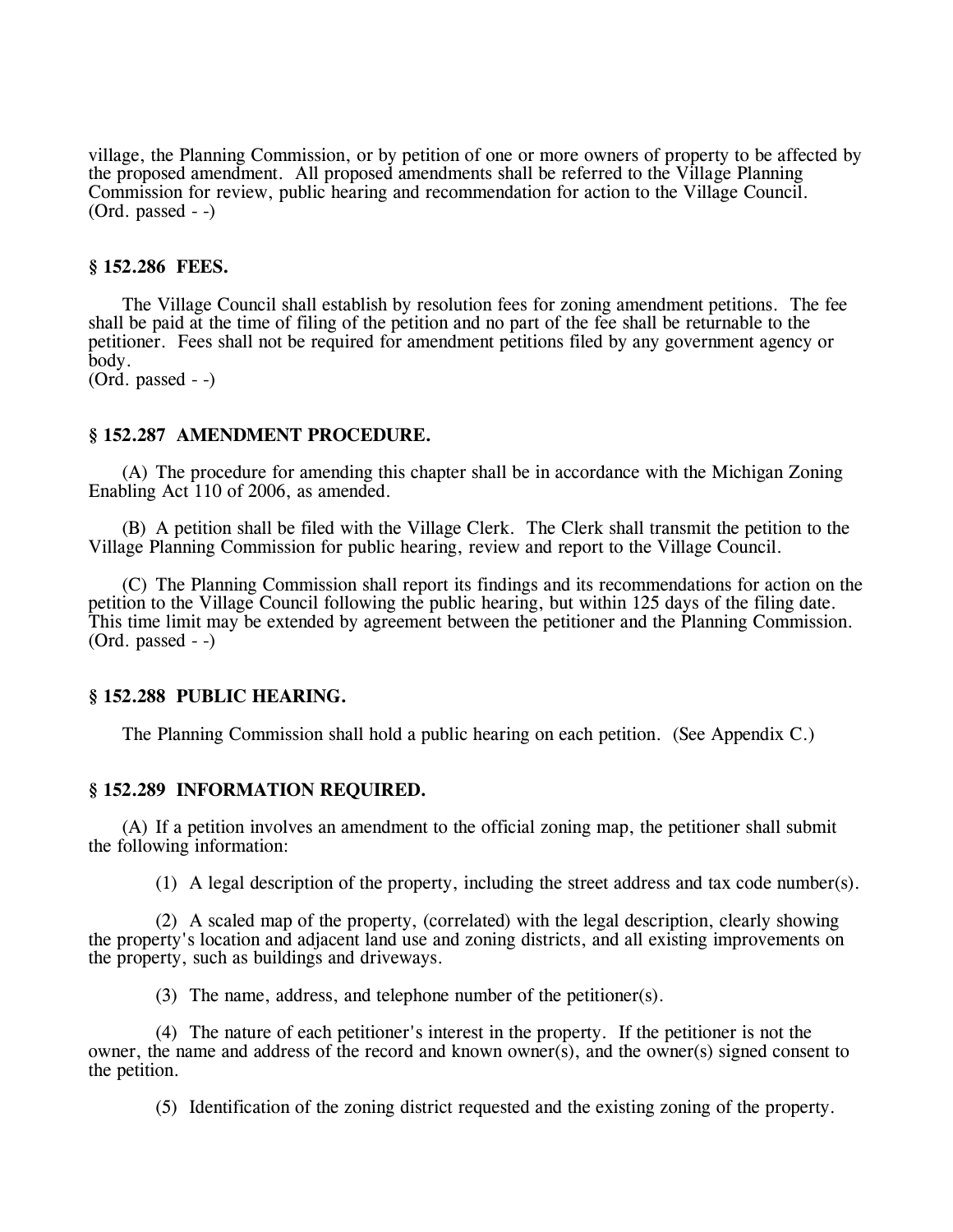(6) Signature(s) of the petitioner(s) and owner(s), certifying the accuracy of the information.

(7) The Planning Commission may require additional information that it deems necessary to make the findings required in § 152.290, below.

(B) A petition that is filed for an amendment to the text of the zoning ordinance shall provide the following information:

(1) A detailed statement that, clearly and completely sets forth all proposed provisions and regulations, including all changes in the zoning ordinance necessary to accommodate the proposed amendment.

(2) Name and address of the petitioner.

(3) Reasons for the proposed amendment.  $(Ord. passed - )$ 

# **§ 152.290 FINDINGS REQUIRED FOR A ZONING MAP AMENDMENT.**

The Planning Commission shall identify and evaluate all factors relevant to the petition. The Planning Commission shall report its findings and recommendations in accordance with § 152.264(G), above. The facts to be considered by the Planning Commission shall include, but shall not be limited to, the following:

(A) Whether the requested zoning change is justified by a change in conditions since the original ordinance.

(B) The precedents, and the possible effects of the precedents, which might result from approval or denial of the petition.

(C) The capacity of the village or other government agencies to provide any services, facilities, and/or programs that might be required if the petition were approved.

(D) Effect of approval of the petition on the condition and/or value of property in the village or in adjacent municipalities.

(E) Relationship of the petition to the adopted general development plan of the village and of other government units, where applicable.

(F) The petition is consistent with the zoning classification of surrounding land.

(G) The property in the petition complies with the regulations of the zoning district requested.

(H) The property in the petition is suitable in terms of its physical features and its location for all uses that are permitted in the zoning district requested.  $(Ord. passed - )$ 

# **§ 152.291 FINDINGS REQUIRED FOR A TEXT AMENDMENT.**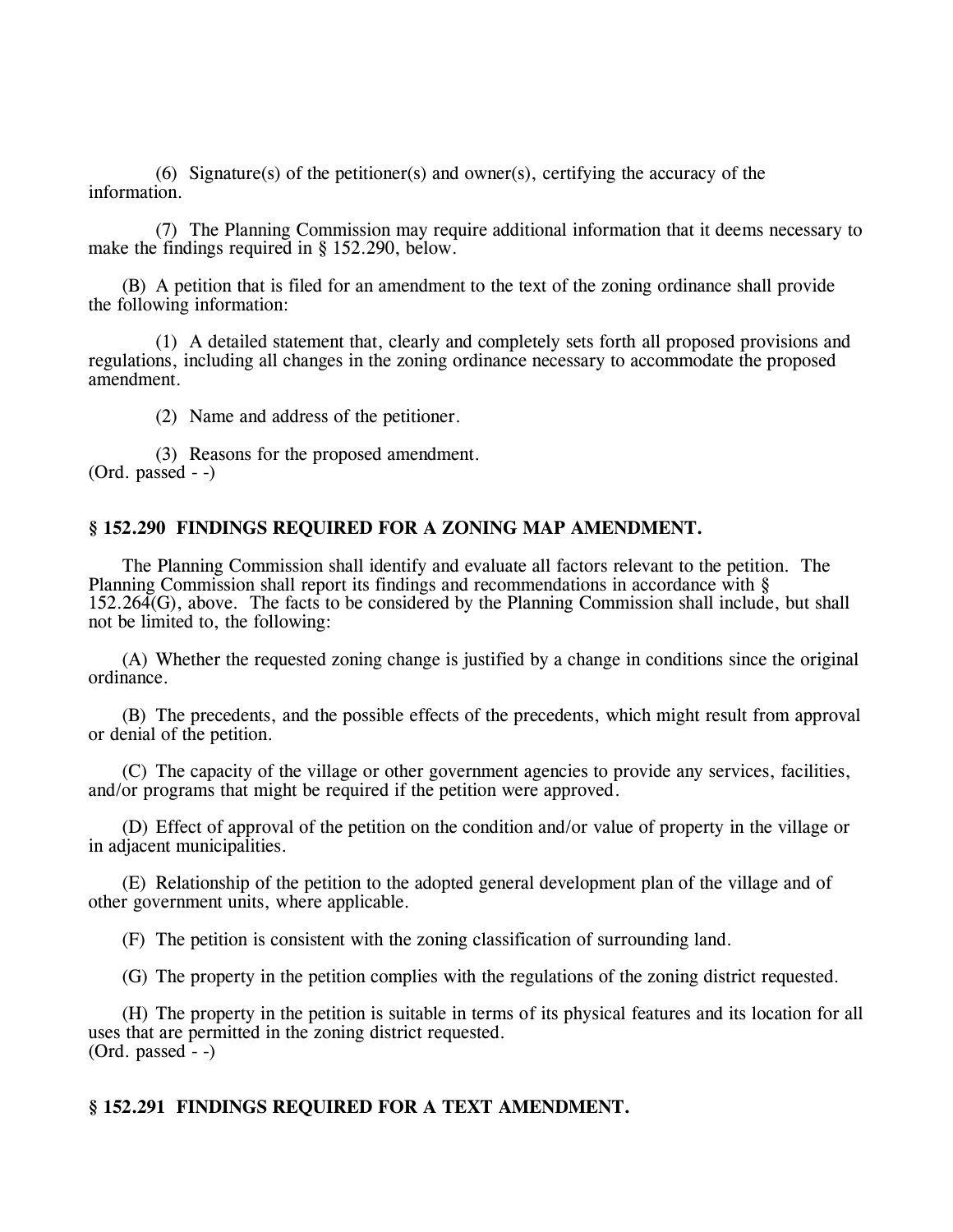The Planning Commission shall consider the following standards in preparing its report and recommendation to the Village Council.

(A) The proposed amendment is consistent with the intent and purpose of the zoning ordinance.

(B) The proposed amendment will be consistent with the village's adopted comprehensive plan.

(C) The petition is supported by a change in conditions since the zoning ordinance was adopted, or by a mistake in the zoning ordinance.

(D) The proposed amendment is supported by problems or conflicts in implementation or interpretation of this chapter, as documented by village staff or the Zoning Board of Appeals.

(E) The proposed amendment is needed to accommodate changes in state legislation, by recent case law, or rendered by the Attorney General of the State of Michigan.

(F) The proposed amendment will promote compliance with changes in other village ordinances or county, state or federal regulations. (Ord. passed - -)

# **§ 152.292 PUBLICATION.**

Following Village Council adoption of an amendment to the zoning ordinance, notice of the amendment shall be published in accordance with the Michigan Zoning Enabling Act 110 of 2006, as amended. (Ord. passed - -)

#### **§ 152.293 CONFORMANCE TO COURT DECREE.**

Any amendment for the purpose of conforming a provision to the decree of a court of competent jurisdiction shall be adopted by the village and the amendments published without referring the same to any other board or agency.  $(Ord. passed - )$ 

### **§ 152.294 REHEARING ON AMENDMENTS.**

Whenever a proposed amendment, supplement or change has not been approved by the Village Council, the amendment, supplement or change shall not be resubmitted to the village for at least one year from the effective date of final action unless it is established that there has been a material change in circumstances and attested thereto. (Ord. passed - -)

#### *LEGAL STATUS*

# **§ 152.310 CONFLICT WITH OTHER LAWS.**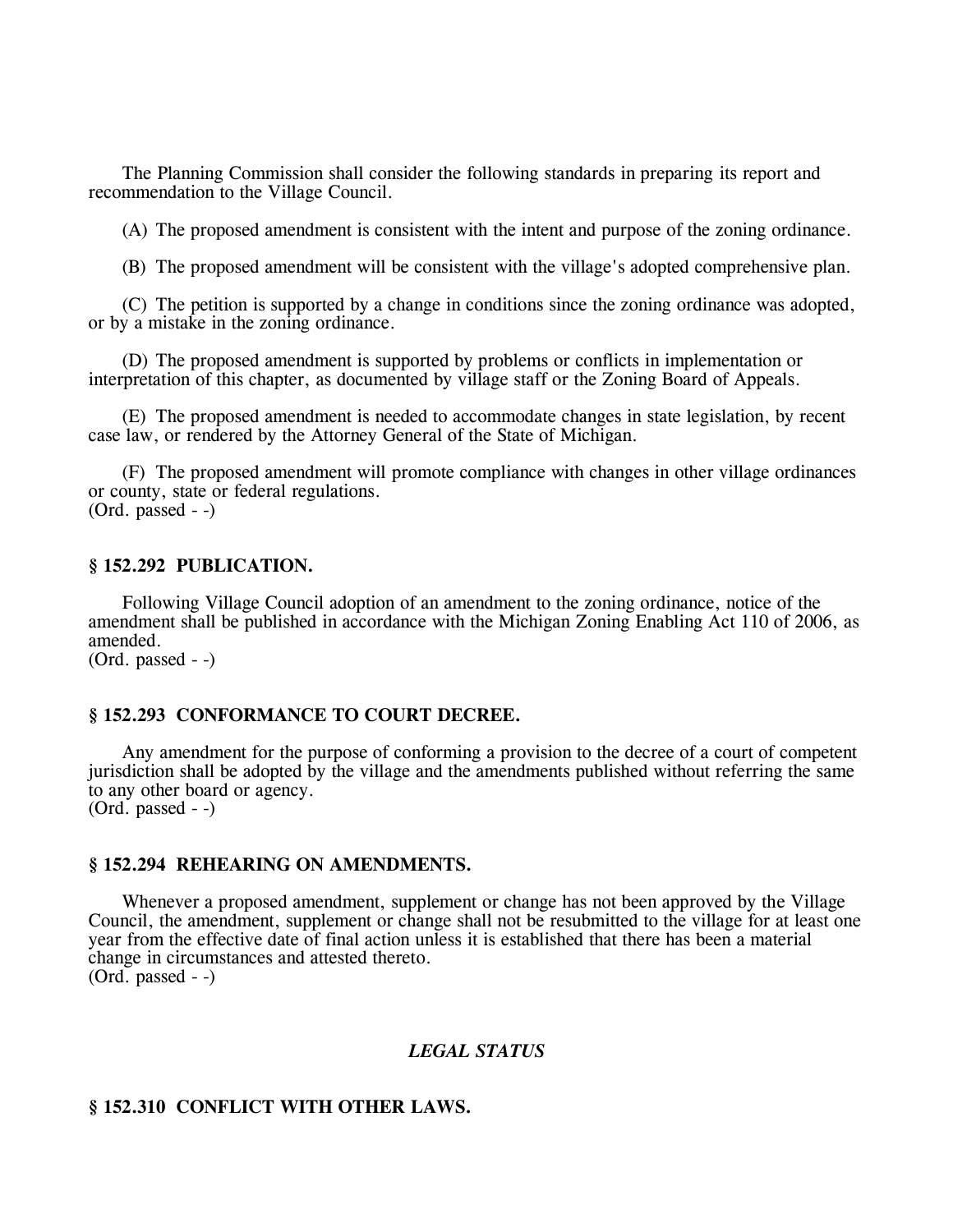Conflicting laws of more restrictive nature are not affected or repealed by this chapter. The provisions of this chapter shall be considered a minimum requirement. Conflicting laws of a less restrictive nature, or those conflicting in other ways than degrees of restrictiveness, are hereby repealed. This chapter is not intended to abrogate or annul any easement, covenant, or other private agreement provided that where any provision of this chapter is more restrictive or imposes a higher standard or requirement that the easement, covenant, or other private agreement, the provision of this chapter shall govern.

(Ord. passed - -)

# **§ 152.311 VALIDITY AND SEVERABILITY CLAUSE.**

If any court of competent jurisdiction shall declare any part of this chapter to be invalid, the ruling shall not affect any other provisions of this chapter not subject to the ruling. If any court of competent jurisdiction shall declare invalid that application of any provision of this chapter to a particular land, parcel, lot, district, use, building, or structure, the ruling shall not affect the application of the provisions to any other land, parcel, lot, district, use, building or structure not specifically included in the ruling. (Ord. passed - -)

# **§ 152.312 PERIOD OF EFFECTIVENESS.**

This chapter shall remain in full force and effect until repealed.  $(Ord. passed - )$ 

### **§ 152.313 EFFECTIVE DATE.**

The ordinance codified herein shall take effect 20 days after the date of adoption. (Ord. passed - -)

### *VIOLATIONS, ENFORCEMENT AND SANCTIONS*

#### **§ 152.325 VIOLATIONS.**

(A) *Violation.* Any building or structure constructed, erected, altered, extended, repaired, used or occupied, or lot, parcel, or premises used, or which is begun or changed, in violation of the provisions of this chapter or in violation of a certificate of occupancy issued hereunder, is declared to be a public nuisance per se, and may be abated by order of a court of competent jurisdiction.

(B) *Prosecution of violation.* The Planning and Zoning Administrator and/or Ordinance Enforcement Officer may institute appropriate proceedings to restrain, correct, or abate the violation or to require the removal or termination of the unlawful use of the lot or structure which is in violation of the provisions of this chapter or of the order or direction made pursuant thereto.

(C) *Abatement of violation.* The imposition of the penalties herein prescribed shall not preclude the village from instituting appropriate action to prevent unlawful construction or to restrain, correct,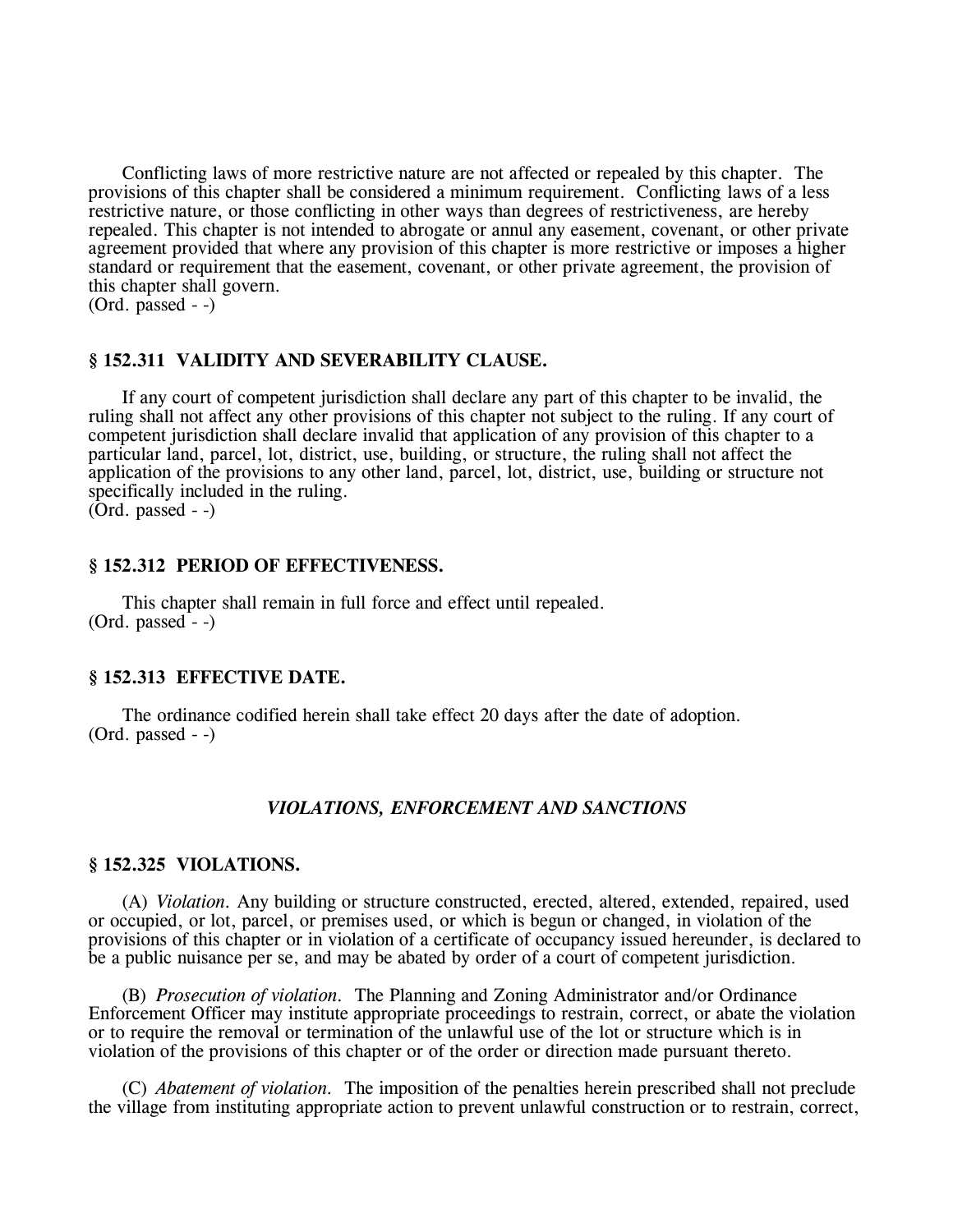or abate a violation, or to prevent illegal occupancy of a structure or premises, or to stop an illegal act, conduct, business, or use of a structure or premises. (Ord. passed - -)

### **§ 152.326 STOP-WORK ORDER.**

Upon notice from the Planning and Zoning Administrator that work on any structure or premises is being conducted contrary to the provisions of this chapter, that work shall be immediately stopped. The stop-work order shall be posted on the property. The stop-work order shall also be in writing and shall be given to the owner of the property involved, or to the owner's agent, or to the person doing the work; and shall state the conditions under which the work may be resumed. Any person, who shall continue any work in or about the structure or premises after having been served with a stop-work order, except work as the person is directed by the Planning and Zoning Administrator to remove violations or unsafe conditions, shall be subject to the foregoing penalties. (Ord. passed - -)

### **§ 152.327 SERVICE OF APPEARANCE TICKETS.**

In addition to the remedies in §§ 152.325, 152.376 and 152.999, the Ordinance Enforcement Officer and/or Planning and Zoning Administrator may institute any appropriate action or proceedings to prevent any erection, construction, alteration, repair, maintenance or use which is in violation of the provisions of this chapter; to restrain, correct, abate the violation; to prevent the occupancy of any building, structure or land; to prevent any act, conduct, business, or use in and about any premises in violation of this act, by any appropriate civil or criminal proceeding. The Planning and Zoning Administrator and/or the Ordinance Enforcement Officer may appear before the district judge, magistrate, or clerk, and file a complaint charging the person violating this chapter with the offenses specified, praying for the arrest of the person, or in lieu thereof, issue and serve an appearance ticket by serving upon a person the appearance ticket when the Ordinance Enforcement Officer and/or Planning and Zoning Administrator has reasonable cause to believe that the person has committed the offense of violating a provision of this chapter. The Ordinance Enforcement Officer and/or Planning and Zoning Administrator is authorized to issue appearance tickets pursuant to Public Act 366 of 1984. (Ord. passed - -)

### **§ 152.999 PENALTY.**

(A) Any person who shall violate this chapter or shall fail to comply with any of its requirements, or who shall erect, construct, alter or repair a structure in violation of an approved plan or directive of the Planning and Zoning Administrator, or of a certificate or permit issued under the provisions of this chapter, shall be guilty of a misdemeanor. Upon conviction thereof, that person shall be punishable by a fine of not more than \$500 or by imprisonment not exceeding 90 days or both. Each day a violation occurs shall be deemed a separate offense.

(B) Any person or other entity who violates any of the provisions of this chapter may be subject to fines and/or criminal prosecution as outlined in the village zoning enforcement plan. (Ord. passed - -)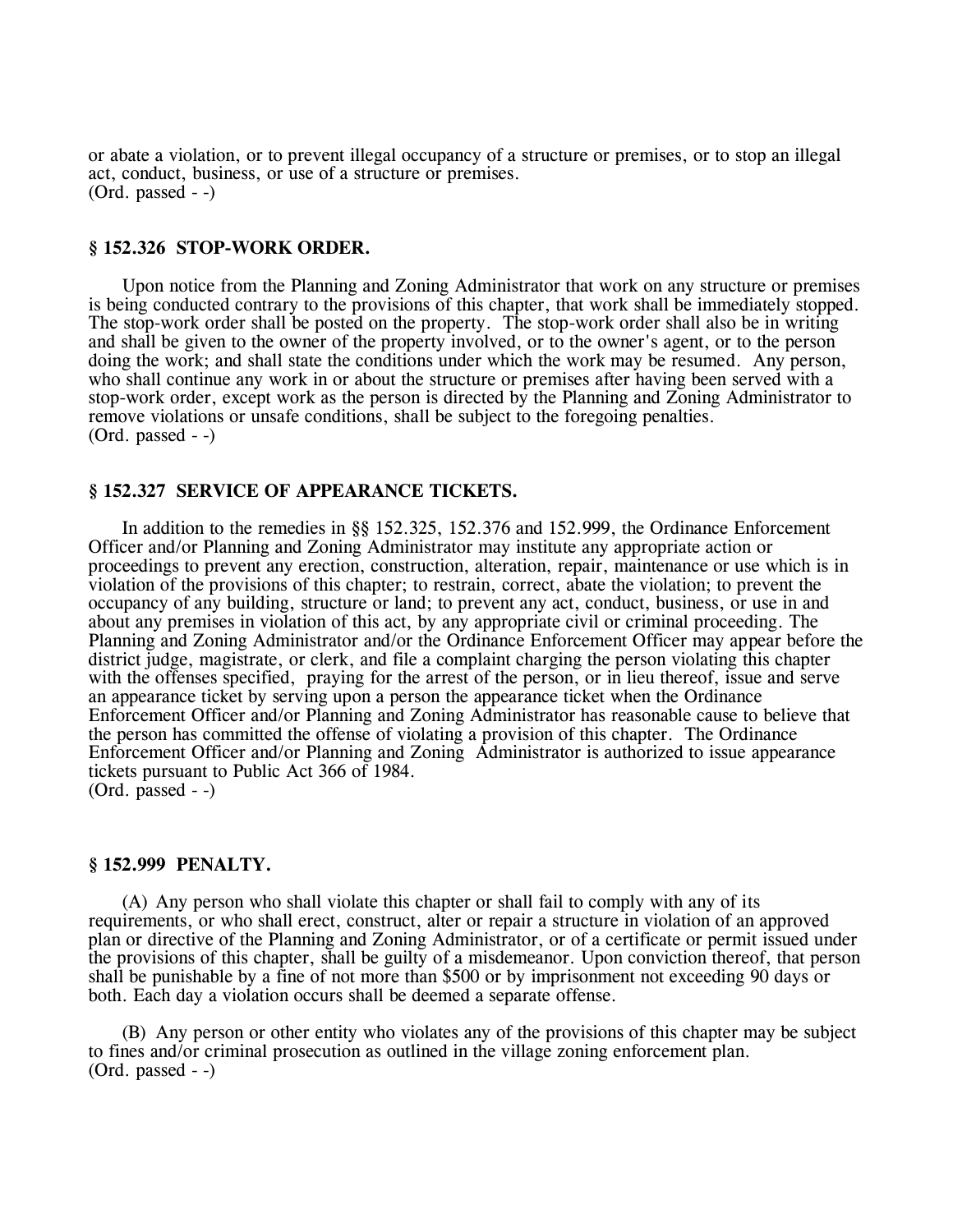Appendix A: Area, Height and Bulk Regulations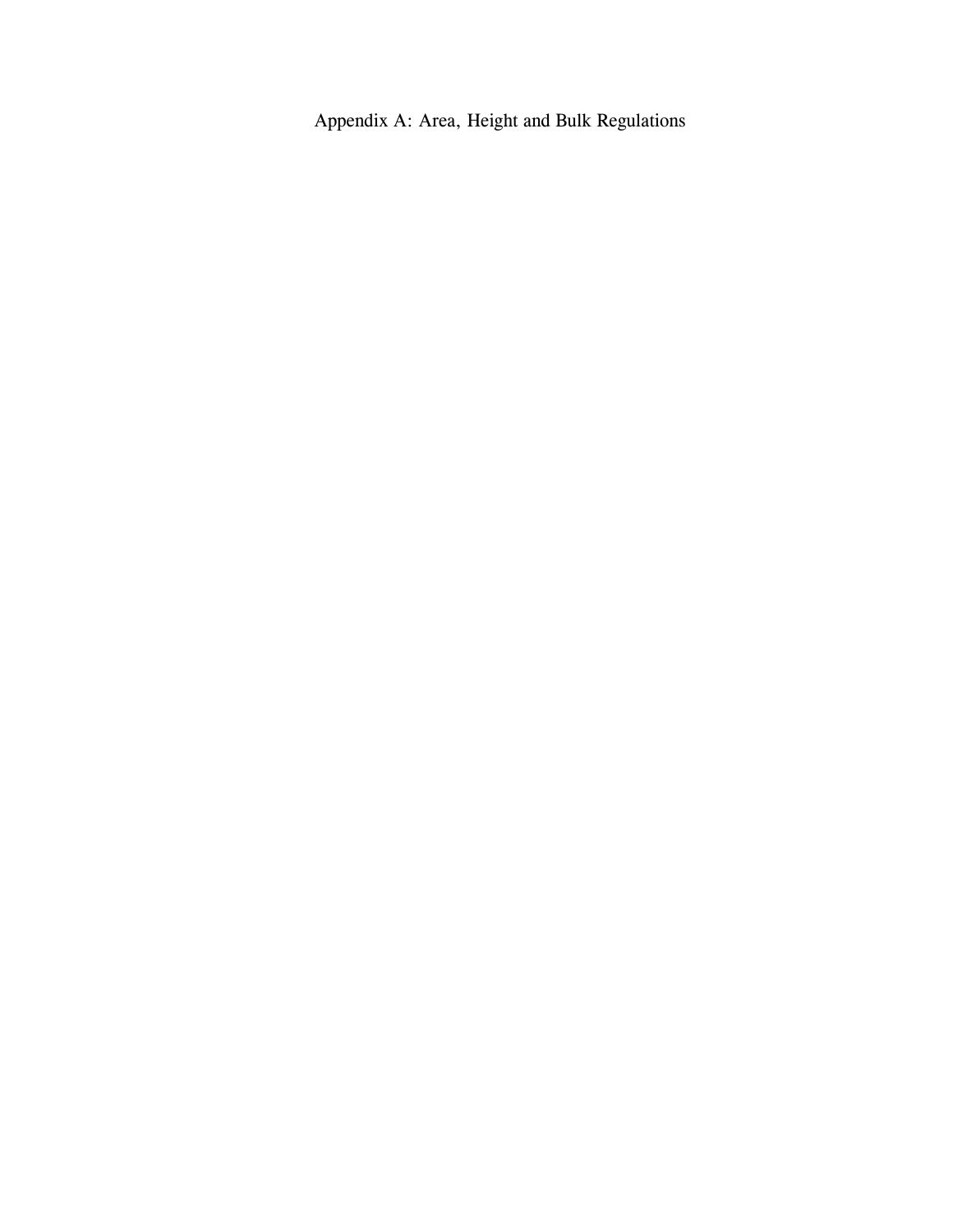|                                        |        |                     |               |                  |                           | Zoning District, Area, Height, and Bulk Regulations |        |           |
|----------------------------------------|--------|---------------------|---------------|------------------|---------------------------|-----------------------------------------------------|--------|-----------|
|                                        |        | Lot Requirements    |               |                  | Minimum Yard Requirements |                                                     |        | Max       |
| <i>District</i>                        | Symbol | Min. Area           | Min.<br>Width | Max.<br>Coverage | Front                     | Side                                                | Rear   | Principal |
| Residential                            | $RS-1$ | $10,000$ sq.<br>ft. | $100$ ft.     | 30%              | 20 ft.                    | 10 ft. per                                          | 20 ft. | 35 ft.    |
| Multi-family<br>Residential            | $RM-1$ | $10,000$ sq.<br>ft. | 80 ft.        | 25%              | 25 ft.                    | $10$ ft. per                                        | 25 ft. | 35 ft.    |
| Mobile Home<br>Residential             | $MH-1$ | \$152.054           |               |                  |                           |                                                     |        | 20 ft.    |
| Local<br>Commercial                    | $C-1$  | $10,000$ sq.<br>ft. | 75 ft.        | 50%              | 25 ft.                    | 10 ft. per                                          | 25 ft. | 35 ft.    |
| Central<br><b>Business</b><br>District | $C-5$  | 5,000 sq.<br>ft.    | 50 ft.        | 75%              | 10 ft.                    | 10 ft. per<br>$($ if<br>detached)                   | 25 ft. | 40 ft.    |
| Light<br>Industrial                    | $I-1$  | $20,000$ sq.<br>ft. | 80 ft.        | 25%              | 35 ft.                    | 20 ft.                                              | 35 ft. | 35 ft.    |

(Ord. passed - -)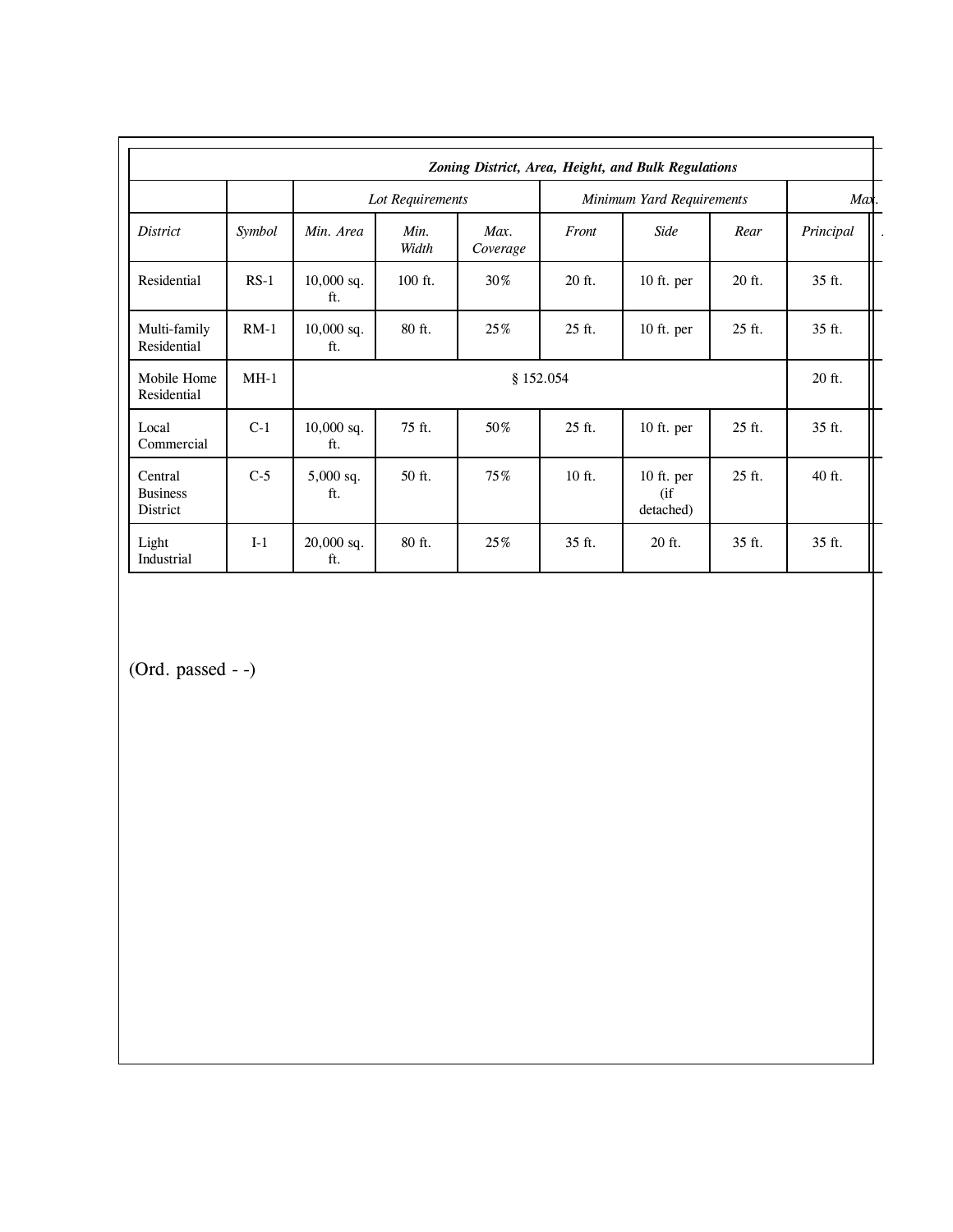

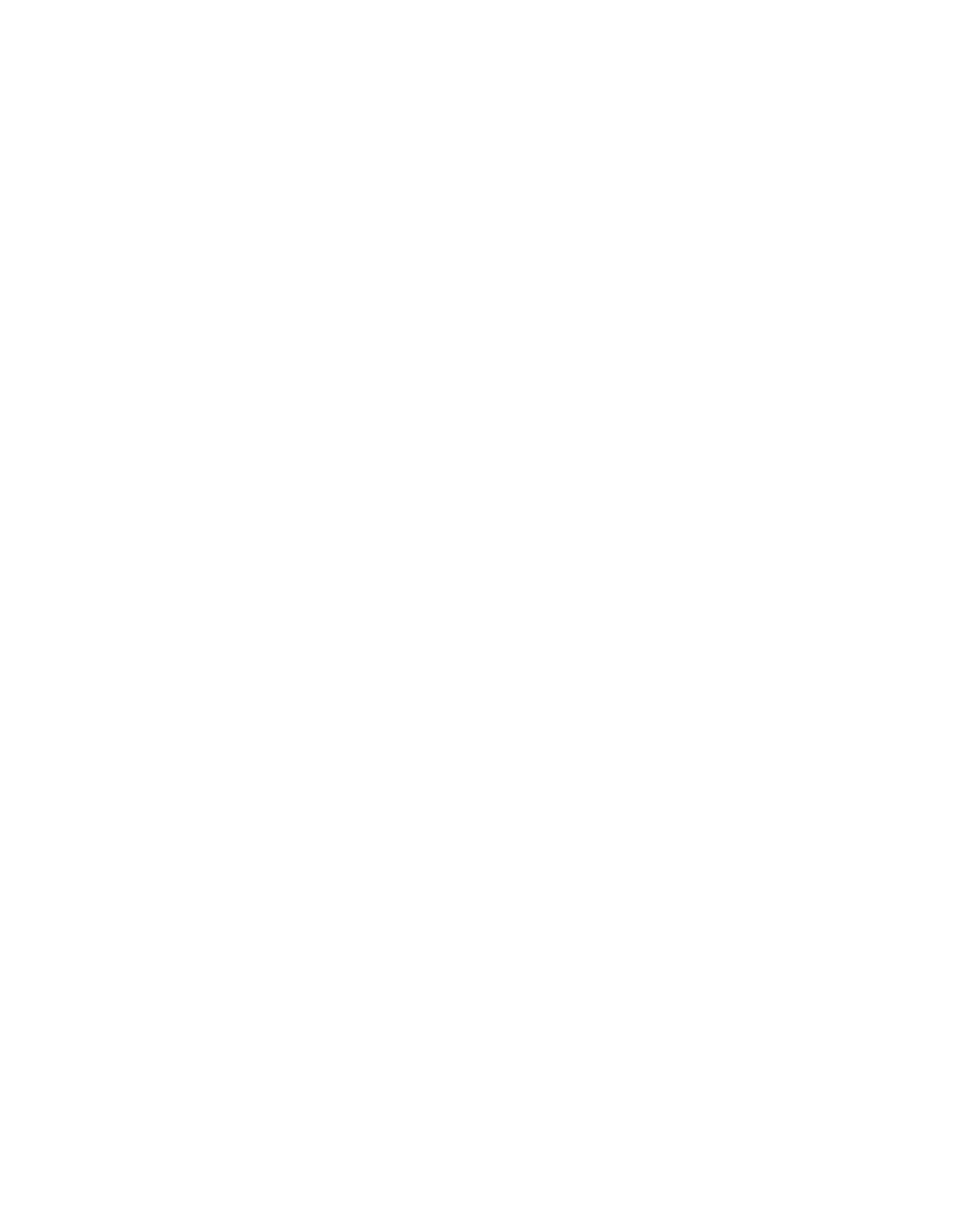# Appendix C: Public Hearing Notice Requirements

A Summary of Statutory Requirements

The following is a summary of the public hearing requirements in Act 11, PA 2006, as amended by Act 12, PA 2008. Anyone using the zoning ordinance who is interested in the statutory language regarding public hearings for zoning purposes should consult the preceding statutes.

### 1. SPECIAL USE PERMITS

Notice of the public hearing shall:

- A. Be published, mailed, or delivered not less than 15 days prior to the date on which the public hearing will be held.
- B. Be published in newspaper that circulates in the Village of Parma or posted as required by the State of Michigan.
- C. Be sent by mail or personal delivery to:
	- 1. Owners of the property for which the special use permit is being considered.
	- 2. All persons to whom real property is assessed with 300 feet of the boundary of the property for which the special use is being considered.
	- 3. Occupants of all structures within 300 feet of the boundary of the property for which the special use permits is being considered, regardless of whether the property or occupant is located in the zoning jurisdiction. If the name of the occupant is not known, the term "occupant" may be used.
- D. Describe the nature of the special use request, indicate the property which is the subject of the special use request, state when and where the request will be considered, indicate when and where written comments will be received concerning the request, and be mailed and published not less than 15 days before the date of the hearing.

### 2. ZONING BOARD OF APPEALS HEARINGS

Notice of a hearing before the Zoning Board of Appeals shall:

- A. Be published, mailed, or delivered not less than 15 days prior to the date on which the public hearing will be held.
- B. Be published in newspaper that circulates in the Village of Parma.
- C. Be sent by mail or personal delivery to:
	- 1. The person making the request.